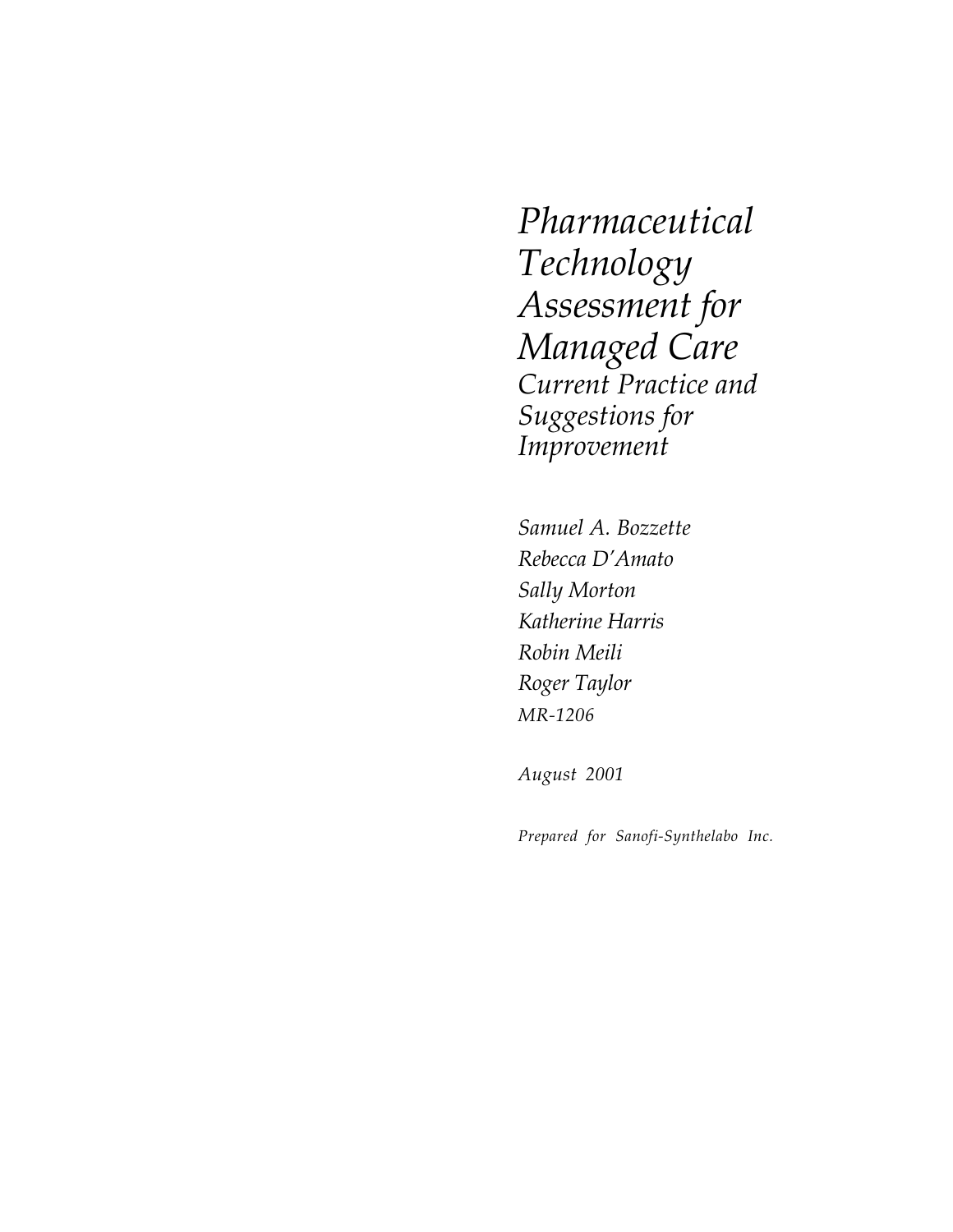# **Preface**

Increasingly powerful pharmaceuticals are of increasing clinical and economic importance to managed care organizations. Expenditures on pharmaceuticals have also been increasing, a trend driven by a number of factors, including the accelerating development of more-innovative and more-expensive agents; rising pharmaceutical prices; and higher utilization due to the aging of the population, direct-to-consumer advertising, and other factors. More often today, health plans and provider organizations are responsible for managing and paying for these increasing pharmaceutical costs, which creates an incentive for them to go beyond a focus on clinical effectiveness and safety to evaluate the costeffectiveness of new drugs. In addition, the development of drug formularies and the current focus on best practices require that each new drug be assessed relative to available alternatives. The formal controls and guidelines resulting from managed care processes can increase quality and cost efficiency, but can also be a barrier to desirable innovations. Together, these developments have caused managed care organizations (MCOs) to realize that making good decisions on new pharmaceuticals is to their immediate financial and clinical benefit. Accordingly, many have expressed interest in improving their ability to evaluate new pharmaceuticals.

Four interrelated developments in todayís health care system provided the motivation for developing the framework for pharmaceutical technology assessment reported here:

- The rising importance of pharmaceuticals in health care, and the prospect for increasing numbers of more costly new entities, including some that will affect the current pattern of care by creating demand for treatment or substituting for other services such as hospital care or surgery.
- The increasingly wide range of managed care organizations, including health plans and provider organizations, held responsible by purchasers for managing and paying for pharmaceuticals.
- The potential for the quality-improvement, guideline, and disease-management movements-which codify current clinical practice-to affect the diffusion of technology.
- The widely perceived (by government, third-party payers, MCOs, pharmaceutical companies, etc.) need for better tools, processes, and support systems to help managed care organizations evaluate new pharmaceutical technology for possible health plan coverage or patient use.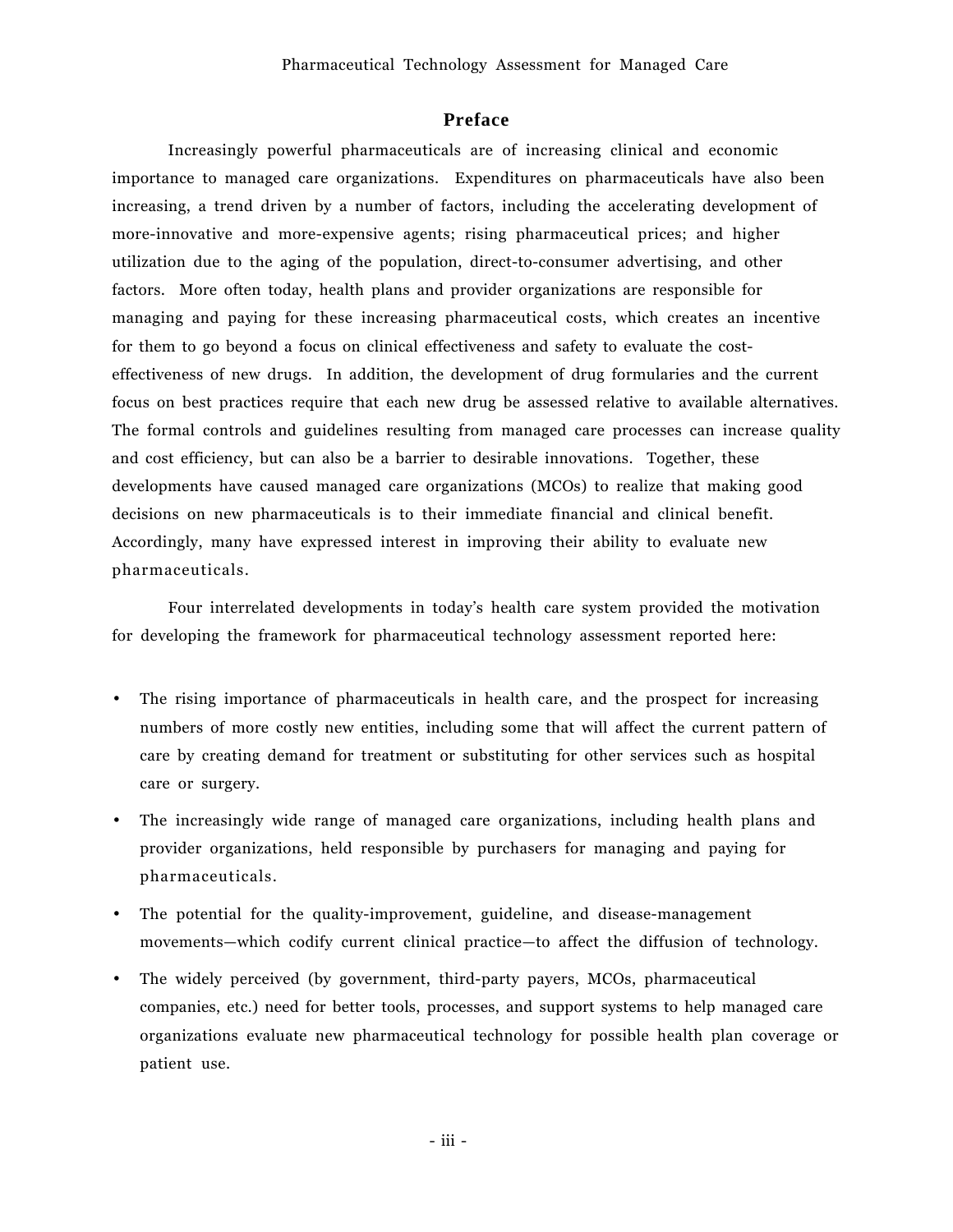#### Pharmaceutical Technology Assessment for Managed Care

This report describes the processes by which managed care organizations evaluate pharmaceutical technologies and suggests pathways for organizing improvement. It reviews current evaluation procedures, provides a framework for future evaluations, introduces evaluation approaches, and annotates resources for further research on each topic covered. The report is intended to assist managed care organizations, including health plans, medical groups, pharmacy benefit management firms, and others interested in initiating formal pharmaceutical evaluation activities or in improving existing procedures.

 The report is based on research conducted by RAND Health. RAND Health furthers RAND's mission of helping improve policy and decisionmaking through research and analysis, by working to improve health care systems and advance understanding of how the organization and financing of care affect costs, quality, and access.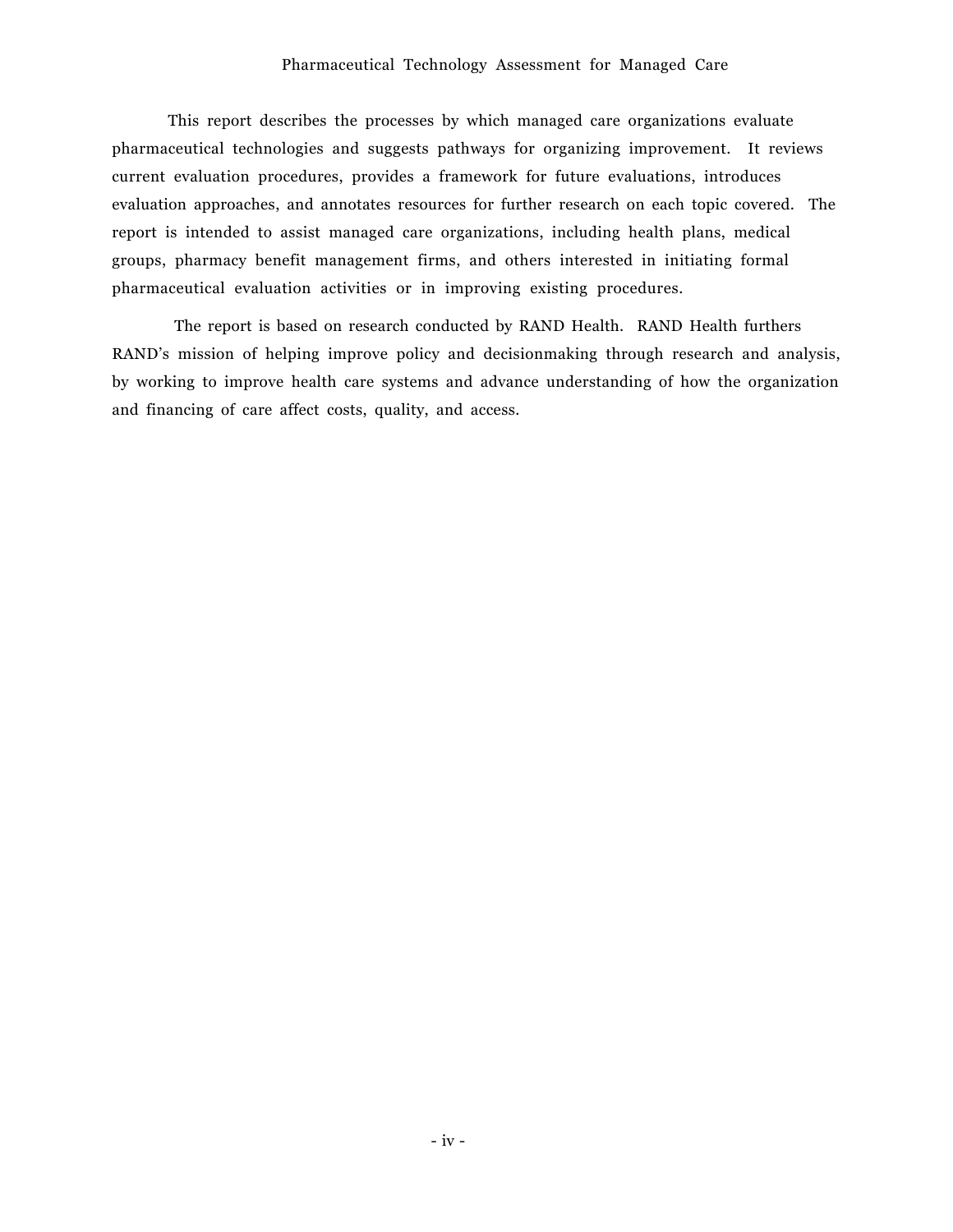# **Contents**

|  | What Factors Affect the Timing and Resources Devoted to Pharmaceutical Technology Assessment? 17 |  |  |
|--|--------------------------------------------------------------------------------------------------|--|--|
|  |                                                                                                  |  |  |
|  |                                                                                                  |  |  |
|  |                                                                                                  |  |  |
|  |                                                                                                  |  |  |
|  |                                                                                                  |  |  |
|  | $Introduction \dots 27$                                                                          |  |  |
|  |                                                                                                  |  |  |
|  |                                                                                                  |  |  |
|  |                                                                                                  |  |  |
|  |                                                                                                  |  |  |
|  |                                                                                                  |  |  |
|  |                                                                                                  |  |  |
|  |                                                                                                  |  |  |
|  |                                                                                                  |  |  |
|  |                                                                                                  |  |  |
|  |                                                                                                  |  |  |
|  |                                                                                                  |  |  |
|  |                                                                                                  |  |  |
|  |                                                                                                  |  |  |
|  |                                                                                                  |  |  |
|  |                                                                                                  |  |  |
|  |                                                                                                  |  |  |
|  |                                                                                                  |  |  |
|  |                                                                                                  |  |  |
|  |                                                                                                  |  |  |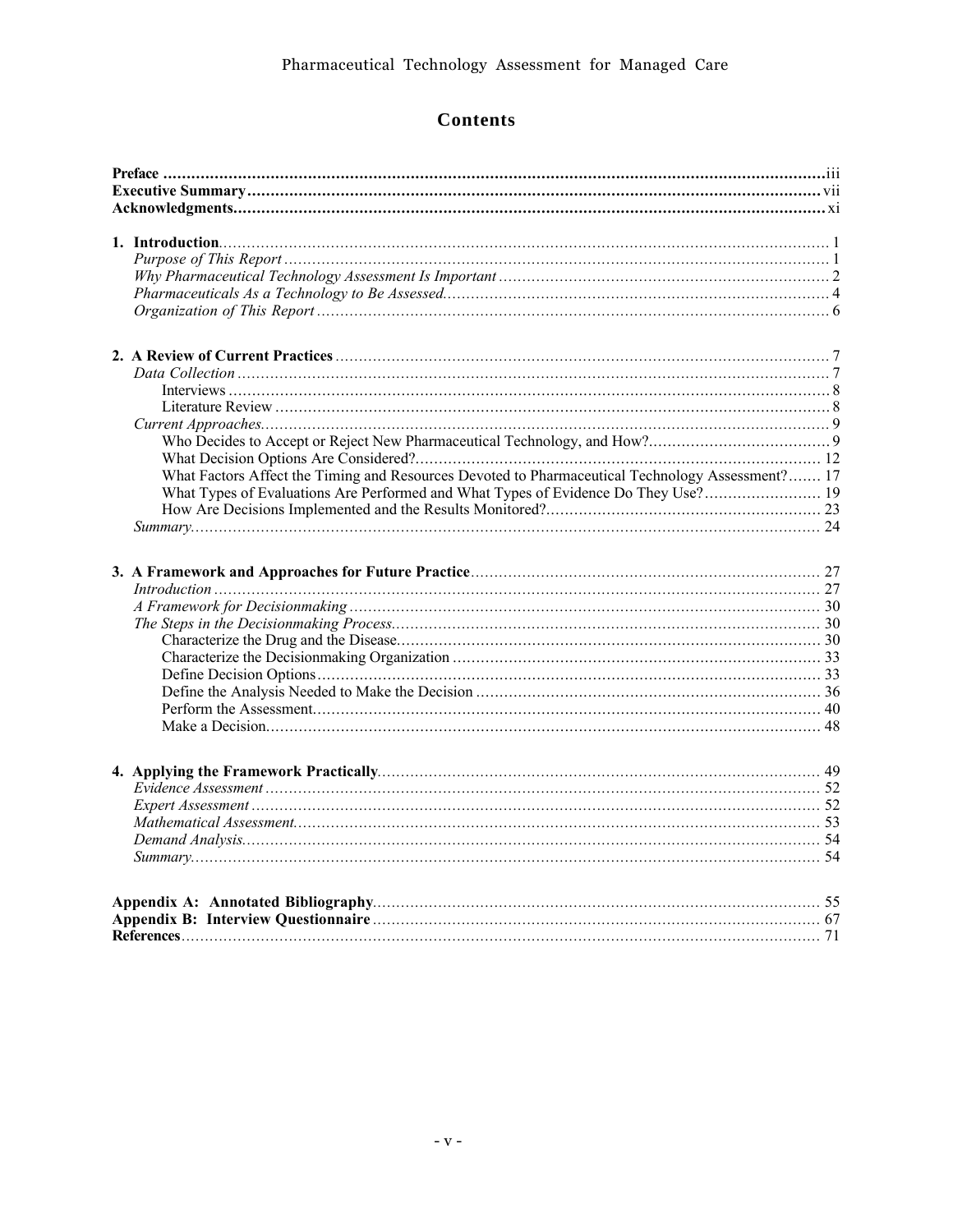### **Executive Summary**

Increasingly powerful pharmaceuticals are of increasing clinical and economic importance to managed care organizations. Expenditures on pharmaceuticals have also been increasing, a trend driven by a number of factors, including the accelerating development of more-innovative and more-expensive agents; rising pharmaceutical prices; and higher utilization due to the aging of the population, direct-to-consumer advertising, and other factors. More often today, health plans and provider organizations are responsible for managing and paying for these cost increases, which creates an incentive for them to go beyond a focus on clinical effectiveness and safety to evaluate the cost-effectiveness of new drugs. In addition, the development of drug formularies and the current focus on best practices require that each new drug be assessed relative to available alternatives. The formal controls and guidelines resulting from managed care processes can increase quality and cost efficiency, but can also be a barrier to desirable innovations. Together, these developments have caused managed care organizations to realize that making good decisions on new pharmaceuticals is to their immediate financial and clinical benefit. Accordingly, many have expressed interest in improving their ability to evaluate new pharmaceuticals.

Four interrelated developments in todayís health care system provided the motivation for developing the framework for pharmaceutical technology assessment reported here:

- The rising importance of pharmaceuticals in health care, and the prospect for increasing numbers of more-costly new entities, including some that will affect the current pattern of care by creating demand for treatment or by substituting for other services such as hospital care or surgery.
- The increasingly wide range of managed care organizations, including health plans and provider organizations, held responsible by purchasers for managing and paying for pharmaceuticals.
- The potential for the quality-improvement, guideline, and disease-management movements—which codify current clinical practice—to affect the diffusion of technology.
- The widely perceived (by government, third-party payers, MCOs, pharmaceutical companies, etc.) need for better tools, processes, and support systems to help managed care organizations evaluate new pharmaceutical technology for possible health plan coverage or patient use.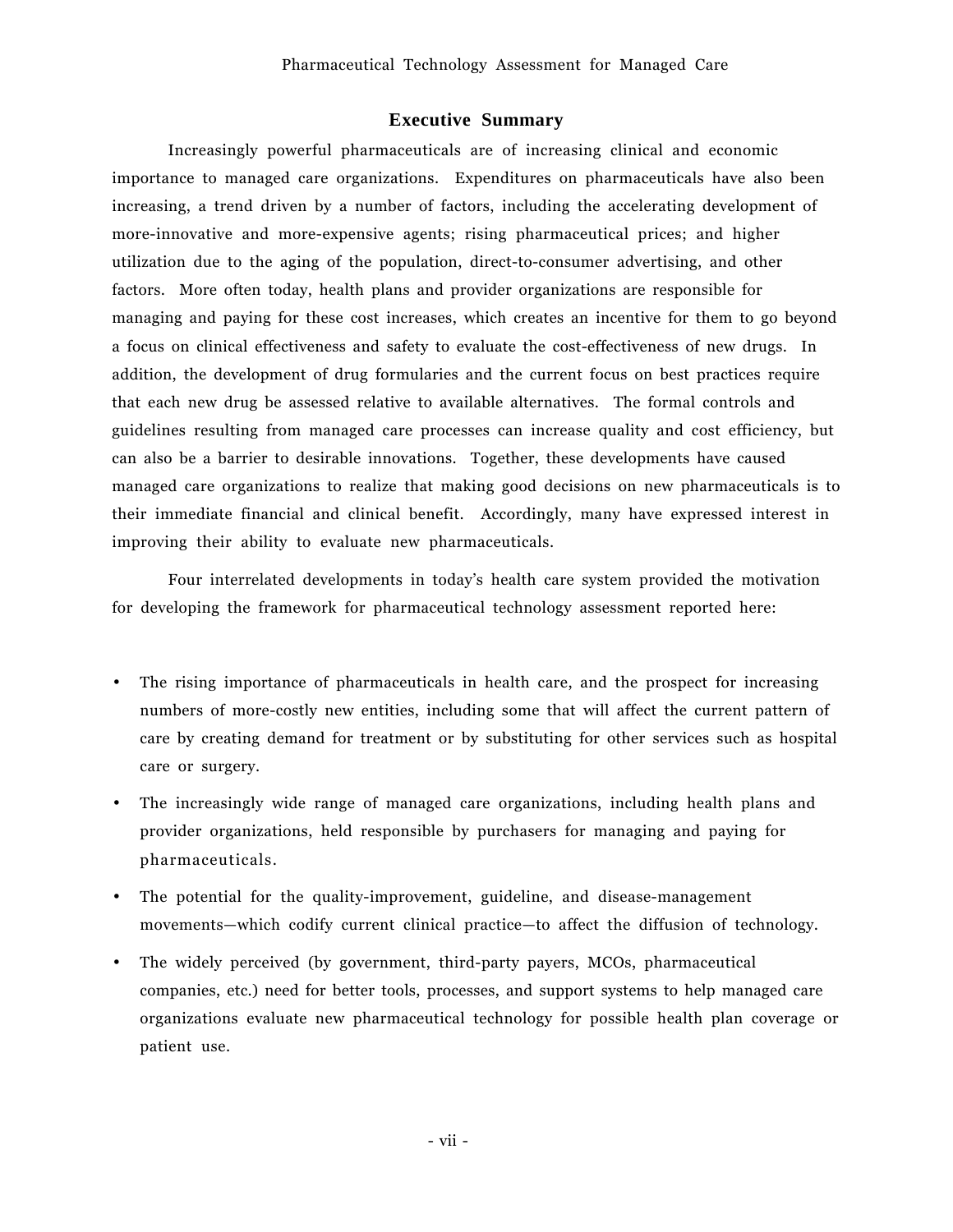#### Pharmaceutical Technology Assessment for Managed Care

This report describes the processes by which managed care organizations evaluate pharmaceutical technologies and suggests pathways for organizing improvement. It reviews current procedures, provides a framework for future evaluations, introduces approaches to evaluation within that framework, and annotates resources for further research on each topic covered. The report is intended to assist managed care organizations, including health plans, medical groups, pharmacy benefit management firms (PBMs), and others interested in initiating formal pharmaceutical evaluation activities or in improving existing procedures.

The data collection component of our study consisted of a two-part process of interviewing representatives of relevant organizations and reviewing the relevant literature. We performed semi-structured qualitative interviews of decisionmakers at 12 national and regional managed care organizations, at medical groups at some risk for their pharmacy costs, and at pharmacy benefit management firms. Our literature review uncovered over 1,000 articles, which we narrowed to 38 for a thorough review. We then synthesized the results of the interviews and literature review to produce a review of current practices, using five questions to frame the synthesis:

- *Who decides to accept or reject new pharmaceutical technology, and how?*
- *What decision options (e.g., "Exclude drug," "Assign to high-cost tier," and "Require prior authorizationî) are considered?*
- *What factors affect the timing and resources devoted to pharmaceutical technology assessment?*
- *What types of evaluations are performed and what types of evidence do they use?*
- *How are decisions implemented and the results monitored?*

This review informed the second part of the study, in which we develop a prescriptive framework for pharmaceutical technology assessment and a guide to the major relevant analytic approaches. The appendices to this report provide an annotated bibliography and a copy of the interview questionnaire.

Our review of current practices found wide variation in the process whereby organizations assess pharmaceutical technology and manage pharmacy benefits. The locus of pharmaceutical evaluation varies by organizational type, as does range of decision options available within each organization. The timing of the assessment appears to be a function of the organizationís reason for performing the assessment. The process used by the decisionmakers we interviewed is often neither reproducible nor rigorous, but the level of rigor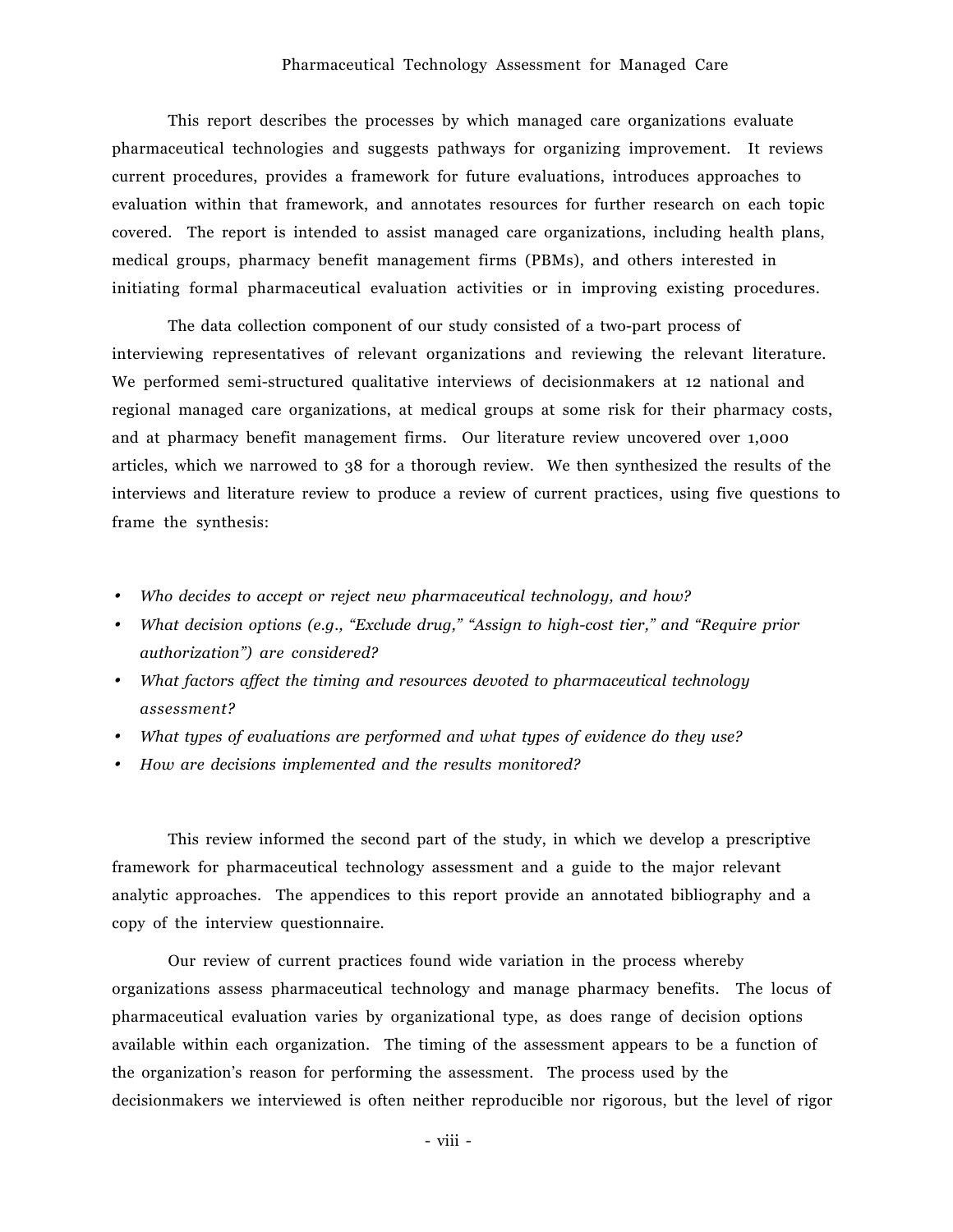does appear to increase with the level of controversy or demand for the drug. Finally, the emphasis of the evaluations is usually on safety, efficacy, and direct drug costs rather than on overall potential financial impact or health outcomes, although all respondents were concerned with impact and outcomes.

Those managed care organizations with whom we spoke wanted a structured process, or framework, for assessing pharmaceutical technology, believing that use of such a framework would, over time, increase the ease of sharing information, the rationality of the decisionmaking process, and the transferability of best practices. However, some of our interviewees cautioned that for a structured guideline to be helpful in the "real world of managed care," it would need to be flexible, efficient, and adaptable by diverse organizational structures and for a variety of purposes.

With that comment in mind, and in response to the other findings in this report, we suggest a structured process for assessment of pharmaceutical technology in managed care that includes the following steps:

- *Characterize the drug and the disease* by identifying *potential* clinical risks and benefits of the drug, describing the drug in relation to the marketplace, and assessing the importance of the disease in terms of its current and potential future prevalence and impact.
- *Characterize the decisionmaking organization* in terms of the extent to which and means by which it can promote or limit the use of the pharmaceutical in question.
- *Define the decision options* by identifying (but not yet choosing among) the available organizational processes that can be used to control the prescribing and use of the drug.
- *Define the method needed to make the decision,* including rigor and resources required, the agent who will perform the assessment, the timing of the assessment, and the most appropriate methodologies.
- *Perform the assessment* according to standard approaches to systematically obtaining expert opinion, performing evidence assessment, or constructing a mathematical model, whichever is selected.
- *Make, implement, and evaluate the decision.*

In summary, most managed care organizations have internal procedures for assessing new pharmaceutical technologies. Medical directors in a variety of organizations commonly believe these procedures to be less rigorous and less systematic than are desirable for making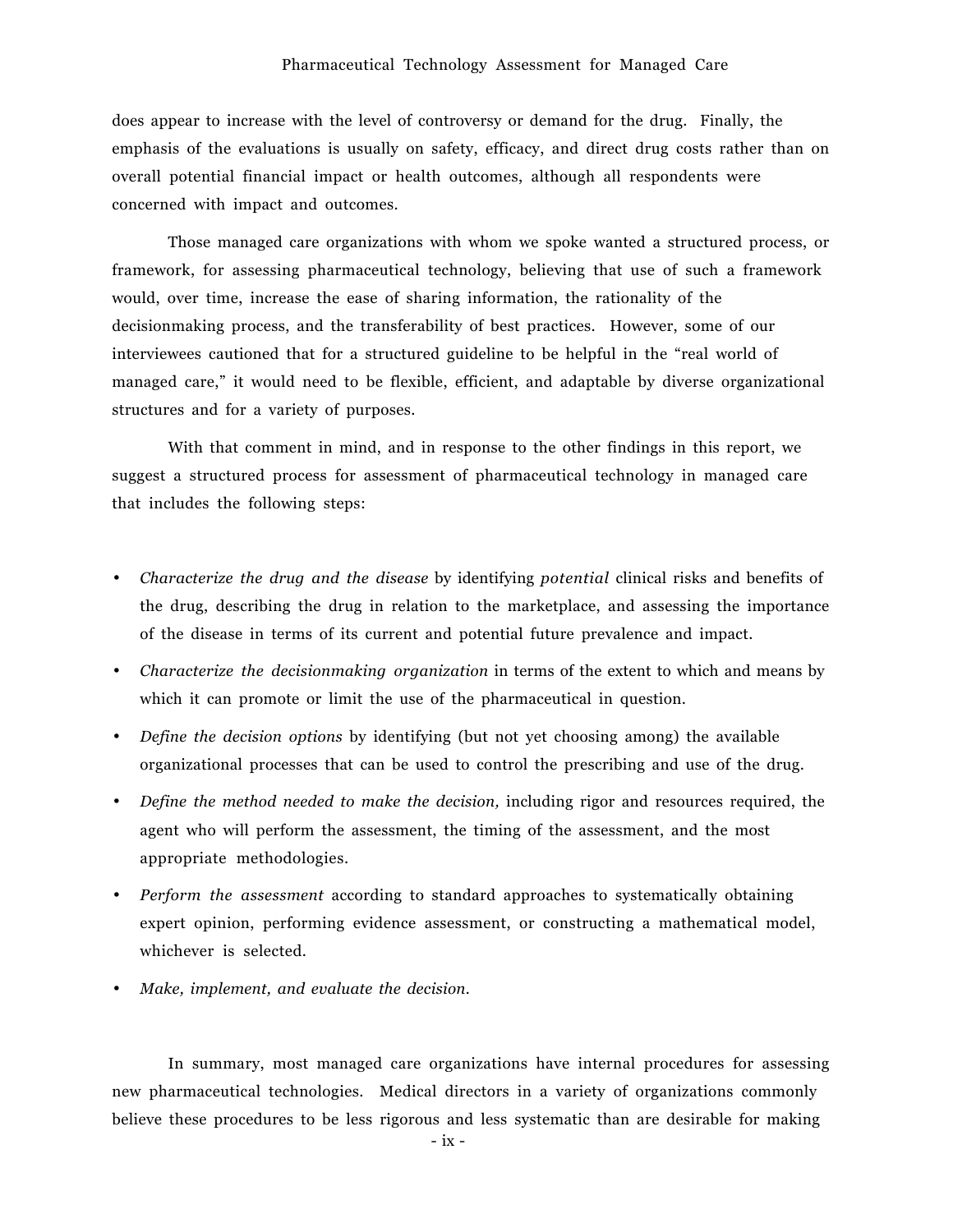decisions having substantial implications for the short- or long-term health of the organization and its patients. The decisionmaking framework outlined above and the techniques incorporated in it describe an objective, reproducible process for approaching these analyses. Not a cookbook, it is instead a "road map" for an approach that can help an organization expose hidden biases in current processes, build on its experiences with evaluation, and reduce the risk of illogical or poorly thought-through decisions.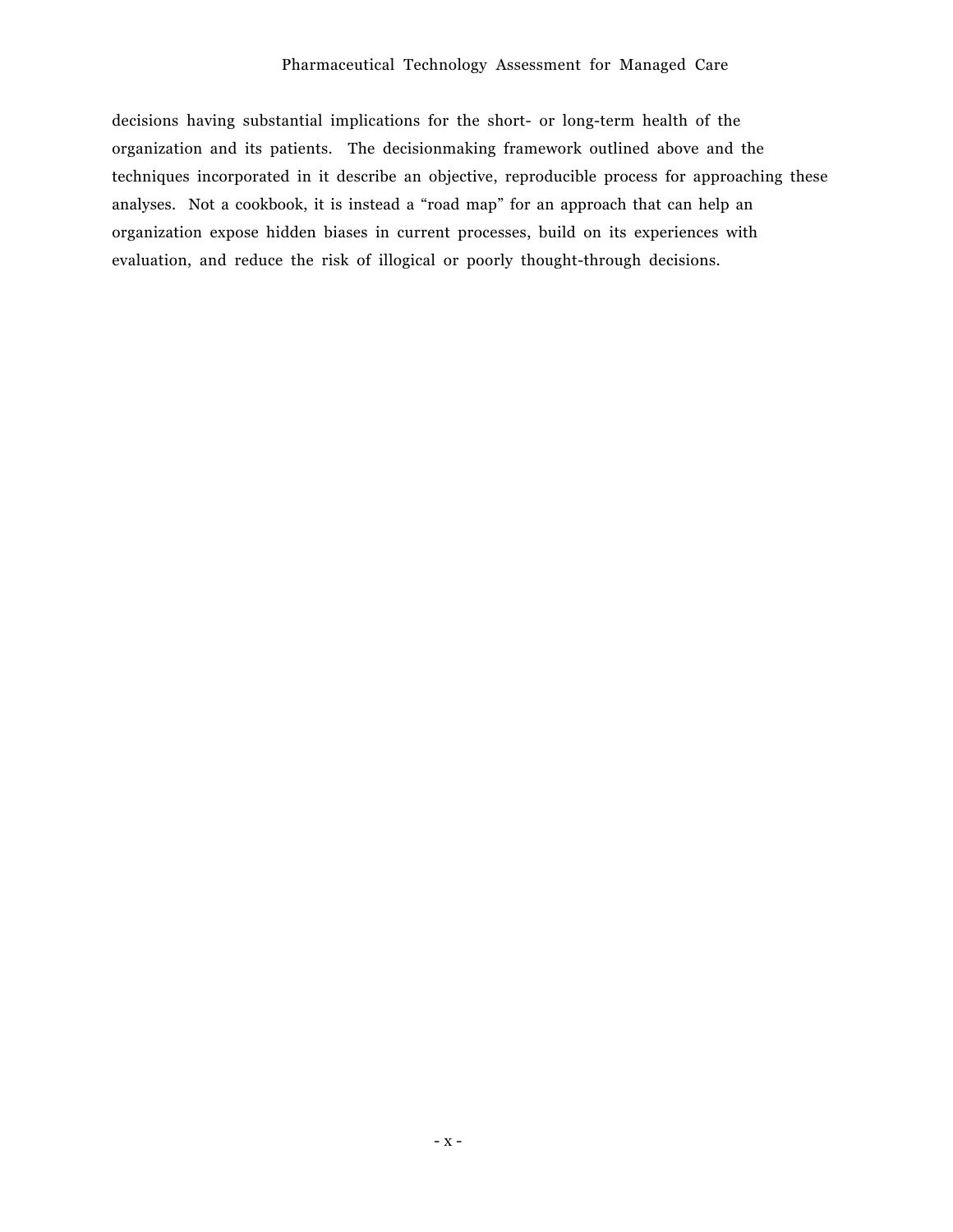# **Acknowledgements**

The authors would like to acknowledge the contribution of the survey respondents and our consultants, Debi Reissman, PharmD, and Alan Zwerner, MD, as well as the financial and intellectual support of RAND Health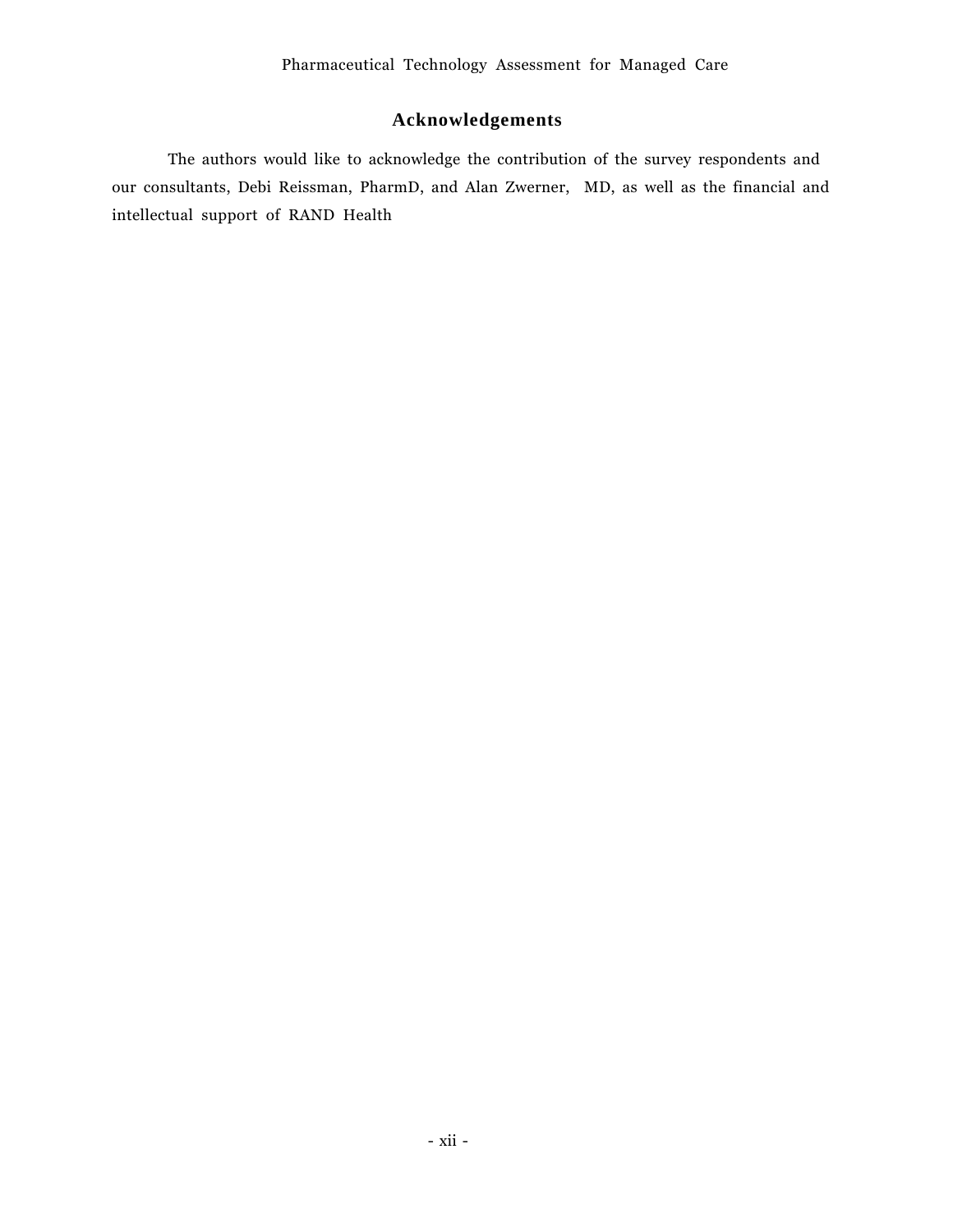### **1. Introduction**

### **Purpose of This Report**

 $\overline{a}$ 

The introduction of new drugs, or pharmaceutical technologies, over the past decade has required managed care organizations to perform a balancing act. On the one hand, this rapid progress in drug therapy has improved well-being and decreased the need for intrusive and expensive services in previously unimaginable ways. On the other hand, the cost of new drugs has strained pharmacy budgets and, even though the effect on overall costs varies, has often forced providers and purchasers to balance the competing demands of cost, effectiveness, and access.

Under managed care arrangements, health plans and provider organizations bear substantial clinical and financial responsibility for pharmaceutical use. However, these organizations do not control pharmaceutical use, which is actually driven by the behavior of enrollees and the prescribing patterns of their physicians. As a result, organizations have developed a variety of strategies for influencing pharmaceutical use: fixed or variable copayments, prior authorization, encouragement of drug substitution, mandatory step therapies,<sup>1</sup> dosing or duration limits, and exclusion of particular classes of drugs from coverage (Schweitzer, 1997).

Although these strategies are usually aimed at controlling expenditures, organizations also employ them to encourage the use of drugs that provide clinical, economic, or organizational advantages. As advances in molecular medicine and human genetics continue to create increasingly powerful but difficult-to-use "designer drugs," strategies for encouraging use may be required more often to optimize clinical outcomes and manage costs. However, new drugs, such as Norplant (left under the skin for prolonged periods), artificial joint fluid (which is injected directly into the knee), or vectors for delivering therapeutic genes, may require novel delivery systems and may have costs that are less like those of conventional pharmaceuticals and more like those of traditional hospital care. Thus, it is often important to fully understand the cost and quality implications of new pharmaceuticals before accepting or rejecting them.

Managed care organizations in particular need to understand how various pharmaceutical policies and procedures will govern the effect of a new drug. Will requiring pre-authorization preferentially reduce inappropriate use of a particular drug? Will steptherapy programs ensure that an effective but potentially toxic drug is used only after first-

<sup>1</sup> In *step therapy,* certain therapeutic substitutes are tried before a more potent, toxic, and/or expensive drug is prescribed.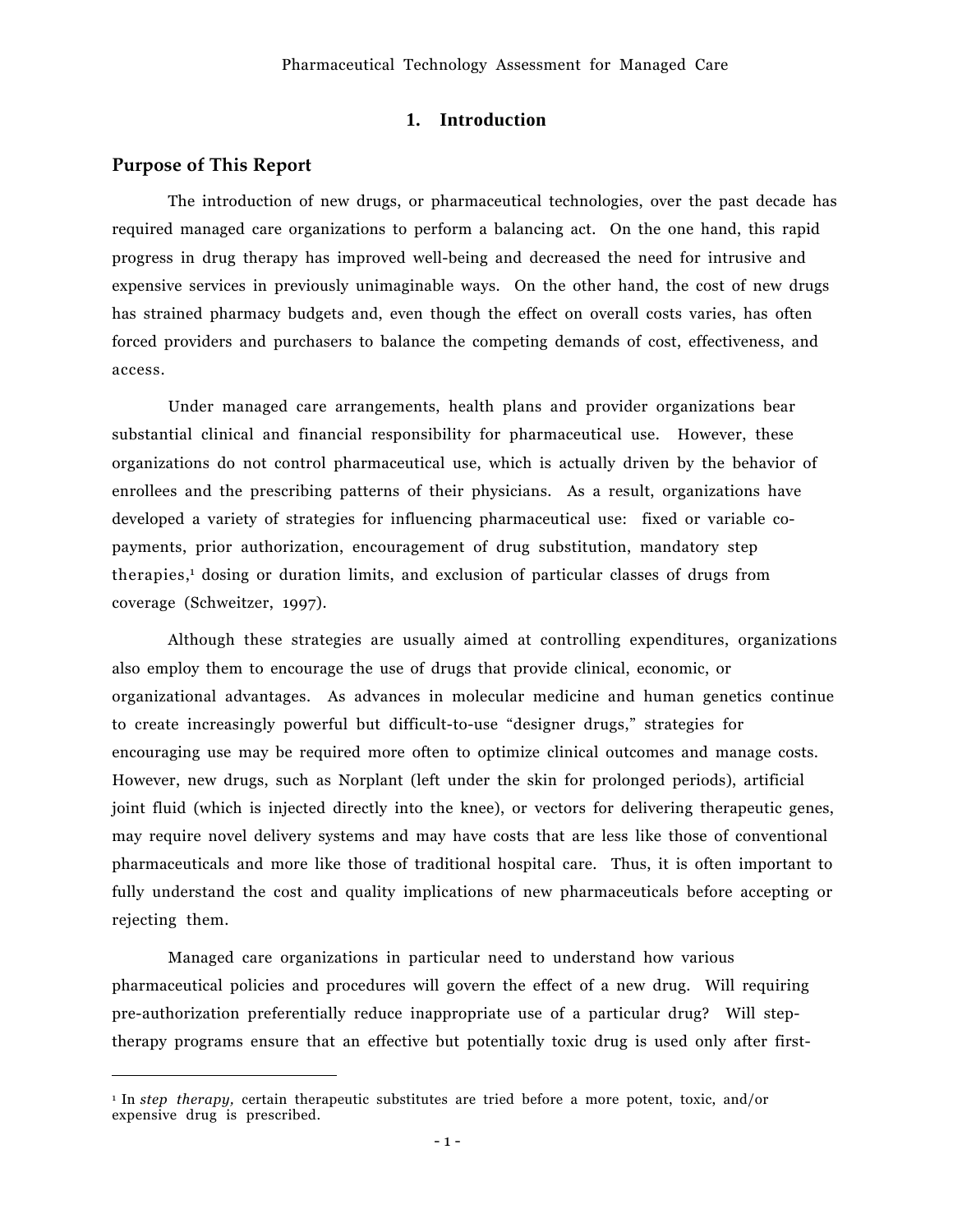line drugs are exhausted? Will assigning a co-payment reduce adherence to a drug regimen among patients who may benefit most from it?

#### **Why Pharmaceutical Technology Assessment Is Important**

Answering these questions and making good decisions on the use of new pharmaceuticals is financially and clinically responsible, and is therefore in the short- and long-term interest of managed care organizations. These decisions are significant because increasingly powerful pharmaceuticals are of increasing clinical and financial importance to health care and health care organizations. Expenditures on pharmaceuticals are rising, to the increasing concern of managed care organizations, health care providers, purchasers, and consumers. In 1998, the retail pharmaceutical market in the United States generated \$93.7 billion on a total volume of 2.4 billion prescriptions, representing a 4% increase in the number of prescriptions in one year (Novartis, 1999). Meanwhile, prescription drug expenditures in the fourth quarter of 1998 increased by 16.8% over the same period in 1997 (Winslow, 1999). At many health plans, prescription drugs now account for 11 to 14% of total medical expenses, up from  $7\%$  in the early 1990s (Winslow, 1999). For diseases requiring "high-tech" treatment, the increases have been more dramatic. For example, drug costs per patient per month rose 38% in the two years after the introduction of new highly active combination treatments for HIV (Joyce, 1999).2 Researchers for the Health Care Financing Administration (HCFA) are predicting that these trends will continue, with prescription drug costs increasing nearly 10% every year through 2007 (Hagland, 1998). Health maintenance organizations (HMOs) are predicting a 20% increase in annual drug costs, even though overall health care costs are expected to rise only 5% in 2000 (Galewitz, 1999).

Increased expenditures are driven by both increases in the quantity of drugs prescribed and increases in the unit prices of drugs. The National Association of Chain Drug Stores predicts that the number of prescriptions filled in pharmacies will rise and that the dollars spent on prescriptions will rise even more (Harris, 1999). The average cost per prescription rose 7%, to \$38, in 1998, and certain new biotechnology drugs can run as high as \$14,000 per year for individuals with common chronic conditions (Novartis, 1999; Winslow, 1999).3 There are two readily identifiable causes of increasing unit prices in the U.S. market, but the relative importance of these two factors has been the subject of considerable debate (Schweitzer, 1997). First is the possibility that increasing R&D expenses and shareholder demands are pressuring

 $\overline{a}$ 

<sup>2</sup>The total cost of HIV care per patient per month declined over this period as a result of declines in hospital care, a fact that underscores the need for comprehensive assessments.

<sup>3</sup> This is by no means the limit on cost. For example, the annual cost of the orphan drug alglucerase (Ceredase) for the rare inherited condition Gaucherís disease is many times as expensive.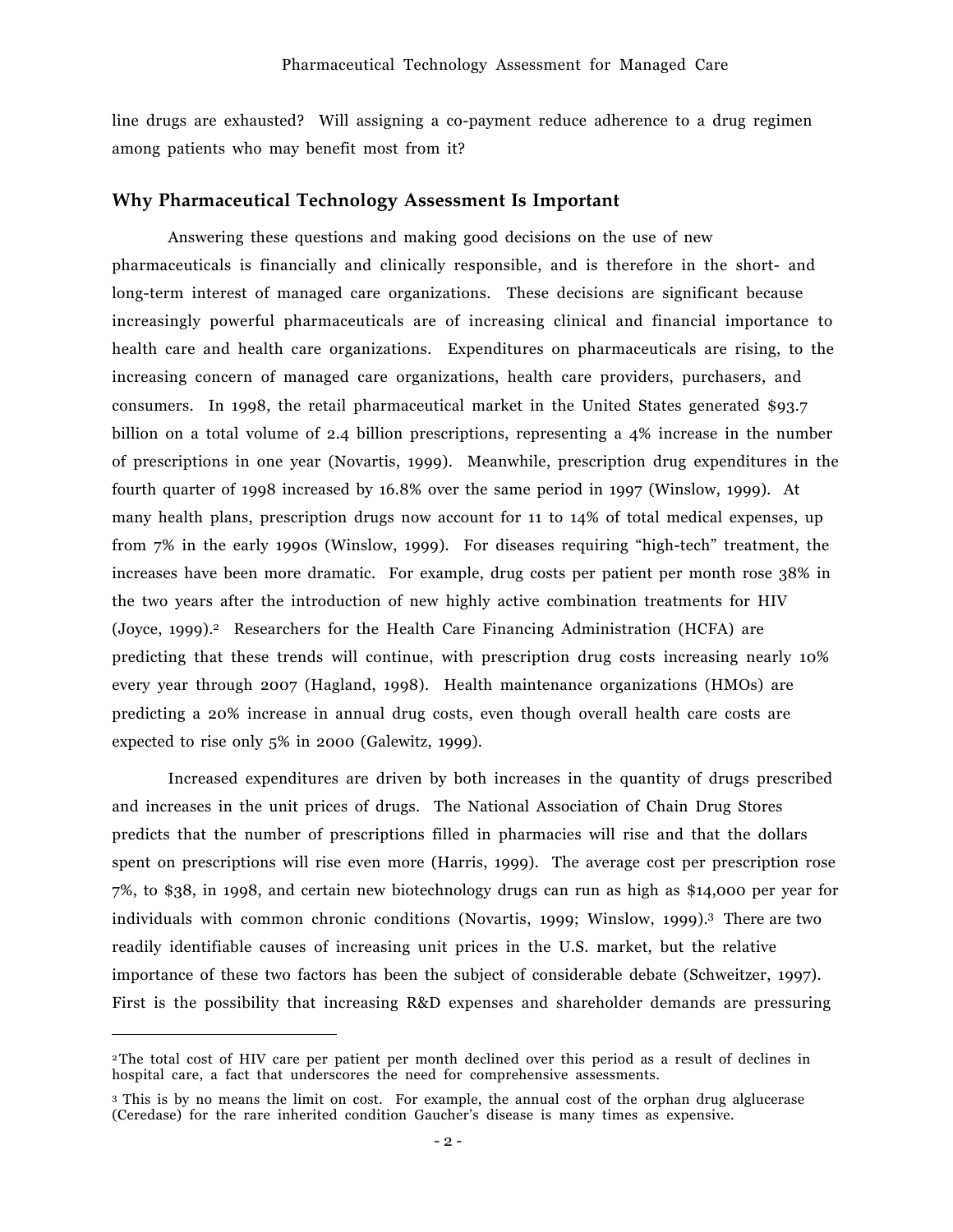drug manufacturers to price products in the largely unregulated U.S. market to compensate for lower margins elsewhere. Second is that prices have risen in response to increasing patient demand for old and, especially, newer drugs, which are generally more costly than the drugs that they replace or which target new diseases.

Innovative drugs—including pharmaceuticals to treat conditions that were previously untreatable, treatable only through hospitalization or surgery, or perhaps even not considered appropriate for medical therapy—tend to be more costly. Significant new treatments are now available for conditions such as AIDS, hepatitis C, breast cancer, and transplant rejection. Some of them produce offsetting savings from avoided morbidity—for example, cholesterollowering agents that reduce heart attack rates or by substituting for more-expensive treatment modalities—for example, pharmacotherapy replaces chronic hospitalization for psychosis and surgery for gastrointestinal ulcers in most patients. Some other types of new drugs are unlikely to produce offsetting savings over the short term. These include new therapies for conditions that were previously untreatable or for which drug therapy was poorly tolerated–for example, Cox II inhibitors for pain. Finally, the costs of "lifestyle" drugs for conditions that are not universally regarded as diseases—for example, male pattern baldness or moderate obesity—are likely to translate directly into increased overall costs. Therefore, the effect of new drug use on overall expenditures is variable.

Other factors are increasing the demand for pharmaceuticals. For example, the "baby" boomî generation is aging, causing the prevalence of chronic diseases such as diabetes to rise (Hagland, 1998). The number of persons in treatment for some diseases has been increased by disease-management programs. As part of the drive to improve outcomes while controlling overall costs (Epstein and Sherwood, 1996), such programs may systematically identify persons at risk in a population under care—for example, people likely to get diabetes—and intervene with a coordinated, comprehensive program of care along the continuum of the disease–for example, monitoring diet and laboratory work for mild diabetes and adding pharmaceuticals if the disease worsens. In this way, many disease-management programs encourage the use of pharmaceutical therapies at an earlier stage of disease than is usual (Epstein and Sherwood, 1996; Ellrodt et al., 1997).

The preferences of increasingly informed consumers are also dramatically affecting demand. One major reason for this is the rise of direct-to-consumer advertising, which has increased patient awareness and demand for specific drugs. Spending on such advertising increased from essentially nil 10 years ago to \$104 million in 1993, \$600 million in 1996, and \$600 million in just the first half of 1998 (Nordenberg, 1998; Hagland, 1998). The growth of the Internet has also made health information more accessible to consumers. A 1999 telephone

- 3 -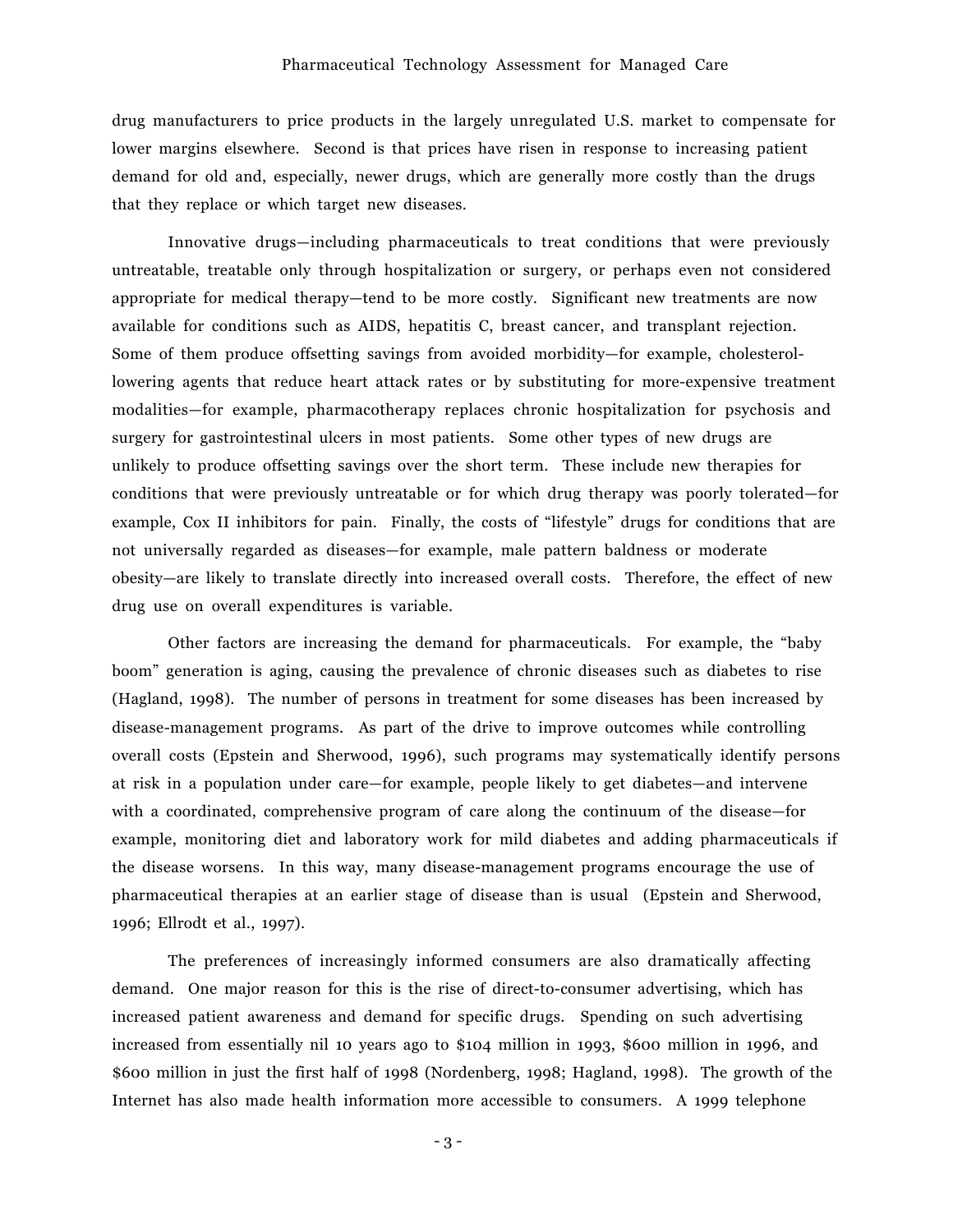survey estimated that, of the 88 million Americans with access to the Internet, 68% have used the World Wide Web to access health care information (Louis Harris and Associates, 1999).

These increases in expenditures directly argue for better decisions on pharmaceutical technologies because payers are increasingly holding health plans and provider organizations accountable for the costs of care. More and more provider organizations are entering capitation and other risk-sharing arrangements, so they can no longer have others billed for the costs of their clinical decisions. Consequently, prescribers are under mounting pressure to move beyond traditional safety and efficacy concerns to consider cost-effectiveness and other pharmacoeconomic factors, such as ease of administration. Moreover, as purchasers of health care become more sophisticated, managed care organizations are increasingly required to measure and monitor the outcomes of care and to use this information to improve care processes. To the extent that the relationship between medical interventions and disability becomes better understood in the future, organizations may also be held accountable for the productivity and labor force participation of their patients. To meet these new demands, provider organizations have asked for practical models for assessing the potential effects of new drugs, both financially and clinically. These models should account for not only the outcome of a course of treatment with a particular drug but also its effect on the entire care process and beyond. Section 3 describes several approaches to generating such models.

Health plans and providers are being held more responsible for measurable outcomes of care. Quality management, whose tools include clinical guidelines and protocols ("care paths," for example) as means of codifying "best practices," require good information on new drugs. They are intended to act like disease-management programs in promoting best practices in drug therapy. However, guidelines can be static, thereby creating *de facto* barriers to improvements in the process of care. Severe cost pressures and thinning margins can exacerbate this barrier effect by reducing the appeal of new technologies that create initial cost increases. The danger is that if new technologies that improve health and quality of life are not accepted and implemented, limited receptivity to innovation in the short run can create greater costs in the end. Systematic approaches to evaluation that make it easier to assess the complete impact of the drug and predict the longer-term effects of using a new agent can help to overcome these barriers to change. Even though longer-term effects are currently seen as more important to society generally than to individual plans, we would argue that all plans would benefit if longer-term thinking becomes more common. Moreover, longer-term thinking may provide individual plans with a strategic advantage in the marketplace.

- 4 -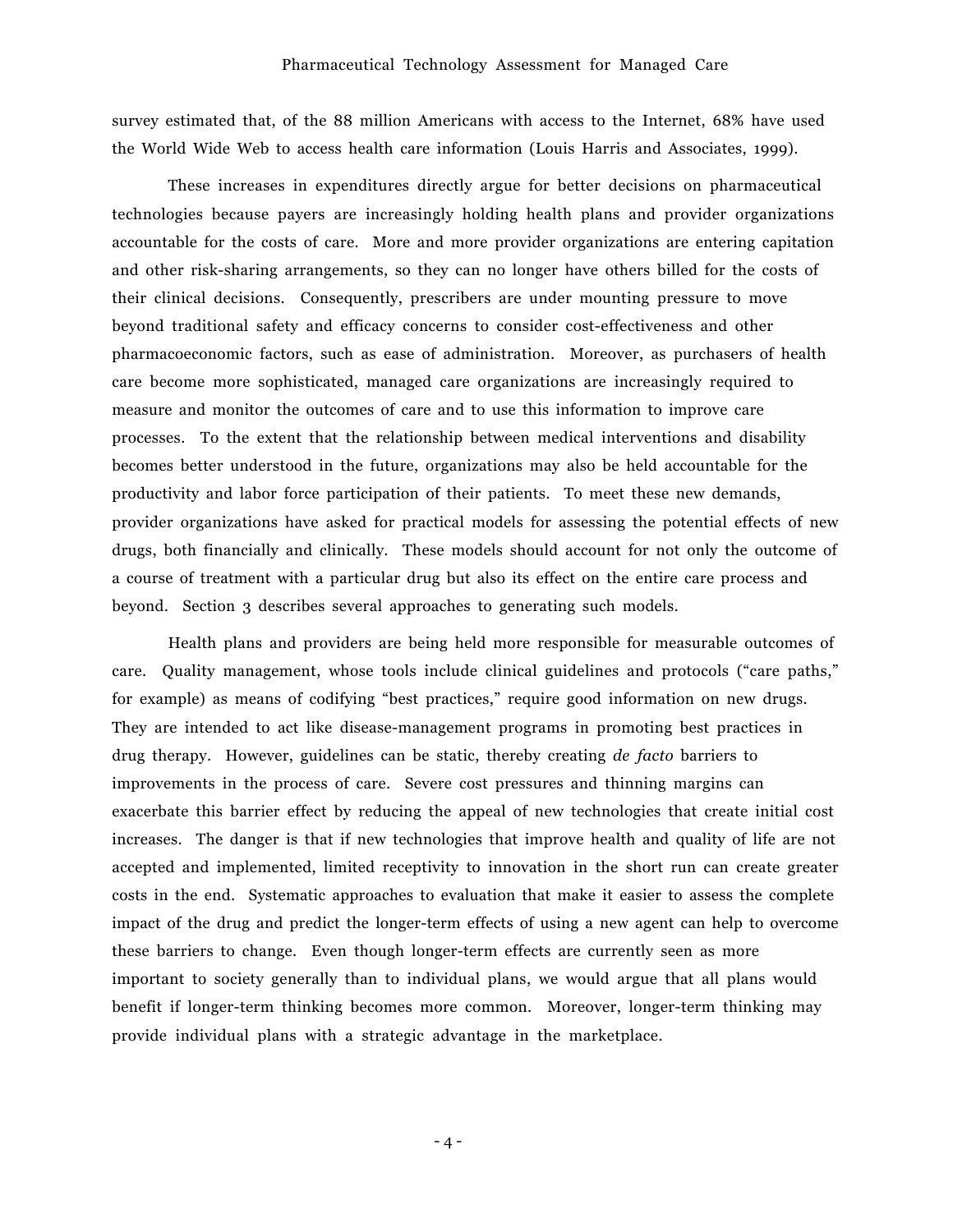#### **Pharmaceuticals As a Technology to Be Assessed**

To guide the conduct of the study, we looked to the perspective of technology assessment. One accepted definition of *technology* is "the science of the application of knowledge to practical purposesî (*Websterís Medical Desk Dictionary,* 1986). Pharmaceutical manufacturers use scientific knowledge to develop and produce drugs whose purpose is to improve health and wellbeing. Thus, new pharmaceuticals are new technologies, and our interest in improving a managed care organizationís ability to review and adopt new pharmaceuticals is driven by the assumption that informed decisionmaking on new technologies will lead to superior outcomes.

Informing decisionmaking is the goal of technology assessment, which draws upon a wide variety of analytic tools and methods to take a comprehensive approach to evaluation. Although it was initially intended to be a mostly centralized activity, a variety of organizations now use technology assessment to assist decisionmaking on technologies from their own perspective rather than a regional or national one (Goodman, 1998). Technology assessment in health care tends to be performed in response to the introduction of, or major shift in the demand for, a new technology. It has been defined as the "evaluation of the safety, effectiveness, and appropriateness of the many devices, medical and surgical procedures, and pharmaceuticals promoted to improve a patientís condition or quality of lifeî (Matuszewski, 1997). This report presents a narrower focus on pharmaceutical technology assessment to support decisionmaking for populations enrolled in managed care.<sup>4</sup>

For adoption of new pharmaceuticals, pharmaceutical technology assessment should address a range of issues, including safety, clinical effectiveness, and cost-effectiveness in terms of medical expenditures. Depending on the particular condition and the perspective of the evaluator, issues may also include complicating factors such as indirect costs, labormarket outcomes (e.g., absenteeism, work-related disability and injury, and employee turnover), ethics, belief systems, public policy decisions, and impact on provider and patient roles. Finally, the market or public relations implications of decisions can be significant. For example, patient protests made a decision to exclude Prozac from a large health planís formulary5 into headline news.

This report is written from the perspective of payers, providers, and society, rather than from that of the individual patient. We refer to health plans throughout this document because their breadth of responsibility in population-based medical decisionmaking encompasses

 $\overline{a}$ 

<sup>4</sup> To learn more generally and extensively about health care technology assessment, refer to Goodmanís excellent monograph (1998).

<sup>5</sup> A *formulary* is a list of covered or available drugs, often accompanied by a set of rules or guidelines for their use.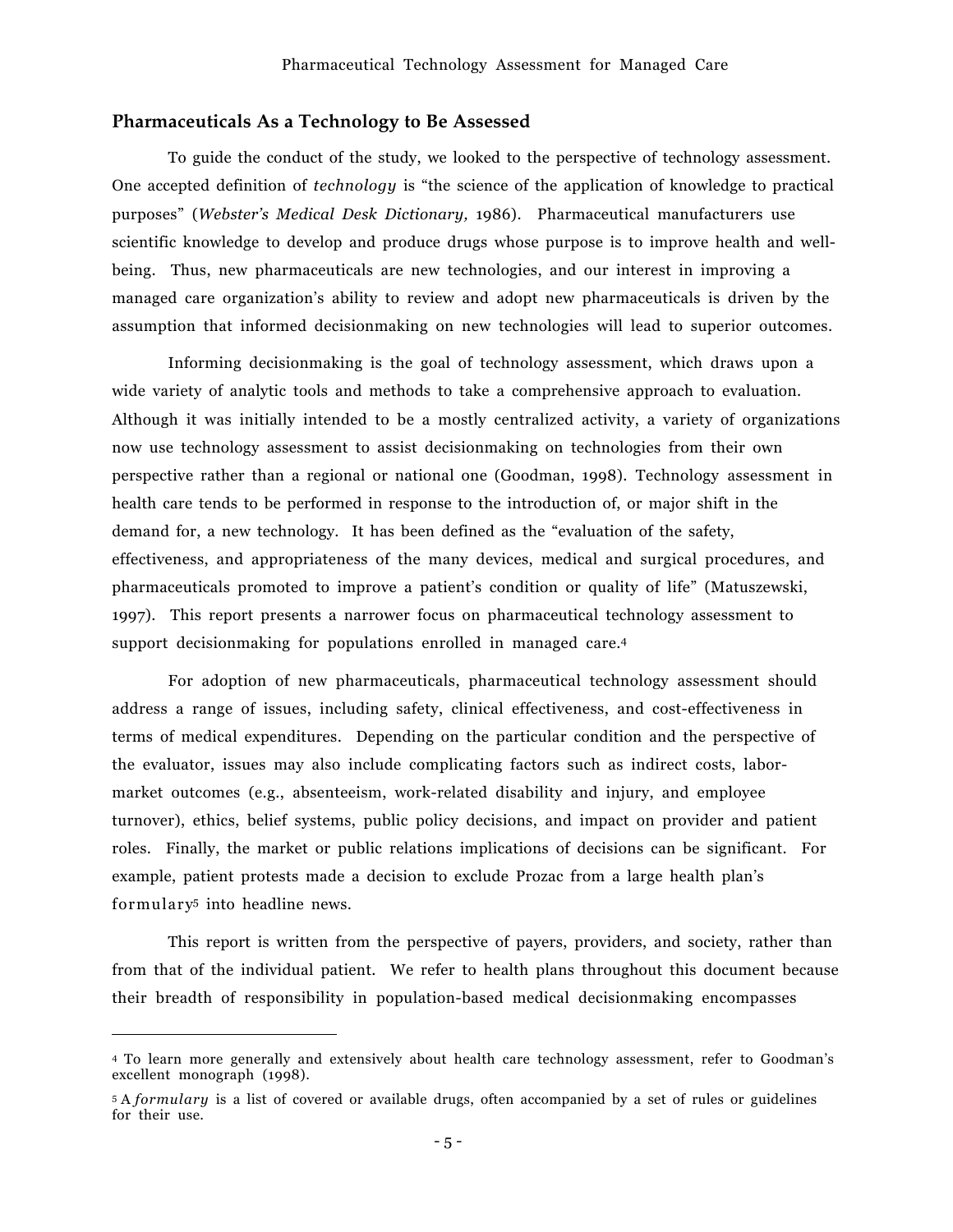clinical and financial outcomes. However, this discussion should also be applicable to integrated and hospital-based provider organizations, multi-specialty groups, and independent practice associations.

#### **Organization of This Report**

This report focuses on how health plans and provider organizations operating in managed care environments ("managed care organizations") do and could evaluate the opportunities and challenges presented by new pharmaceuticals. We discuss how organizational decisionmakers can use the tools of technology assessment to help estimate the likely effect of an emerging pharmaceutical technology, and their response to that technology.

We intend this report to assist managed care organizations interested in initiating formal pharmaceutical evaluation activities or in improving existing procedures. In this study, we identify gaps in the current practices of pharmaceutical technology assessment and propose improvements. We first employed a two-part data-collection process of interviews and a literature review, described in the first part of Section 2. We then synthesized the data into a review of current practices, presented in the second part of Section 2. This review informed Section 3, which contains both a prescriptive framework for future pharmaceutical technology assessment and a guide to the major relevant analytic approaches. Section 4 discusses practical aspects of applying the framework. Appendix A provides an annotated bibliography; Appendix B contains the interview questionnaire.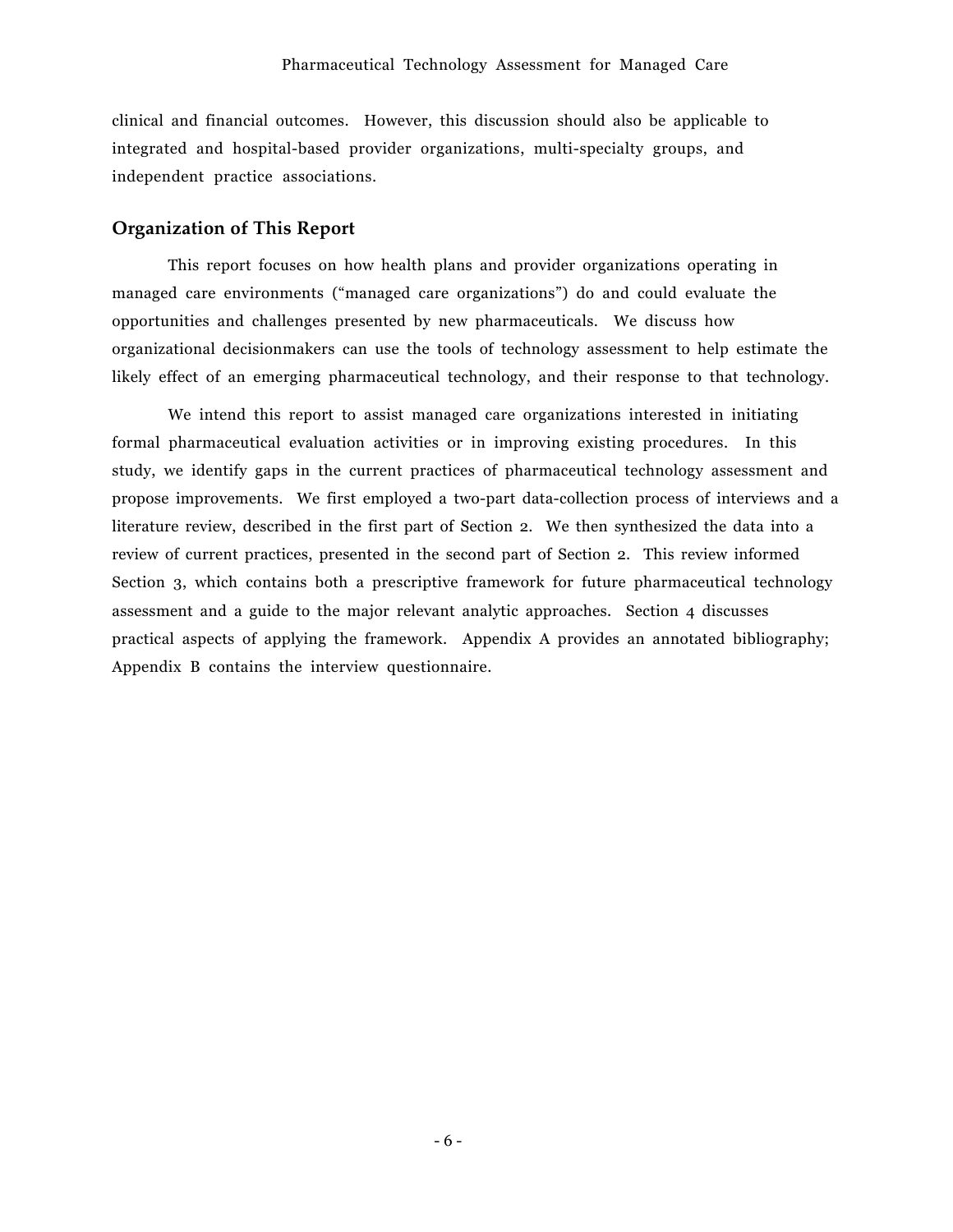#### **2. A Review of Current Practices**

For our review of current practices, we collected data through interviews and a literature review. We structured the interviews and literature review around five questions that are central to understanding the nature of current assessments for new pharmaceuticals, and how they translate into benefit language and individual coverage decisions:

- •*Who decides to accept or reject new pharmaceutical technology, and how?*
- •*What decision options (e.g., "Exclude drug," "Assign to high-cost tier," and "Require prior authorizationî) are considered?*
- *What factors affect the timing and resources devoted to pharmaceutical technology assessment?*
- *What types of evaluations are performed and what types of evidence do they use?*
- *How are decisions implemented and the results monitored?*

Prior to our data collection, we hypothesized relationships between organizational motivations for assessing a new technology and who, what, how, and when pharmaceutical technology assessments were conducted. For example, consider a preferred provider organization (PPO) with indemnity prescription drug coverage for all FDA-approved drugs. Such a provider would likely conclude that it only needs to determine whether a new drug is specifically excluded from coverage because of plan contract language (e.g., is considered a cosmetic or in another excluded-drug class). We would expect that such an assessment would be done with minimum effort and analysis, and that it would likely wait until after the drug becomes available. In contrast, an HMO with full financial risk for drug-benefit costs (i.e., risk contract), a tightly managed formulary, and an extensive authorization program would likely see itself as having much broader and more clinically detailed assessment needs. We would expect that this organization's assessment process would begin much earlier, perhaps even as a result of monitoring the progress of pre-market drugs; that it would probably take longer; and that more resources and more techniques would be brought to bear on the assessment.

In this section, we first describe the data collection that we designed to address these hypothesized relationships, then synthesize the findings.

## **Data Collection**

We collected data about current practices for this study in two ways: (1) by qualitatively interviewing a purposive (i.e., nonrandom) sample of relevant organizations, and (2) by

- 7 -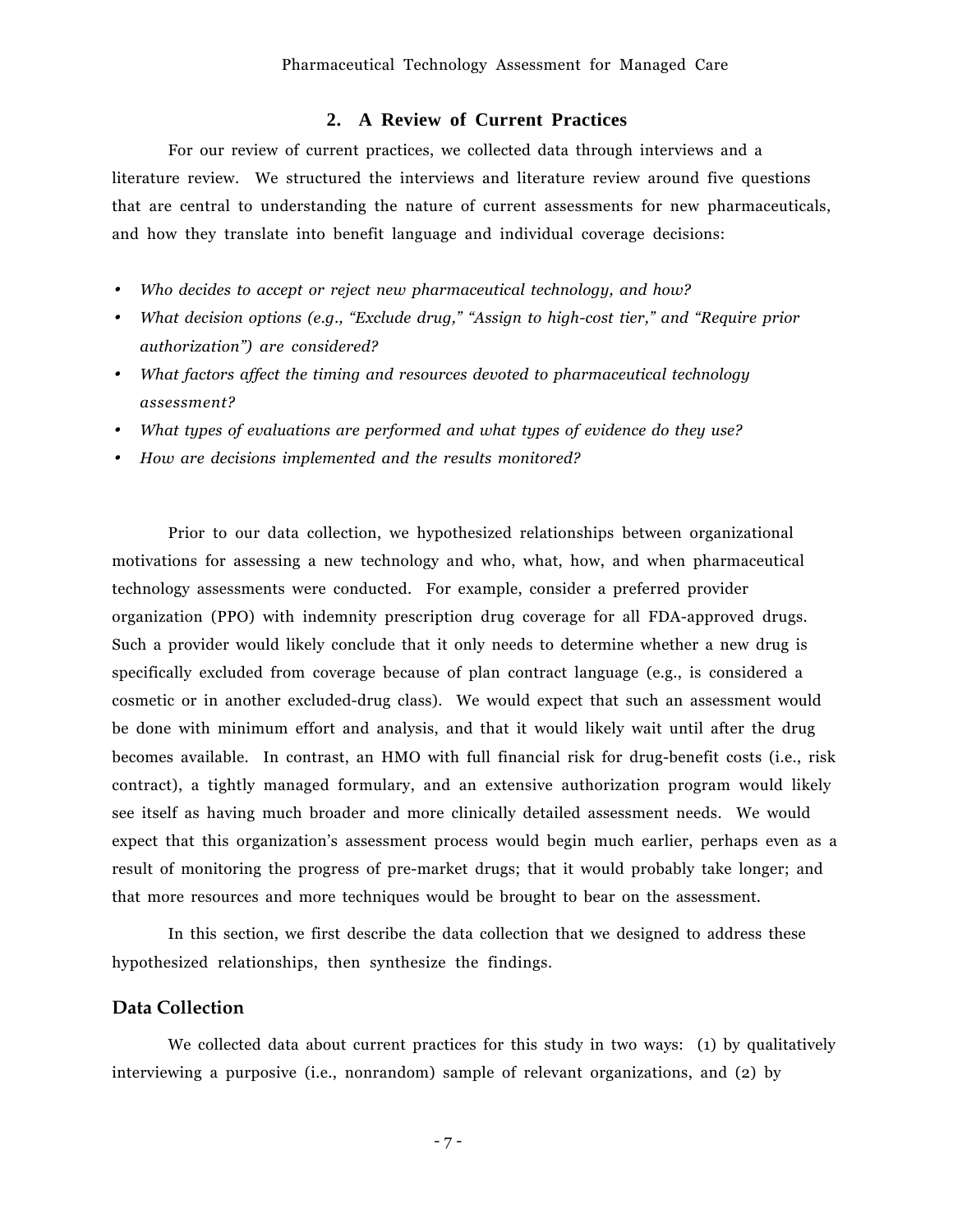searching the pertinent literature on existing and recommended practices in health care technology assessment.

#### *Interviews*

We designed the semi-structured qualitative interviews to review pharmaceutical technology assessment goals and practices at a variety of managed care organizations. Budget constraints prevented us from using probability sampling to select the organizations. Rather, we chose a purposive sample of organizations that reflected the target population in geographic dispersion, position in the market, and activity/risk related to pharmaceuticals. After making our selections, we spoke with the medical director or lead pharmacy contact at three of three selected national managed care plans, three of three regional managed care plans, four of four medical groups (differentiated by structure under which they operate: staff, multi-specialty, IPA or PPO, etc.), and two of three selected pharmacy benefit management (PBM) firms.6 Our interviewees at these organizations were senior managers with responsibility for financial liability *and* clinical quality in their organizations. These managers were also typically responsible for pharmaceutical-related administrative, legal, and regulatory compliance. Detailed notes from each of these interviews were taken for internal use; for reasons of confidentiality, they are not included in this report.

The 12 interviews were conducted over the telephone by one of three interviewers with extensive managed care experience, usually with a supporting investigator listening in as a scribe. Interviews lasted from 30 to 60 minutes. The interview questionnaire, which we faxed to interviewees in advance, is included in Appendix B.

### *Literature Review*

 $\overline{a}$ 

For the literature review, we adapted the methods of the Southern California Evidence-Based Practice Center (The Cochrane Library, 1999) to identify and summarize articles containing information on current technology assessment practices, including specific assessment techniques and suggestions for future practice. First, we conducted four separate literature database searches to ensure that our search was comprehensive. With the assistance of a professional librarian, we chose keywords and other search parameters in an iterative manner, using articles we had prospectively identified as important. These four searches located 57, 115, 159, and 765 articles; thus, the unduplicated lists contained roughly 1,000

<sup>6</sup> Pharmaceutical Benefits Managers (PBMs) offer drug benefit packages to managed care organizations, employer groups, and other payers. These organizations originally provided claims-processing services for prescription drugs, but they also negotiate prescription prices with pharmacies, implement generic substitute programs, and are developing volume-purchase agreements with pharmaceutical manufacturers (Navarro, 1994).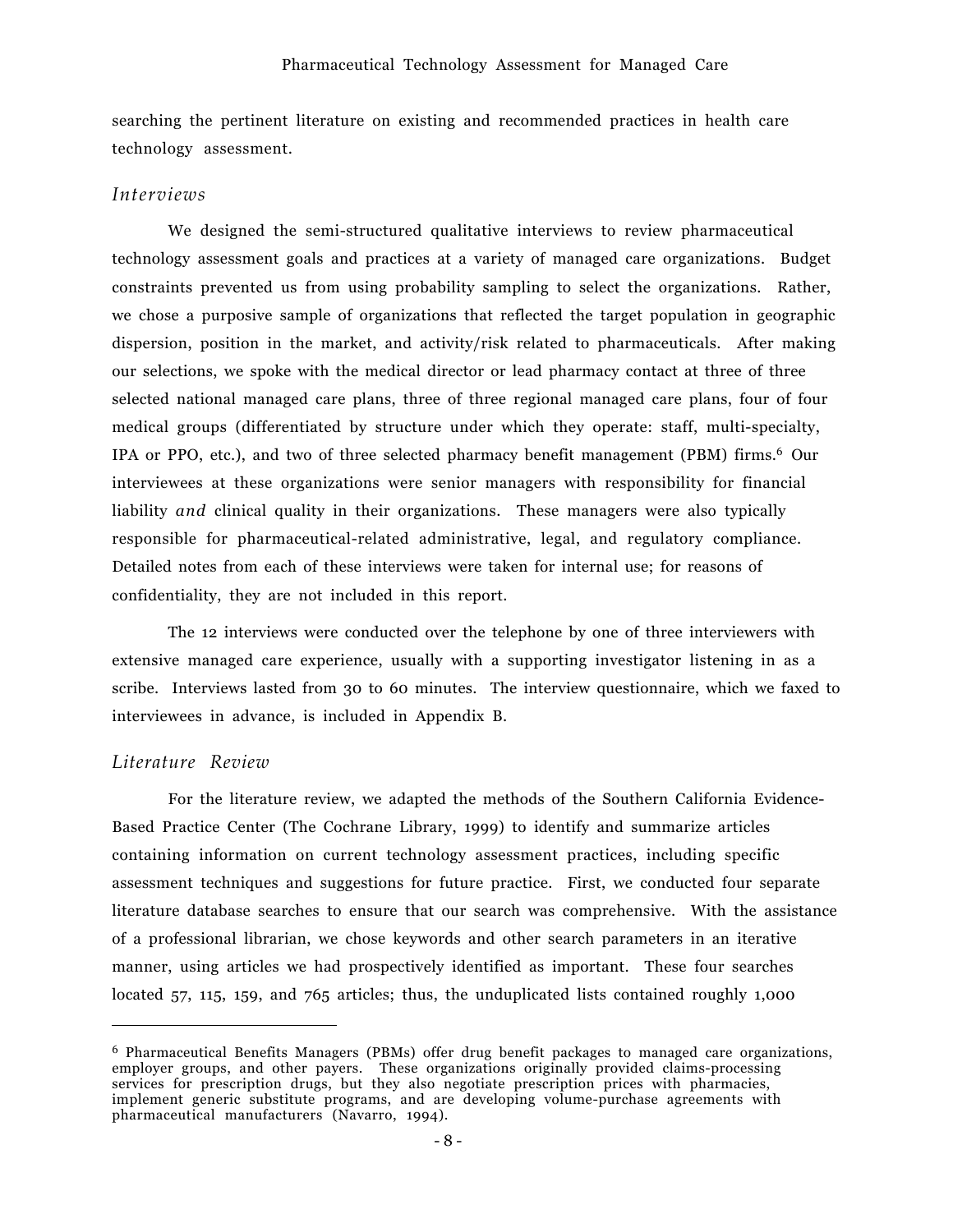#### Pharmaceutical Technology Assessment for Managed Care

articles. As well, experts, including colleagues in the pharmaceutical industry, suggested articles that were important to include in our review. In addition to the library searches, we obtained those articles.

Next, we screened each article title for relevance, using a pair of readers (a health services researcher and a physician) selected from among three project members. We subsequently obtained the abstract for articles deemed relevant by either of the two screeners, which reduced the initial pool of articles to 126 candidates for further review. We screened the abstracts of these 126 articles and identified 38 general-overview articles describing current practices or recommended future directions. We obtained the full text of these 38 articles.

One project member then scanned each of the 38 articles and chose some key articles for immediate reading by the project team. We used the material contained in these articles to identify the technology assessment methodologies and other subtopics that we wished to include in this report. We then returned to the original search lists and, using a screening process similar to that described above, selected articles relevant to each subtopic. Additional project members read and summarized the subtopic and remaining 38 overview articles. Because these references constitute an important source of material for the text, we have summarized them in the annotated bibliography, Appendix A.

More comprehensive approaches, such as systematic searching for books and non-English literature (see the Evidence Assessment portion of Table 4.1 for elements of a thorough review), were not possible because of time and budget constraints. However, the search methods that we employed were systematic and reproducible, and we believe that we have captured most of the relevant literature.

### **Current Approaches**

Health care organizations use a wide variety of strategies to assess pharmaceutical technology and manage pharmacy benefits. The health plans, PBMs, integrated health systems, and medical groups/IPAs we interviewed all devote resources to reviewing new drugs. However, the purpose, timing, formality, rigor, and criteria for review varied widely, as did the resources allocated to the process and, relatedly, the range of possible responses available to the reviewers. The literature documents a similar variation in the technology assessment process and resulting coverage decisions. The following subsections synthesize the findings of interviews and literature review, by framing question.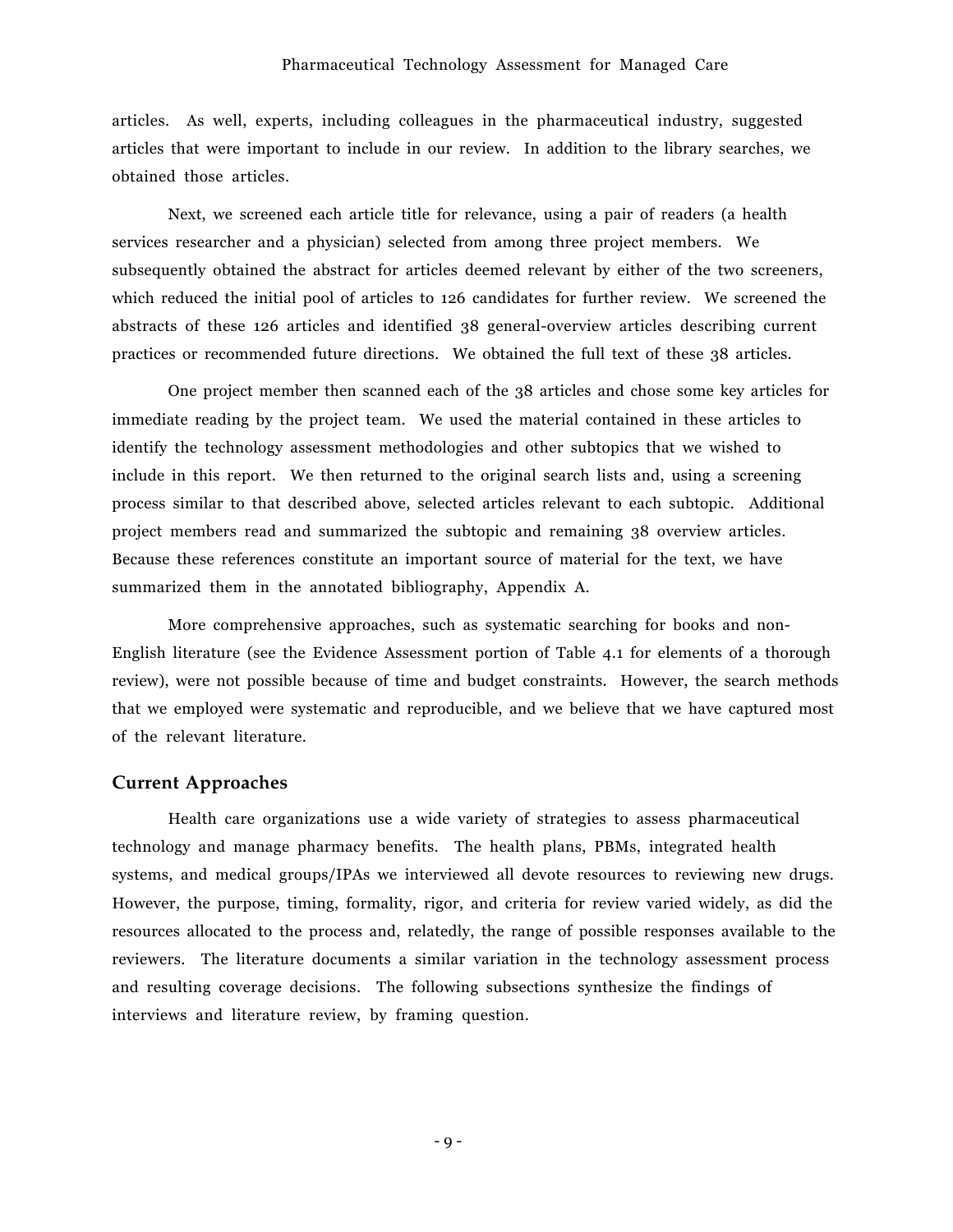### *Who Decides to Accept or Reject New Pharmaceutical Technology, and How?*

Many organizations and individuals make decisions that affect prescription drug benefits and adoption of new drug technology. Health plans decide which benefit plans they will offer to payers, including whether and under what conditions they will offer a prescription-drug benefit or cover a particular drug. Employers and other health plan sponsors decide whether and what kind of prescription-drug benefit they will purchase. PBMs usually recommend a range of prescription-drug benefit packages for their clients, but they will also administer their clients' own unique benefit plans. Physician groups and hospital systems decide which drugs they will use preferentially in their practices. Finally, patients and their families decide when to request specific drugs, whether they are willing to accept having to make higher payments to get a specific drug, and when to complain about access to a specific drug. Although all of these actors influence pharmaceutical decisionmaking, the remainder of this section focuses specifically on health plan and medical group decisionmakers.

Our interviews indicated that the locus of pharmaceutical evaluation varies by organizational type. National or multi-regional health plans reported that core benefit-design decisions and the assessment of new and emerging technologies are typically made at the corporate-office level. However, their local subsidiaries generally make patient-specific decisions about the medical necessity of specific drugs and physician-specific decisions regarding compliance with clinical use guidelines. Local subsidiaries also have some flexibility in authorizing which benefit plans they offer. Moreover, all of the regional and national plans we interviewed indicated that their local subsidiaries were represented in some way on their pharmaceutical and therapeutics (P & T) committees and/or health plan coverage committees at the organization's corporate level.

Pharmaceutical-coverage decisions can be made at several different levels within a health plan. All of the organizations we interviewed had at least three possible levels for the review and approval of new pharmaceutical technology or new coverage or control decisions: some form of a P & T committee (variously named), a medical director and/or a pharmacy director, and a senior management group that reviewed high cost, controversial or groundbreaking assessment, coverage, or control decisions. Some health plans also had a separate structure for developing and carrying out specific implementation decisions, such as whether to impose prior-authorization requirements or develop and implement clinical guidelines.

Differences in financial incentives and potential financial impact at the organizations that we interviewed affected which organizational level decides to accept or reject new pharmaceuticals. In general, new drugs or indications in existing therapeutic classes are

- 10 -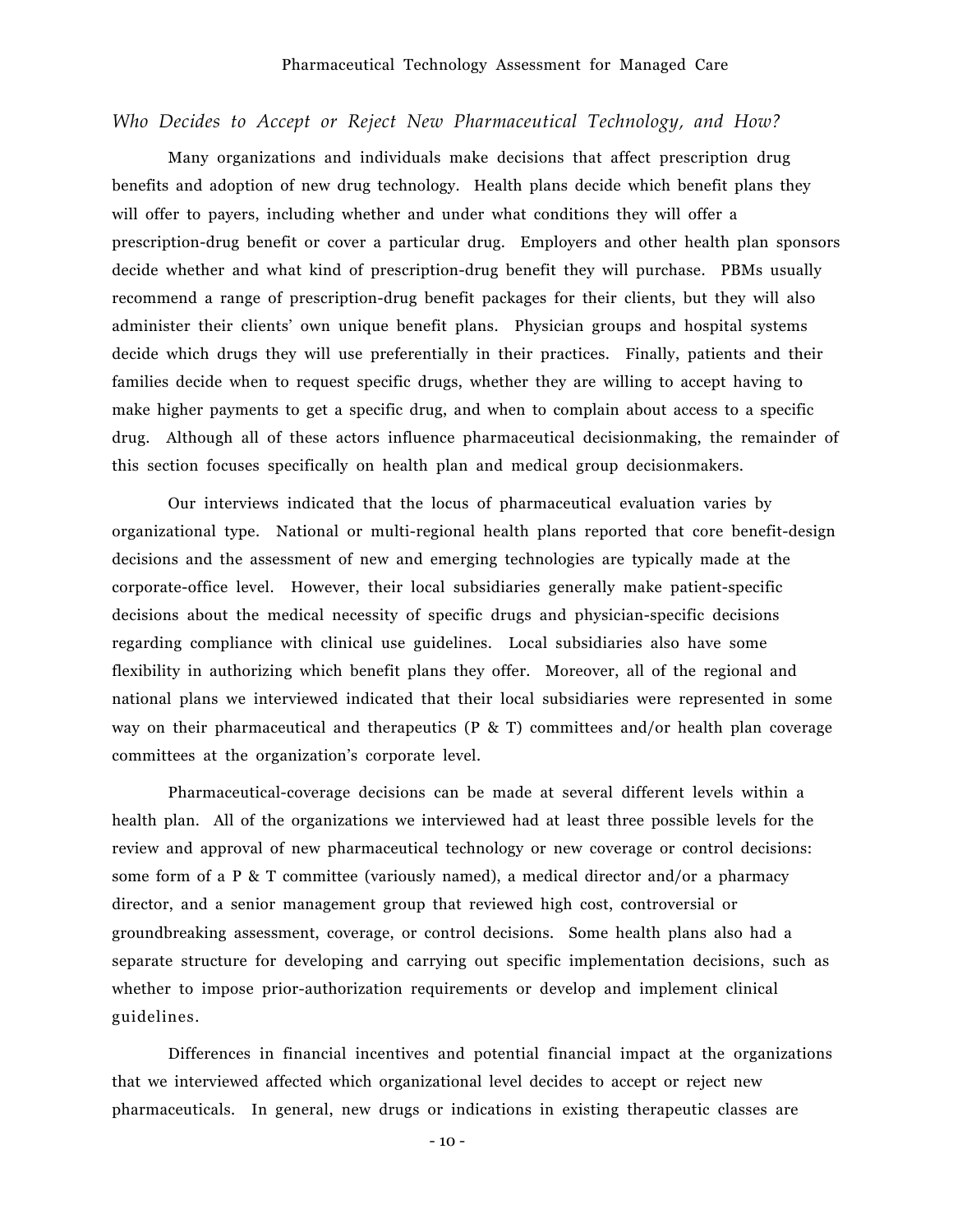reviewed and approved at the P & T committee and medical-director level, unless they entail major new costs or expansion of benefits, or raise sensitive issues regarding demand and use (e.g., abortifacients, agents with both cosmetic and therapeutic uses). Decisions that are generally referred to a more senior level involve potential blockbuster drugs,7 drugs that create a new and potentially expensive therapeutic class, and drugs on which decisions may have particular legal or marketplace sensitivity (e.g., Viagra, Cox 2 inhibitors, anti-HIV drugs). Decisions to change benefit-plan language typically go through an additional process of review and approval.

Our literature review revealed a similar picture. Steiner et al. (1996) found that small health plans and indemnity plans were generally more likely to rely exclusively on medical directors for technology assessment.<sup>8</sup> Lyles, Luce, and Rentz (1997) found that 96% of health plans utilize a formulary committee to assess new or innovative pharmaceuticals, 92% said their medical directors are directly involved with the review process, and 46% indicated that the medical director determines whether or not to pursue further analysis. However, these authors also found that group- and staff-model health plans, as well as PBMs, do not usually involve the medical directors in formulary decisions. This is a point of contrast with our interviews, which found that the medical directors usually play a significant role in decisions affecting prescription practice management, control mechanisms, and the timing of drug assessments, even if the organization designates others to manage the day-to-day process of assessing pharmaceutical approvals of use.

Our interviews indicated that who conducts the new-drug assessments is a function of the resources devoted to such assessments. Small plans and medical groups often relied on more-informal decisions by the medical director or pharmacy director to determine which drugs to assess fully. These findings are consistent with Steiner et al. (1996), who found that smaller health plans were twice as likely as larger plans to indicate that the medical director alone either reviews the new technology or has discretion to involve others in the review process. We interviewed one local plan with a closed formulary but an active process to authorize prescriptions for nonformulary drugs. That plan reported that they generally wait until a drug has been in use in their local marketplace for a year before considering it for formulary inclusion. This delayed approach allows their small assessment staff to focus on

 $\overline{a}$ 

<sup>7</sup> A *blockbuster drug* is one that is unusually expensive, has a major effect on cost and/or quality, and/or sets a precedent for future coverage or practice.

<sup>8</sup> Steiner also found that indemnity plans, which we did not survey, were three times more likely than HMOs to indicate that the medical director alone should be responsible for the final medical-coverage decision.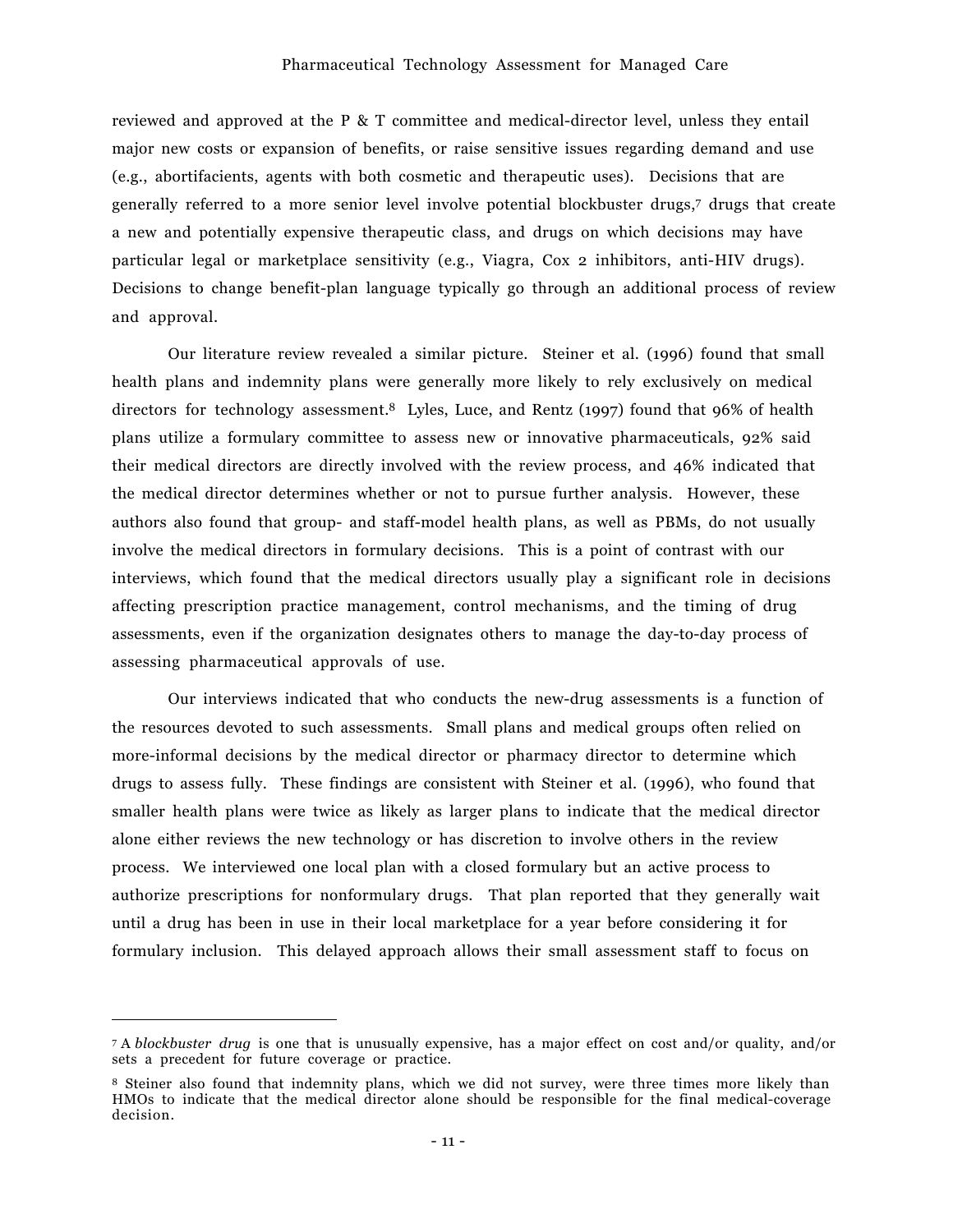current priorities and, perhaps more significantly, to depend on assessments from other organizations to assist their review.

All of the organizations had the responsible individuals summarize the results of their assessments in an internal report, although each organization had its own name and format for this report. These reports usually include a description of the drug (generic name and brand name, therapeutic class, mechanism of action, etc.), a discussion of its safety and efficacy, and estimates of its acquisition and, sometimes, administration cost. When alternatives are available, especially if they are already covered or preferred by the organization, the reports generally include a discussion of the comparative safety, efficacy, and costs of these alternatives. Some organizations summarize their assessments in a table displaying the costs, efficacy, and safety for the drug alone and in comparison with existing available therapies. No organization reported being satisfied with its ability to quantify cost-effectiveness.

In most organizations we spoke to, a pharmacist (e.g., the pharmacy director) was responsible for the reports, although a medical director was involved in all cases and consulting specialists in many. The reports tended to advocate a particular decision or recommend further study or review. In all but the smaller medical groups, additional committees and management teams had some responsibility for some of the decisions affecting drug coverage and control policy, so that recommendations go to management for approval and, if appropriate, to others for further review or implementation planning.

Most organizations also employed a separate committee or medical management structure to evaluate recommendations to change drug-control mechanisms, operating programs, provider contracts, or provider education. Those with formal disease-management programs uniformly described a separate management and decision structure for these programs that could choose to coordinate with the P & T committee or make separate and different decisions. Finally, each interviewed health plan had a separate technology assessment committee responsible for reviewing procedures, devices, and other nonpharmaceutical technology. In some cases, though, approving a procedure or device may involve making a decision to cover some drug therapy associated with that procedure. In these instances, the technology assessment committee may either coordinate with the P & T committee or assume responsibility over that specific decision (e.g., localized chemotherapy infusion). The latter avenue is common, because each of the committees and staff groups mentioned may report to separate parts of the organization, complicating the formation of coherent approaches.

Although every interviewee could explain the general logic of who made what decisions regarding new pharmaceutical technology for his or her organization, the assessment criteria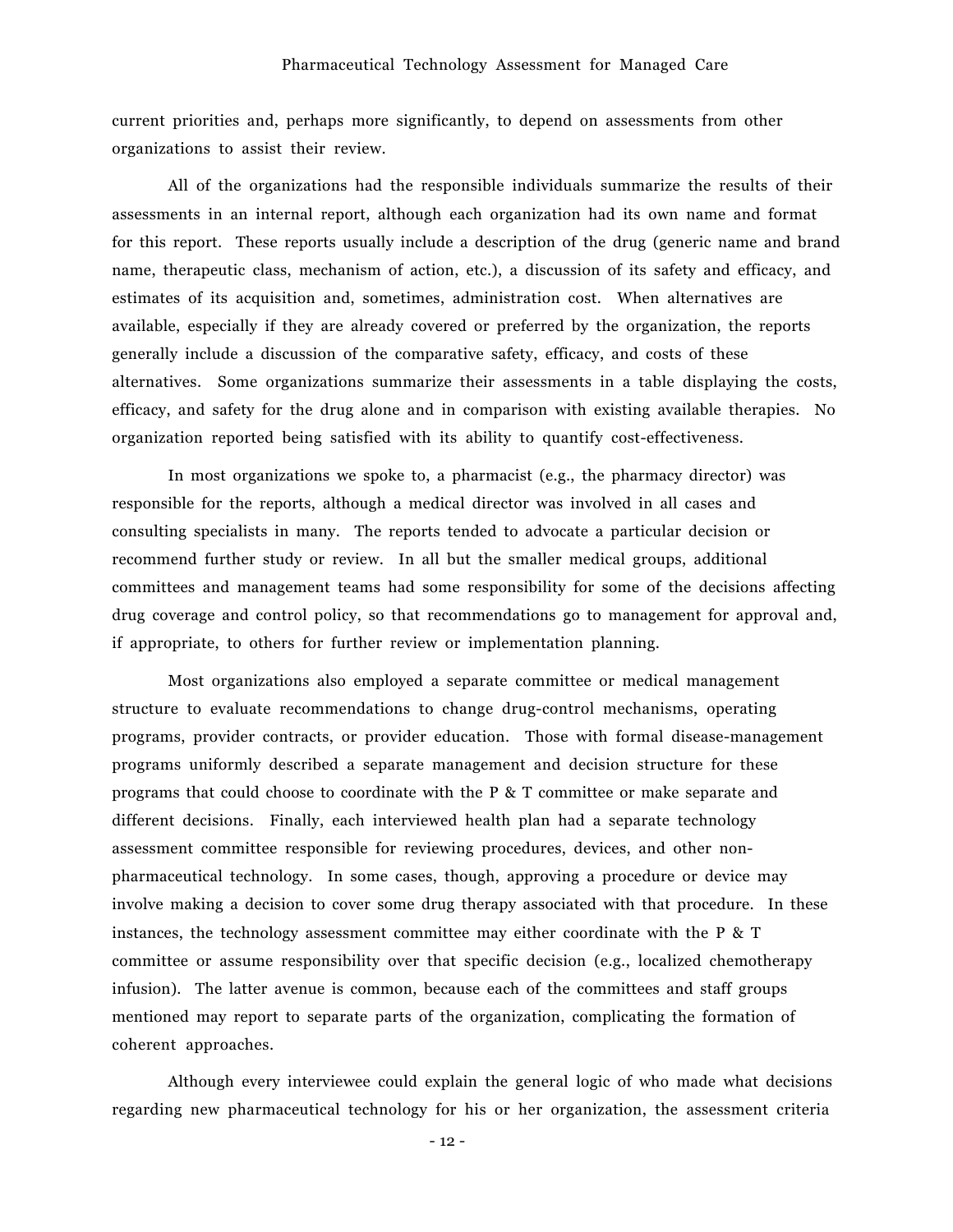#### Pharmaceutical Technology Assessment for Managed Care

that were used varied on a case-by-case basis. All the health plans we interviewed agreed with the literature that a "final decision (on a technology) has to consider the cost to policyholders, the cost for implementing coverage, and business implications such as competitionî (Luce and Brown, 1995). The larger the organization, the more likely decisionmaking criteria were formalized into policies and procedures; however, even in large organizations, the definition of which decisions should be referred for additional review or planning appeared to be subjective and subject to management discretion. Recommendations requiring changes to benefit-plan language were an exception; all organizations had a separate committee or senior management group review such actions.

#### *What Decision Options Are Considered?*

Choosing the best possible policy requires a clear understanding of what decision options are available without (but, on occasion, after) renegotiating contracts with clients, PBMs, providers, or manufacturers. Our interviews revealed that each type of organization had a different range of options to consider based on its role and its prescription-drug benefit structure, management control mechanisms, and contractual relationships. The staff-model HMOs and medical groups with in-house pharmacies that we interviewed reported they could easily implement closed formularies and pharmacist-driven utilization controls, whereas such controls would be more difficult in a loosely structured IPA-model HMO or PPO plan. Medical groups indicated that their inability to define the pharmaceutical-benefit plans or the management-control mechanisms of health plans with which they contract greatly limits their decision options. However, some do construct lists of preferred injectables and other drugs to be used in their offices, or an internal lists of preferred "take-at-home" prescription drugs from the formularies provided by the health plans, sometimes coupled with an appeal for an expansion of or an individual exception to the formulary. Some medical groups also choose how to educate, monitor, and enforce drug policies and preferences within their organization. Some of the medical groups that we interviewed concentrate on drug classes with high utilization rates and costs, rather than on all therapeutic classes. Of note, these groups were at some financial risk for drug benefit costs, so it is not surprising that their lists focused on pharmaceuticals for which the group had the potential to divert prescribing habits to more cost-effective alternatives.

Health plans, in contrast, appear to have a broad range of decision options for actions regarding pharmaceuticals. The more common options identified in our interviews fall into one of three categories: actions relating to evaluation, to altering drug-benefit design features, and to implementing management control strategies. We list some commonly mentioned options in all three categories in Tables 2.1 through 2.3. These options are related, since the

- 13 -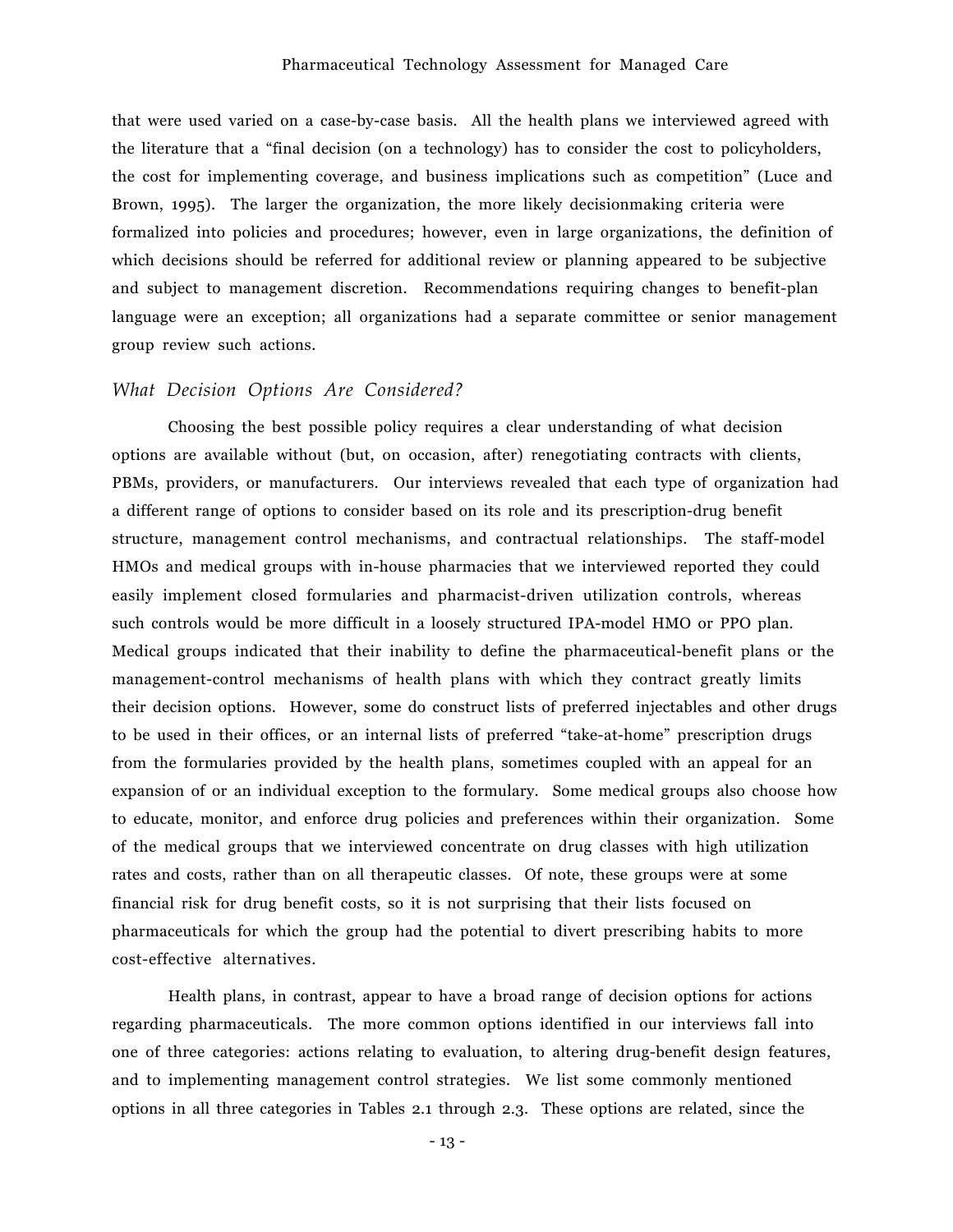evaluation options available to a health plan depend, in part, on the decisions it makes regarding plan design features and management control tactics.

Not all the plans mentioned all the options. Entire groups of decision options were unavailable or irrelevant to some plans or PBMs. In some cases, this unavailability related to the design of their prescription drug benefits and the infrastructure available to support the management of pharmaceuticals. Organizations did not need to consider any of the decision options related to closed formularies, such as step programs or prior authorization of nonformulary drugs, if they had open formularies.9 Organizations did not develop detailed clinical practice guidelines, local counter-detailing programs, or provider-directed diseasemanagement programs unless they had the provider contractual relationships and the local infrastructure necessary to do utilization review/management, perform on-site physician education, or directly influence clinical behavior. Organizations also rejected some decision options that they considered to be outside of an acceptable range of management control tactics; that is, options that they consider inconsistent with their benefit design and managementcontrol philosophy.

The literature indicates that organizations may eliminate large groups of decision options because of the costs involved in implementation. For example, Garber (1994) asserted that making indication-specific coverage decisions requires a costly administrative effort. Consistent with that assertion, the organizations we surveyed were quite cautious about creating special categories for prior authorization or limited coverage. In fact, most organizations that we contacted did not have prior-authorization or exception-processing mechanisms, and others used them rarely (for less than 5 to 10% of prescriptions). Some executives also expressed concern that special co-payment rates and unique rules for specific drugs make their benefit plan appear complicated, and thus difficult to market.

Some organizations appear to be simply unaware of some viable options. However, all the organizations we interviewed expressed interest in learning more about the full range of available options. All also indicated that which pharmaceutical technology assessment they would need would depend on the specific decision options available to their organization, and the relative costs and returns to the options.

 $\overline{a}$ 

<sup>9</sup> This group includes many organizations. Lyles, Luce, and Rentz (1997) found that 41% of the large health plans in his survey had open formularies, and Schulman et al. (1996) found that PBMs use an open formulary plan structure for the majority of their employer and HMO clients.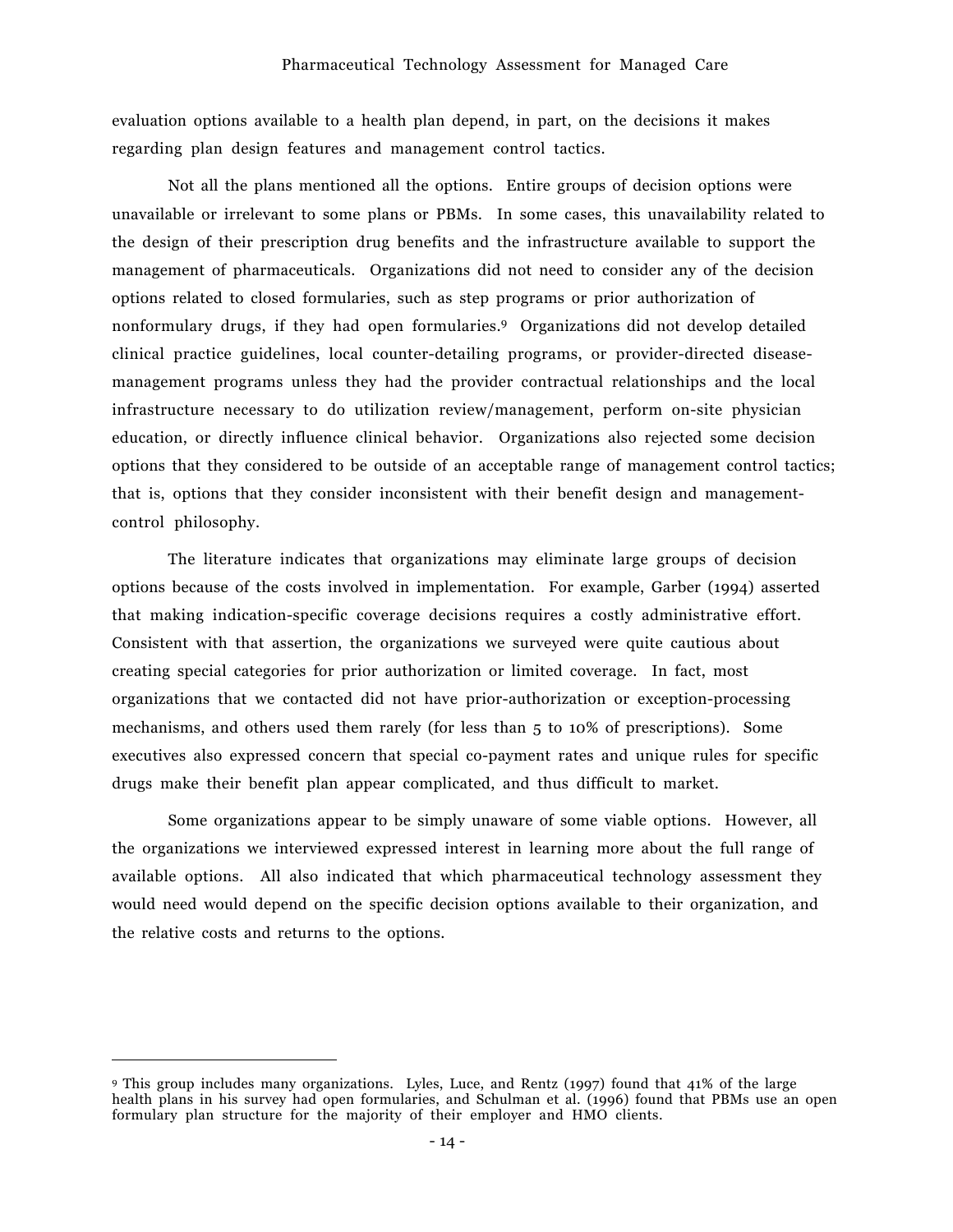# Table 2.1 – Options for Actions Relating to Drug Evaluation

Determine whether the new drug or indication is excluded from coverage, either because it is experimental or investigational or because it is otherwise excluded.

Determine whether the benefit plan must be modified to accommodate the new drug or indication (e.g., new exclusions, clarifications, coverage).

Determine whether regulation or benefit mandates affect health plan policy regarding the new drug or indication.

Determine whether the health plan's formulary or preferred-drug list should include the new drug.

Determine whether the new drug should be routinely covered for preventive-care indications (e.g., new vaccine or cholesterol-lowering agent).

Determine whether the new drug or indication should be assigned to a priority or step category over others in the same class, or otherwise placed in any special category that would affect co-payments, coverage limitations, or clinical use guidelines.

Determine whether previous decisions need to be modified to accommodate the new drug or indication (e.g., remove other drugs from formulary, change clinical use guidelines).

Determine whether the new drug changes the need for or use of other medical services and expenditures.

Determine whether the new drug requires changes in or development of clinical use guidelines, protocols, step-program rules, or algorithms, as appropriate.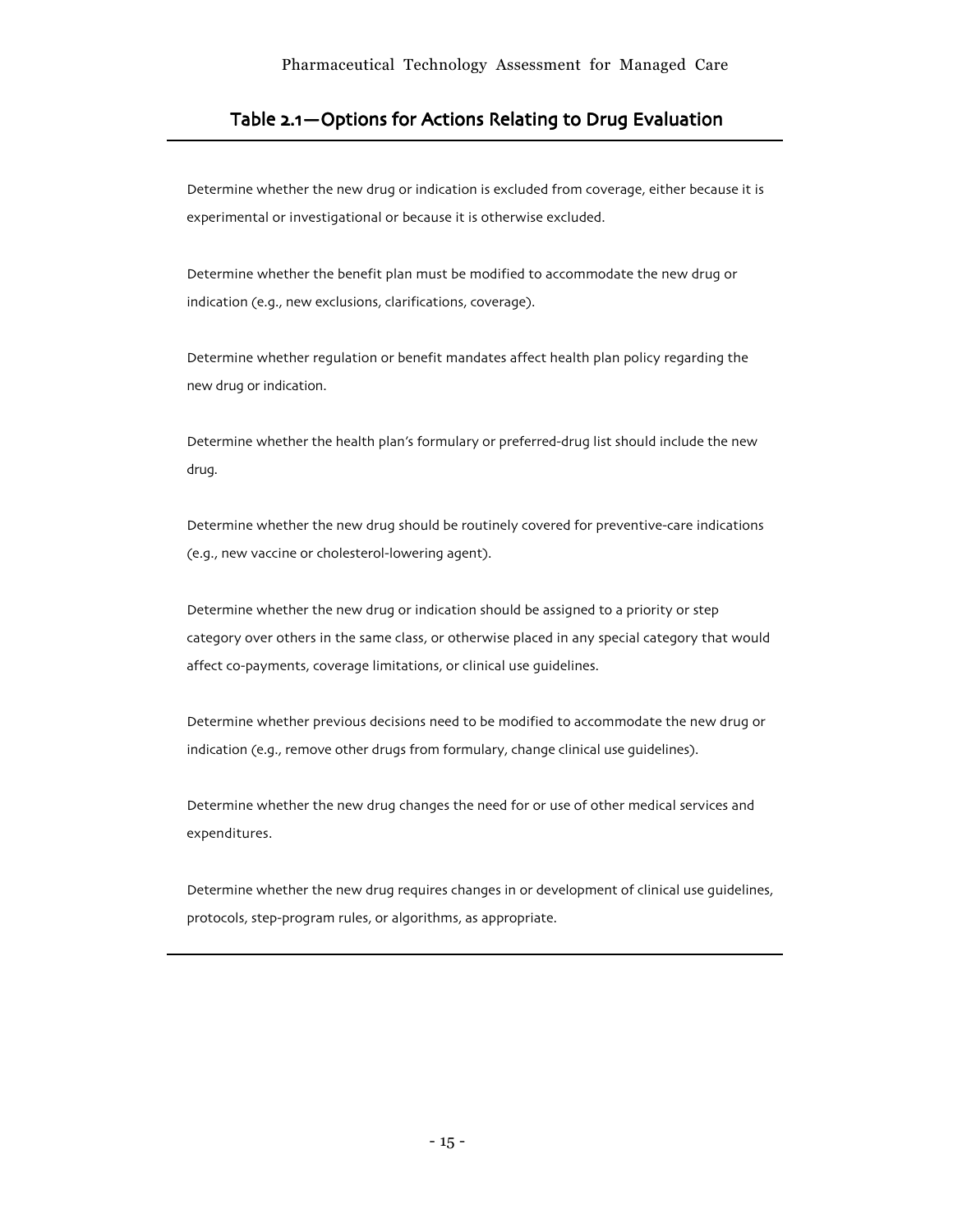# Table 2.2 - Actions Related to Benefit-Design Features

Define classes of drugs or indications that are excluded from coverage.

Comply with legal and regulatory coverage mandates.

Create formulary.

Define co-payment structures for benefits plan. For example:

- Two-tiered structure (generic versus brand name)
- Three-tiered structure (generic, formulary, and nonformulary)
- Selected higher cost-sharing for certain drug categories (e.g., for "lifestyle" or unauthorized drugs)
- 100% co-payment (exclusion) for nonformulary drugs

Impose other benefit restrictions. For example:

- Require prior authorization for specific drug categories or indications
- Impose special rules based on clinical appropriateness decisions
- Impose dose limits (e.g., Viagra doses/month)
- Create exclusion overlays (e.g., exclude Retin A coverage as cosmetic if the patient is over age 25)
- Link coverage to other programs (e.g., infertility drugs covered only after failure of treatment program, experimental or investigational drugs covered only in approved clinical trials)

# Table 2.3 - Actions Related to Management-Control Measures

Alter pharmaceutical payment and contracting policies.

Develop clinical criteria and incentive structure for providers and vendors to follow the criteria.

Develop processes, criteria, and guidelines for approving or denying coverage for prescriptions that require prior authorization.

Develop clinical education and "counter-" or "academic" detailing programs to inform providers regarding recommendations and the rationale for them.

Develop criteria and reports for profiling providers and identifying outliers.

Encourage pharmacists to substitute drugs (e.g., generic for brand name) and, where possible, help modify patient and physician behavior to comply with health plan benefits.

Develop disease-management programs that address pharmaceutical use.

# *What Factors Affect the Timing and Resources Devoted to Pharmaceutical Technology Assessment?*

None of the organizations we interviewed reported using a formal analysis of the possible impact of every new drug or indication, such as that described by Eddy (1989), to decide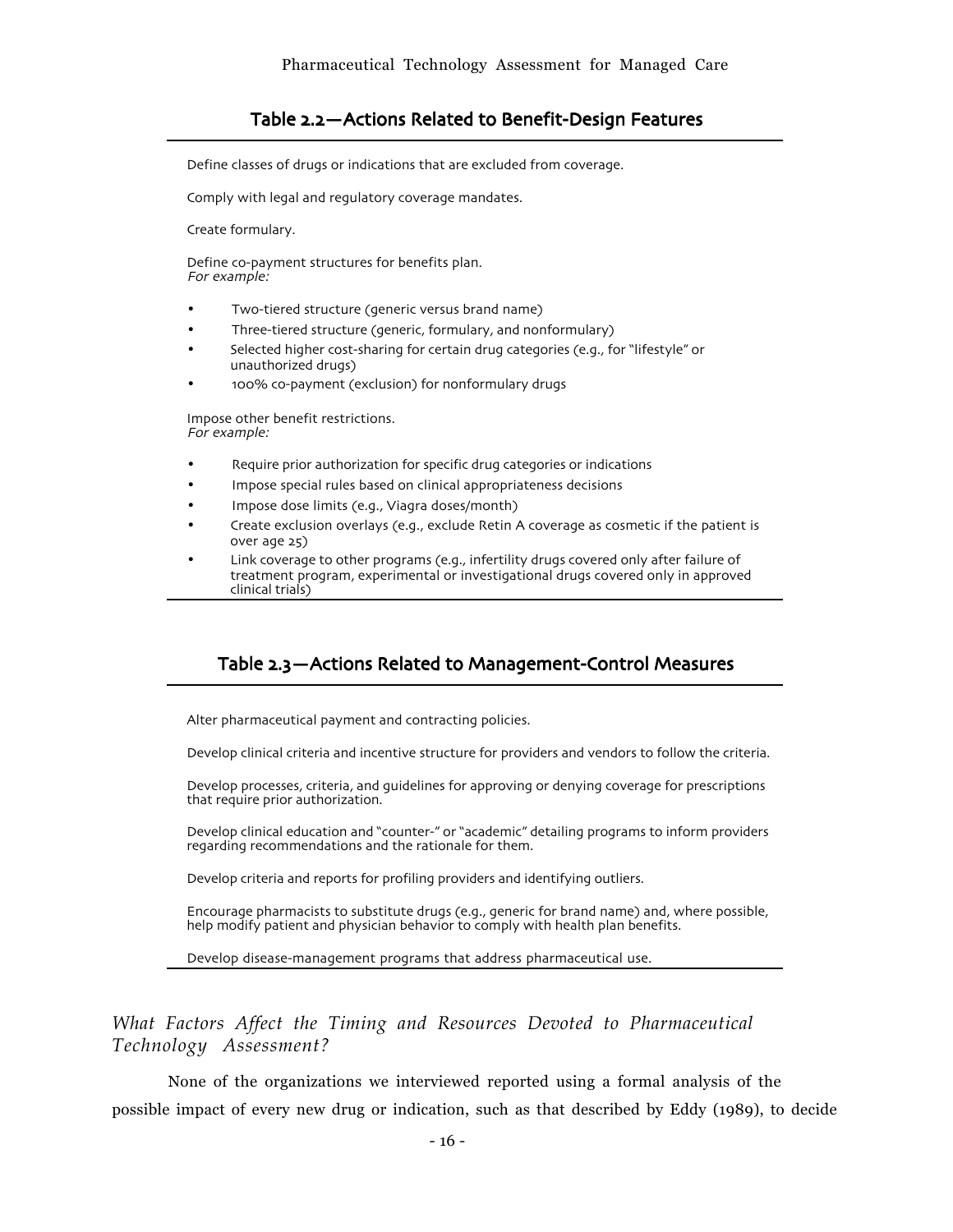#### Pharmaceutical Technology Assessment for Managed Care

which drugs to subject to a more thorough assessment process. Rather, we found that an organizationís overall mission and market strategy may determine what pharmaceuticals are assessed, which is consistent with Luce and Brownís findings (1965) about the motivations for medical technology assessment in general. Also similar to Luce and Brown (1995), organizations that we interviewed conducted assessments in order to variously improve care, contain costs, make prudent purchasing decisions, support clinical coverage decisions, determine experimental status, and comply with federal regulations. In this context, we found that an organizationís reasons for performing an assessment of a new pharmaceutical technology seems to substantially determine the timing, resources, and rigor devoted to it.

The timing of pharmaceutical technology assessments varied widely among the organizations that we interviewed. Larger health plans, particularly those with full financial risk for pharmaceutical use, but generally not PBMs or provider organizations, specifically tasked individuals with scanning the drug-development pipeline (trade papers, journals, etc.) to ensure that the organization is aware of any potential blockbuster drugs, new therapeutic classes, or other pharmaceutical innovations that might have a major impact on health plan costs or outcomes. This scanning activity consisted of a review of industry and governmental publications, and often involved formal and informal communications and meetings with drug manufacturers. Similarly, Luce and Brown's (1995) observed that larger plans often begin their assessments before Food and Drug Administration (FDA) approval, although many conduct full assessments on only a limited subset of new pharmaceuticals.

Decisionmakers for these organizations have incentives to perform early assessment that appear to go beyond immediate cost. Health plans and health care systems, which must set annual or multi-year premiums many months before a benefit plan year begins, need to anticipate whether any new drugs in the development pipeline will substantially raise or lower their costs. Likewise, plans with formularies that rely on extensive clinical guidelines for prior authorization or step programs need to begin their assessment of important new drugs early, so that their findings can be incorporated into the planís benefit language and managementcontrol processes.

Our interviews with PBMs supported Luce and Brown's observation that PBMs, which assume little or no financial risk for benefit costs, typically conduct their full assessments after a drug receives FDA approval; and Schulmanís (1996) assertion that the PBMs generally wait until about 12 months of clinical experience before formally considering a drug for inclusion on a preferred formulary list. Subjects from all types of organizations complained that, around the time of approval, information may be limited to that provided by

- 17 -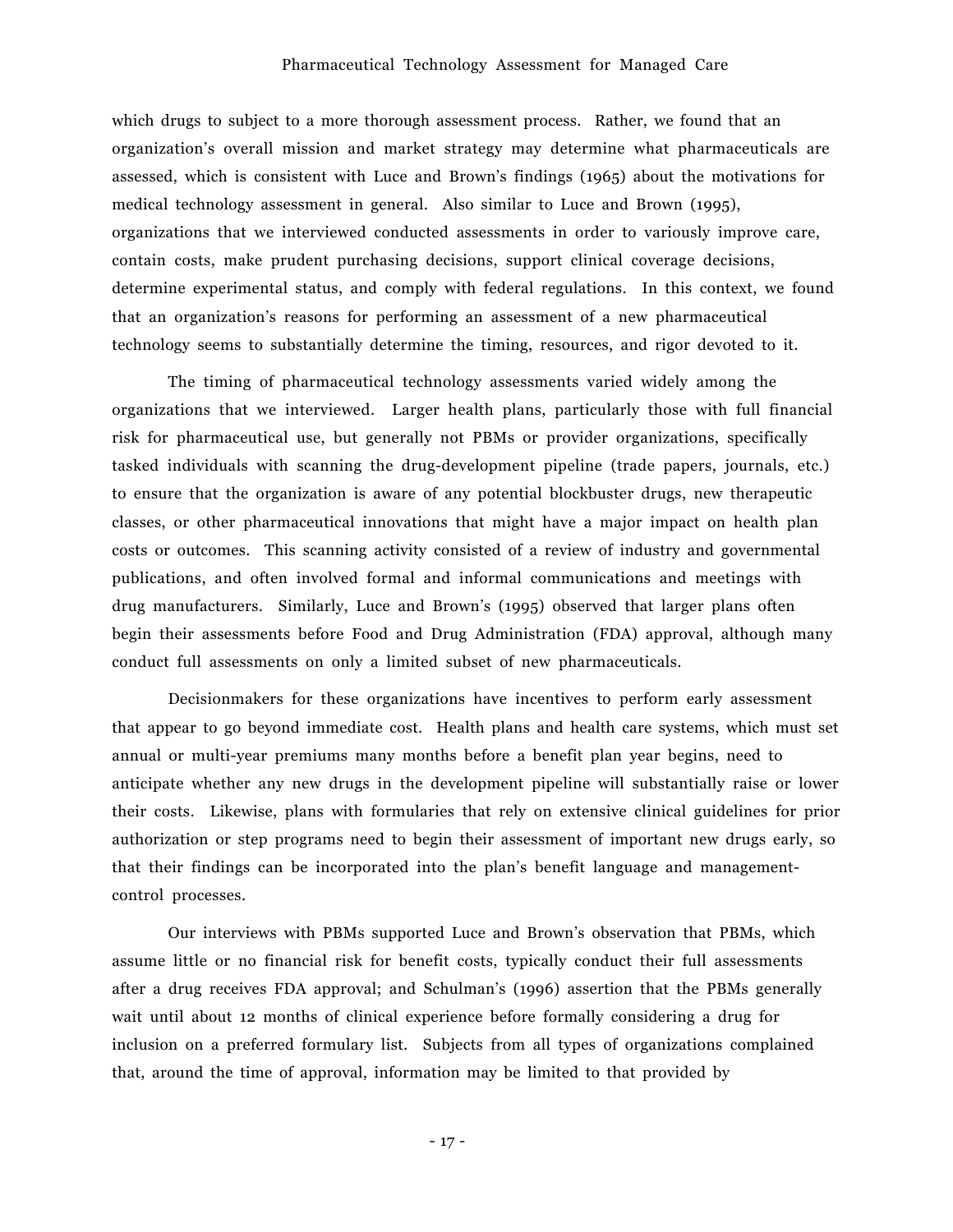manufacturers who are approaching health plans and PBMs to facilitate coverage irrespective of the organizationís own timeline for pharmaceutical technology assessments.

The resources devoted to assessing new pharmaceutical technology vary significantly among organizations. According to our interviewees, the personnel resources devoted to pharmaceutical technology assessment ranged from a staff of 30 and multiple levels of managers and paid committees, to a single director of pharmacy with a staff of one to two persons and a volunteer P & T committee. In contrast, only 75% of the 51 plans interviewed by Lyles, Luce, and Rentz (1997) reported having any employee responsible for pharmaceutical assessment. This discrepancy may be partially explained by the fact that all of our interviewees relied upon internal assessments, whereas only 74% of the plans in the Lyles, Luce, and Rentz study did.

To some extent, these differences in resources reflect the differences in the sizes of the organizations and annual pharmacy expenditures. They also reflect differences in the purposes of the assessments. In staff-model HMOs or large medical groups with in-house or hospital pharmacies, pharmaceutical technology assessment can serve broad functions, such as budget prioritization, improved strategic planning, alleviating pressure from third-party payers, improving quality, and avoiding obsolescence (Luce and Brown, 1995). In fact, early adoption of technology in some organizations may be part of the marketing strategy. However, each of these purposes requires differing levels of staff support and other resources.

The type and rigor of an assessment necessarily affect the resources that an organization devotes to it. For example, a health plan whose drug benefits cover all FDAapproved prescription drugs without regard to indication, unless specifically excluded by the plan, would *need* to devote few resources to pharmaceutical assessment. The only decision options such organizations would *have* to consider are whether the drug in question is excluded by the plan and whether the existence of the new drug or indication requires or suggests modifying the health planís benefit language. It is important to note that the latter may not be apparent until some evaluation is performed. For example, investigation of an agent that is superficially uninteresting (e.g., expensive, excluded, or not unique or decisive) may suggest that the drug could substitute for those more expensive or less-effective services that the plan is liable for, and that policies that promote the use of the drug are desirable.

The organizations that we interviewed most commonly perform clinical-effectiveness and safety assessments, followed by cost-of-treatment, cost-effectiveness, and, infrequently, quality-of-life assessments (Lyles, Luce, and Rentz, 1997). Our interviews are again consistent with the findings of Lyles, Luce, and Rentz (1997) and Luce and Brown (1995), who reported that cost-effectiveness and quality-of-life analyses are limited by the lack of directly comparative

- 18 -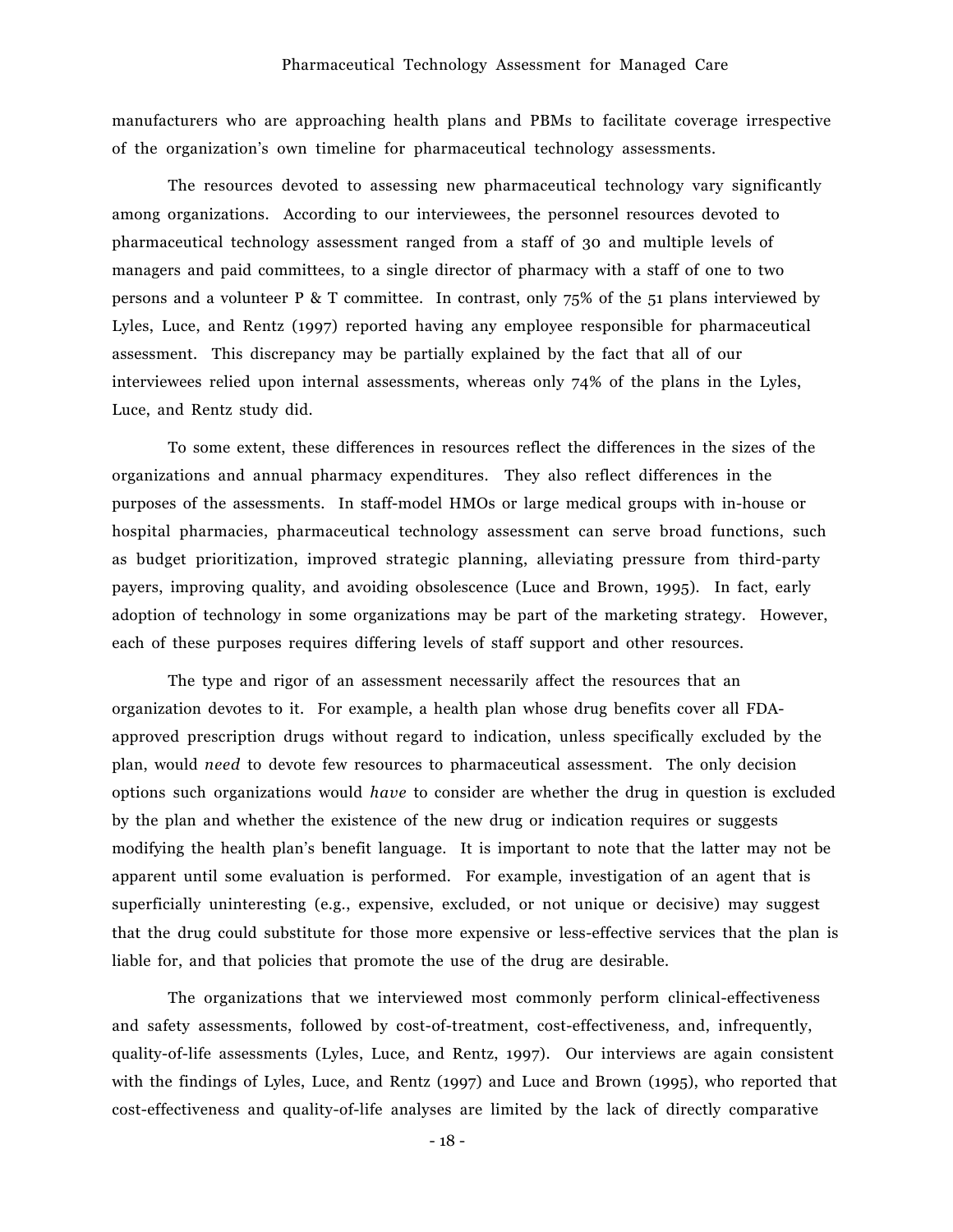data between competitor drugs in real-world settings. Therefore, if an organization chooses to prioritize one drug over others in the same class, it will need to devote extra resources to filling information gaps on comparative or incremental cost-effectiveness. On the other hand, if such an organization is considering covering a promising new drug in a new therapeutic class, it might need to review only safety and efficacy data; cost-effectiveness data may be less relevant.

All of the organizations that we interviewed used some externally developed assessment material in their internal processes. In addition, all of the PBMs we surveyed considered newdrug assessment to be a service they can provide to their clients, either as part of a package of pre-determined formularies and control strategies, or as a separate product. Many other organizations also provide assessments of medical technology, including procedures, devices, and pharmaceuticals. (A list of sources of public and proprietary pharmaceutical assessments can be found in *The Directory of Health Technology Assessment Organizations Worldwide,* 1999.) The availability of these materials did not prevent organizations from conducting their own internal assessments on the drugs that they considered important, possibly because of these materialsí objective shortcomings but also because of an expressed distrust of some external assessment information

# *What Types of Evaluations Are Performed and What Types of Evidence Do They Use?*

We found that, even within a single organization, varying motives lead to different processes for reviewing different drugs. For example, some interviewees reported that health plans paying physicians or hospitals a flat fee, a *per diem* rate, or capitation do not devote the same resources to reviewing drugs used solely in the office or inpatient setting (i.e., included in the flat rate) that they would to outpatient prescription drugs for which they are financially and administratively responsible. Likewise, physician groups and hospitals did not report spending resources on reviewing drugs that are mandated for coverage by their contracting health plans, except when they expected clear differences in clinical outcomes between drugs in the same class or differences in cost that could significantly impact the organizationís finances.

Steiner et al. (1996) documented the degree to which technology assessments vary from plan to plan, that the content of the technology assessment performed by the plans was difficult to predict, and that plan-conducted assessments differ from assessments performed by the scientific community. They note that health plans confer varying levels of authority on their medical directors, differ in the timing of their technology assessment decisions, and view sources and evidence differently. Steiner et al. (1997) also demonstrated that these variations in technology assessment resulted in substantial variation in coverage for emerging medical

- 19 -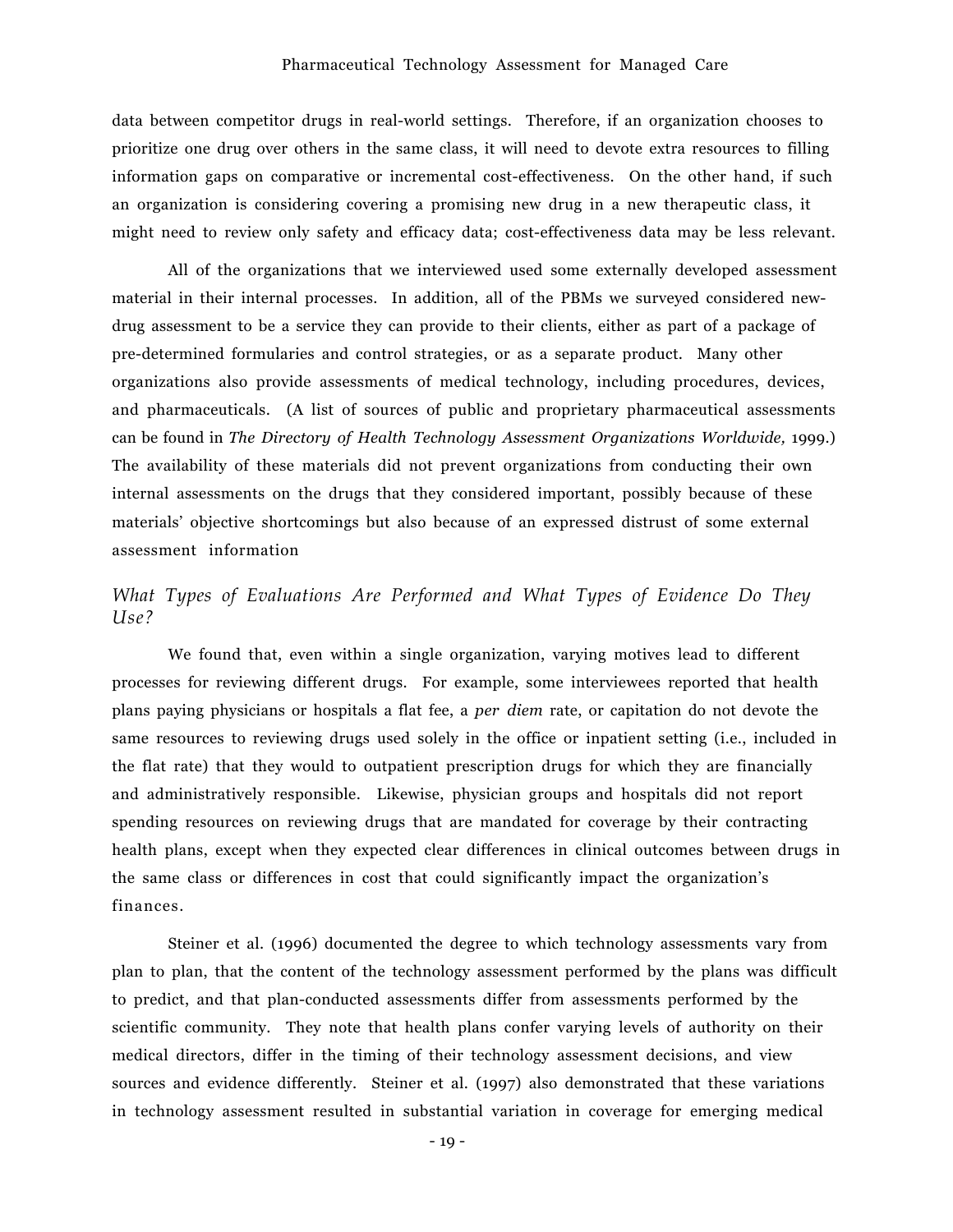device technology. Luce and Brown (1995) found that hospitals, HMOs, and other types of insurers all conduct technology assessments, but that the form and sophistication of their analyses range widely. Weingart's interviews (1993) of 12 Academic Medical Center Consortium institutions produced similar observations: variation in the technology assessment process, lack of explicit evaluation criteria, and the presence of political, informal, or *ad hoc* decisions.

Despite the wide variation in the processes for assessing new-drug technology and new indications for existing drugs, certain assessment components are predictable. Steiner et al. (1996) found that many plans reviewed medical journals, FDA reports, and professional association information, and sought the opinions of local experts. Yet, we found that each plan undertook this activity independently, resulting in considerable redundancy and inefficiency. Matuszewski (1997) described the basic components of technology assessment in this setting, including who does it, how it is done, and its common problems. He discovered, as we did, that plans often find that there is insufficient evidence on which to base a decision, particularly early in the technology's life cycle. Early completion is particularly difficult for what Fuchs and Garber (1990) call the "new style of technology assessment," which goes beyond safety and efficacy to analyze comparative cost-effectiveness and other effects, such as an impact on the labor force. Fuchs and Garber also describe concerns about the trustworthiness of published assessments of new technologies and the incentives and rigor of the investigators. Many of our respondents echoed these concerns. They wondered about the dependability of assessments sponsored by manufacturers (i.e., questions of internal validity) and the possibility that clinical-trial experience may not reflect the drug's use in "the real world" (i.e., questions of the external validity<sup>10</sup>), and cited these concerns as reasons they prefer to see a period of market experience before completing a formal evaluation of a drug.

In general, our interviewees indicated that their health plans and provider organizations commonly encounter the same problems with technology assessment that Matuszewski (1997) described: lack of evidence, changing standards of evidence, inconsistent evidence, lack of agreement on how to perform an assessment, special interests, and variation in the breadth and depth of topics, new information, and legal issues.

Our interviews also identified differences in context as a source of variation between and within organizations. The technology assessment literature generally regards these variations in the assessment process as being problematic. However, our interviewees were generally comfortable with variations that they believed to be appropriate for the differences in

 $\overline{a}$ 

<sup>10</sup> This is really an issue of whether results obtained from selected populations treated in specialized settings can be generalized to the typical patients in usual settings.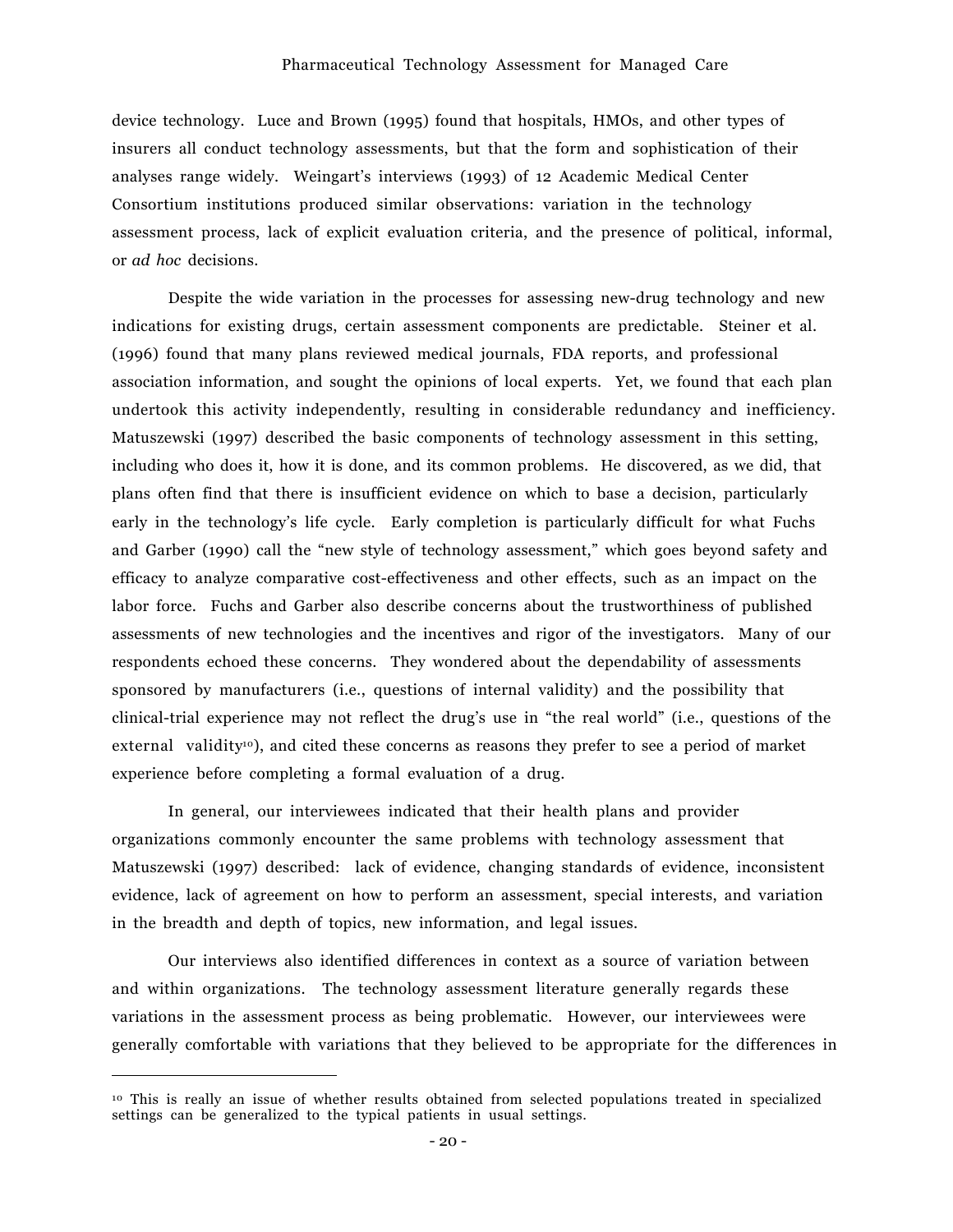#### Pharmaceutical Technology Assessment for Managed Care

clinical and organizational context. When asked how rigorous a new drug assessment needs to be, one medical director summed up the other interviewees' viewpoint succinctly: "we do enough assessment to make a decision." He and others expressed concern that a single academic standard for assessing new drugs or indications would be too time-consuming, resource-intensive, and slow to be useful in the "real world." However, all those we interviewed thought a great deal could be done to make the assessment process more consistent and efficient. Many expressed a need for better and timelier information, and for help in increasing the quality of decisionmaking without making the process too slow or costly.

Organizations responsible for pharmacy benefits sometimes choose to evaluate several different aspects of a new drug, such as its clinical effectiveness, safety, cost of treatment, costeffectiveness, or influence on quality of life. Clinical effectiveness and safety assessments usually begin with a literature review and synthesis of the available information on the drug in question. This process may either be performed by members of the organization or purchased from an external source. When conducting an in-house evaluation, the health plans we interviewed either assigned a staff member (often a clinical pharmacist) to perform the literature reviews or a subcommittee of their P & T committee with expertise relevant to the condition that the new drug is intended to treat. Otherwise, they purchased reviews from PBMs and other organizations.

Literature reviews utilize a range of sources, including peer-reviewed journal articles, unpublished articles, government documents, information from professional organizations, drug company brochures, and reports from assessing organizations (Steiner et al., 1996; Luce and Brown, 1995; Lyles, Luce, and Rentz, 1997; interviews). However, the way in which this information is used and its perceived relevance vary. In a 1996 survey of physicians, Steiner et al. found that decisionmakers at large health plans were twice as likely as those from small health plans to rely on peer-reviewed medical journals in developing evaluations. The survey also found that such decisionmakers relied most frequently on medical journals, followed by local experts, FDA-approval documentation, and information from plan associations. A subsequent survey of decisionmakers at 51 health plans confirmed this general ranking of sources: The plans relied most frequently on peer-reviewed literature, followed by government reports, then industry evaluations (Lyles, Luce, and Rentz 1997). Reports from other HMOs, PBM publications, and non-peer-reviewed literature were less popular. However, the survey respondents ranked PBM assessments first in importance to the decision made, followed in order by assessments from other HMOs, peer-reviewed literature, industry evaluations, non-peer-reviewed literature, and government reports (Lyles, Luce, and Rentz, 1997). This ranking suggests that comprehensiveness and timeliness are major determinants of importance. Other surveys have also found that the timeliness of the information can drive the

- 21 -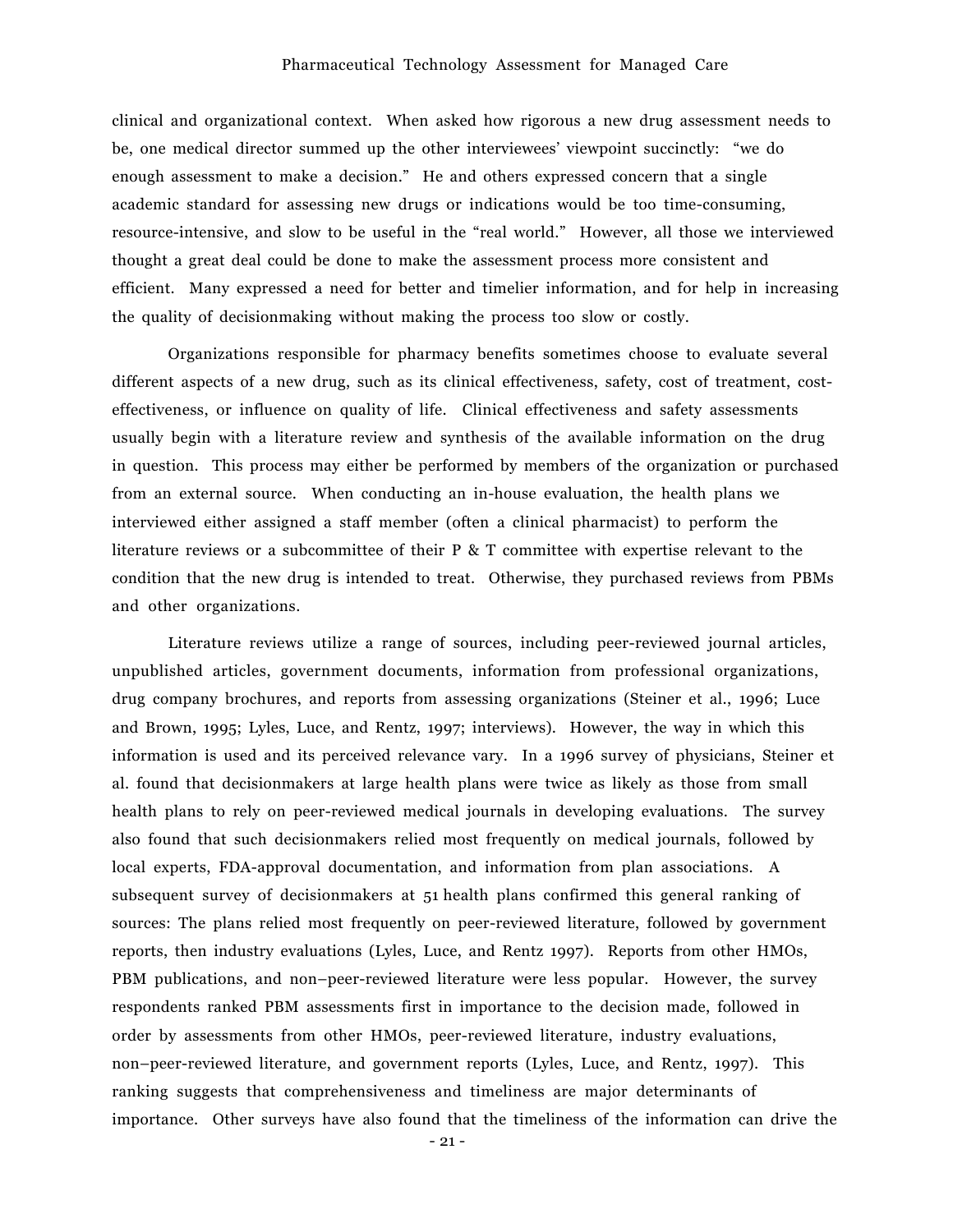relative importance of the source, possibly owing to the need to make coverage decisions prior to the publication of peer-reviewed articles (Steiner et al., 1996; Luce and Brown, 1995).

The medical directors we interviewed expressed an interest in meta-analysis, $\mu$  but they believed it usually to be impractical for evaluating new drugs because of the general lack of relevant studies. These interviewees also expressed a general frustration over the lack of clinical-trial data relevant to their pharmaceutical assessment needs. Consistent with the literature, the medical directors we interviewed preferred to make coverage decisions based on clinical-trial data while being mindful that such data may provide limited information about the performance of the drug in real-world practice (Steiner et al., 1996; Towery and Perry, 1981).

Although health plans are concerned about costs and they may perform some economic analyses of the impact of new pharmaceuticals, they do not generally perform formal mathematical modeling, such as cost-outcome or decision analyses. Interviewees at only two national health plans indicated that they use formal economic models, such as pharmacoeconomic studies, Monte Carlo simulations, and projections. The other organizations we interviewed did not use formal modeling. Smaller organizations reported performing limited, "relatively crude" or "back of the envelope" calculations only for new drugs expected to have a large financial impact. Cost modeling among larger organizations generally consisted of estimating the impact of a new drug based on the cost of the pharmaceutical and its administration alone. These estimates are typically projected from the "incidence of indications" (the prevalence of the condition that the drug is licensed to treat); the "expected market share" of the drug; and the drug cost per course of therapy. All of these are subject to variation in practice; for example, cost per course is affected by negotiation and volume discounting.

The published literature echoes these findings. For example, in a survey of 231 decisionmakers at HMOs and indemnity plans, Steiner et al. (1996) found that lack of data on cost-effectiveness constituted a major barrier to making optimal coverage decisions. Luce and Brown (1995) also found that HMOs and third-party payers do not perform cost-effectiveness analyses, nor do they generally include such information from other sources in their coverage decisions. They noted that hospitals do perform some in-house financial analysis; however, Luce and Brown did not report on the rigor of those assessments. In contrast, Schulman et al. (1996) found that PBMs occasionally incorporate findings on the costs and outcomes associated

 $\overline{a}$ 

<sup>11</sup> *Meta-analysis* aggregates the results of multiple studies, thereby increasing sample size and allowing more statistically powerful conclusions regarding a common treatment or intervention effect across studies.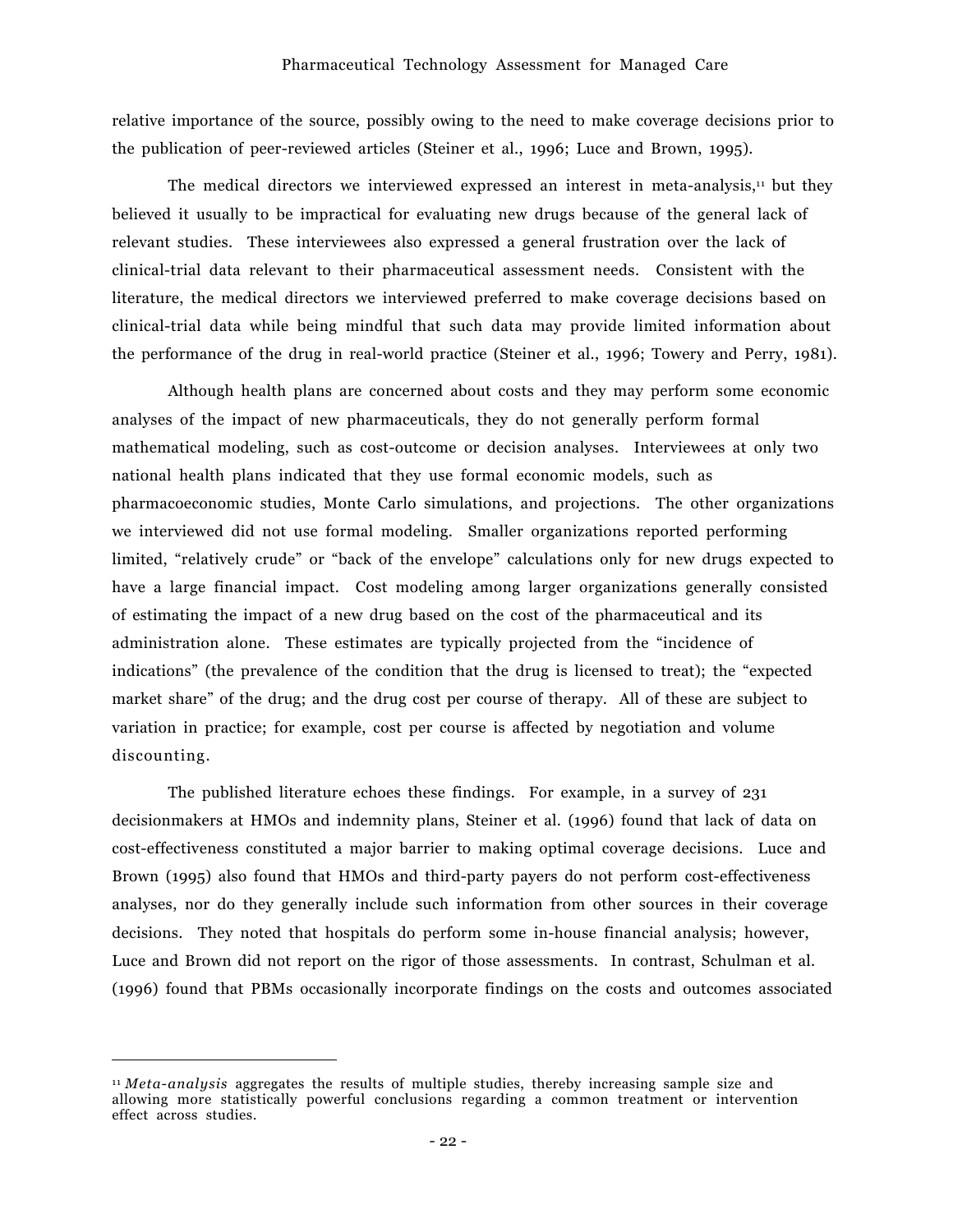with pharmaceutical use. However, the scope of these assessments is limited to pharmaceutical use and does not include the larger budgetary issues of concern to the overall health plan.

Most organizations forecast the potential demand for new drugs, based solely on clinical and epidemiological data. These organizations do little, if any, formal demand modeling to take into account non-clinical factors, such as the attitudes and preferences of patients and physicians. If demand modeling is done at all, it uses casual ("back of the envelope") calculations that make simple assumptions, such as that the demand for a new drug will be similar to that of others in its class or that new users will be drawn solely from the currently diagnosed population. These models usually neglect the effect of the new drug on the size of the diagnosed population (i.e., by recruiting patients into care or increasing provider propensity to make the diagnosis), because most organizations feel that they have no adequate method of determining this variable (Reissman, personal communication, 1999). Moreover, the focus of this type of modeling is on the impact of the new drug on pharmaceutical expenditures; it does not usually consider the overall impact of drug use on total medical expenditures (Reissman, personal communication 1999; Schweitzer, 1997).

Medical directors generally recognize the need to better understand demand. In more than one case, the individuals we interviewed pointed to drug manufacturers' increasing use of direct-to-consumer advertising as a significant cause of increased demand, and they mentioned Claritin and Viagra as specific examples of this phenomenon. Several medical directors noted that their organizations had failed to anticipate the demand for new drugs such as Viagra. They also complained that existing risk contracts do not take the possibility of new blockbuster drugs into consideration, leading them to fear the budgetary impact of drugs with wide appeal to patients, particularly those for lifestyle conditions lacking a clearly defined medical diagnosis. Several medical directors also noted that PBMs could play a greater role in demand modeling and forecasting because they have access to large amounts of claims data from which trends could be identified and forecasted.

Our interviews revealed that the level of rigor with which organizations gather information from these sources varies. Oftentimes, the formality of the literature search can depend on the level of controversy or demand for a drug. For instance, one medical director mentioned using a more formal technique for evaluating Viagra than for other drugs because it was considered a "lifestyle drug" and a potential blockbuster. However, even the most formal reviews performed by PBMs appear to be much less scientifically rigorous than a full systematic review or meta-analysis.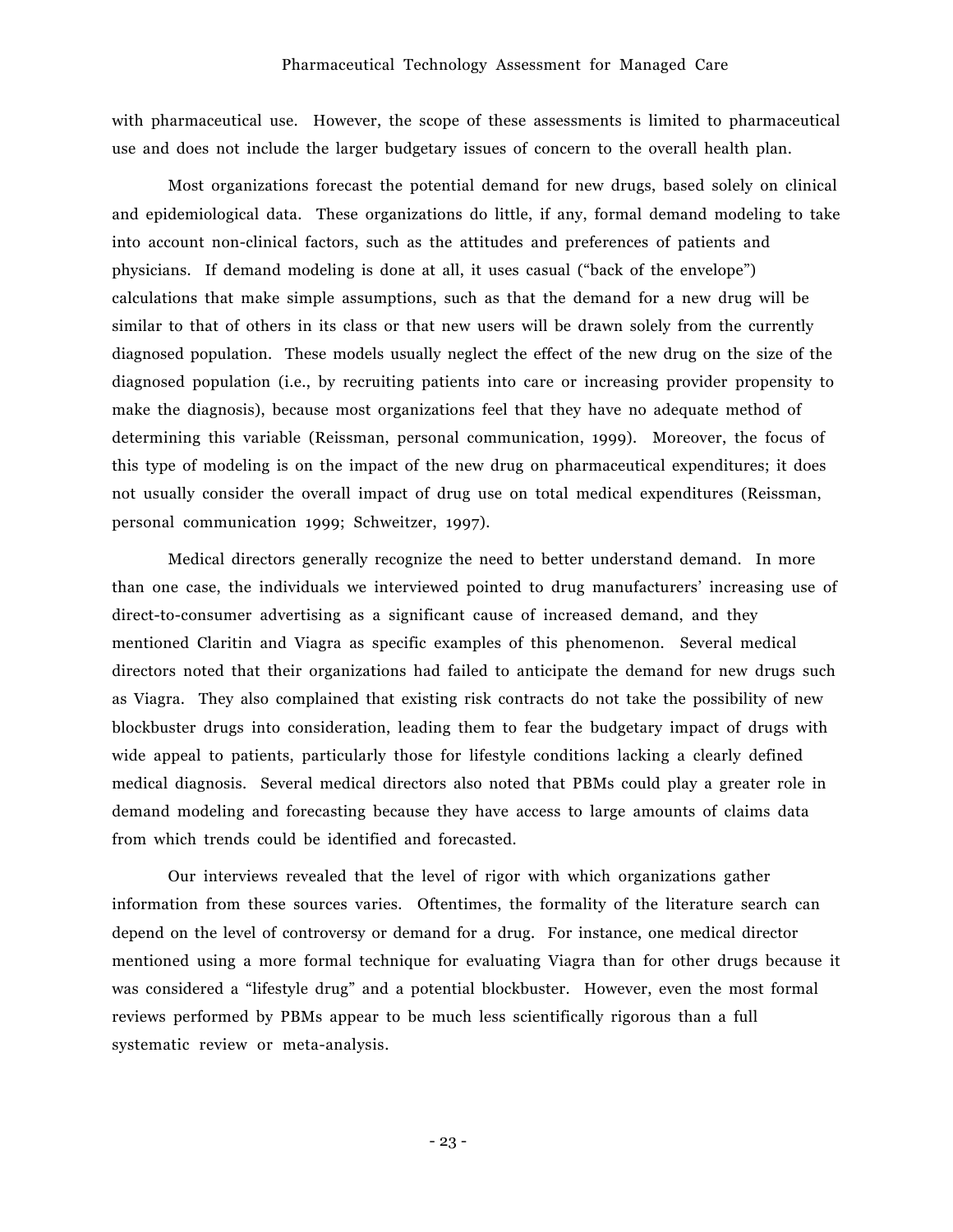# *How Are Decisions Implemented and the Results Monitored?*

All of the organizations we interviewed had a defined process of varying formality for documenting and disseminating their decisions on new pharmaceutical technologies. If the decision is for controlled use, implementing management-control tactics such as developing educational programs requires a major commitment of time and resources. Some of the control tactics may become steps in the implementation process (e.g., developing clinical use guidelines, processes, and educational programs); others may define the implementation plan (e.g., prior authorization required for certain drugs).

The P & T committees in the organizations we interviewed usually included both clinical and administrative staff, and major recommendations typically required management approval. Two of the national plans we surveyed had a separate, formal committee to assess and plan the implementation of coverage decisions regarding new drugs, indications, or control policies; others depended upon the normal management structure to implement new policies and programs.

Every organizational decision has both intended and unintended consequences. Therefore, the monitoring of results is important. A management process as important to a managed care organization as implementing changes in drug benefits or control strategies should be subject to systematic monitoring of the results. For this reason, it was not surprising to find that all of the organizations we interviewed monitored the behavior of physicians and patient drug utilization before and after a major change in policy. Specifically, for shaping behavior, all performed some monitoring of physicians' compliance with formulary and prescribing policy. Similarly, all the PBMs surveyed by Schulman et al. (1996) profiled physicians for compliance with the formulary and all offered programs to educate prescribing physicians regarding formulary issues, including face-to-face visits if necessary. Luce and Brown (1995) found "evidence that the assessments and monitoring of physicians' procedures are modifying physicians' practice patterns."

Our interviews suggest that most organizations have a limited ability to closely monitor the clinical or financial effects of specific pharmaceutical decisions. This is also consistent with Schulman et al. (1996), who, after finding that none of the PBMs they studied tracked the health outcomes of patients and that less than half profiled physicians on cost, concluded that ìPBMs are unable to track long-term outcomes and costs of disease. . . and . . . until comprehensive integrated analyses are possible, these organizations will lack the ability to definitively show the effects of their programs." In that study, the employers who engaged PBMs to manage pharmacy benefits were unaware of formulary-selection criteria and generally had no way of monitoring the effects of the PBM on employees' overall health or total

- 24 -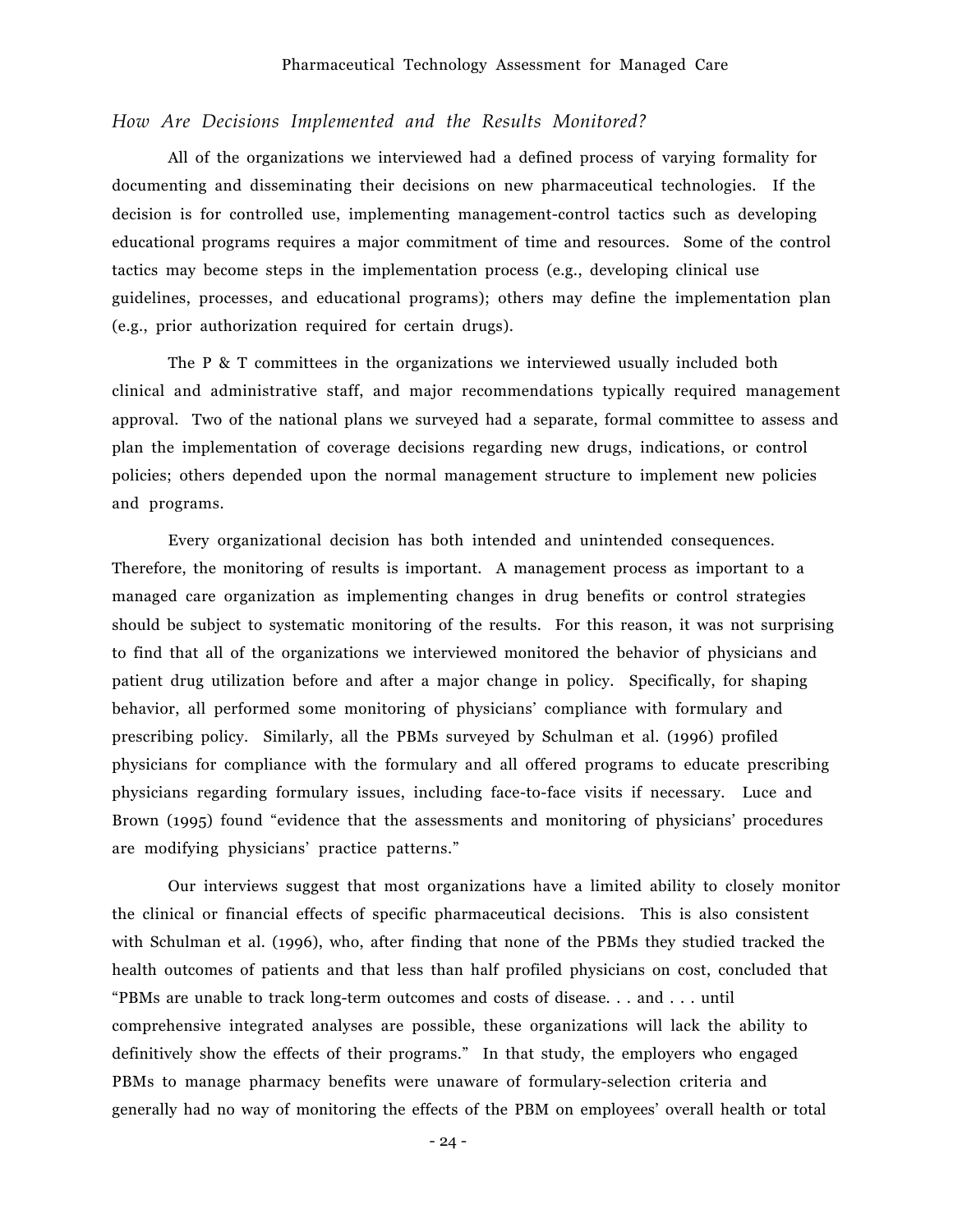costs. Although health plans and medical groups generally reported that they monitored the type and costs of drugs being prescribed, none affirmed having routine processes to assess the overall clinical and financial impact of pharmaceutical technology decisions.

# **Summary**

Variation in locus, timing, rigor, resource intensity, and type of pharmaceutical technology assessment is the rule for managed care organizations. Much of this variation is tied to the type of organization and its perceived needs. In turn, organizational type and perceived needs are closely tied to the organizationís available range of contractually determined decision and control options, and the level of controversy around and demand for the drug. Current approaches can result in an adequate response for the decision at hand, but the overall effort is often inappropriately small to achieve optimal clinical or financial results, generally because of limitations on resources or skill mix at the managed care organization or because the original questions are drawn in too-narrow terms.

The situation can be improved with standardized methods and better information. The organizations we spoke with all indicated a desire for both. The next section presents a standardized framework and describes methods that can be used successfully within that framework.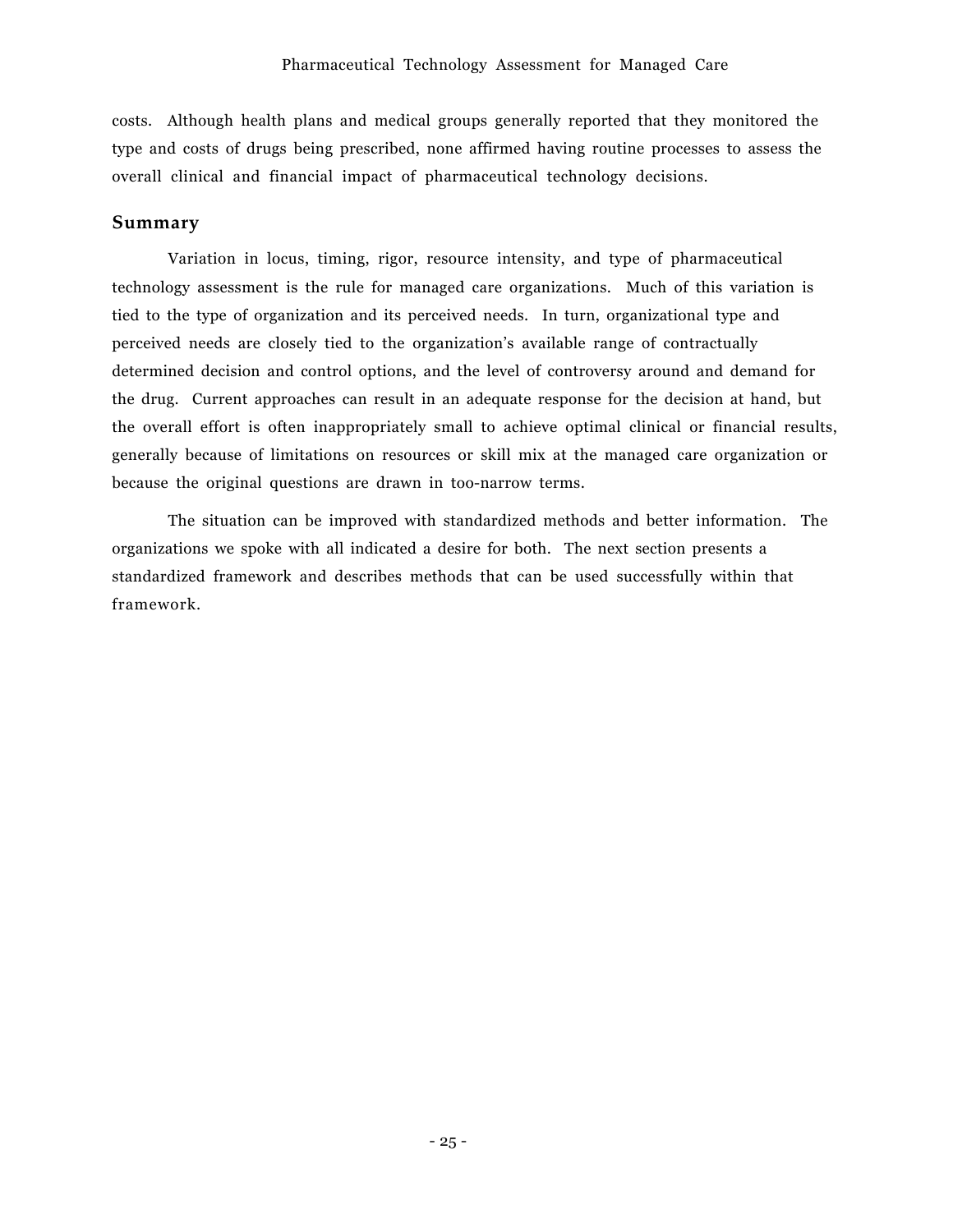# **3. A Framework and Approaches for Future Practice**

### **Introduction**

As detailed above, our review of the literature and interviews revealed that managed care organizations generally lack the institutional structures and processes to accurately assess the probable overall clinical and financial impact of new pharmaceuticals. With several notable exceptions, P&T committees perform pharmaceutical evaluations. These committees are focused on an essential but limited set of issues such as safety, efficacy, and (usually acquisition) cost. They are not charged with broader issues, such as the effects of new pharmaceutical technologies on overall care processes, patient's health outcomes, and the organizationís financial viability, and would be ill-prepared to consider them. Moreover, they are sometimes remote from decisionmaking.

Many of the organizations that we interviewed agreed that the evaluation process could be improved. To achieve this improvement, most believed that they needed the following:

- A structured process for assessing pharmaceutical technology that would improve the sharing of information within and across systems, provide a rational basis for decisionmaking, and increase transferability of best practices.
- Unbiased resource(s) to help identify, locate, and evaluate the strength of evidence supporting a pharmaceutical technology relative to its alternatives, as well as information on special features that would affect compliance, associated clinical or administrative costs, and quality of life.
- Reference materials for evaluating pharmaceutical technology, coverage options, and decisionmaking processes, including reports from professional and industry groups, government agencies, proprietary technology assessment organizations, and other sources.
- Timelier, standardized information on the clinical effectiveness, costs, and costeffectiveness of drugs in real-world settings, relative to alternatives.

The prescriptive portion of this report, which is aimed at managed care organizations interested in improving their evaluative efforts, focuses on the first point. It outlines a structured framework for assessing pharmaceutical technologies. Appendix A and the References section approach the next two points by listing potentially useful reference materials. The last point, the data issues specific to pharmaceutical manufacturers, is beyond the scope of this report.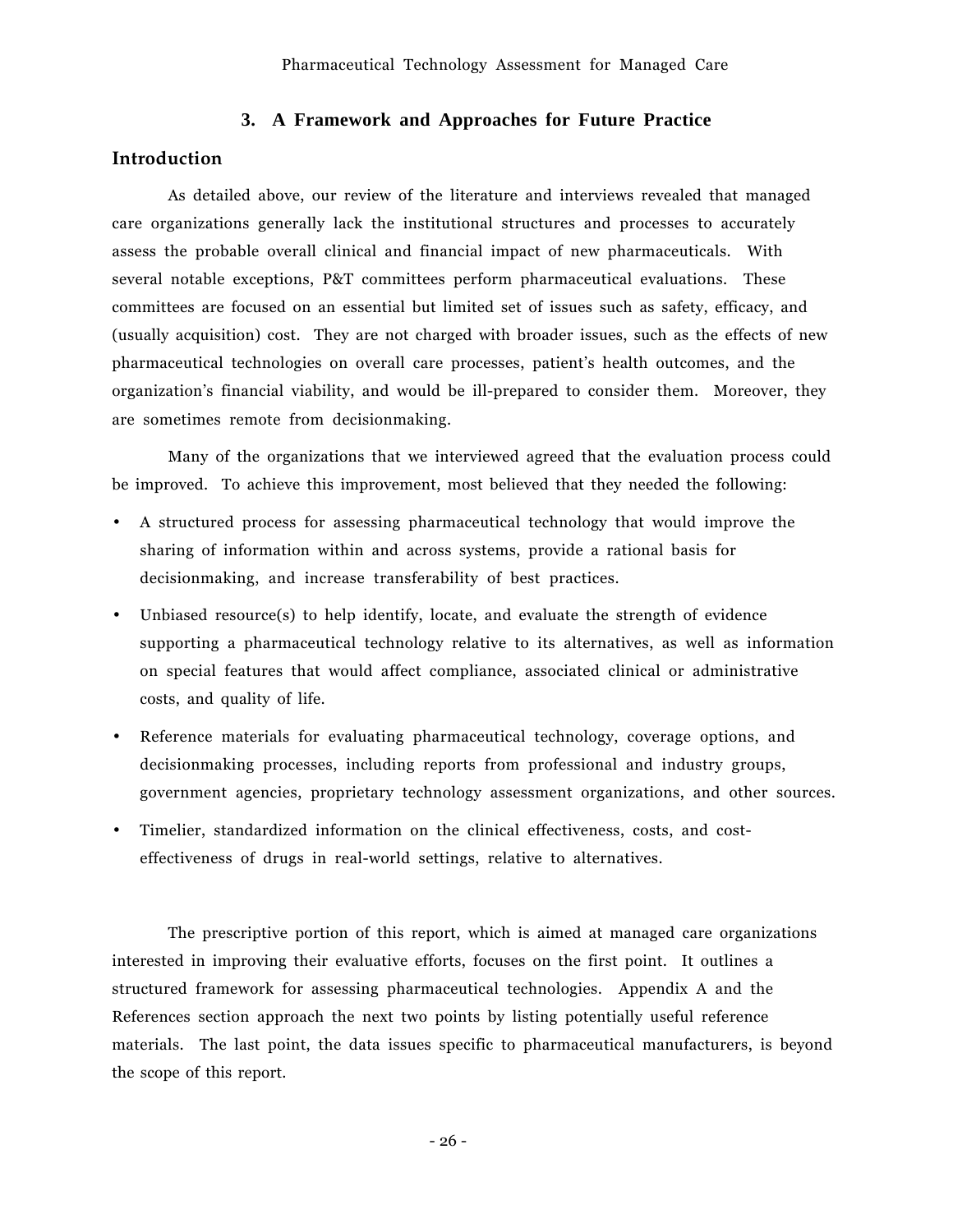# **A Framework for Decisionmaking**

The ideal process for making a pharmaceutical coverage decision works within data and budgetary limitations, and is *explicit*-documented, prescribed, standardized; *valid*-uses legitimate and correct techniques; and *reliable*-produces approximately the same results under identical situations. An *explicit* process helps guard against biases that may be hidden in *ad hoc* processes, and which may vary from decision to decision. A *valid* process will maximize the likelihood of making the correct coverage decision (i.e., the decision most likely to optimize outcomes). A *reliable* process ensures that coverage decisions for similar drugs are similar. With these goals in mind, we combined the comments of our interviewees, findings from the literature, and our own judgment to produce the conceptual framework depicted in Figure 3.1.

The steps should generally be completed in the following sequence:

- Characterize the drug and the disease. Gather information on the drug's relationship to the marketplace (e.g., therapeutic alternatives, clinical need) and on its potential risks and benefits, especially in relation to existing therapies. Gather information on the disease's present and potential future prevalence, and its impact on quality and duration of life, and medical care expenditures. At this stage in the process, the decisionmaker needs to identify the relevant issues, not to verify or quantify this information.
- Characterize the decisionmaking organization. Specify the nature of the organization (e.g., health plan, provider organizations), its structure and contractual obligations, and other factors that affect the extent to which and the means by which it can promote or limit the use of pharmaceuticals.
- Define the decision options *.* Combine knowledge of the pharmaceutical and the decisionmaking organization to identify the range of available mechanisms for affecting the use of the drug in question.
- Define the analysis needed to make a decision *.* Define the criteria for determining which drugs will undergo formal analysis, set the appropriate level of resources to devote to the assessment, identify the agent who will perform the assessment (i.e., the make or buy decision), establish the timing of the assessment, and specify the assessment methodology. We group these tasks because they are interrelated. For instance, the degree of rigor applied to the analysis depends upon the level of resources devoted to it and vice versa.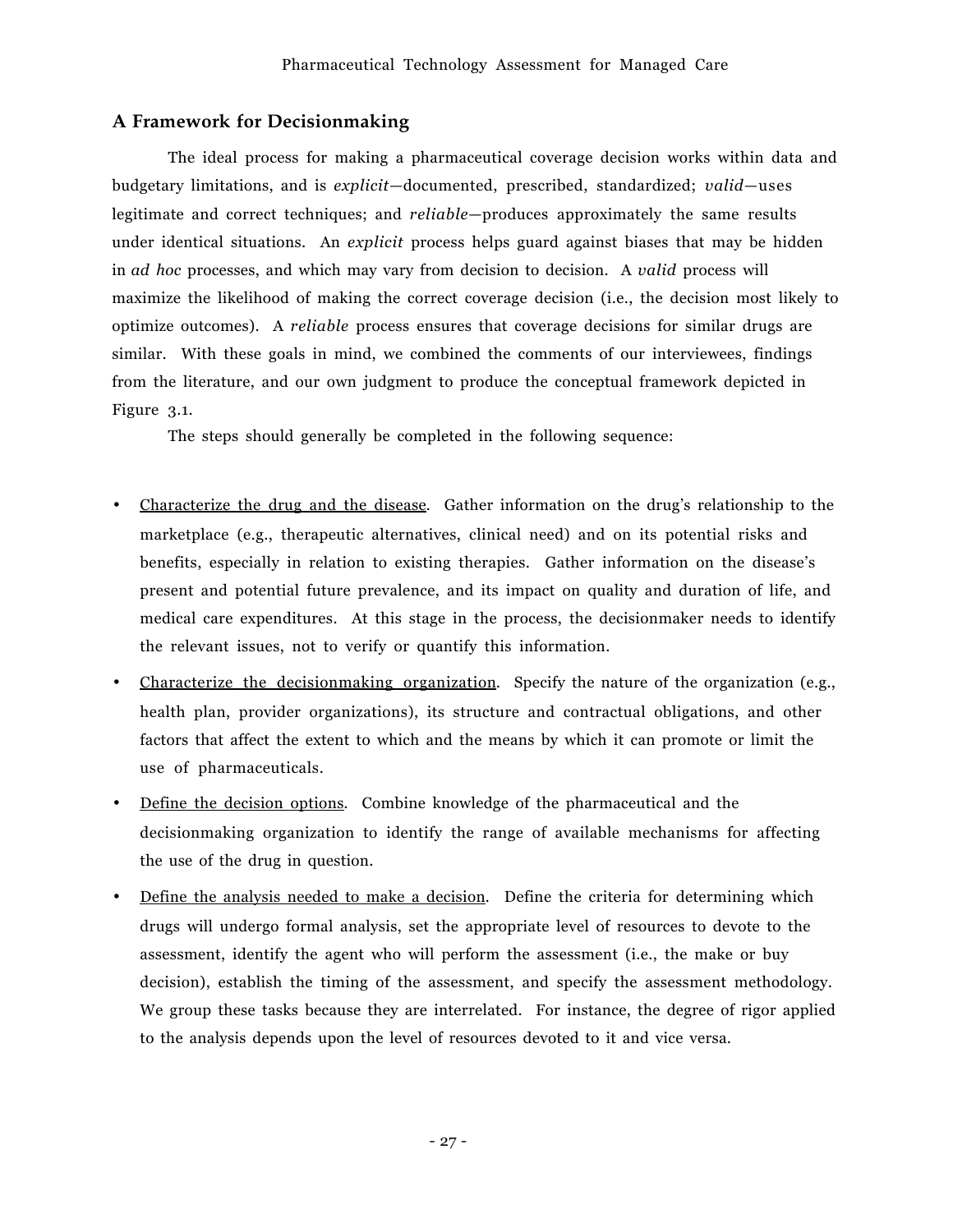

Figure 3.1-The Decisionmaking Framework

Perform the assessment. In many cases, this will be the most time-consuming step, even though the task should be well understood by the time it is reached. We classify the main relevant methodologies for performing the assessment into three major types. *Expert opinion* encompasses both the usual unstructured consultation and more-formalized consensus methods. *Evidence assessment* can also be conducted with varying degrees of formality and quantitation, but in all cases, it refers to evaluations that rely mainly on studies reported in peer-reviewed literature, industry publications, or scientific meetings. Evidence assessment is distinct from the information gathering that takes place throughout the process in that it moves from identification of issues to evaluation of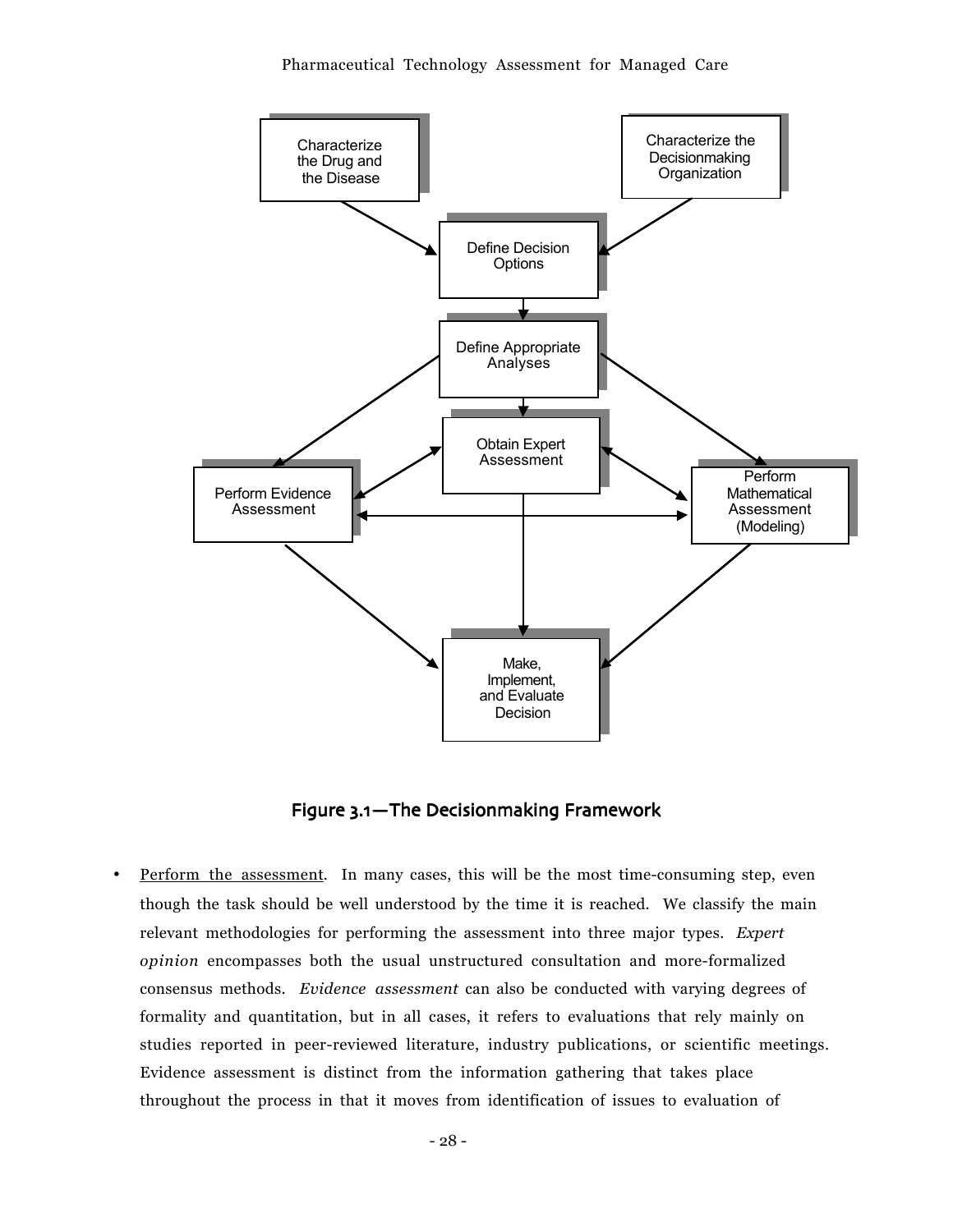evidence. *Mathematical assessment* includes evaluations that attempt to quantify the implications of decision options; it relies on analysis of existing data, with an eye to predicting the effects of a course of action on an outcome of interest.

Make, implement, and evaluate the decision. Use the results of the assessment to make the decision regarding coverage, controls, and implementation tactics. Operationalize the coverage decision, including disseminating the decision and implementing the controls. Monitor and evaluate the results of the decision by providing mechanisms for assessing outcomes and for periodic or continuous improvement in the coverage decision. While these later steps are crucial to the ultimate value of the evaluation process, they are highly individualized and lie beyond the scope of this report.

Each step is described more fully in the following subsections.

## **The Steps in the Decisionmaking Process**

## *Characterize the Drug and the Disease*

Gathering information to "define" or "profile" the drug under consideration provides the basis for decisionmaking. This step does not explicitly require formal processes and systematic review; however, for consistency over time, the process must be constructed so that similar information is gathered on each product under review. At a minimum, the information gathered should include

- the potential benefits and risks of treatment
- the position of the drug in the current market relative to alternative treatments or to no treatment
- costs associated with its use
- unique characteristics of the drug that would affect an organizationís decision about that drug.

Table 3.1 suggests issues relevant to each of these four categories.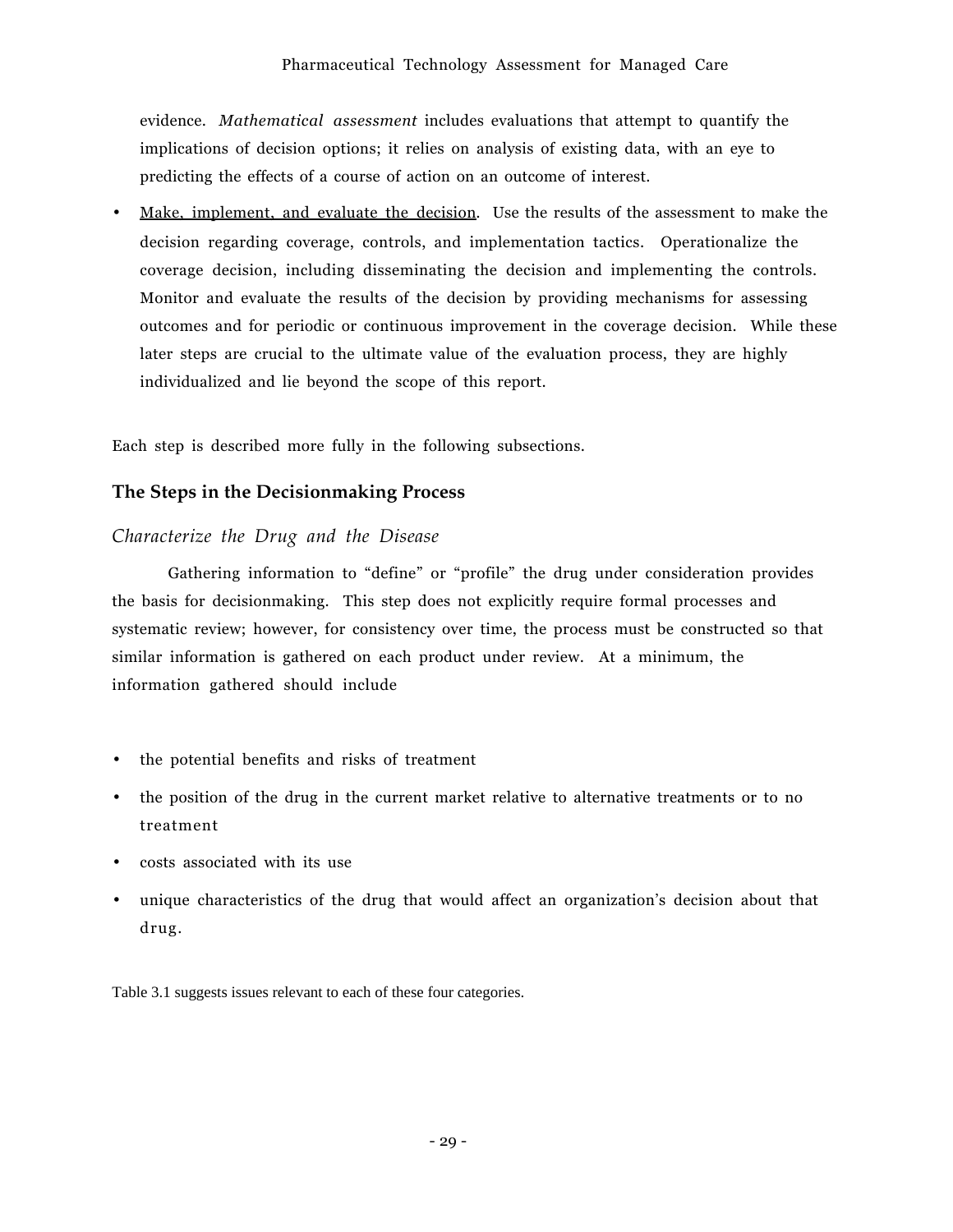# Table 3.1-Characterizing the Drug

| I. Basic identification of drug |                                                                                                                                                                                                                                    |  |  |  |
|---------------------------------|------------------------------------------------------------------------------------------------------------------------------------------------------------------------------------------------------------------------------------|--|--|--|
| Purpose:<br>Issues:             | To identify the drug, its common indications, and usage<br>Generic name and brand name<br>Therapeutic class<br>Indications for use<br>Mechanism of action<br>Routes of administration and dosage guidelines<br>Monitoring criteria |  |  |  |
|                                 | II. Potential benefits and risks                                                                                                                                                                                                   |  |  |  |
| Purpose:<br>Issues:             | To identify the clinical issues concerning the drug in relation to its intended<br>treatment population and to other treatment options<br>Effectiveness                                                                            |  |  |  |
|                                 | Likely impact on disease morbidity and mortality<br>٠                                                                                                                                                                              |  |  |  |
|                                 | Cure or prevention rates                                                                                                                                                                                                           |  |  |  |
|                                 | Prevalence of contraindications<br>٠                                                                                                                                                                                               |  |  |  |
|                                 | Improvement in key disease markers                                                                                                                                                                                                 |  |  |  |
|                                 | Improvement in patient quality of life, physical and social functioning, and<br>$\bullet$<br>satisfaction with care<br>Untoward effects                                                                                            |  |  |  |
|                                 | Incidence of serious events                                                                                                                                                                                                        |  |  |  |
|                                 | Reported and potential adverse drug-drug interactions<br>٠                                                                                                                                                                         |  |  |  |
|                                 | Deterioration in patient quality of life, physical and social functioning, and<br>٠<br>satisfaction with care<br>Other                                                                                                             |  |  |  |
|                                 | Impact on care process (e.g., effects on outpatient vs. inpatient treatment;<br>$\bullet$<br>increased requirements for laboratory monitoring)                                                                                     |  |  |  |
|                                 | Impact on total health care expenses (positive or negative)                                                                                                                                                                        |  |  |  |
|                                 | Impact on labor outcomes (i.e., patient productivity)<br>III. Drug position in current market                                                                                                                                      |  |  |  |
| Purpose:                        | To understand the larger treatment context for a specific condition or disease                                                                                                                                                     |  |  |  |
| Issues:                         | FDA approval (existing/pending)<br>$\bullet$                                                                                                                                                                                       |  |  |  |
|                                 | New or existing therapeutic class<br>٠                                                                                                                                                                                             |  |  |  |
|                                 | Competing products or services<br>٠                                                                                                                                                                                                |  |  |  |
|                                 | Cost per course of treatment (absolute/relative to other therapies) and per<br>٠<br>patient per unit time                                                                                                                          |  |  |  |
|                                 | Severity of condition treated (life-threatening/chronic/benign)<br>٠                                                                                                                                                               |  |  |  |
|                                 | Patient-initiated demand<br>٠                                                                                                                                                                                                      |  |  |  |
|                                 | Likely product life cycle (acceptance/plateau/decline)<br>$\bullet$                                                                                                                                                                |  |  |  |
|                                 |                                                                                                                                                                                                                                    |  |  |  |
|                                 |                                                                                                                                                                                                                                    |  |  |  |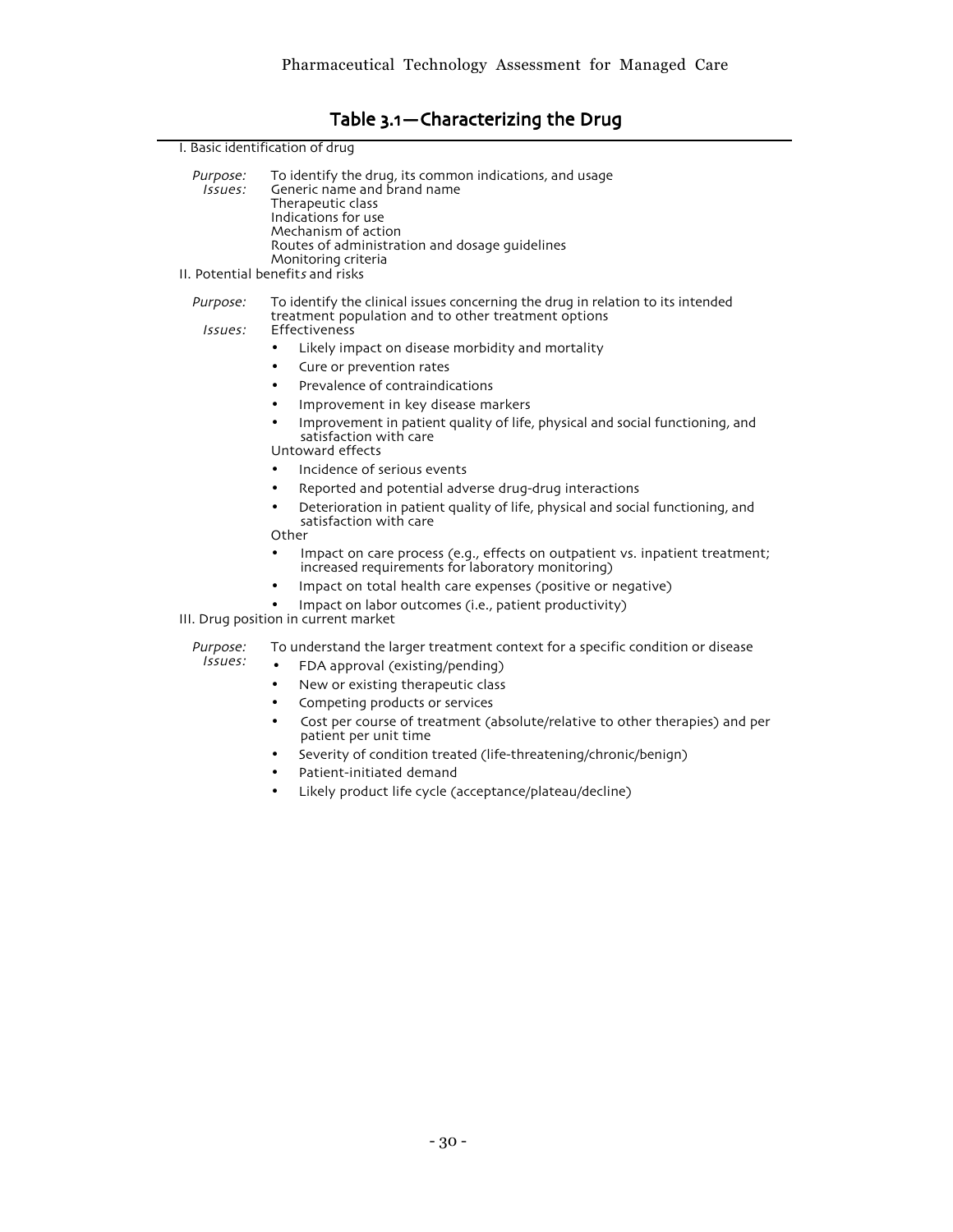| <b>IV.</b> Additional costs |                                                                                                                                                                                       |  |  |  |
|-----------------------------|---------------------------------------------------------------------------------------------------------------------------------------------------------------------------------------|--|--|--|
| Purpose:<br>Issues:         | To understand the total direct costs of drug administration<br>Special ordering                                                                                                       |  |  |  |
|                             | Product availability (readily/lottery/other mechanism)<br>Distribution source (manufacturer/wholesaler/single source)<br>Handling (shipping/storage/reconstitution)<br>Administration |  |  |  |
|                             | Packaging (consistent with common prescription sizes/benefit<br>$\bullet$<br>coverage quidelines)<br>Routes and circumstances of administration<br>$\bullet$                          |  |  |  |
|                             | Monitoring (laboratory/diagnostic testing for efficacy or adverse events)                                                                                                             |  |  |  |
|                             | Manufacturer's policies (e.g., discounts, rebates, returned goods)                                                                                                                    |  |  |  |
| V. Unique characteristics   |                                                                                                                                                                                       |  |  |  |
| Purpose:                    | To determine whether there is something unique about the drug, or the<br>organization's relationship to it, that should affect a decision                                             |  |  |  |
| <i>Issues:</i>              | Plan benefit language                                                                                                                                                                 |  |  |  |
|                             | Little evaluation may be needed for clearly excluded drugs<br>Uniqueness/dominance of drug in therapeutic class                                                                       |  |  |  |
|                             | Relevance of cost-effectiveness of dominant drug for serious disease<br>Nature of demand prior to and after introduction                                                              |  |  |  |
|                             | From important clients/regulators<br>$\bullet$                                                                                                                                        |  |  |  |
|                             | From providers<br>٠                                                                                                                                                                   |  |  |  |
|                             | From patients                                                                                                                                                                         |  |  |  |
|                             | Likelihood of becoming a "blockbuster," or precedent-setting, drug                                                                                                                    |  |  |  |
|                             | Unusually expensive<br>$\bullet$<br>Major impact on cost, quality<br>Precedent-setting for future coverage or practice                                                                |  |  |  |

In contrast, characterizing the disease is, at least initially, a more straightforward, conceptually simple task of listing epidemiological, clinical, and economic parameters. Relevant *epidemiological* parameters include the present and projected future incidence, duration, and prevalence. *Clinical* parameters include the severity and time course of direct and secondary morbidity and mortality, and impacts on functional and health status. *Economic* parameters include the type and intensity of related use of health care.

## Table 3.1-continued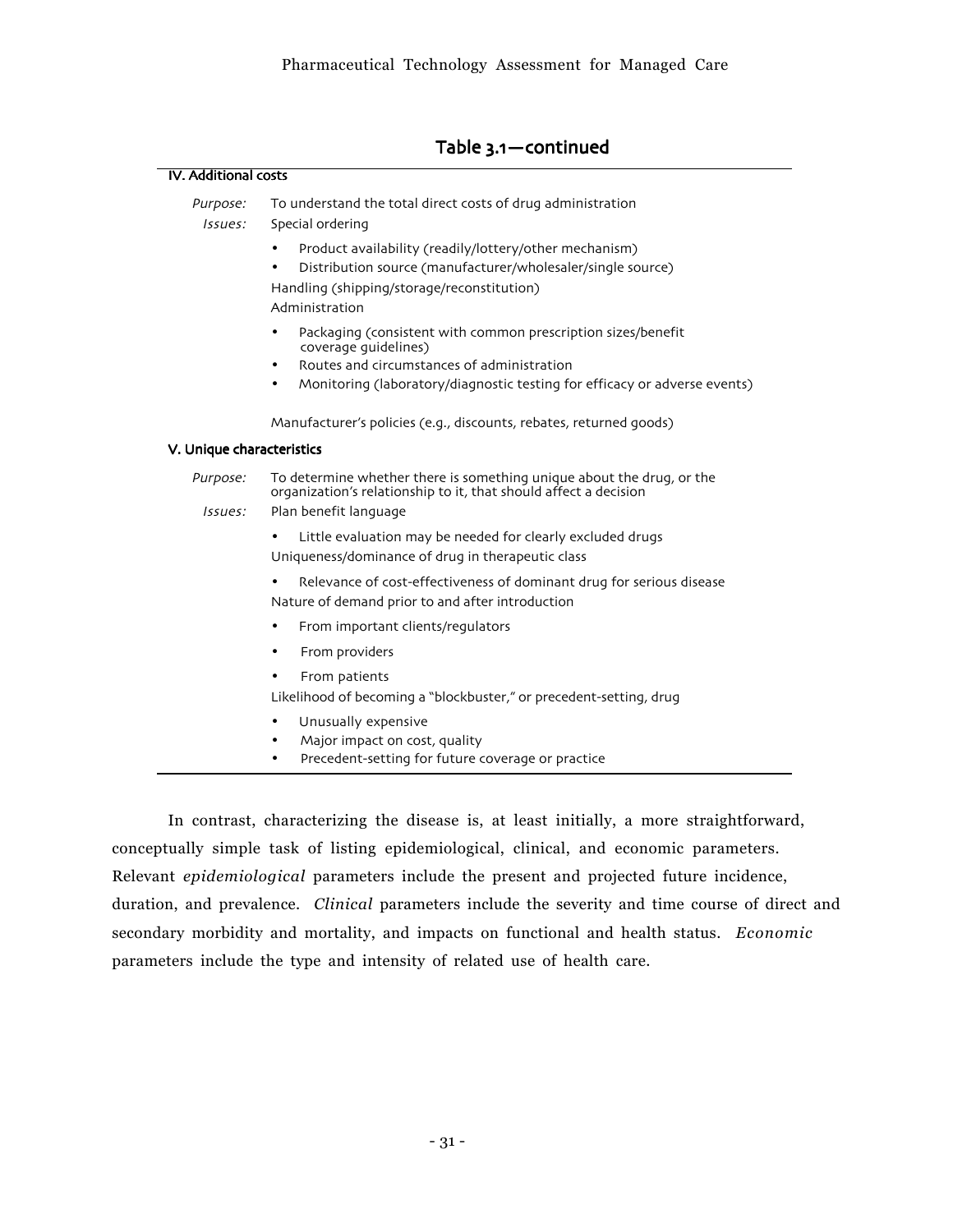## *Characterize the Decisionmaking Organization*

The organizational context—structure, philosophy, financial incentives, market position, existing relationships, and the population served—affects decisions about new pharmaceutical technology. Understanding the interaction between an organization and the drug under consideration provides a valuable basis for defining the assessment and decisionmaking process. For example, if important clients, such as major employers, have demanded coverage for a specific drug that appears to be excluded by the benefit-plan language, the organization may decide that a full assessment rather than a simple reiteration of existing policy is necessary. If the drug creates a new class of coverage and is extremely expensive, the organization may decide to include extensive financial modeling in the assessment, as well as to involve other parts of the organization in the decisionmaking process. Many of these organizational issues need to be addressed only periodically; the relevant information can be applied to multiple drug assessments over time. Table 3.2 outlines various issues relevant to this step.

## *Define Decision Options*

 $\overline{a}$ 

Physicians and their patients, not managed care organizations, have direct control over the prescribing and use of pharmaceuticals. However, managed care organizations influence the behavior of physicians and patients through rules, enforcement mechanisms, and financial incentives—mechanisms that define the range of decision options available between the two extreme options of (a) drug exclusion and (b) promotion of unrestricted use. The ability of the service delivery organization to implement these mechanisms depends upon its level of integration,<sup>12</sup> the sophistication of its information-management systems, and the competitiveness of its local market. Some of the more common control mechanisms are as follows:

• Formularies. Traditionally used to refer to a list of covered or available drugs, *formulary* now usually refers to a program that includes the list of and procedures for obtaining covered and non-covered drugs under varying circumstances. Formulary programs create these lists and procedures according to the effectiveness, safety, and cost of the covered drugs. Formulary programs vary in the number of covered drugs, the restrictions placed on covered drugs, and the ease with which physicians can obtain coverage for off-formulary drugs.

<sup>&</sup>lt;sup>12</sup> *Level of integration* reflects how many functions are incorporated into the organization's structure: At a low level, local doctors refer to other practices and pharmacies; at a high level, a large organization such as Kaiser owns facilities and pharmacies and refers only within the organization.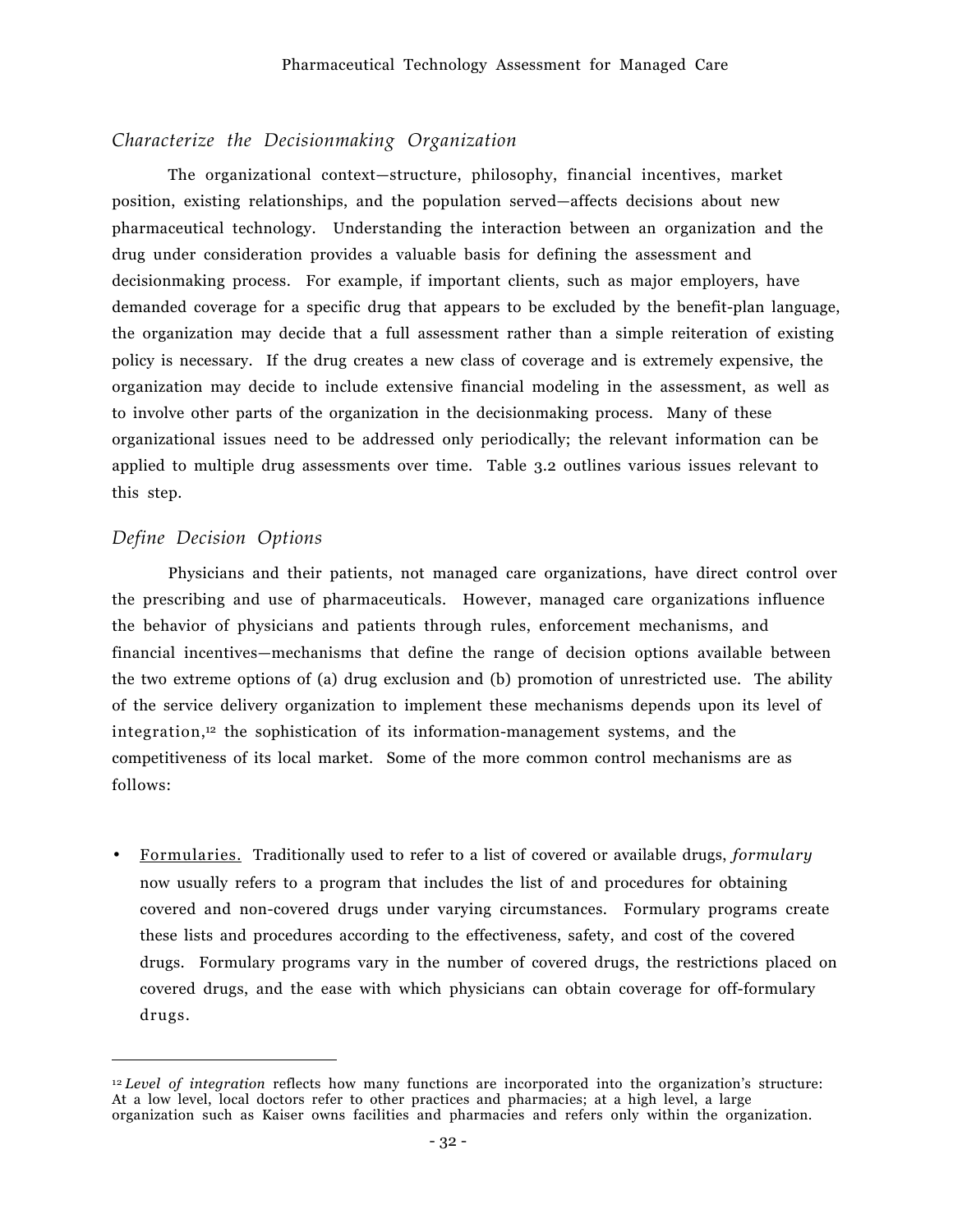| Table 3.2 - Characterizing the Decisionmaking Organization |  |
|------------------------------------------------------------|--|
|------------------------------------------------------------|--|

## I. Organizational structure

| Purpose:<br>Issues:       | To delineate important aspects of the organization that could affect drug coverage<br>Type of organization (e.g., health plan, pharmacy benefits management company,<br>medical group, hospital)<br>Decisionmaking authority for drug coverage (yes/no/shared) |  |  |  |
|---------------------------|----------------------------------------------------------------------------------------------------------------------------------------------------------------------------------------------------------------------------------------------------------------|--|--|--|
|                           | Locus of responsibility (e.g., medical director/P & T committee)<br>$\bullet$<br>Existing evaluation procedures<br>Ability to influence decisions in other organizations that affect own organization<br>II. Institutional characteristics                     |  |  |  |
| Purpose:                  | To identify important institutional characteristics that could affect pharmaceutical<br>evaluation                                                                                                                                                             |  |  |  |
| Issues:                   | Organizational philosophy regarding drug coverage/policy/controls                                                                                                                                                                                              |  |  |  |
|                           | Relative importance of drug coverage/policy/costs/controls                                                                                                                                                                                                     |  |  |  |
|                           | Involvement in managing physician prescribing behavior (e.g., prospective review<br>and/or authorization of specified drugs)                                                                                                                                   |  |  |  |
|                           | Formulary (yes/no; type: open/closed/tiered)                                                                                                                                                                                                                   |  |  |  |
|                           | Cost-sharing features of prescription drug plans                                                                                                                                                                                                               |  |  |  |
|                           | Percent of premium spent on drugs                                                                                                                                                                                                                              |  |  |  |
| III. Financial incentives | Absolute amount<br>Direction of change (increasing/decreasing/steady)<br>Management goals                                                                                                                                                                      |  |  |  |
|                           | Dupeaco — Te undeversed the financial concrucinto and incontinuo undeversity the executation                                                                                                                                                                   |  |  |  |

- Purpose: To understand the financial constraints and incentives under which the organization operates with regard to drug coverage
	- Issues: Degree to which the organization is at risk for drug costs (fully/partially)

Scope of financial responsibility (e.g., prescription drugs, office-administered drugs, administrative costs)

Extent to which other contracting organizations assume financial responsibility for drug costs

Degree to which existing financial arrangements are relevant to drug assessment, policy, timing, priorities, and control options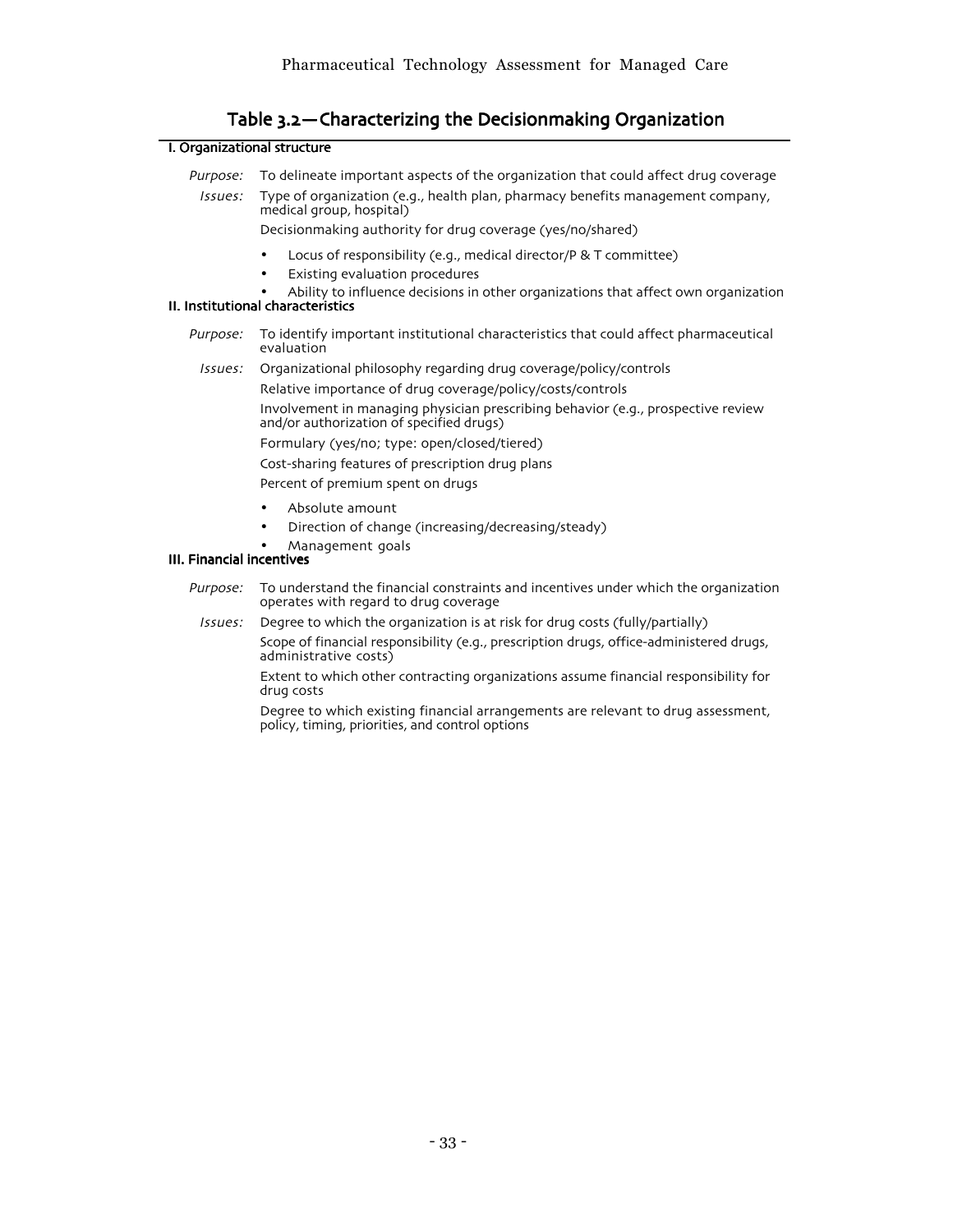## Table 3.2-continued

|                       | IV. Local health care market                                                                                                                             |  |  |
|-----------------------|----------------------------------------------------------------------------------------------------------------------------------------------------------|--|--|
| Purpose:              | To understand the competitive factors at work in the market(s) in which the<br>organization operates                                                     |  |  |
| Issues:               | Overall degree of market competition                                                                                                                     |  |  |
|                       | Relative importance of drug benefits/range of drug choices in marketplace                                                                                |  |  |
|                       | Relative importance of generosity vs. cost of benefits in the marketplace                                                                                |  |  |
|                       | Competitors' relevant drug policy strategies (e.g., early adoption of new drug<br>technologies)                                                          |  |  |
|                       | Total premium and prescription drug costs relative to those of competitors                                                                               |  |  |
|                       | V. Current relationships with manufacturers                                                                                                              |  |  |
| Purpose:              | To delineate how existing relationships with drug manufactures/vendors will<br>influence organizational policies                                         |  |  |
| Issues:               | Type of relationships with drug manufacturers and distributors (e.g., exclusive or<br>preferential)                                                      |  |  |
|                       | Contractual obligations                                                                                                                                  |  |  |
|                       | Degree of dependence on others (e.g., drug manufacturers, PBMs, medical groups,<br>health plans) to finalize or implement drug policy decisions          |  |  |
| VI. Population served |                                                                                                                                                          |  |  |
| Purpose:              | To describe the demographics of the covered population and identify any special<br>needs                                                                 |  |  |
| Issues:               | Overall population demographics (age/sex distribution)                                                                                                   |  |  |
|                       | Type of insurance coverage (e.g., employer-sponsored, Medicare, Medicaid)<br>Special subpopulations (e.g., seniors, medically indigent, chronically ill) |  |  |
|                       | Drug policy issues specific to these populations<br>Regulatory requirements specific to these populations                                                |  |  |

- Restrictions on covered drugs take several forms. Dose limits restrict the amount of the drug covered (e.g., limiting coverage of Viagra to a specified number of pills per month). Step-therapy programs ensure that certain therapeutic substitutes are tried before a more expensive and/or toxic drug is prescribed. Limiting medical indications restricts overall use by allowing specific drugs to be used for only particular medical indications (e.g., permitting use of Retin A for acne but not for wrinkles).
- Guidelines outline circumstances under which a drug is recommended for use. To increase physician compliance, guidelines are often developed internally with provider input, but successful implementation still requires substantial resources.
- Prior authorization requires physicians to obtain permission to prescribe a particular drug before prescribing it. This requirement helps to ensure compliance with guidelines, usage restrictions, and step-therapy programs. Utilization review has similar objectives, but it is used retrospectively to determine whether physicians complied with guidelines.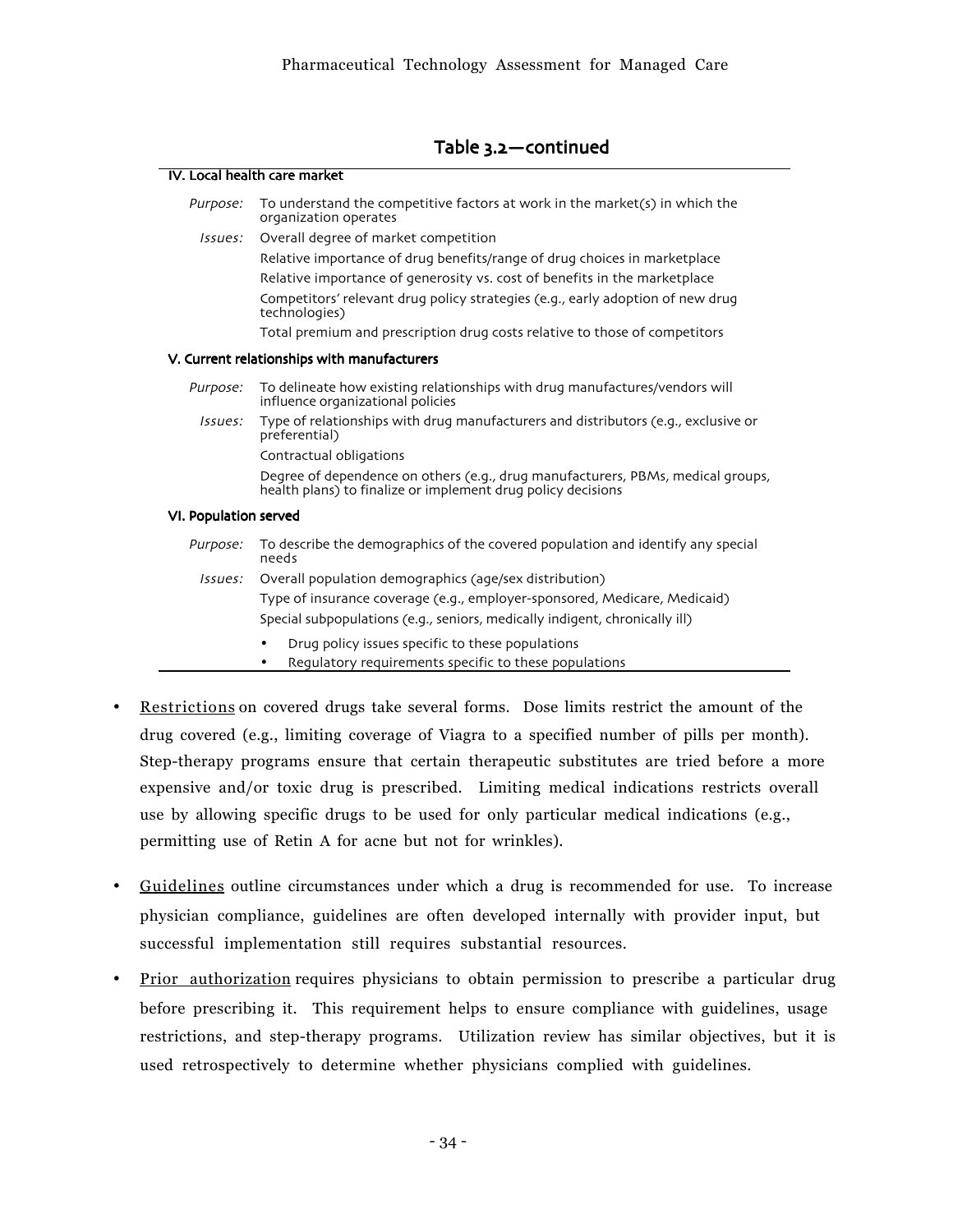- Differential co-payments create financial incentives for patients to choose less-expensive drugs over clinical substitutes. For example, generic drugs may require lower co-payments than do brand-name drugs.
- Promulgation and promotion of guidelines or care paths encouraging use of the new drug.

## *Define the Analysis Needed to Make the Decision*

This step encompasses several elements, including defining the criteria for selecting which drugs will undergo formal analysis and deciding upon the timing, type, resource intensiveness, and appropriate methodology for the analysis.

The literature suggests that formal analyses be reserved for *important drugs,* which can be defined as those that will be used by large numbers of patients or have a high cost per course of treatment, a high likelihood of adverse events, controversial uses, or large variations in use across providers (Matuszewski, 1997). Eddy (1989) proposes similar criteria but adds consideration of the expected outcome of the assessment, the potential to influence the use of the technology, and the associated changes in individual and population outcomes. Similarly, Donaldson and Sox (1992) proposed a quantitative framework for priority setting that considered prevalence, morbidity (disease burden), cost, variation in use, and the potential to change outcomes and costs and to inform social and ethical issues. Phelps and Mushlin (1988), who were considering pharmaceutical technology, have suggested using a "back-of-theenvelope " feasibility calculation to determine whether the decision is sensitive to the potential results of a full assessment.

Extending this approach to pharmaceuticals, one might do similar calculations to determine whether a new and highly effective drug might be more cost-effective than less clinically effective existing agents under a plausible range of assumptions. If so, the drug would be better and cheaper, and a decision to adopt it can usually be made without further investigation.

Governmental and professional organizations use criteria for funding technology assessments that could be adapted for use for setting assessment priorities. The U.K. Medical Research Council considers the importance of the disease, proposed methodology of assessment, timeliness, generalizability, compatibility, and value for money (Harper, Townsend, and Buxton, 1998). The National Institutes of Health Office of Medical Applications of Research (OMAR) uses medical importance, scientific controversy amenable to consensus research, availability of data, ability to be objectively evaluated, and appropriateness of timing of the assessment (Eddy, 1989).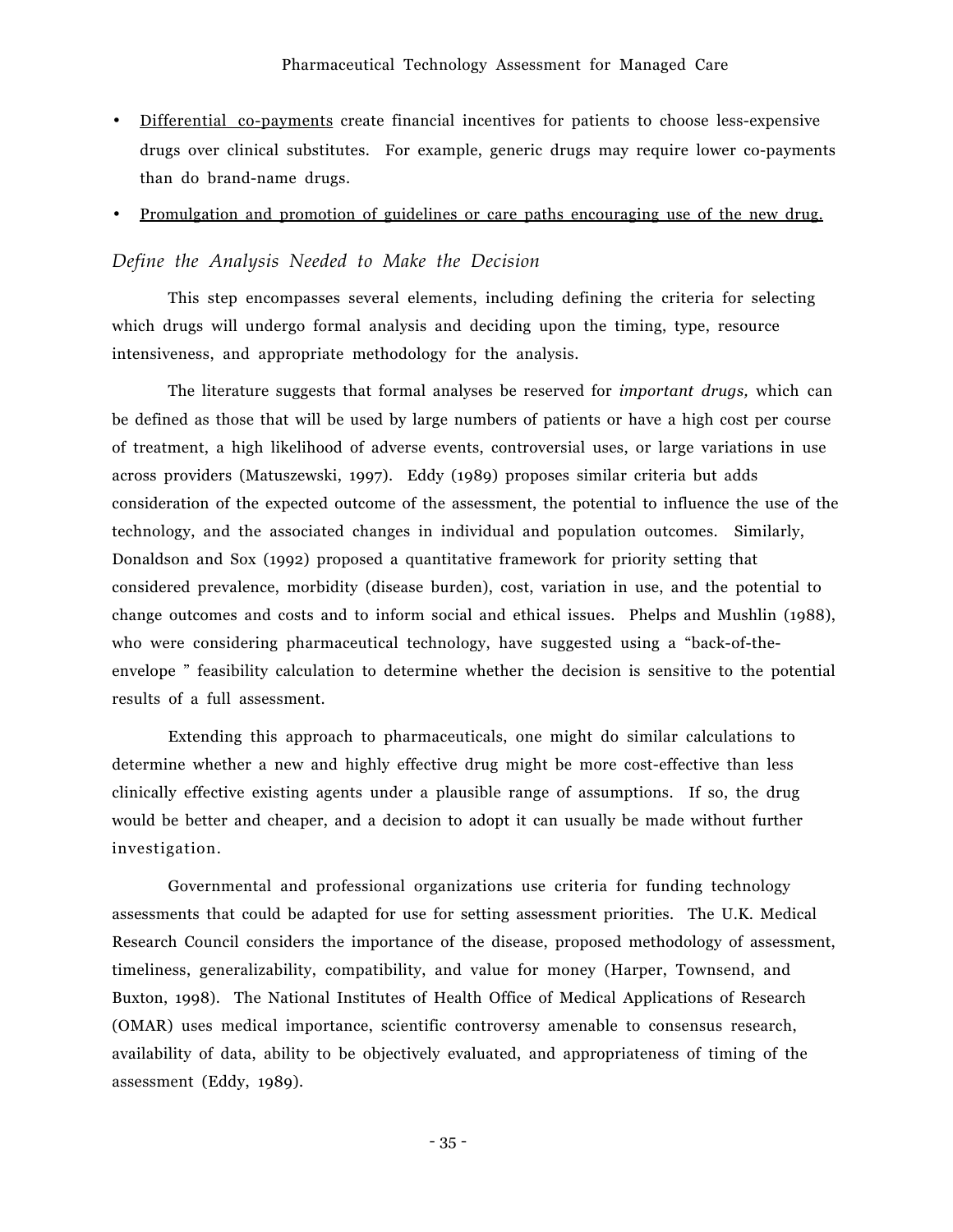Issues of the staffing, timing, and the methodological rigor of a drug assessment should vary not only by the nature of the outcomes of most interest but also by organizational situation–its legal/regulatory requirements, existing benefit structures, coverage preferences among similar drugs, competitive environment (i.e., the influence of its decisions on competitor or client behavior), the *a priori* range of possible clinical and financial outcomes from adoption, and availability of resources. Therefore, we touch only briefly on these topics. Other considerations include the similarity of the assessment in question to available previous assessments, and the availability of in-house staff or outside consultants to perform the assessments. Timing issues include determining when in chronological time or in the life cycle of the drug to perform an assessment or re-assessment, and the amount of time to devote to it.

Perhaps the most important of these decisions is the choice of methodology for the final evaluation. Which evaluation methods are appropriate to technology assessment vary with the researcher (Garber, 1994; Matuszewski, 1997; Goodman, 1998). We find it useful to classify the most relevant methods into three groups: evidence assessment, expert opinion, and mathematical assessment.

**Evidence Assessment.** Until recently, *evidence assessment* meant that a scientist who collected evidence in what might be characterized as a nonsystematic manner–such as searching only one library database and not supplementing that search by contacting experts (see the "Perform the Assessment" subsection below for ways to do a search systematically)—would then summarize the results in narrative form. This type of informal review usually will take place in the early stages of the decisionmaking process. Although useful, such reviews are idiosyncratic, mix opinion with evidence, and both collect and summarize evidence in a non-reproducible way. The evidence-based medicine movement, which emphasizes data-driven care, has developed better means of evaluating evidence. Managed care decisionmakers are likely to concentrate on the usual clinical evidence for assessing pharmaceuticals: completed scientific studies.13 This evidence is best obtained and summarized by a *full evidence assessment,* here defined as a systematic review. To qualify as a systematic review, an evidence assessment must comprehensively collect, sift, classify, and summarize the existing knowledge either qualitatively or quantitatively, using meta-analytic techniques (Sackett et al., 1997).14 If, as is often the case, available studies do not provide

<sup>13</sup> NOTE: evidence assessment can include, for example, the secondary analysis of patient databases.

<sup>14</sup> Some would say that the standards of the evidence-based medicine movement require an unreasonably comprehensive approach because of the low returns to a very extensive, compared to merely extensive, effort (e.g., looking at the informal literature in non-Western languages).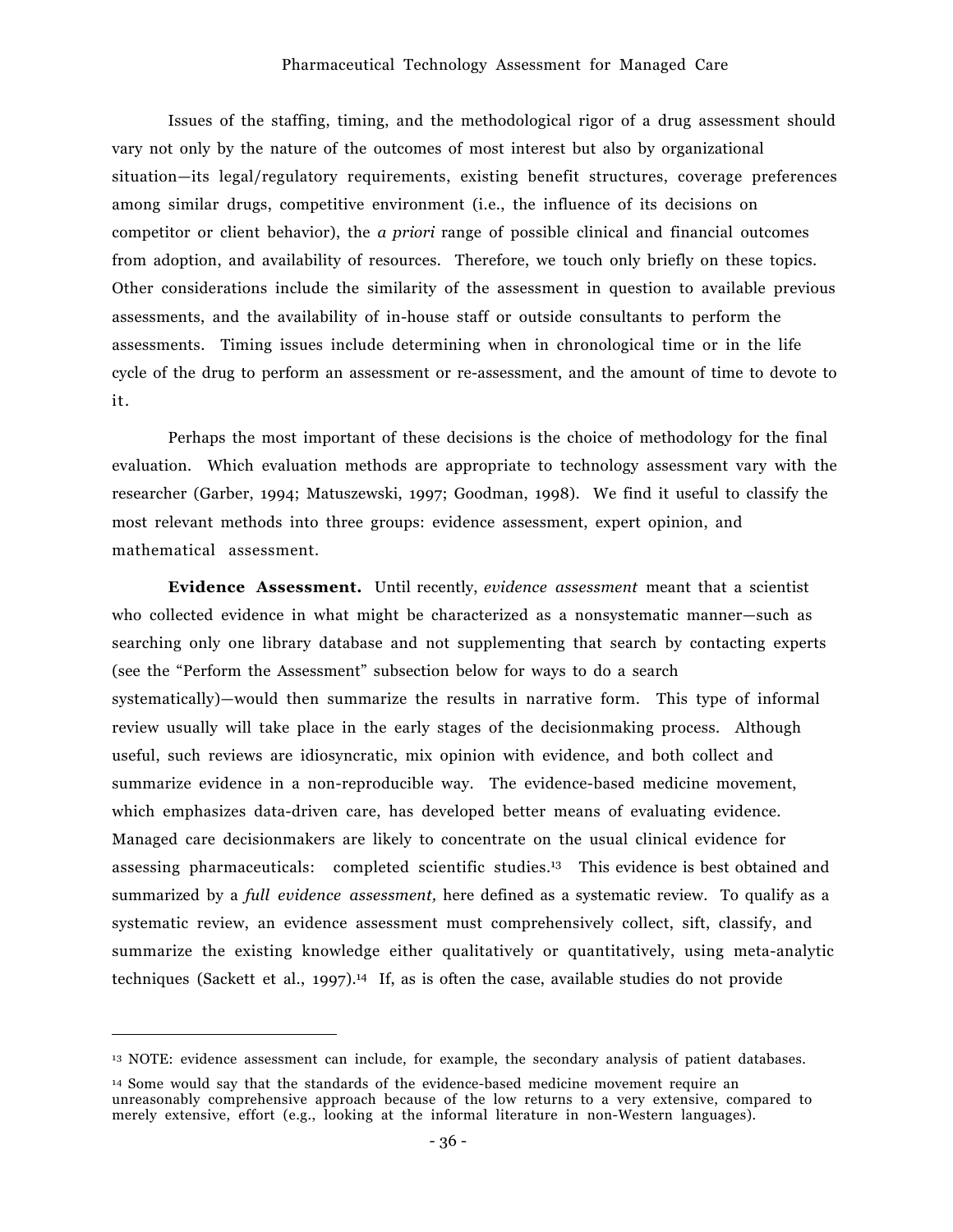adequate information for a targeted evidence report, decisionmakers should extend available information using expert or mathematical assessments.15

Evidence assessment can be most useful when addressing a focused question supported by high-quality evidence; however, the requirements for thoroughness and reproducibility can be taxing if performed to the highest standard. Fortunately, rapidly increasing numbers of useful systematic reviews can be found through routine searches of the medical literature, as well as by contacting sponsors such as the Cochrane Collaboration, an international nonprofit organization (www.cochrane.org), and the Agency for Healthcare Research and Quality (AHRQ; formerly the Agency for Health Care Policy and Research, AHCPR), which sponsors 12 Evidence-Based Practice Centers across the United States (www.ahcpr.gov/clinic/epc).

**Expert Assessment.** *Expert assessment* has been used to refer to the common practice of asking for the opinion of an informed expert or two. This simple approach should be reserved for straightforward decisions, such as a medical director choosing to adopt a close substitute. It is too narrowly based, idiosyncratic, and irreproducible for decisions about important new technologies. Rather, expert assessment for significant new pharmaceutical technologies is best obtained from a group process that draws upon a wide range of direct knowledge and experience.

Expert consensus methods are an appropriate means of decision support when the scientific literature contains few high-quality research studies and a valid research synthesis cannot be conducted—a situation that often occurs during the early or "emerging" phase of a technology but that also occurs when it is necessary to generalize to specific patient groups and clinical situations that are not directly addressed even when the scientific literature is well developed. However, in all cases, it is important to remember that consensus development is a process for making policy decisions, not a scientific method for creating new knowledge (Phelps, 1993).

**Mathematical Models.** *Mathematical models* represent the decision to be made in quantitative terms and that must predict the outcomes of alternatives, often using the results of evidence and expert assessments as inputs. More generally, models are decisionmaking aids that represent processes in physical, graphical, or mathematical terms. Well-constructed models expose "structural relationships among key variables" (Stokey and Zeckhauser, 1978). Models are uniquely able to reduce uncertainty by using these relationships to predict consequences of alternative strategies and are thus particularly useful when data are incomplete or fragmented. For example, they can be used for identifying the effects of a drug on

<sup>15</sup> For instance, most studies will not consider the particular population or cost structure under consideration.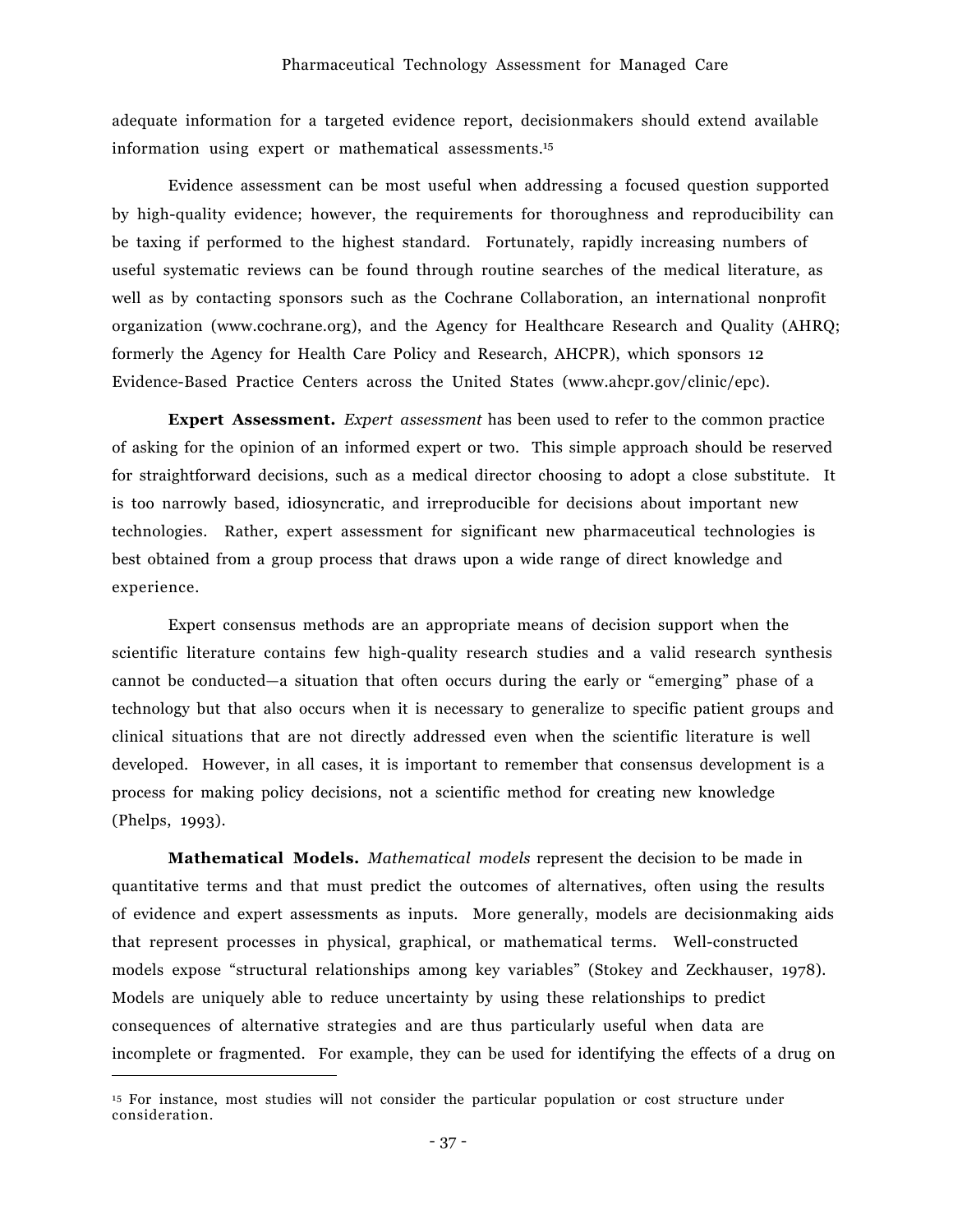the overall continuum of care when only clinical data on a subset of that care (e.g., the acute effectiveness of a drug that shortens flare-ups of a chronic disease) are available. In addition, models are useful for translating the findings of other assessments into results that are meaningful for a specific organization.

Mathematical models are particularly suited for describing the likely effect of new drugs under various control mechanisms, in part because the key outcomes of pharmaceutical use (e.g., improved health, expenditures) lend themselves to these approaches (Austin and Boxerman, 1995). Three types of mathematical models are particularly relevant to drug assessment: cost-outcome analysis, decision analysis, and demand assessment.

*Cost-Outcome Analysis*. Only this assessment method simultaneously quantifies both the costs and benefits of a decision.16 It is especially useful when adoption of new pharmaceutical technology is expected to severely strain a tight budget. In this context, the result of a cost-outcome analysis is usually expressed as the ratio of the costs of the decision made (e.g., add the pharmaceutical to the formulary) to benefit of the decision (e.g., life-years saved). Cost-outcome analysis can be divided into three categories.17 *Cost-effectiveness analysis* (CEA) estimates the cost of each unit of clinical improvement on similar outcomes (e.g., lifeyears saved). *Cost-utility analysis* converts similar and dissimilar outcomes to the common metric of *utility,* or total net perceived value of present and future health. *Cost-benefit analysis* (CBA), which converts all costs and benefits to a monetary value, is unpopular in the healthcare setting because of the technical and ethical barriers to placing a monetary value on health outcomes.

The results of cost-outcome analysis should not be the only consideration when making coverage decisions, because they could point to politically untenable coverage decisions (Eddy, 1991). Additionally, the results of a cost-outcome analysis always require interpretation. Individual drugs or alternative courses of action are at least as effective and no more costly than alternative strategies, or are less effective and more costly (OíBrien et al., 1997). When the decision to be made is clear, a formal cost-outcome analysis can add value only by quantifying the likely impact of the policy to be adopted. However, the optimal course of action is less clear when one of the alternatives is more effective and more costly, or less effective and less costly.

Finally, we note that cost-outcome analyses can simplify to cost-minimization analyses when outcomes are similar. When evaluating close substitutes, an assumption of similar

<sup>16</sup> We use the term *cost-outcome analysis* in order to avoid the confusion that can arise from the common practice of using *cost-effectiveness analysis*, not only for what we refer to as costeffectiveness analysis, but to subsume cost-utility and cost-benefit analysis as well.

<sup>17</sup> There is some variation in the specific definitions of *cost-outcome analysis* provided across different sources. For this report, we adopt the convention described.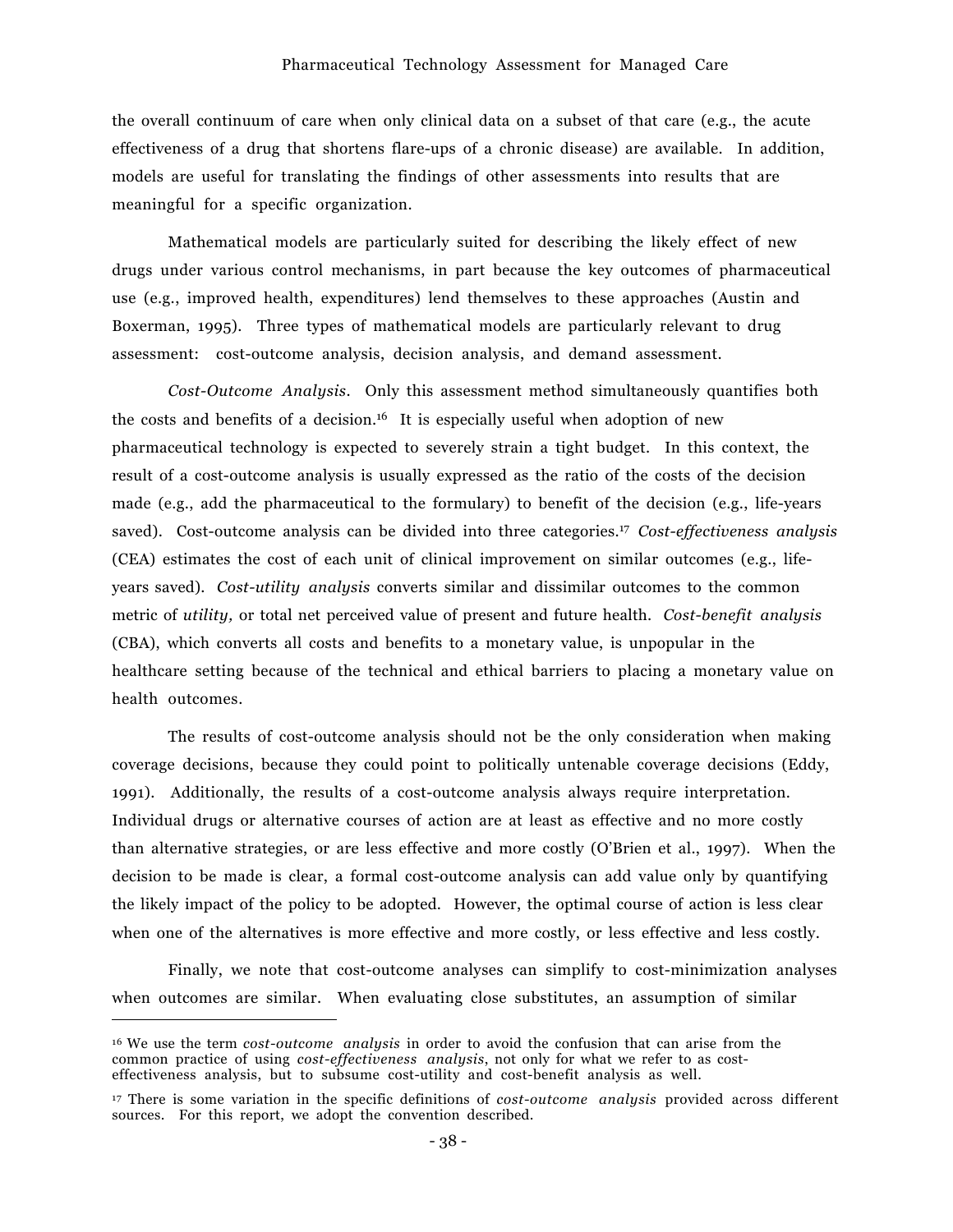outcomes may be reasonable and one might start with a cost-minimization analysis. However, this is usually inappropriate when considering a significant new pharmaceutical, because only simultaneous consideration of cost and outcomes illuminates the possibility that a more expensive alternative represents a prudent investment.

*Decision Analysis*. In pharmaceutical assessment, the benefits of a strategy in a specific circumstance must be estimated. *Decision analysis* is a mathematical method of estimating likely consequences of an action when the evidence is insufficient to directly support decisionmaking. Sometimes incorporating data on costs (Haddix et al., 1996), decision analyses generally evaluate how a decision affects health outcomes (Sox, Blatt, and Higgins, 1988; Richardson and Detsky, 1995a, b; Pauker and Kassirer, 1987). They are especially explicit because they develop a decision tree (see "Decision Analysis" subsection), which shows the pathways from each decision point to all possible outcomes, the probability that each outcome could occur, and the expected result of a decision, which combines pathway and probability.

*Demand Assessment.* Whereas cost-outcome assessments and decision analyses are usually performed to determine the outcome of a decision in a controlled environment, such as the impact of beta-blockers when used by all eligible patients, that use, which, in turn, depends on providers prescribing it, must be understood and reliably predicted. *Demand assessment* investigates the number of people likely to take beta-blockers under each coverage scenario. This type of analysis is an important component of cost analyses, resource planning, and benefits measurements. Given the characteristics and actions of providers, patients, payers, service delivery organizations, and the drug (Schweitzer, 1997), demand models predict pharmaceutical use (or realized demand). Pharmaceutical use is too complex to model in its entirety, but it can be described by models that account for drug initiation, dosage, and duration. The most useful models focus on the choices or sequence of choices relevant to the managerial decision at hand. For example, a health plan may be particularly interested in modeling the initiation of treatment if a new drug is likely to recruit patients into treatment for a specific condition; however, it may be less concerned about modeling compliance if the duration of use is brief, the side effects are minimal, and the benefits are high.

## *Perform the Assessment*

A managed care organization may choose to use one or, more likely, a combination of the above analytic modalities.

**Evidence Assessment.** If performing a full evidence assessment, or systematic review, the MCO will engage in a multi-step process in which all relevant clinical evidence is collected into a systematic review that summarizes the knowledge about a clinical area and

- 39 -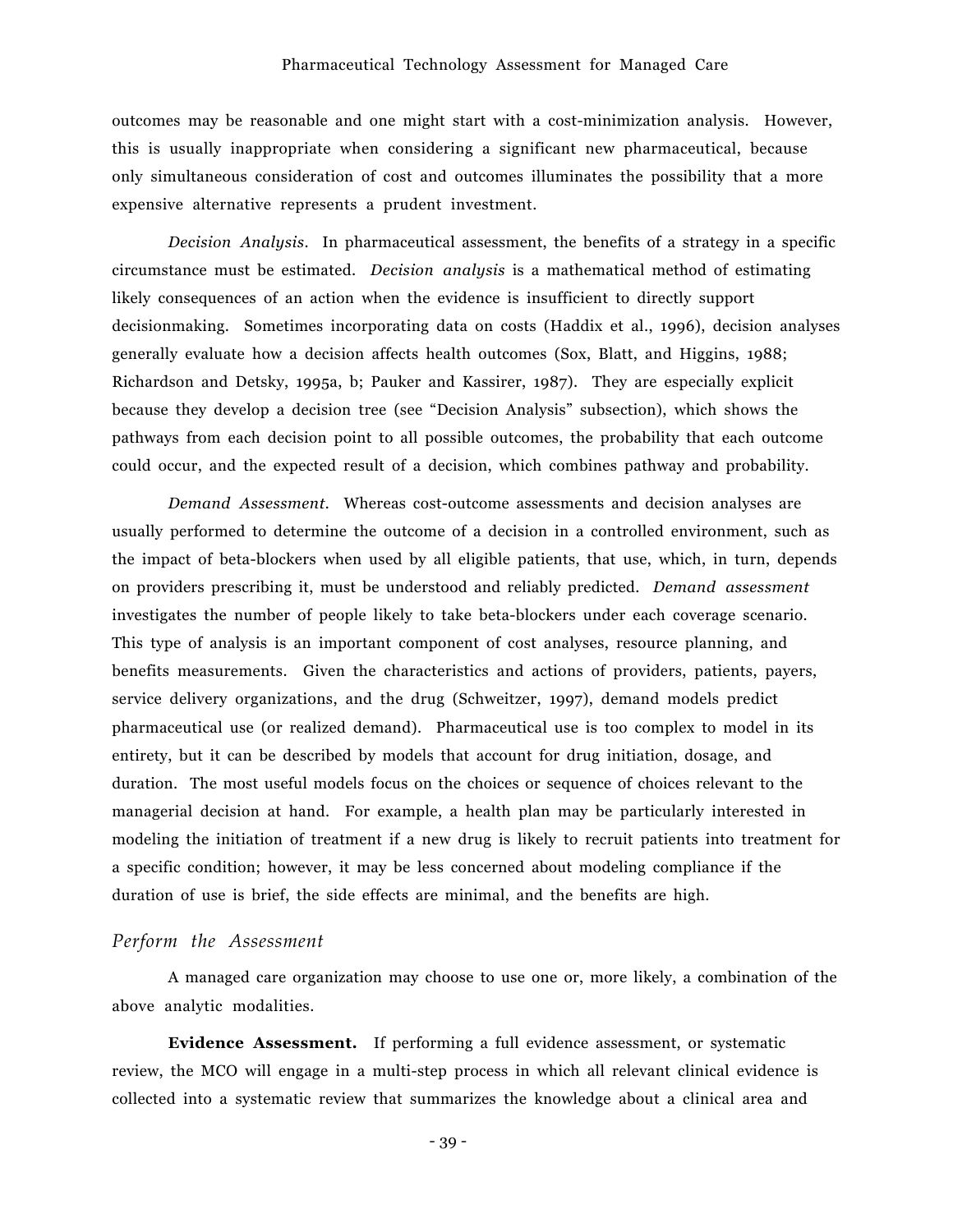identifies gaps in the literature. It is completely adequate only when it examines *all* of the relevant clinical evidence systematically and reproducibly.

Those conducting definitive systematic reviews should consult an experienced medical librarian who is familiar with the techniques developed by the consensus of experts participating in the Cochrane Collaboration and others rather than relying on a simple MedLine search, which is likely to miss many relevant articles, including randomized clinical trials (*The Cochrane Methods Handbook,* 1998; Dickersin, Scherer, and Lefebvre, 1994). A full effort would ideally include searches of other databases, the non-English literature, and the socalled gray literature of conference proceedings, and reports to and from government. All of these sources have been shown to increase yields and should be covered to avoid bias (Counsell, 1997; Egger and Smith, 1998; Egger et al., 1997). Searching through important sources and registries by hand for mis- or un-indexed material should be considered as well.

An adequate search process often results in the identification of a large number of potential sources, which must be reduced to the truly useful by a reproducible process that clearly delineates inclusion and exclusion criteria. In the Southern California Evidence Based Practice Center, we follow the common practice of generating criteria to apply sequentially to the lists of titles, abstracts, and articles to determine which to review at each successive step in the winnowing process (The Cochrane Library, 1999). Of course, such an extensive effort is not always appropriate or possible. Even when the intent is not to be definitive, a systematic and reproducible approach addressing the most important databases and other sources is most likely to uncover the most important information.

To assess the quality of the evidence, the evidence must first be categorized according to a hierarchy of quality, such as that of the widely used Canadian Task Force system. This system classifies study designs into (I) randomized controlled trial; (II-1) nonrandomized controlled trial; (II-2) well-designed cohort or case-control study; (II-3) multiple time-series studies with or without the intervention; and (IV) expert opinion (Canadian Task Force on the Periodic Health Examination, 1979). Once classified, the quality of each individual study needs to be assessed according to the strength of the design and the execution of that design. Weaker classes of studies and weaker studies within classes may be removed from further consideration or deleted in sensitivity analyses to assess their impact.18

After quality assessment, studies need to be organized into clinically sensible groups that are comparable. Even for an identical clinical question, randomized clinical trials will differ in some subtle and some not-so-subtle ways, and it is necessary to determine which

<sup>&</sup>lt;sup>18</sup> The quality assessment of studies and the organization of those studies into homogeneous subgroups are two different processes.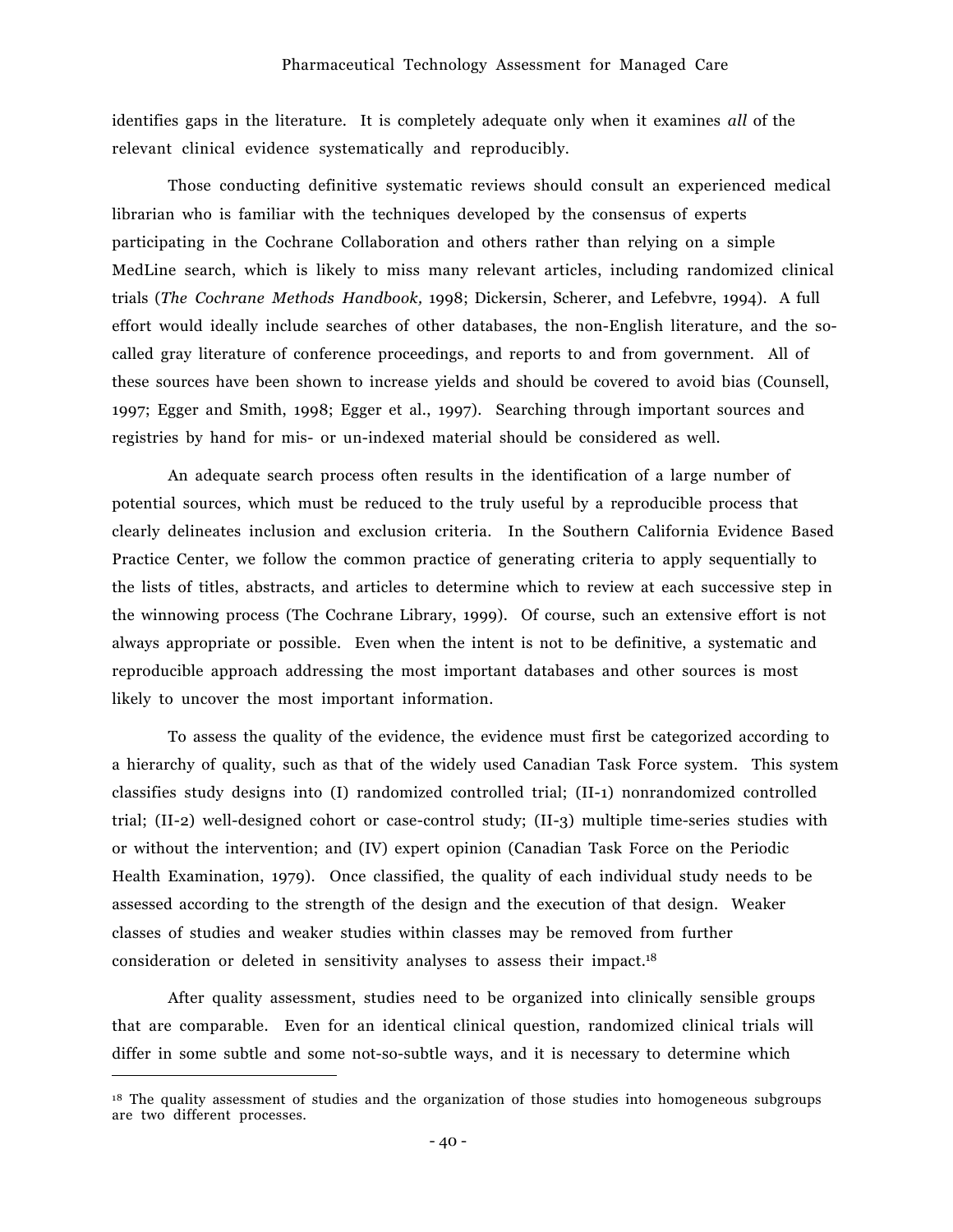studies are sufficiently similar so that a qualitatively or quantitatively pooled result has meaning. The determination of *clinical sensibility* is primarily a clinical task and requires input from experienced clinicians. This issue of dealing with "clinical" heterogeneity"—ensuring that a literature review is not criticized for "combining apples with oranges<sup>"</sup>—cannot be underestimated (Mulrow, Langhorne, and Grimshaw, 1997).

Finally, the evidence is summarized, often in evidence tables of studies and characteristics. If the studies are few or heterogeneous, the summary may be restricted to qualitative conclusions, such as "the superiority of the new method has not been established" or ìformal economic analyses are not available, but the new drug will enable treatment to be done on an outpatient basis rather than in the hospital.î Otherwise, applying statistical pooling or meta-analysis techniques will generally provide the most information. Meta-analysis aggregates the results of multiple studies, thereby increasing sample size and allowing more statistically powerful conclusions regarding a common treatment or intervention effect across studies. However, meta-analysis cannot overcome poor study quality and can produce deceptive results when based on poor-quality data. Qualitative systematic reviews pose little risk in this regard.

**Expert Opinion.** Using formal approaches to obtain *expert opinion* generally involves capturing and synthesizing the opinion of a broad-based, unbiased panel informed by objective information representing all sides of an issue (Brook, 1994). The information exchange usually begins with materials delivered to the panel and usually includes a face-to-face meeting, which may be public (Kanouse et al., 1989). Most often, the evaluators will also organize some form of interaction or deliberations, which are usually structured and/or controlled by a facilitator. Finally, the evaluator should use an explicit means of aggregating judgments to identify consensus (Fink et al., 1984). While the best method of aggregation is not clear, mathematical approaches combining panelists' scores have the advantage of being quantitatively reportable, and thus are preferable to non-quantitative approaches. The scoring process is often iterative, with feedback of combined scores to participants and sometimes further discussions prior to re-scoring (Brook et al., 1986).

High-quality expert assessments can be resource-intensive: preparing materials, selecting the panel, and choosing methods for scoring and reporting can all be substantial undertakings. In some cases, these costs can be avoided by taking advantage of the private or public efforts of others, as long as the implications of the composition of the panel, the completeness and timeliness of the information considered, and the approach to aggregating panel judgments are understood. Alternatively, a limited effort could include the more

- 41 -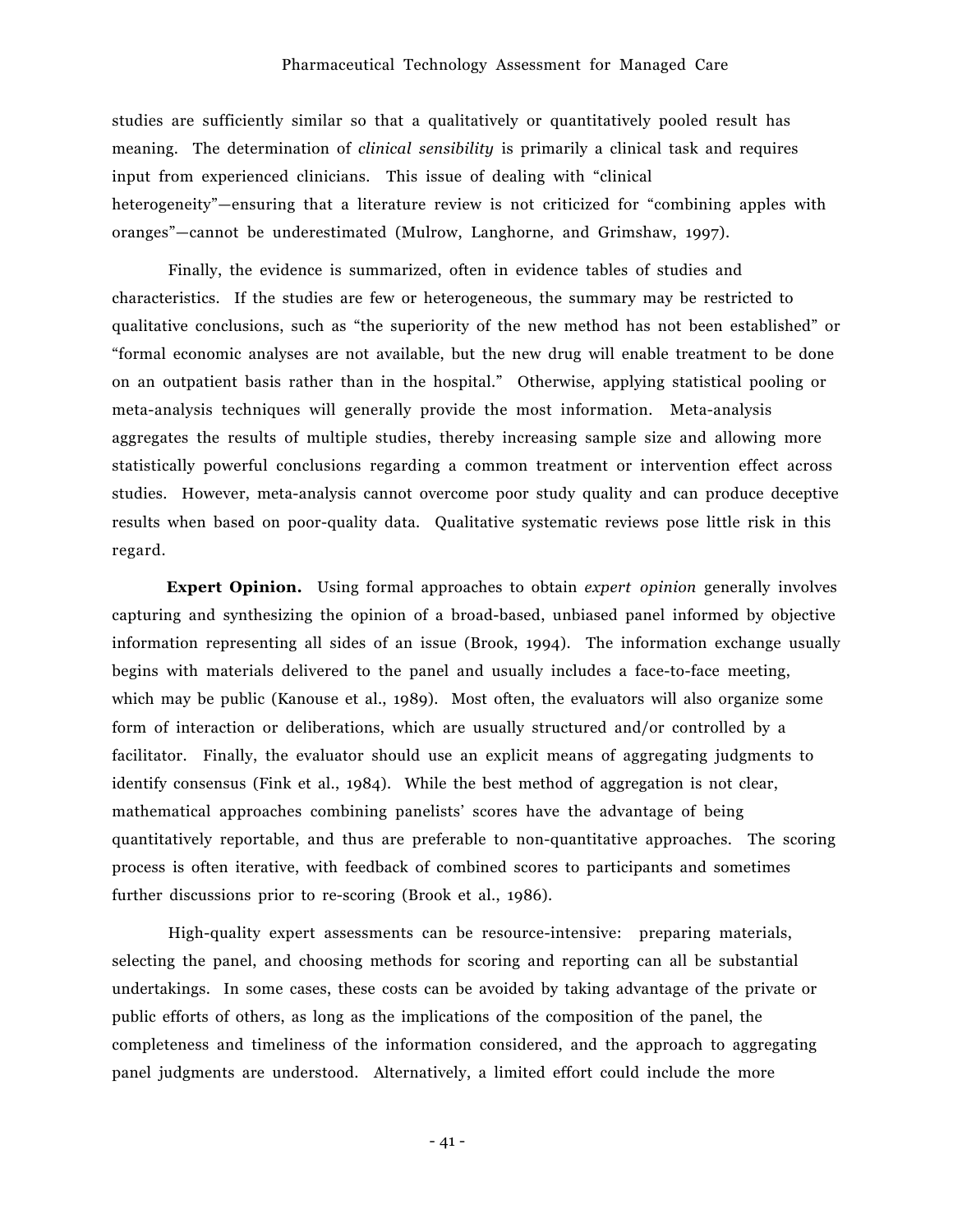important elements of a formal process by choosing a few (more than one or two) experts, giving them the evidence in advance, and ensuring that all participate in generating a consensus.

**Mathematical Assessment.** A decisionmaker may choose to utilize mathematical assessments instead of, or in addition to, formal expert opinion and evidence assessment.19 Several decisions must be made in performing a mathematical analysis to quantify the relationship between the costs and benefits of a policy (Haddix et al., 1996):

- *Define the Perspective of the Analysis.* In the context of this report, the *perspective of the analysis* will normally be the health plan. However, for certain applications, other perspectives may be included: for example, the perspective of the employer-purchaser in including lost productivity or the perspective of society in including remote health effects (i.e., after the patient changes plans or jobs) for a government purchaser or when attempting to characterize all likely social impacts.
- *Define the Time Frame of Concern.* The choice of *time frame* generally includes all points at which relevant costs or benefits might accrue. For example, some benefits of a drug that prevents pregnancy cannot be realized for at least nine months after its introduction.
- • *Define the Coverage Options to Be Compared.* The choice of *decision options* (and, hence, coverage options) to be compared is critical to the usefulness of the model. For example, an analysis comparing the candidate treatment to a policy of no treatment will be of little practical use when some level of treatment is the status quo standard of care (Drummond et al., 1997).
- • *Define and Estimate the Costs of Each Option.* When defining and estimating *costs,* an accurate result depends on considering all relevant direct and indirect costs (Luce and Elixhauser,  $1990$ .<sup>20</sup>
- *Define and Estimate the Benefits of Each Option.* To define and estimate a benefit requires additional data. Cost-effectiveness analyses often rely on simple clinical measures.<sup>21</sup> For cost-utility analyses, one has to address the more daunting task of estimating the utility (e.g., value) of different health states and length of life, but the outcomes are generalizable

<sup>19</sup> Some expert opinion and/or evidence assessment is necessary to build the models, but decisionmakers may either choose not to or not be able to carry these assessments to the point at which they directly affect decisionmaking.

<sup>20</sup> Our colleague Steven Garber points out that making decisions for society that favor the rich might be avoided by defining *value for all persons* according to the willingness-to-pay of persons with the median income. However, this may require an assumption that preferences are ordered by income, and may simply be moving the problem down the income scale.

<sup>21</sup> That is, for cost-effectiveness analysis in the narrow sense used in this report.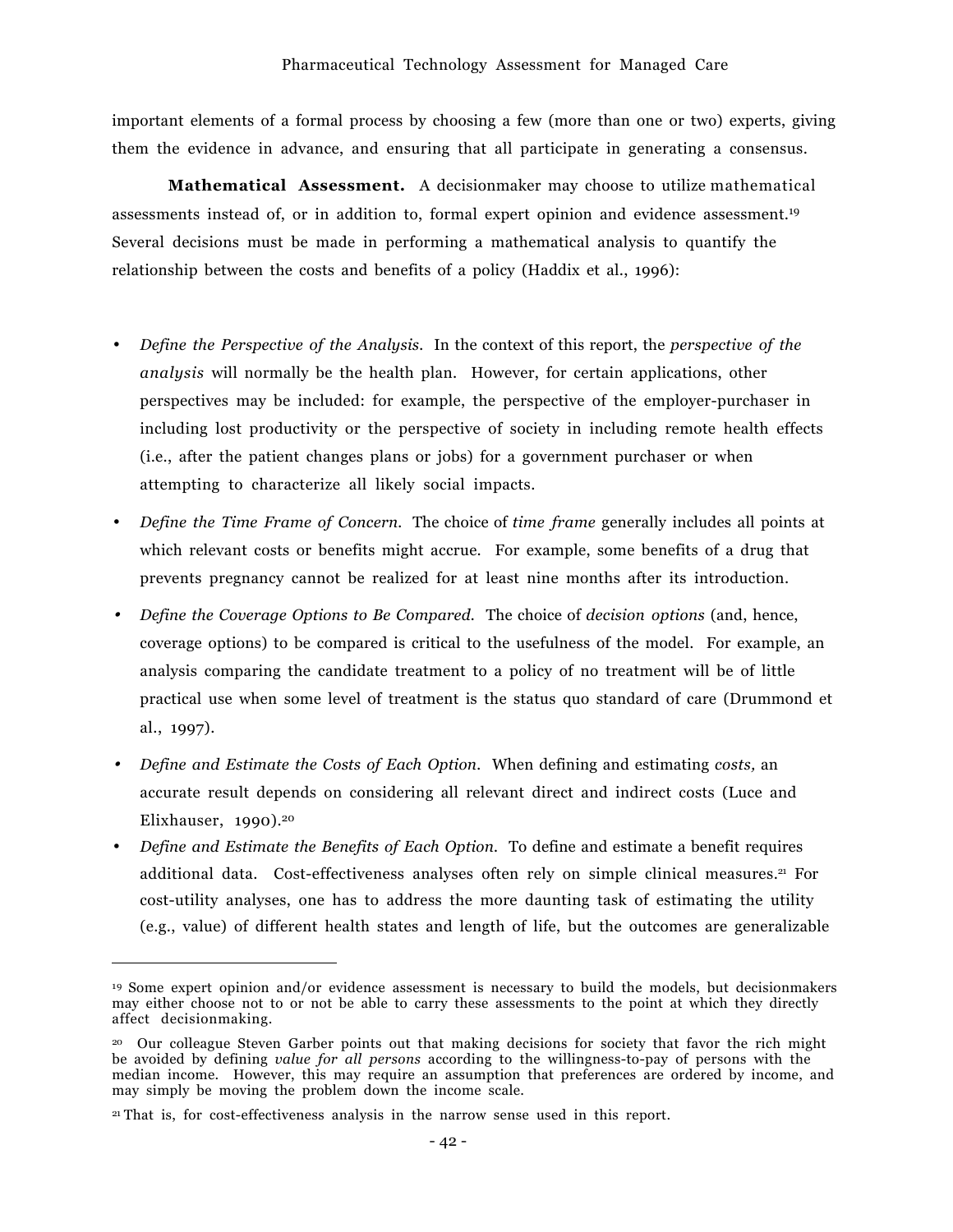across different types of interventions. Methods for utility estimation include direct estimation using techniques such as standard gamble, time trade-off, rating scales, and willingness-to-pay or indirect measurement from measures of health-related quality of life such as the quality of well-being index (Haddix et al., 1996; Gold et al., 1996).<sup>22</sup> Often, the evaluator will use the results of these utility assessments to weight or discount life expectancy to create an estimate of the net total utility, generally expressed as the equivalent in years of perfect health or quality-adjusted life years (QALYs). For instance, if living one year with severe chronic pain is equivalent to living six months with no chronic pain, then one year of living with severe chronic pain has the value of 0.5 quality-adjusted life year. However, the evaluator can choose to use other similar (e.g., healthy-year equivalents) or simpler (e.g., disability-free years) units. For cost-benefit analyses, the evaluator has to take the additional step of converting outcomes to dollar equivalents. The available approaches include the human capital approach of valuing a year of life saved as the net present value of a personís economic output during that year or calculating a value from the premium paid to workers in risky occupations. All of these approaches are controversial in medical applications for a variety of reasons, including perceived equity issues of valuing different individuals' lives differently.

• *Perform Sensitivity Analysis.* Because the result of a cost-outcome analysis is a single ratio, traditional statistical significance tests cannot be used to quantify uncertainty. Rather, evaluators quantify the impact of uncertainty through *sensitivity analysis,* which involves varying the model assumptions (e.g., percent of antibiotic failures with oral treatment for a specified condition) over a reasonable range in order to illustrate the effects of uncertainty on the results of the analysis. One's confidence in the model's conclusions should depend on how well they hold up to reasonable variations in these inputs.

As mentioned in the preceding subsection, "Mathematical Models," the common final step of a cost-outcome analysis is interpreting the resulting cost-to-benefit ratio. For example, Figure 3.2 illustrates the nine categories into which strategies may fall when they are evaluated by the criteria of incremental costs and incremental effectiveness over an alternative. It is a modified version of the matrix of costs and benefits devised by O'Brien et al. (1997). Three cells (labeled **A**ccept) characterize strategies that are at least as effective and no more costly than the point of comparison and should be adopted. Similarly, three cells (labeled

<sup>&</sup>lt;sup>22</sup> None of these methods is a gold standard. For instance, equating the value of an outcome with how much someone would pay to achieve it (willingness-to-pay) may create a bias toward outcomes favored by the wealthy (Drummond et al., 1997). Similarly, asking persons to trade quality for time alive may create a bias toward outcomes favored by healthier people, who anticipate having more healthy lifeyears left (Drummond et al., 1997).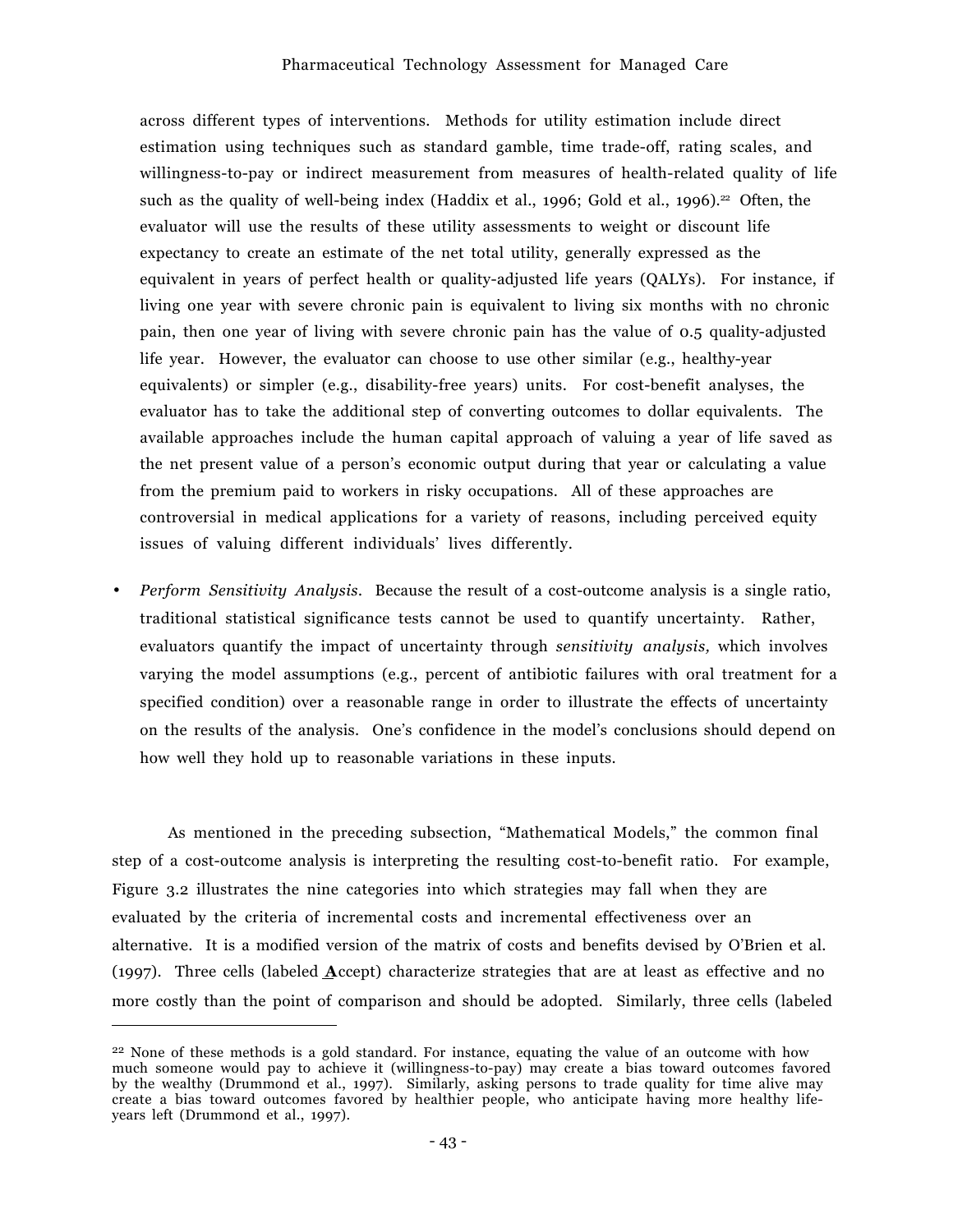**R**eject) characterize strategies that are no more effective and at least as costly and therefore should be rejected. However, the optimal course of action for strategies falling in the remaining three cells (labeled **J**udgment) is unclear, because

|                     | <b>Incremental Effectiveness</b> |      |      |      |
|---------------------|----------------------------------|------|------|------|
|                     |                                  | More | Same | Less |
|                     | More                             |      | R    | R    |
| Incremental<br>Cost | Same                             | Д    |      | R    |
|                     | _ess                             |      |      |      |

Figure 3.2-Cost-Effectiveness Grid

these cells indicate that strategies are less effective and less costly, similarly effective and similarly costly, or more effective and more costly.

A fuller analysis may illuminate the correct decision. Often, however, decisions will have to be made on other grounds or, for more expensive and more effective interventions, be based on whether the strategy represents a reasonable investment. However, no set threshold exists for the ratio at which a strategy can be recommended. Some authors have asserted that strategies costing less than \$20,000/QALY (in 1992 Canadian dollars) are quite cost-effective, that strategies costing between \$20,000 and \$100,000/QALY are reasonable, and that those costing over \$100,000 are suspect (Laupacis et al., 1992). It is sometimes possible, and usually useful, to place the recommendation in context by including a league table, which shows similarly constructed cost-outcomes assessments for other interventions that have and have not been adopted by this or other organizations,<sup>23</sup> particularly after an organization has a history of conducting such analyses. Including one's own analysis in the table allows for ready comparisons and acts as a check for internal consistency in analysis and decisionmaking.

**Decision Analysis.** To obtain estimates of effectiveness for cost-outcome analysis or for direct comparison of strategies, evaluators often use decision analysis. The steps in a decision analysis are as follows: (1) define the strategies under consideration and the time horizon, (2) define the model according to the strategies and time frame, (3) translate the consequences into a relevant metric, and (4) perform sensitivity analysis. The first, third, and fourth steps are similar to those for cost-outcome analysis; these steps are not described here. The second step involves defining the appropriate model. As noted above, the model usually used in decision analysis is the decision tree, because it provides an explicit graphical explanation of trade-offs between the risks and benefits of different strategies, thereby justifying coverage decisions. Figure 3.3 illustrates this point with a simple example of a decision tree.

<sup>&</sup>lt;sup>23</sup> The term "league table" originated in tables of British soccer-league standings.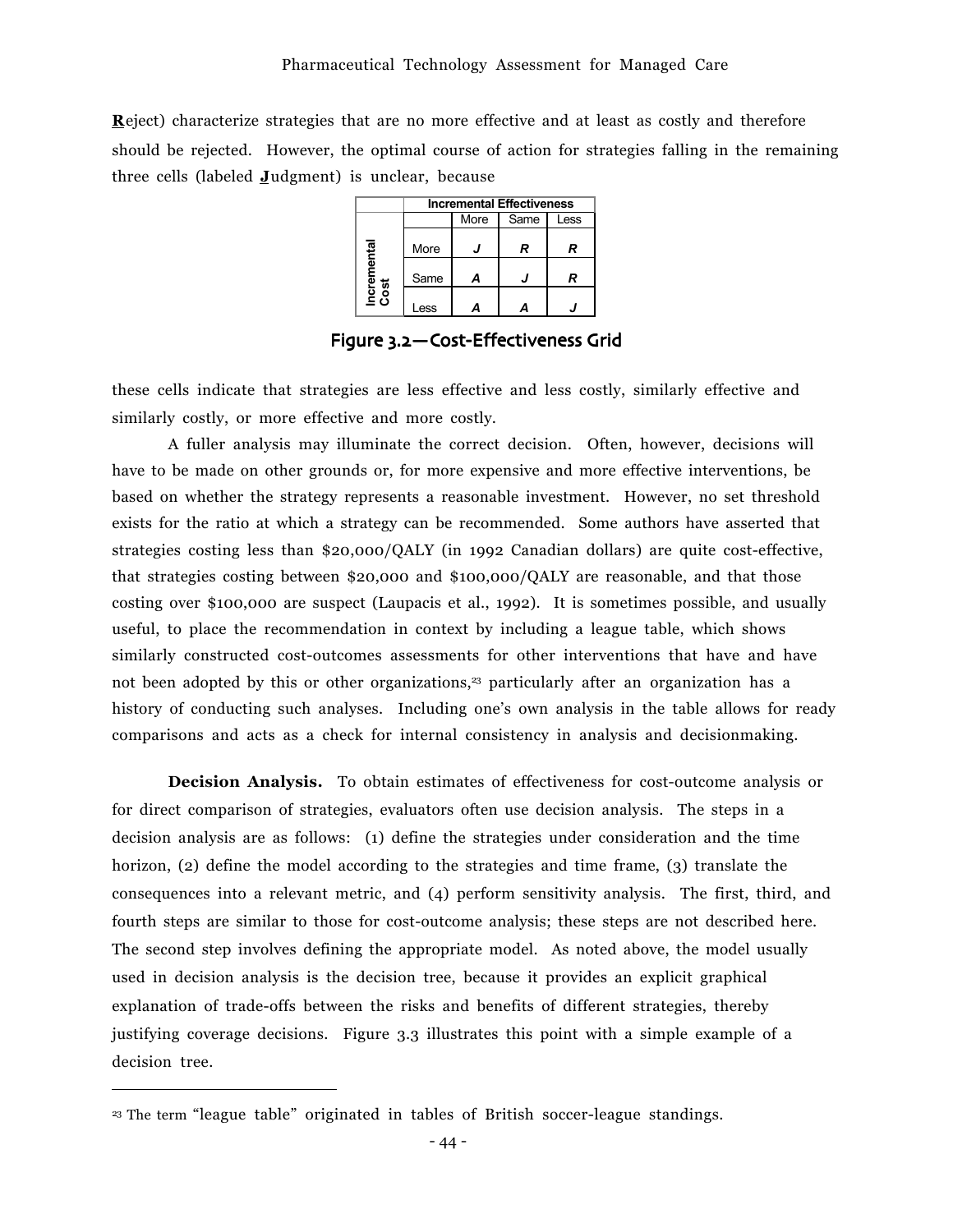The analysis of the tree follows a patient from left to right. At each node, an event occurs (i.e., either a decision or a chance happening) that sends the patient along a branch to the right. For instance, the issue may be whether to cover beta-blockers after a heart attack. If the organization covers beta-blockers, this model indicates that one of two events will occur with some probability: the patient will both be eligible to take beta-blockers (that is, have clinical indications for taking them) and take the beta-blockers, or not. If the patient does not take betablockers, then he or she has some increased probability of experiencing the outcome of interest, another heart attack. Using this tree, the evaluator "works back" from the outcomes at the far right to calculate the relative value of each represented decision strategy from the probabilities along each path. The expected result of each strategy is the weighted sum of all the possible outcomes at the end of all possible paths for that strategy; the weight for each outcome is equal to the overall probability of that outcome as defined by the tree.



Figure 3.3 – Example of a Decision Tree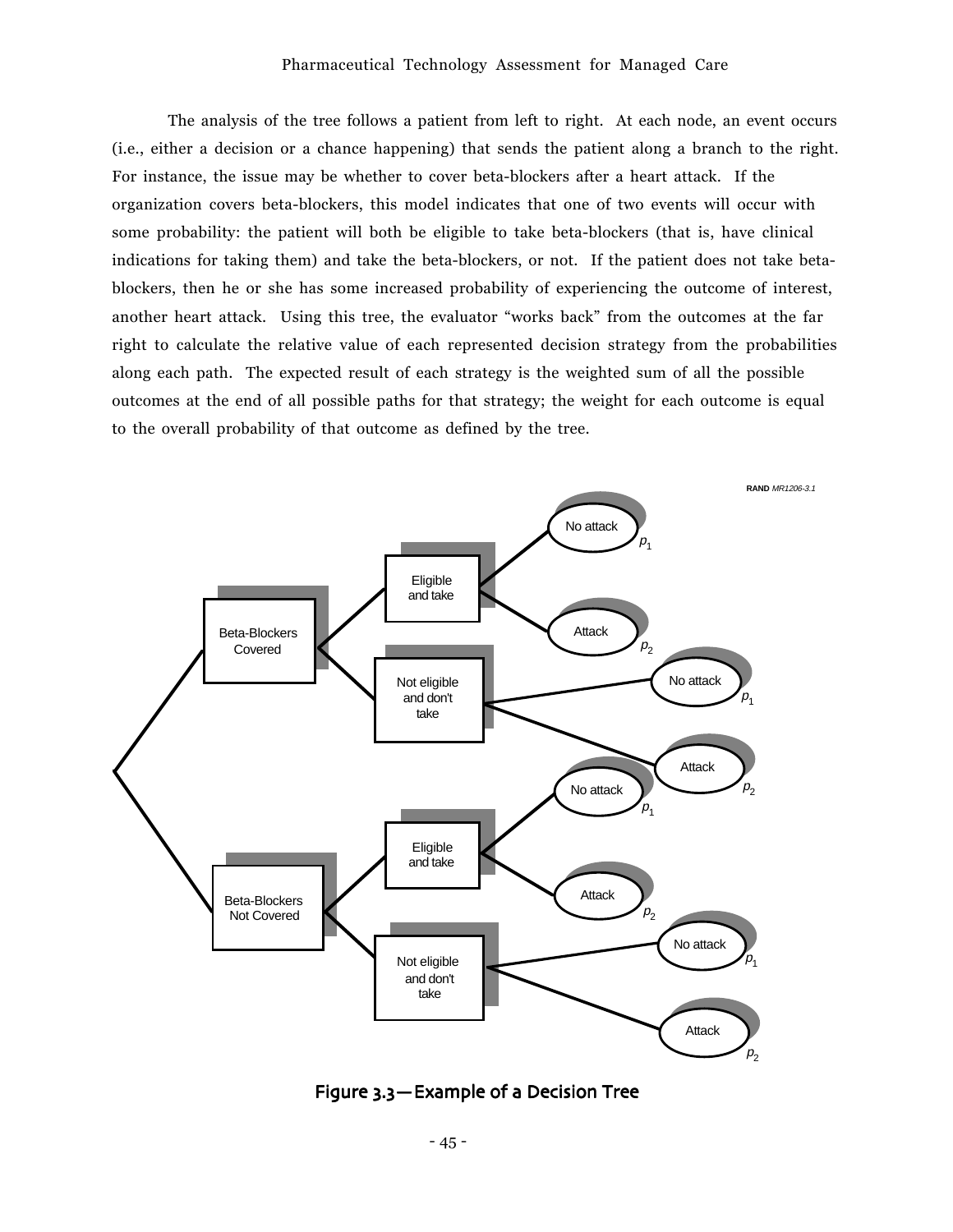In the beta-blocker example, the outcome could simply be the probability of a second heart attack, or it could be converted into a metric such as survival. When the same decision is made repeatedly over time—say, to consider third as well as second heart attacks—the model can be modified to be iterative, or what is known as a Markov process model (Pauker and Kassirer, 1987).

**Demand Assessments.** Standards for assessing the clinical demand for, or actual use of, pharmaceuticals are less well developed than decision analyses. For example, in the decision tree above, demand assessment would include estimation of the likelihood that eligible patients are prescribed, and take, beta-blockers, as well as the more subtle possibility that use of a pharmaceutical may lead to the identification of more candidates. In the past, simple models based on disease-prevalence and clinical criteria were the standard for predicting use, and such models are still appropriate for rough estimation. However, this approach has failed historically in determining physician manpower and hospital-bed requirements, and more recently has failed to predict the use of "lifestyle drugs" and drugs that are advertised directly to consumers (Feldstein, 1988). Clearly, serious demand-assessment efforts need to be more sophisticated.

One approach to formulating models that are more adequate is to conceptualize pharmaceutical demand in terms of stocks and flows. *Stocks* are the number of users of the drug in question among the population of covered lives; *flows* are any additions to or subtractions from the number of users during a given period. Seen in this way, use of a particular drug during any period of time can be calculated from three pieces of information:  $(1)$  the number of people on treatment within a given period of time (the "stock" in the prior period plus the net flow [change in number of users]), (2) dosage, and (3) duration of use. Thus, demand assessment is complex because of the need to account for all of the components of ìrealized demand,î or pharmaceutical use (initiation, dosage, and duration).

**Steps Common to All Models.** Although the steps in constructing a model can vary, four factors are nearly always relevant.

The first is identifying the decisionmakers whose choices influence demand. These decisionmakers can be one of four sets of actors: (1) physicians only, the key actors in emergent conditions; (2) physicians and patients, when choice of treatment is more discretionary; (3) patients only, when compliance and duration are being considered; and (4) pharmacists, when issues of substitution and compliance with drug-management programs (e.g., diseasemanagement, step-therapy protocols) are key considerations.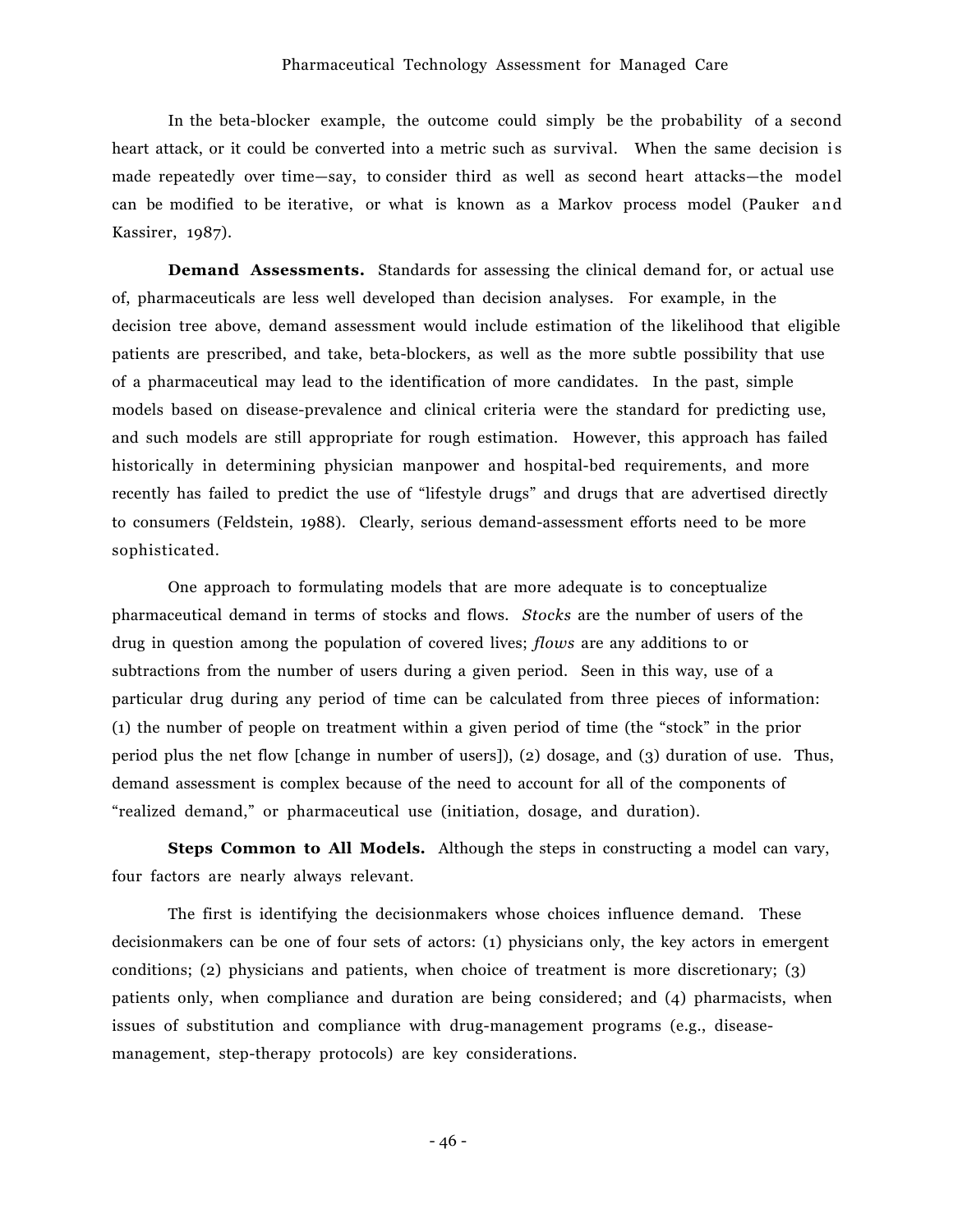The second issue is specifying those choices that are actually to be modeled. Examples include the patient's decision to seek care for a condition or the physician's decision to prescribe a particular drug.

The third issue is defining the set of alternatives that the decisionmakers face. For example, if there is interest in the decision to initiate drug therapy, the choice set may be no treatment and treating with currently available drugs.

The fourth issue is determining the characteristics of the decisionmakers and the attributes of the choice-set factors that cause them to choose one alternative over the others (Train, 1986). Examples include the demographic and clinical characteristics of the patients and the specialty of the physicians.

At this point, the goal is to formulate the impact of the control mechanism on the demand–for example, the extent to which prior-authorization requirements for certain drugs discourage use by increasing time requirements and other difficulties in prescribing. A demand model will be most useful when this factor can be ascertained. If it cannot, the model can be used to estimate use but not how organizational choices influence use.

#### *Make a Decision*

The steps in the process outlined above can inform a decision, but they cannot *make* a decision. It is usually too difficult for a single analysis to incorporate all relevant considerations, such as the administrative burden of adopting a new pharmaceutical or an organizational interest in pursuing a particular strategic behavior. Even when a model includes all of the important factors, it may not point to a clear decision. For example, the model may predict a number of dissimilar outcomes that it can be difficult to aggregate into an overall summary score.

In such cases, judgment must be used to determine the relative importance of each outcome (e.g., if promoting use of a drug may be predicted to result in increases in both appropriate and inappropriate use, which is more important?). Moreover, instituting innovations may have strategic implications for the organization that may mean that existing practices will have to be disrupted, affecting provider morale, patient convenience, etc. Therefore, deciding to accept or reject a new pharmaceutical technology can raise nonanalytical questions of organizational and social values, such as how much should be invested to obtain a particular outcome and what technologies or services should be sacrificed to obtain that outcome.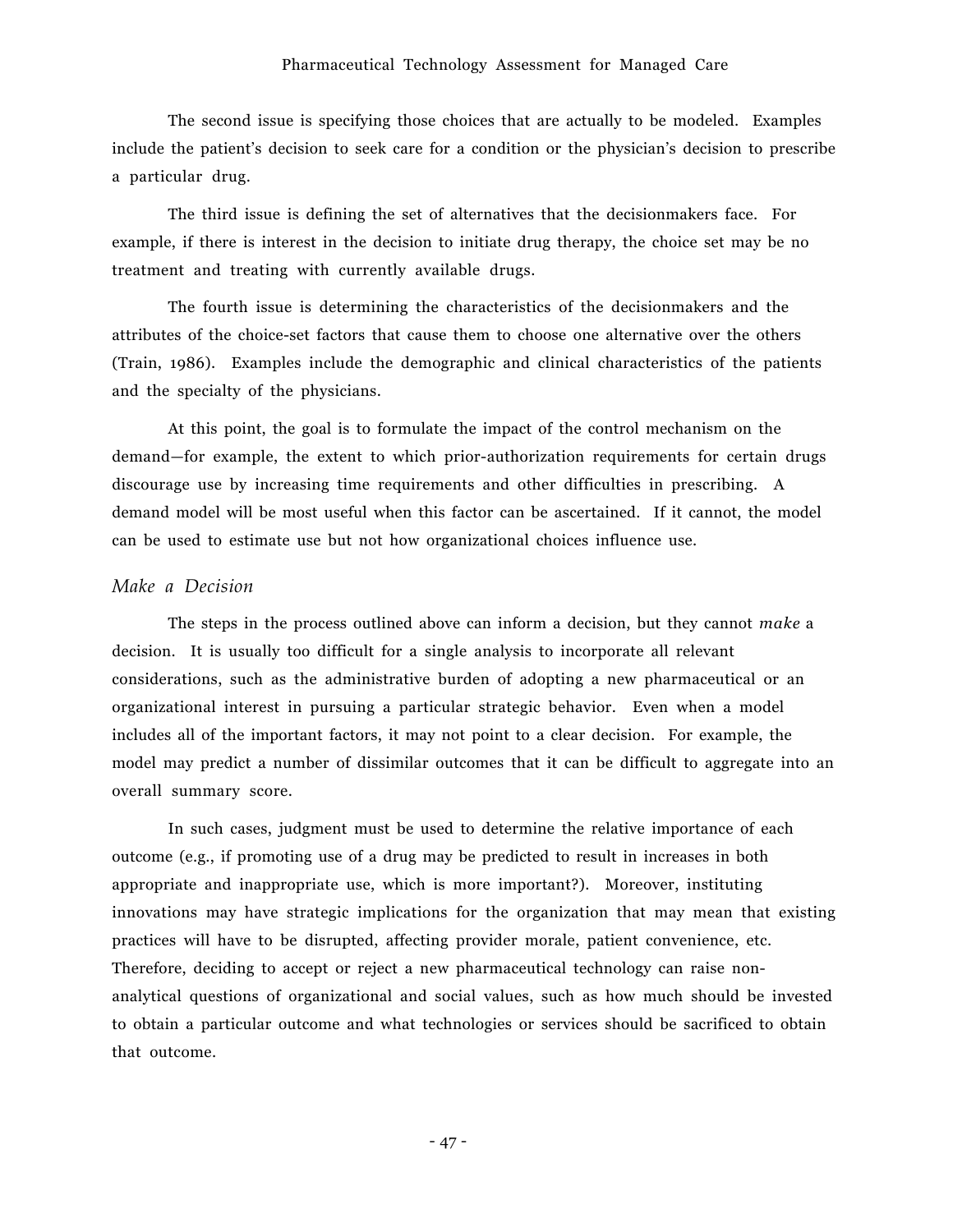In the next section, we look at how to apply the framework described above. Both thorough and abbreviated approaches are presented to ensure that the most important information is obtained on each product.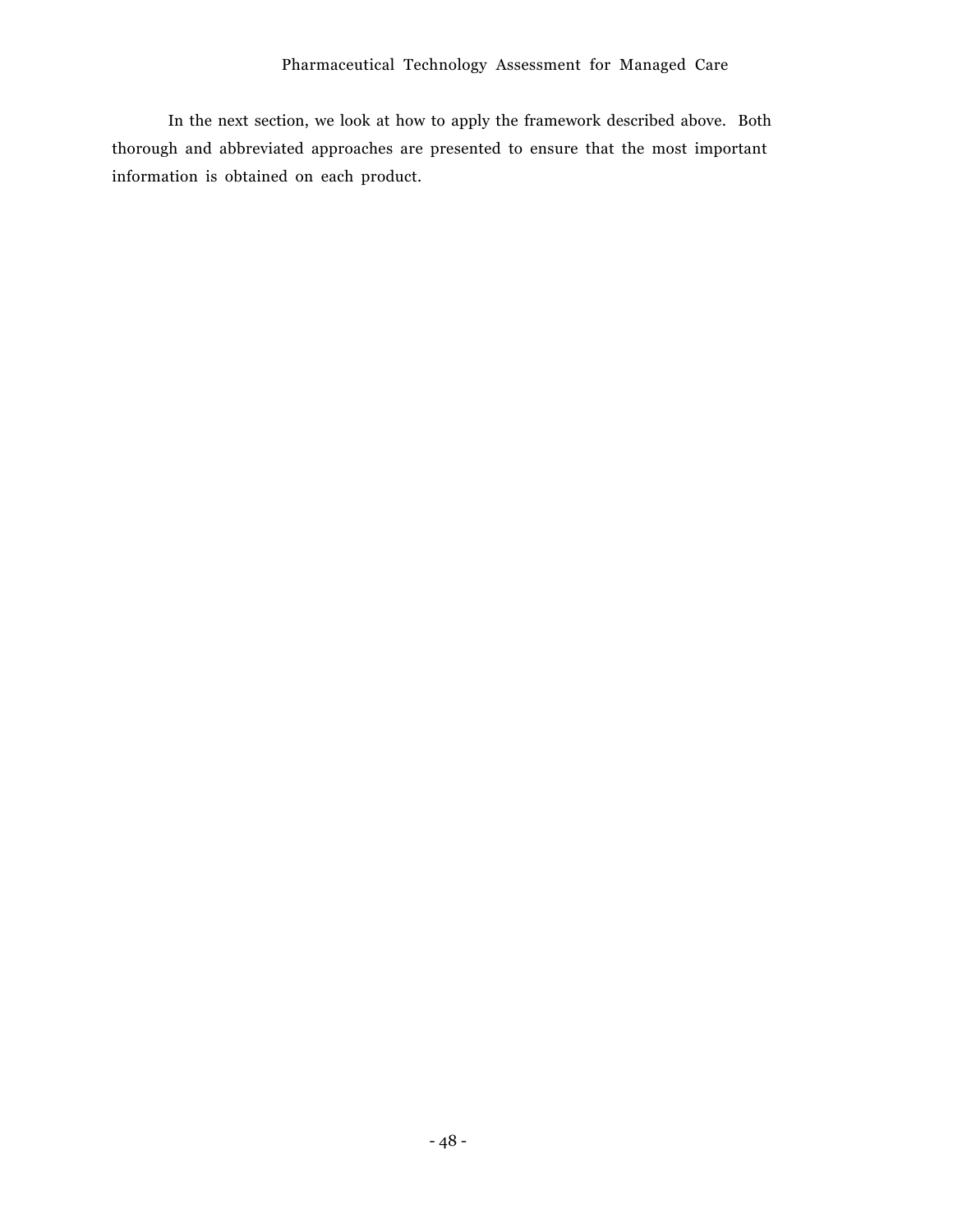## **4. Applying the Framework Practically**

The decisionmaking framework described in Section 3 provides a "road map" for pharmaceutical technology assessments. It is not an unvarying recipe for how to make decisions about pharmaceutical technologies. Each organization must tailor its approach according to its own priorities and the information and resources that are available. However, consistent application of this framework (or a modified version of it) will expose hidden biases, reduce the risk of illogical or poorly thought-through decisions, and position the organization to reap the rewards of responding to patient and purchaser needs in a fiscally and medically responsible way. Use of a comprehensive framework will achieve these benefits by providing an objective and repeatable process for analyzing promising new pharmaceuticals. Compared to less structured approaches, the results should be more defensible to internal and external clients, less dependent on the involvement of particular individuals, and better able to support comparisons across specific situations and time periods.

Decisionmakers hardly need to be reminded of the barriers in applying this framework to real-world situations (Matuszewski, 1997):

- a failure to align organizational incentives to do an evaluation
- lack of evidence or inconsistent evidence upon which to base analyses
- lack of agreement on how to perform an assessment under a particular circumstance
- inadequate financial or human resources.

The rational yet practical decisionmaker must devise strategies for working within these confines. Thus, a central task for the decisionmaker is to determine which evaluations and which steps of those evaluations need greater or lesser attention. In some circumstances, the lack of human resources may lead the decisionmaker to buy (rather than make) an analysis, or to improve local capabilities. In others, the decisionmaker must devise a resourcesparing means of implementing a structured evaluation process.

A first step to evaluation is realizing that, in the context of an ongoing technology assessment effort, many of the tasks outlined in Section 3 need not be resource-intensive. For example, if the characteristics of the decisionmaking organization are fairly static, they need not be regenerated with each new assessment. Rather, the evaluator could make what could be essentially a one-time effort to create a data file to address the issues outlined in Table 3.2, relying largely on internal information. Alternatively, a more extensive but seldom necessary approach would involve profiling alternative organizational structures. In any case, with periodic updates, this generic file could contribute to the assessment process for many drugs.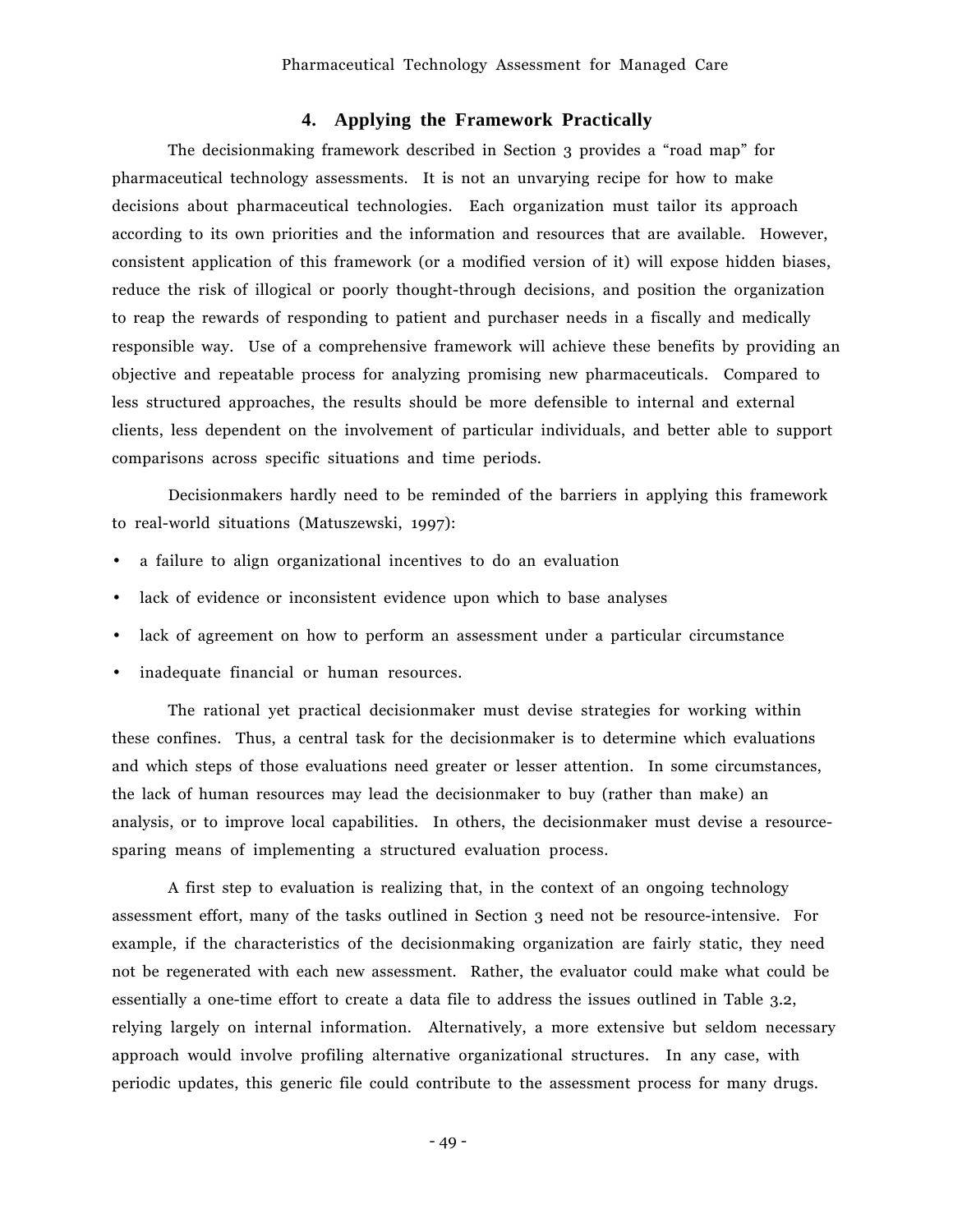#### Pharmaceutical Technology Assessment for Managed Care

Similarly, by drawing from the organization's strategy and philosophy toward drug management in general, the decisionmaker or evaluator could identify a generic list of decision options. For most drugs, the decisionmaker would then need to consider only the existing list or small amendments to it. However, decisionmakers should always be alert to the possibility that they are considering an important drug (i.e., those true advances with the potential to increase the effectiveness or efficiency of care, or to create new classes of care) that may merit modification of existing rules, even if such modification requires shifting procedures or benefit structures.

Characterizing the drug also need not be resource-intensive in all situations. A first cut at the issues surrounding the drug might be derived from the manufacturer's publications, FDA reports, peer-reviewed articles including formal or informal reviews, and the decisionmaker's own experience with the manufacturer and similar drugs. Because this step calls for the identification of issues rather than a formal evaluation of evidence, a documented but relatively simple search for information may suffice. Since the evidence gathering that takes place throughout the process will provide further information about the drug, that information can be used to augment the characterization of the drug subsequently.

Choosing the type and level of analysis needed to make a decision will also be subject to constraints on time, resources, and skills. Because the results of one lead naturally to the next, evidence assessment should be considered first, then expert assessment, and, finally, mathematical assessment. Evidence assessments will be most useful and possibly sufficient when considering a focused clinical question for which there are at least several good studies. When the literature does not provide adequate information, as is often the case, the decisionmaker should seek to extend the usefulness of existing information and experience through expert or mathematical assessment. Which of these two alternative methods to use depends upon the amount of time and staff available, and upon the recognition that the resulting information for decisionmaking will vary greatly according to the choice made (e.g., cost/life year versus greater than 50% agreement by experts). Expert assessments can be faster, but are arguably less explicit and do not generally provide quantitative results. Consider a situation in which the literature indicates that the drug has higher efficacy and costs less than its substitute in certain circumstances, but does not provide pertinent information about the values of these quantities. In this case, an expert assessment may be appropriate but a cost-outcome assessment may be more useful.

Although performing a full evidence assessment may not be necessary or possible in a given situation, the underlying principles discussed in Section 3 should guide the process. For example, evidence assessment should at least include information from the authoritative

- 50 -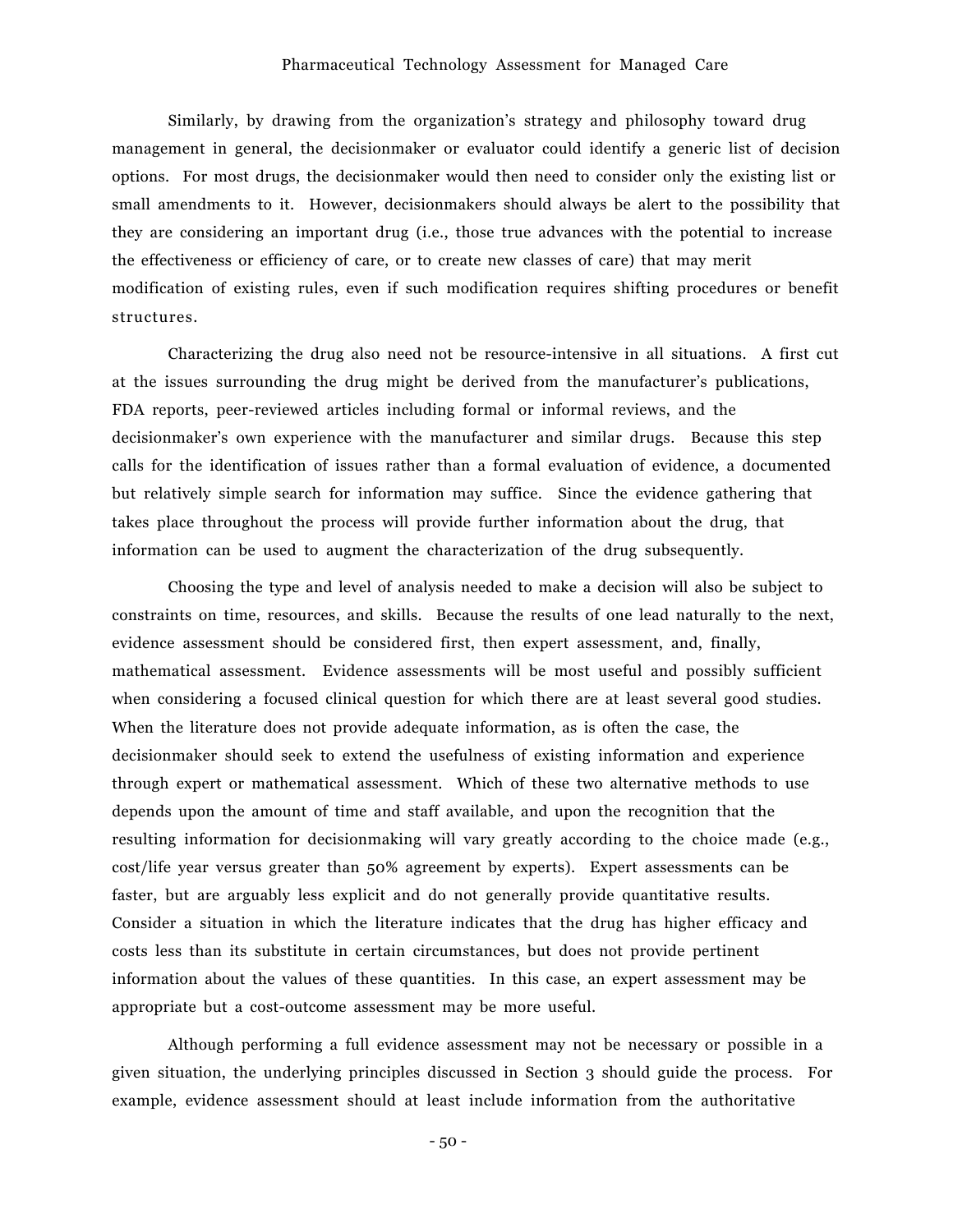#### Pharmaceutical Technology Assessment for Managed Care

Cochrane Collaboration database or other sources for systematic reviews. If an adequate evidence report is not available, it is often possible to perform systematic searches of literature databases (as opposed to convenience searches), and at least some assessment of the strength of the evidence uncovered (preferably by multiple readers). When an expert assessment is appropriate and there are few or no recent studies addressing the specific question at hand, the decisionmaker should, at a minimum, seek opinions from multiple experts with diverse backgrounds and perspectives, ideally after allowing for a review of the evidence and an informed discussion among them.

Similarly, while mathematical models are best developed using formal methods with sensitivity analyses, limited ("back of the envelope") calculations can provide important insights. For example, parameter estimates and results arising from such an approach may be so clear as to make more-complete analysis very unlikely to move a new treatment out of the Accept or Reject region of Figure 3.2. In all cases, such an exercise provides guidance on the level of rigor required for a more formal mathematical assessment, and simply creating a schematic for an explicit mathematical model (e.g., a decision tree) can be useful in helping to identify key relationships and in providing grounds for discussion between experts (Roberts and Klein, 1984). Moreover, the shell of a model might be used to investigate whether the optimal policy changes under extreme values absent the intention or possibility of determining best estimates for parameters,.

Finally, while it may be appropriate to omit some steps entirely in certain circumstances, evaluators will want to consider at least abbreviated approaches to working through each step of the framework. For reference, Table 4.1 summarizes both thorough and abbreviated approaches.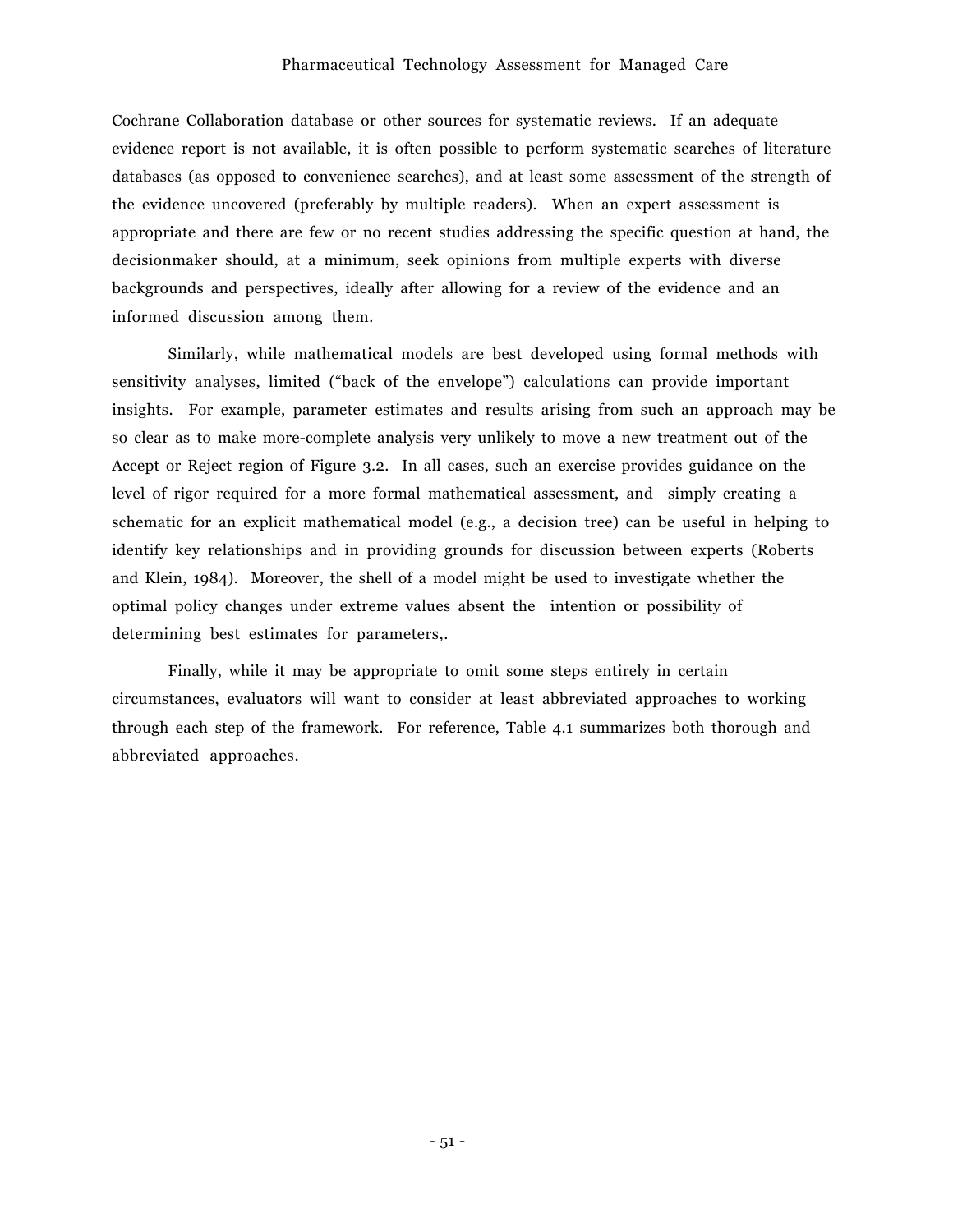| Approach Type          | <b>Step</b>                      | Thorough Approach                                                                                                                                                                                                                                   | Abbreviated Approach                                                                                                                                                          |
|------------------------|----------------------------------|-----------------------------------------------------------------------------------------------------------------------------------------------------------------------------------------------------------------------------------------------------|-------------------------------------------------------------------------------------------------------------------------------------------------------------------------------|
| Evidence<br>Assessment | Collect evidence                 | With the assistance of a<br>professional librarian, search<br>multiple library databases in all<br>languages, as well as the<br>industry literature, and identify<br>unpublished studies.                                                           | Search only a single English<br>database-e.g., Medline-for a<br>limited range of publication<br>years.                                                                        |
|                        | Sift through evidence            | Develop an explicit,<br>reproducible coding scheme for<br>rejection and acceptance of<br>literature for inclusion in review,<br>and for extraction of data. Use<br>multiple readers.                                                                | Allow for a "miscellaneous"<br>rejection code. Use a single<br>reader to decide on<br>inclusion/exclusion and for data<br>extraction.                                         |
|                        | Classify evidence by<br>quality  | Develop an explicit scheme for<br>valuing evidence. For example,<br>rank evidence using the five<br>classifications of the Canadian<br>Task Force system, and quality-<br>score studies using a validated<br>instrument. Use multiple<br>reviewers. | Rank evidence using five or<br>fewer levels (e.g., Excellent,<br>Good, Fair) or do not quality-<br>score studies. Use a single<br>reviewer.                                   |
|                        | Summarize evidence               | Perform a meta-analysis and<br>write a full report including<br>evidence tables.                                                                                                                                                                    | Write an abbreviated report or<br>give an oral presentation (e.g.,<br>at the quarterly P&T meeting)<br>without meta-analysis-i.e.,<br>perform a qualitative analysis<br>only. |
| Expert Assessment      | Select experts                   | Select a diverse set of about<br>twelve experts from multiple<br>disciplines and professional<br>affiliations.                                                                                                                                      | Maintain a list of contacts in<br>various fields and select at least<br>three experts who represent<br>only a few disciplines or<br>affiliations.                             |
|                        | Provide background to<br>experts | Perform a literature review (or<br>full evidence assessment) and<br>provide to experts before<br>soliciting opinion.                                                                                                                                | Give a brief presentation at<br>beginning of face-to-face (or<br>teleconference) meeting. If no<br>meeting, provide abbreviated<br>material before soliciting<br>opinion.     |
|                        | Solicit opinion                  | Collect written responses and<br>distribute a summary of<br>responses to the experts.<br>Follow-up with a mediated,<br>face-to-face discussion.                                                                                                     | Collect only written responses<br>or collect only face-to-face<br>responses with no follow-up.                                                                                |
|                        | Aggregate judgments              | Use an explicit, reproducible<br>method for summarizing<br>findings. For example,<br>statistically summarize<br>responses to numeric questions.                                                                                                     | Provide narrative of the<br>responses.                                                                                                                                        |

# Table 4.1-Thorough and Abbreviated Approaches to Technology Assessment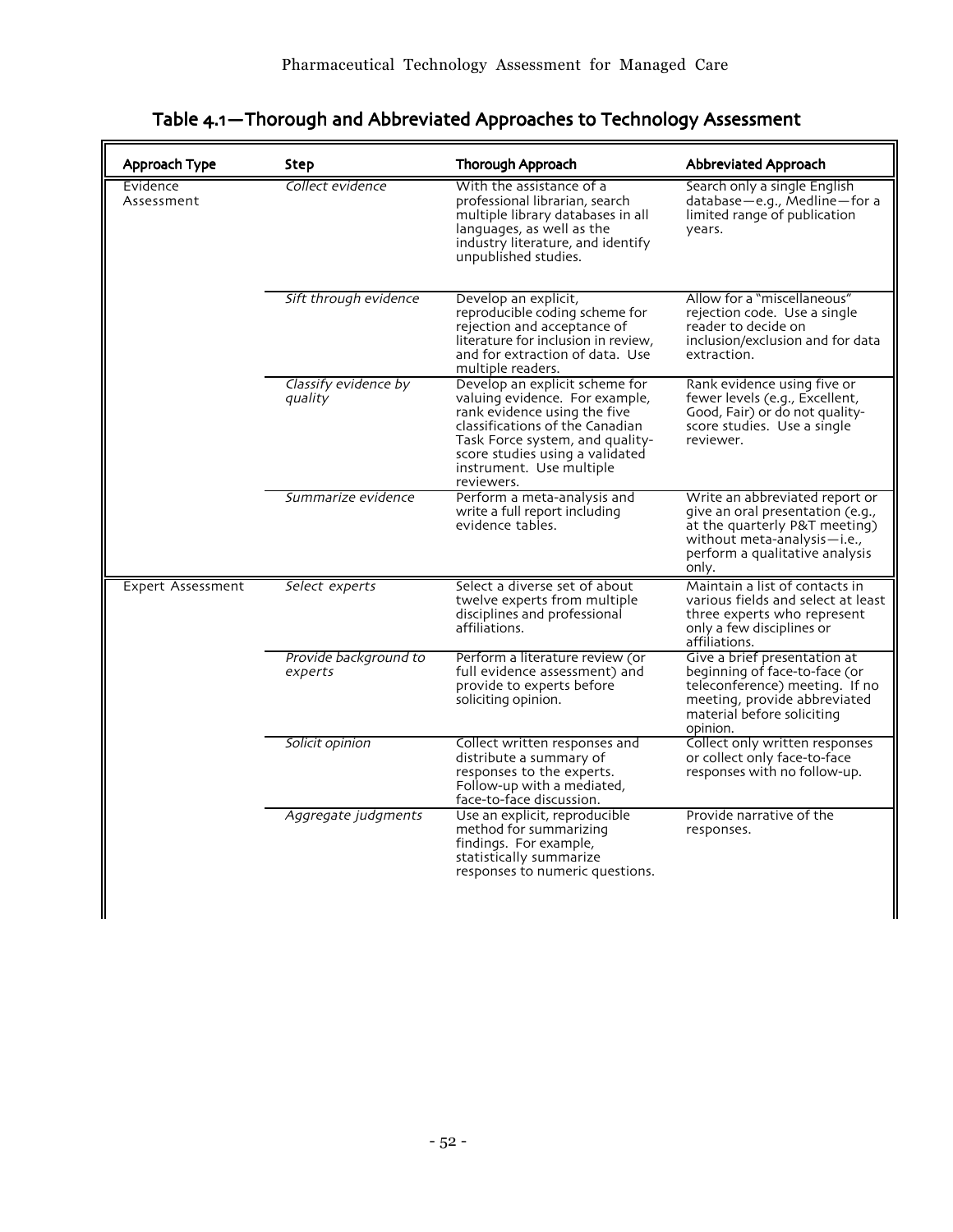| <b>Approach Type</b>                         | <b>Step</b>                                                               | Thorough Approach                                                                                                                                                                         | Abbreviated Approach                                                                                                                                                           |
|----------------------------------------------|---------------------------------------------------------------------------|-------------------------------------------------------------------------------------------------------------------------------------------------------------------------------------------|--------------------------------------------------------------------------------------------------------------------------------------------------------------------------------|
| Mathematical<br>Assessment                   |                                                                           |                                                                                                                                                                                           |                                                                                                                                                                                |
| Cost-Outcome and<br><b>Decision Analysis</b> | Define perspective                                                        | Use the health plan's<br>perspective.                                                                                                                                                     | Take the perspective required<br>by the choices made below. For<br>example, estimates of cost<br>from the literature usually take<br>the societal perspective.                 |
|                                              | Define time frame of<br>concern                                           | Consider the entire horizon of<br>possible effects (including<br>secondary or indirect effects).                                                                                          | Use best quesses about<br>downstream effects.                                                                                                                                  |
|                                              | Define coverage<br>options to be<br>compared                              | Accurately characterize the full<br>range of decision options.                                                                                                                            | Develop stylized descriptions of<br>the most-promising and<br>estimable options.                                                                                               |
|                                              | Define and estimate<br>costs of each option<br>(for Cost-Outcome<br>only) | Include both direct and indirect<br>costs (including downstream<br>costs), with estimates based on<br>an evidence assessment or<br>reliable internal information<br>where available.      | Estimate direct, immediate<br>costs based on informal<br>evidence or expert review or<br>conjecture. May rely on best<br>quesses about indirect and<br>downstream costs.       |
|                                              | Define and estimate<br>benefits of each<br>option                         | Include both direct and indirect<br>benefits (including downstream<br>benefits) with estimates based<br>on an evidence assessment or<br>reliable internal information<br>where available. | Estimate direct, immediate<br>benefits based on informal<br>evidence or expert review or<br>conjecture. May rely on best<br>quesses about indirect and<br>downstream benefits. |
|                                              | Perform sensitivity<br>analysis                                           | Fully characterize the<br>robustness of the results by<br>varying the above estimates<br>over any conceivably relevant<br>range.                                                          | Explore the robustness of the<br>results to only a few interesting<br>alternative estimates.                                                                                   |

# Table 4.1-continued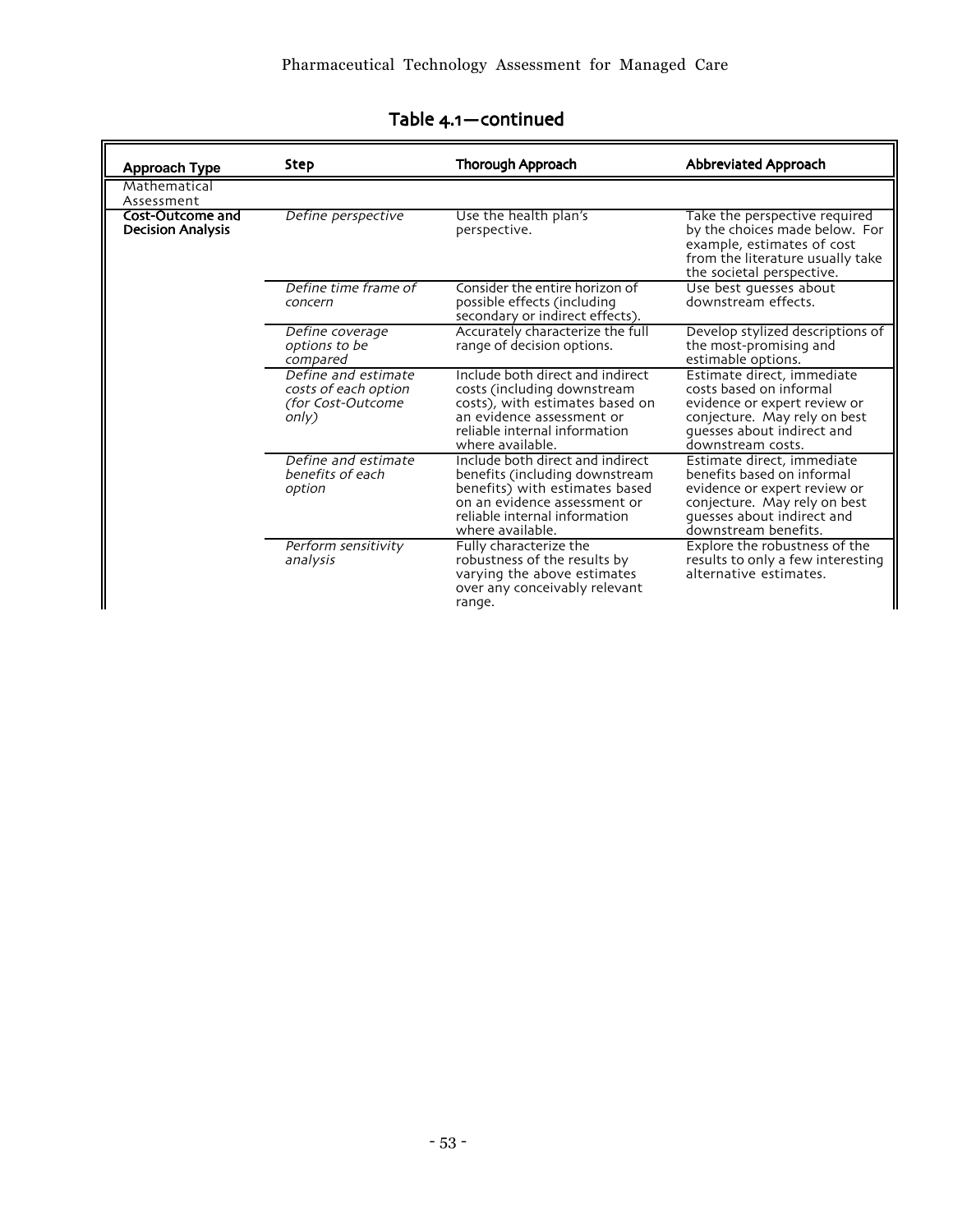| <b>Approach Type</b>   | Step                                                                                                                                                                     | Thorough Approach                                                                                                                                                                                                                                                             | Abbreviated Approach                                                                                                                                                                                                          |
|------------------------|--------------------------------------------------------------------------------------------------------------------------------------------------------------------------|-------------------------------------------------------------------------------------------------------------------------------------------------------------------------------------------------------------------------------------------------------------------------------|-------------------------------------------------------------------------------------------------------------------------------------------------------------------------------------------------------------------------------|
| <b>Demand Analysis</b> | Identify relevant<br>decisionmakers and<br>corresponding<br>decisions                                                                                                    | Consider entire sequence of<br>decisions involved in determining<br>initiation and duration of use.                                                                                                                                                                           | Limit focus to one or two key<br>actors-usually, physicians and<br>patients-using best quesses<br>about the influence of other<br>actors on use.                                                                              |
|                        | Characterize decision<br>elements<br>Universe of<br>alternative<br>treatment<br>Key<br>decisionmakers<br>Relevant drug<br>attributes<br>Decisionmaker<br>characteristics | Obtain information from medical<br>records, supplemented with<br>epidemiological data,<br>representative surveys of<br>patients and physicians, and<br>existing literature where<br>appropriate.                                                                              | Rely on secondary data sources,<br>interviews, or focus groups with<br>patients and physicians.<br>Formulate "best quesses" about<br>effect of unmeasured elements<br>on use.                                                 |
|                        | Incorporate<br>elements into<br>demand models                                                                                                                            | Specify and estimate<br>econometric models with<br>patient-level data. Use resulting<br>parameters in predicting impact<br>of new drug. Validate predictions<br>through comparisons with take-<br>up rates <sup>a</sup> resulting from earlier<br>introductions of new drugs. | Use informally obtained<br>information combined with<br>"best guesses" to create back-<br>of-the-envelope models under<br>alternative sets of assumptions.<br>Use earlier introductions of<br>related drugs to gauge effects. |

## Table 4.1-continued

<sup>a</sup>Take-up rates are how quickly consumers and providers adopt a new drug.

## **Summary**

In summary, we have provided a decisionmaking framework in response to the need for better evaluations of new pharmaceutical technologies by managed care organizations. Use of the framework will not create evidence. Instead, it should stimulate decision analyses that are broader, more explicit, more efficient, more reproducible, and more relevant than those now being performed. Similarly, while it will not increase resources, it should stimulate skillbuilding and an explicit discussion of the trade-offs between the rigor of an evaluation and budgetary and data constraints. Finally, we hope that it will assist in implementing a systematic analytic process for pharmaceutical technology assessment that should ultimately improve the health of the populations under care and the effectiveness of the organizations that serve them.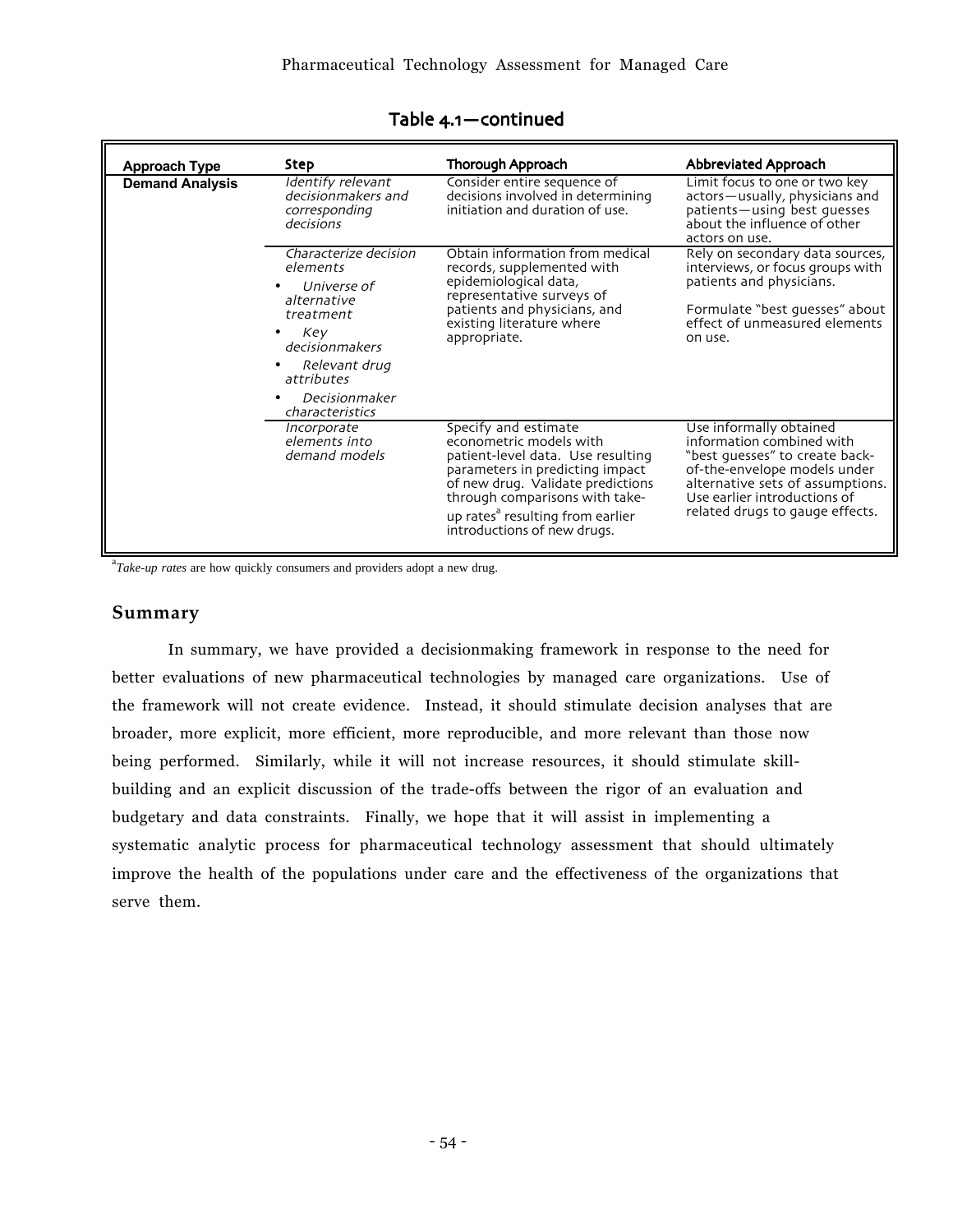## **Appendix A: Annotated Bibliography**

## **Pharmaceuticals in Healthcare**

#### **Schulman KA, Rubeinstein LE, Abernethy DR, Seils DM, Sulmasy DP. The effect of pharmaceutical benefits managers: is it being evaluated?** *Ann Intern Med.* **May 1996;124(10):906–913.**

The authors summarize the history and current role of pharmaceutical benefits managers, and identify their contribution to health care delivery, as well as their limitations.

#### **Schweitzer SO.** *Pharmaceutical Economics and Policy.* **New York, NY: Oxford University Press; 1997.**

An overview of the economics of drug manufacturing, use, promotion, and regulation in the United States and abroad, this book contains an interesting discussion of the forces driving increasing expenditures on pharmaceuticals and of the role of pharmaceuticals in the health production process from an economic perspective.

## **Current Practices**

#### **Dubinsky M, Ferguson JH. Analysis of the National Institutes of Health Medicare coverage assessment.** *Int J Technol Assess Health Care.* **1990;6:480–488.**

The authors report the results of a study designed to measure the level of agreement between the assessment performed by the National Institutes of Health (NIH) and that of the Office of Health Technology Assessment (OHTA). Because OHTA adopts NIH conclusions in 93% of the cases, it appears that a significant proportion of coverage decisions at the national level rely on expert opinion rather than on scientific evidence.

#### **Luce BR, Brown RE. The use of technology assessment by hospitals, health maintenance organizations, and third-party payers in the United States.** *Int J Technol*  $Assess$  **Health Care.**

Through a series of structured in-depth interviews with various decisionmakers, this survey attempts to determine the reliance on technology assessment in hospitals, health maintenance organizations (HMOs), and third-party payers.

#### **Lyles A, Luce BR, Rentz AM. Managed care pharmacy, socioeconomic assessments and drug adoption decisions.** *Soc Sci Med.* **1997;45(4):511–521.**

The authors report on a telephone survey of 50 managed care plans in the United States. The survey determined the plan's formulary type, use of assessment methodologies, the drug coverage approval process, the decisionmakers within the organization, the sources used in the assessments, and the decisionmakers' attitude toward assessments.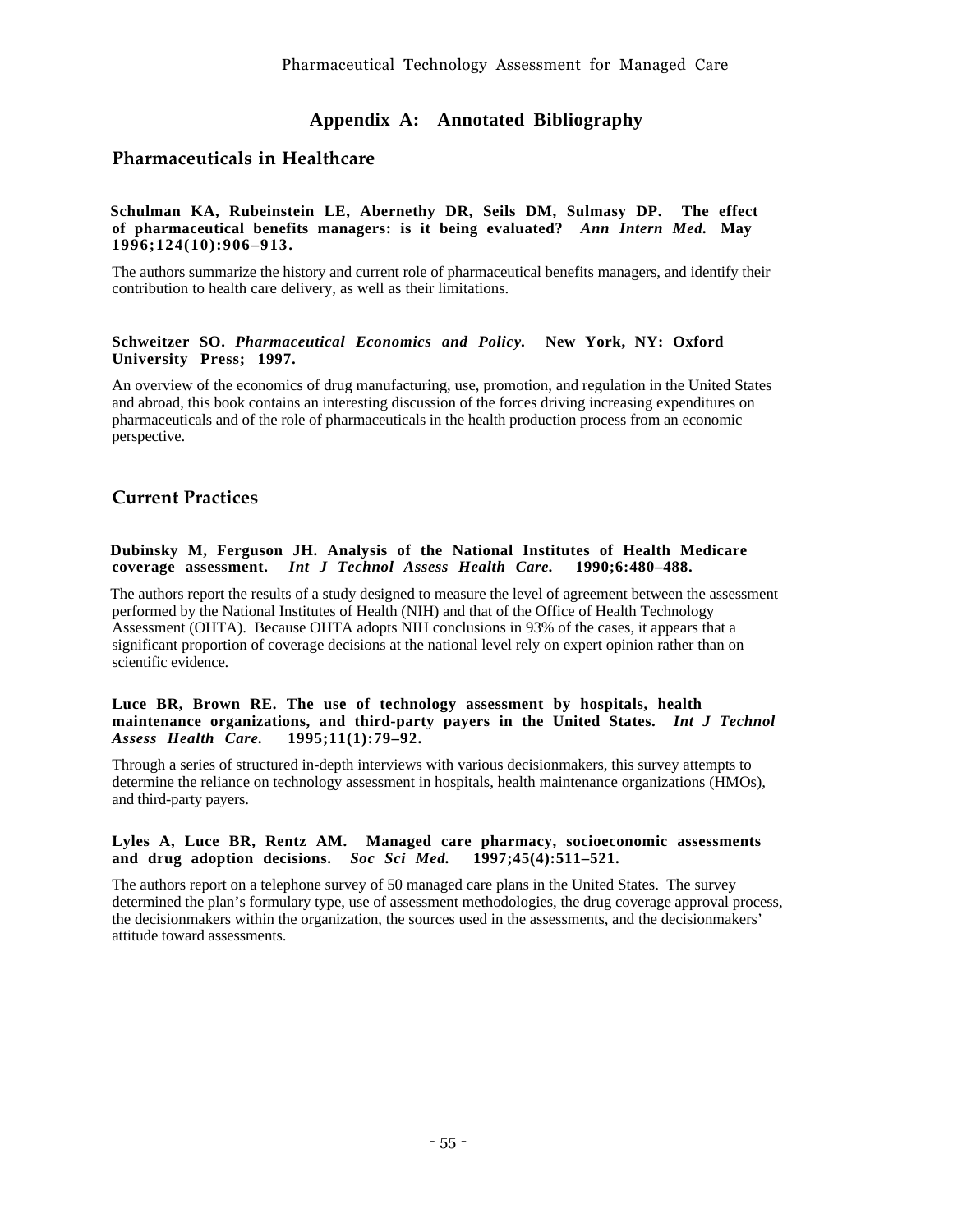#### **Mather DB, Sullivan SD, Augenstein D, Fullerton DS, Atherly D. Incorporating clinical outcomes and economic consequences into drug formulary decisions: a practical approach.** *Am J Managed Care***. 1999;5(3): 277–285.**

This article describes an evidence-based formulary adoption process used by a large managed care organization. The process is unique in that it requires drug manufacturers to compile and submit clinical and economic data from published and unpublished sources prior to review and to create models that the plan can use to forecast health outcomes and costs of care associated with use of the drug.

#### **Steiner C, Powe NR, Anderson GF, Das A. The review process used by U.S. Health care plans to evaluate new medical technology for coverage.** *JGIM.* **May 1996;11:294–302.**

The authors conducted a survey of 231 physicians at private health plans. The sample covered 66% and 72% of the HMO and indemnity beneficiaries, respectively, in the United States. The survey demonstrated that final coverage decisions for medical technology are not uniform from plan to plan, are difficult to predict, and differ from assessments done by the medical scientific community. Different health plans have different review processes, confer different authority on the medical director, have different timing for making decisions, and view sources and evidence differently.

#### **Steiner CA, Powe NR, Anderson GF, Das A. Technology coverage decisions by health care plans and considerations by medical directors.** *Med Care.* **1997;35(5): 472–489.**

This survey of private health care plans in the United States demonstrates considerable variability in whether a given laser technology would be covered. Clinical, economic, and regulatory issues appear to dominate the decisionmaking processes of medical directors.

#### **Weingart SN. Acquiring advanced technology: decision-making strategies at twelve medical centers.** *Int J Technol Assess Health Care.* **1993;9(4):530–538.**

This paper reports on a survey designed to describe the decisionmaking strategies regarding the acquisition of technology in 12 major medical centers. Although exemplary models exist, the technology assessment process at most institutions is described as "political," "informal," or "ad hoc."

## **Overview of Technology Assessment**

#### **Garber AM. Can technology assessment control health spending?** *Health Aff.* **Summer 1994:115–126.**

Garber summarizes the different approaches to technology assessment, including cost-effectiveness analysis, appropriateness evaluation (a formal group technique to elicit expert opinion), and evaluation of strength of evidence (requires scientifically rigorous proof of effectiveness). He further identifies the potential barriers to technology assessment.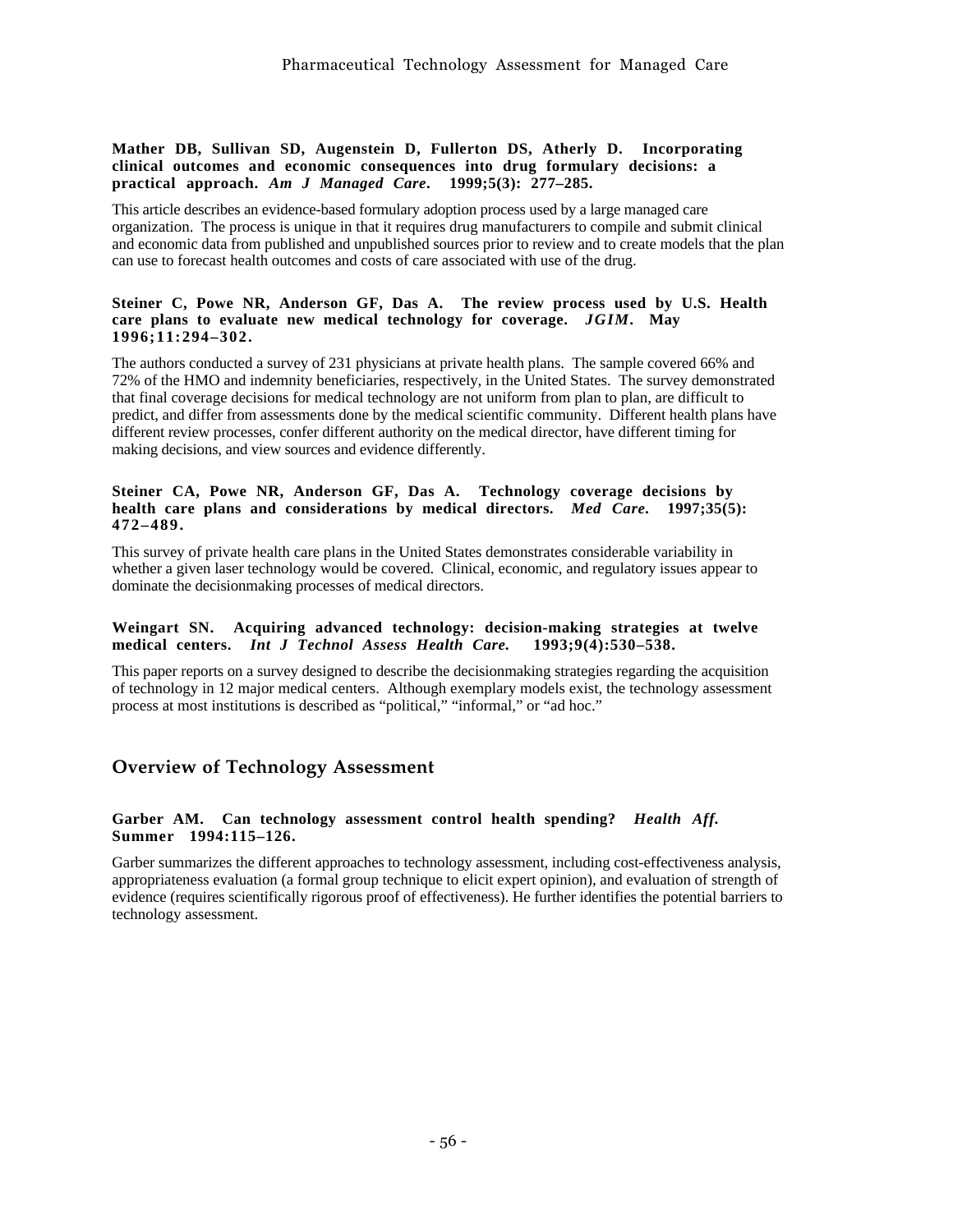**Goodman CS.** *TA101: Introduction to Health Care Technology Assessment,* **Washington, D.C.: National Information Center on Health Services Research & Health Care Technology, National Library of Medicine; January 1998. http://www.nlm.nih.gov/nichsr/ta101/ta101\_c1.htm**

This report contains a comprehensive introduction to technology assessment, with special reference to health care.

#### **Matuszewski KA. A primer on the assessment of medical technologies.** *Pharm Pract Manage Q.* **January 1997:53–65.**

This article covers the basics of technology assessment, including what it is, who does it, how it is done (perspectives, essential tools, qualities of a good assessment). The author also notes common problems encountered in executing a technology assessment.

## **Choosing What to Assess**

#### **Eddy D. Selecting technologies for assessment.** *Int J Technol Assess Health Care.* **1989;5:485–501.**

The focus of this article is on setting priorities in choosing technologies to assess. The author reviews the qualitative criteria given by agencies in priority setting. He suggests a quantitative method that is essentially a decision analytic approach to priority setting.

#### **Eddy D.** *A Manual on Assessing Health Practices and Designing Practice Policies: The Explicit Approach.* **Philadelphia, Penn: American College of Physicians; 1992.**

Provides an overview of the author's approach to explicit analysis of evidence, estimation of outcome, calculation of costs, and assessment of preferences.

#### **Harper G, Townsend J, Buxton M. The preliminary economic evaluation of health technologies for the prioritization of health technology assessments: a discussion.** *Int J Technol Assess Health Care.*

The authors review the existing methods for priority setting in technology assessment and suggest elements of an ideal priority-setting process.

## **Evidence Assessment**

#### **Berlin JA, Antman EM. Advantages and limitations of meta-analytic regressions of clinical trials data.** *Online J Curr Clin Trials.* **4 June 1994; Doc. No. 124.**

This publication discusses the methodology and appropriateness of meta-regression, which has become an increasingly common technique through which to both account for and understand heterogeneity between studies in a meta-analysis.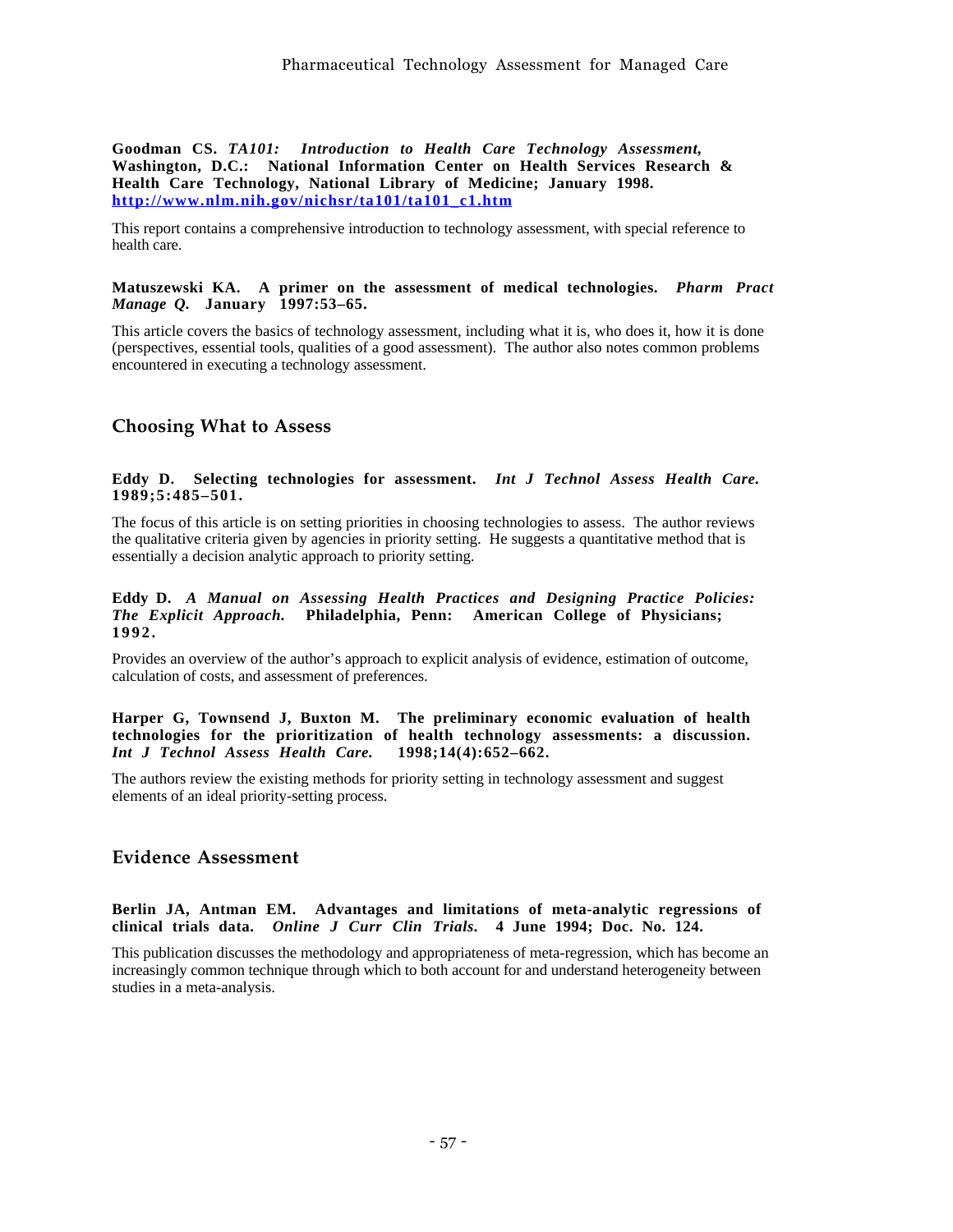#### **Berlin JA. Invited commentary: benefits of heterogeneity in meta-analysis of data from epidemiologic studies.** *Am J Epidemiol.* **995;142(4):383–387.**

This author defines heterogeneity in the meta-analysis setting. Generally, heterogeneity is seen as an unfortunate complication in a meta-analysis because it may deter the analyst from combining studies. Berlin discusses how heterogeneity benefits a meta-analysis.

#### **Borzak S, Ridker PM. Discordance between meta-analyses and large-scale randomized, controlled trials.** *Ann Intern Med.*

This article discusses the strengths and weaknesses of meta-analysis. The authors also compare metaanalytic results with those of large randomized-controlled trials, and consider the settings in which a metaanalysis may not be definitive, and a large trial is necessary to answer a particular clinical question.

#### **The Cochrane Library,** *The Cochrane Methods Handbook,* **1999;Issue 1. Vista, Calif.:** Update Software (www.cochrane.org).

The Cochrane Collaboration is an international nonprofit organization dedicated to "preparing, maintaining and promoting the accessibility of systematic reviews of the effects of health care interventions." The first Center was established in Oxford, England, in October 1992. Since then, more than a dozen Centers have opened around the world. In particular, the Cochrane Collaboration maintains a library of systematic reviews whose abstracts can be viewed at no cost on the Web, and whose contents can be obtained for a modest fee by an individual or library. In addition, the Collaboration provides materials to teach individuals how to conduct high-quality systematic reviews and meta-analyses.

#### **Cook DJ, Mulrow CD, Haynes RB. Systematic reviews: synthesis of best evidence for clinical decisions.** *Ann Intern Med.* **1997;126:376–380.**

This article is the first in a series in the *Annals of Internal Medicine* on systematic reviews. It defines a systematic review and meta-analysis, and contrasts the systematic approach with that of a narrative review, as well as discussing the past and future promise of systematic reviews.

#### **Cook DJ, Sackett D, Spitzer WO. Methodologic guidelines for systematic reviews of** randomized control trials in health care from the Potsdam Consultation on Meta-<br>analysis. *J Clin Epidemiol.* 1995;48:167-171. **analysis.** *J Clin Epidemiol.*

This article provides guidelines for the conducting of a meta-analysis. In particular, it argues that similar to a randomized controlled trial, a meta-analysis should be based on an a priori protocol, and the authors discuss what elements should be defined in that protocol.

#### **Cooper H, Hedges LV, eds.** *The Handbook of Research Synthesis.* **New York: Russell Sage Foundation; 1994.**

This book provides guidance on all stages of a literature synthesis, from the question formulation, to study gathering, to the pooling and presentation of results. The chapters are written by different authors, but common examples run throughout the text. The book is not written from the perspective of medical applications, but contains primarily examples from education and psychology.

#### **Counsell C. Formulating questions and locating primary studies for inclusion in systematic reviews.** *Ann Intern Med.* **1997;127(5):380–387.**

This article is another in the *Annals of Internal Medicine* series on systematic reviews, and focuses on the formulation of the question, and how to conduct a systematic, unbiased, and comprehensive search of the literature.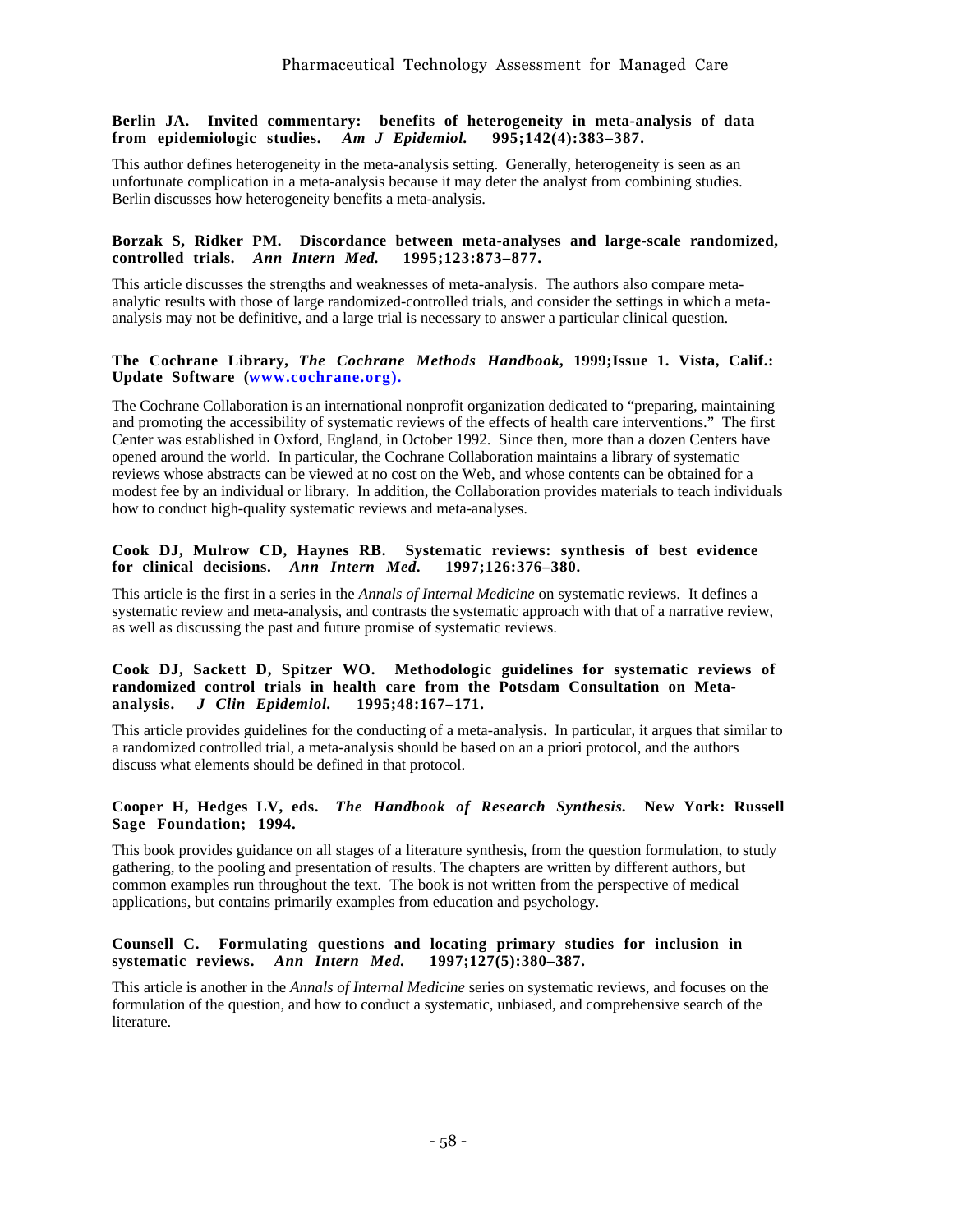#### **Egger M, Smith GD, Phillips AN. Meta-analysis: principles and procedures.** *BMJ.* **1997;315:1533–1537.**

This article is one of a series in *BMJ* of articles on methods and interpretation of meta-analysis. It introduces the basic steps in a meta-analysis for the nontechnical reader.

#### **Egger M, Smith GD, Schneider M, Minder C. Bias in meta-analysis detected by a simple, graphical test.** *BMJ.* **1997;315:629–634.**

This article is another in the *BMJ* series. It discusses the use of funnel plots, in which each study's effect size is plotted versus the study's sample size. These plots may be useful in detecting bias in meta-analyses.

#### **Egger M, Smith GD. Bias in location and selection of studies.** *BMJ.* **1998;316:61–66.**

This article is another in the *BMJ* series. It discusses the primary data-gathering step in a systematic review or meta-analysis: identifying studies. In particular, it addresses publication bias, and the bias that may be introduced by the exclusion of articles not published in English.

#### **Egger M, Zellweger-Zahner T, Schneider M, Junker C, Antes G. Language bias in randomized controlled trials in English and German.** *Lancet.* **1997;350:326–329.**

This article concludes that an author is more likely to publish statistically significant results from a randomized controlled trial in an English-language journal, and thus bias may result if a systematic review is restricted to studies published in English-language journals.

#### **Hedges LV, Olkin I.** *Statistical Methods for Meta-analysis.* **New York: Academic Press, Inc.; 1985.**

This book is the standard reference for statistical methods in meta-analysis. The text is technical. It contains several data examples for the motivation of particular techniques.

#### **Laird NM, Mosteller F. Some statistical methods for combining experimental results.** *Int J Technol Assess Health Care.* **1990;6:5–30.**

In this article, the authors define the three basic meta-analytic pooling models: equal effects, fixed effects, and random effects. They apply these models in a variety of settings including the calculation of a pooled proportion, and odds ratio. This introduces the technical issues of pooling studies.

#### **Lau J, Ioannidis PA, Schmidt CH. Quantitative synthesis in systematic reviews.** *Ann Intern Med.* **1997;127:820–826.**

This article is another in the *Annals of Internal Medicine* series on meta-analysis. It explains basic metaanalysis methods including pooling data and meta-regression, and is a good introduction for the nontechnical reader.

#### **Moher D, Jadad AR, Nichol G, Penman M, Tugwell P, Walsh S. Assessing the quality of randomized controlled trials: an annotated bibliography of scales and**  $\ddot{c}$ **hecklists.** *Control Clin Trials.*

This article presents an annotated bibliography of twenty-five scales and nine checklists that have been developed to assess the quality of randomized controlled trials.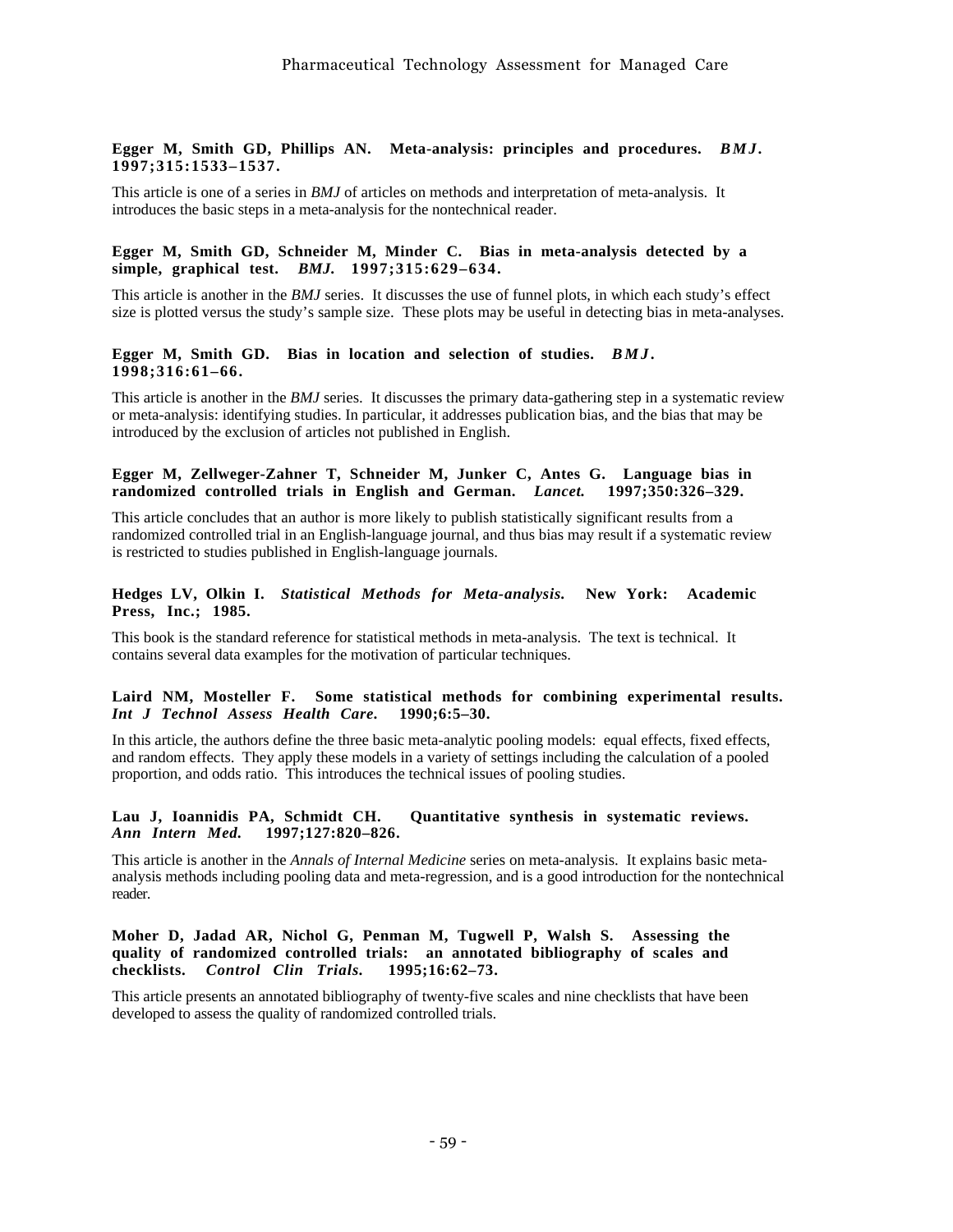#### **Moher D, Pham B, Jones A, Cook DJ, Jadad AR, Moher M, Tugwell P, Klassen TP. Does the quality of reports of randomized trials affect estimates of intervention efficacy reported in meta-analyses?** *Lancet.* **1998;352:609–613.**

The authors discuss the possible relationship between study quality and treatment effect. In addition, they provide a good reference list to other publications on study quality.

#### **Mulrow C, Langhorne P, Grimshaw J. Integrating heterogeneous pieces of evidence in systematic reviews.** *Ann Intern Med.* **1997;127:989–995.**

This article is another in the *Annals of Internal Medicine* series on systematic reviews, and focuses on three topics: (1) how reviewers can classify heterogeneous evidence; (2) what factors complicate integration of such evidence; and (3) what strategies can be used to integrate such evidence.

#### **Oxman AD, Cook DJ, Guyatt GH. Evidence-Based Medicine Working Group. Users' guide to the medical literature. VI. How to use an overview.** *JAMA.* **1994;272(17):1367–1371.**

This article is one in the *JAMA Users' Guide* series and discusses how to read and use a systematic review or meta-analysis. As compared with other guideline publications, this document is written from the perspective of a clinician caring for individual patients, rather than from a population-based perspective.

#### **Sackett DL, Richardson WS, Rosenberg W, Haynes RB.** *Evidence-based Medicine.* **New York: Churchill Livingstone Inc.; 1997.**

This text defines evidence-based medicine and explains clearly how to apply its key principles. The book is written for the clinician. It gives useful examples of how to apply evidence-based medicine in one's own clinical practice.

#### **U.S. Preventive Services Task Force.** *Guide to Clinical Preventive Services.* **2nd ed. Baltimore, Md.: Williams and Wilkins; 1996.**

This report gives examples of categorizing evidence on the efficacy of preventive services via an evidence hierarchy.

## **Expert Assessment**

**Brook RH,** *The RAND/UCLA Appropriateness Method.* **Reprinted from McCormick KA, Moore SR, and Siegel RA.** *Methodology Perspectives,* **Rockville, Md.: Public Health Service, U.S. Department of Health and Human Services; 1994:59–70. AHCR publication 95-0009. (Also available as RAND reprint RP-395.)**

This document describes the criteria and methods used in the development of the RAND/UCLA Appropriateness Method.

**Coulter I, Adams A, Shekelle P. Impact of varying panel membership on ratings of appropriateness in consensus panels: a comparison of multi- and single disciplinary panel.** *Health Serv Res.* **1995;30:4:577–591.**

This study demonstrated that the composition of a panel influences the ratings of various medical indications. In addition, it was found that those who use a given procedure are more likely to rate it as appropriate.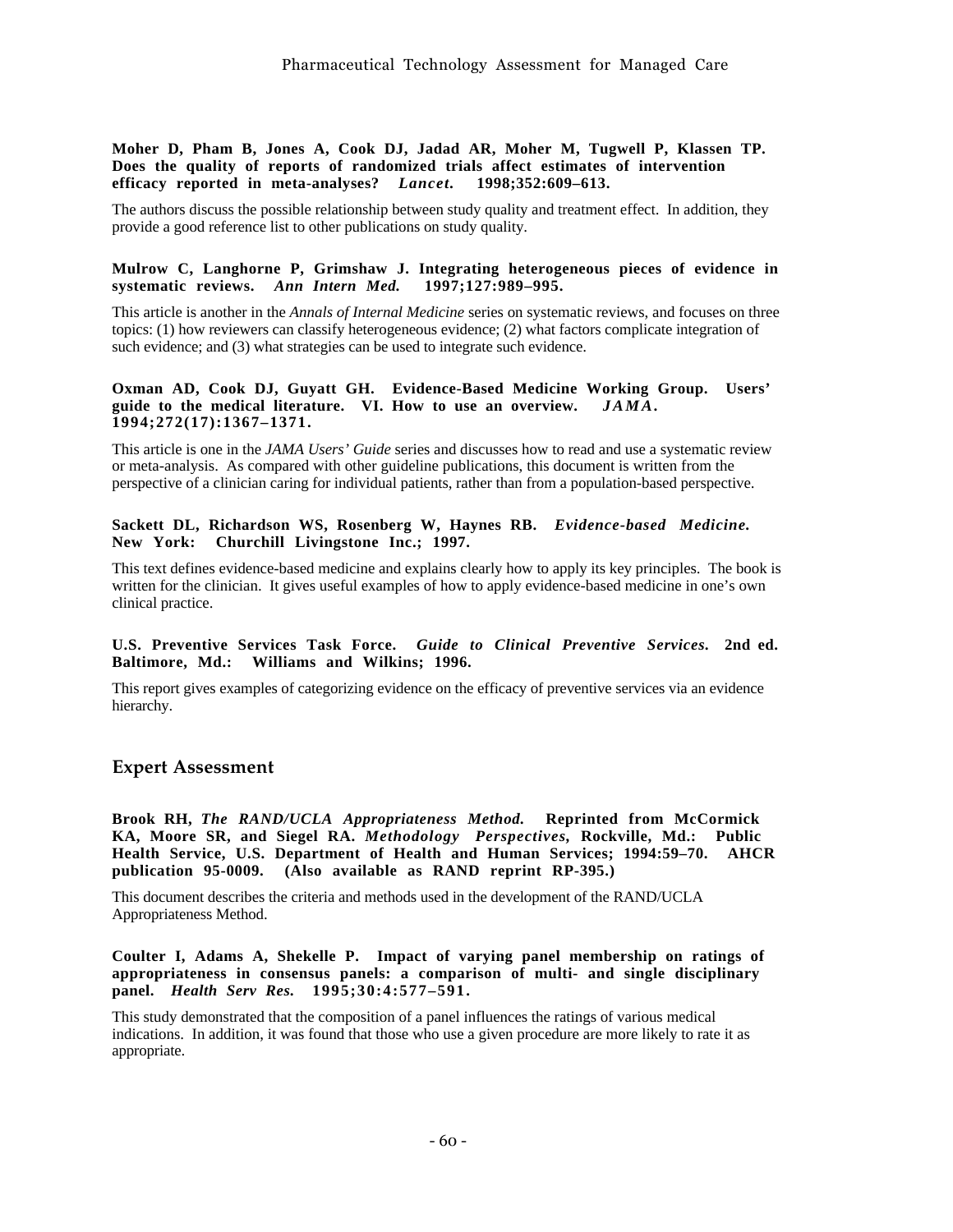#### **Ferguson JH.** *Technology Transfer: Consensus and Participation: The NIH Consensus Development Program.* **Oakbrook Terrace, Ill.: The Joint Commission on Accreditation of Healthcare Organizations; July 1995. Publication 1070-3241.**

This document describes the goals of the NIH Consensus Development Conferences and attempts to assess the impact of the conferences. The Office of Medical Applications Research has conducted many studies on the impact of the consensus conferences and, thus far, studies have shown minimal recognition of the NIH program or conferences.

#### **Leape LL, Park RE, Kahan JP, Brook RH. Group judgments of appropriateness: the effect of panel composition.** *Qual Assur Health Care.* **1992;4(2):151–159.**

In this study, the authors compared the ratings of appropriateness for the use of carotid endarterectomy between an all-surgical panel and a multispecialty panel. It was found that the surgical panel rated more indications appropriate and fewer indications inappropriate than the multispecialty panel.

#### **McGlynn EA, Kosecoff J, Brook RH. Format and conduct of consensus development conferences: multination comparison.** *Int J Technol Assess Health Care.* **1990;6:450–469.**

This document compares the process by which consensus conferences are conducted in the United States, Canada, Denmark, Finland, the Netherlands, Norway, Sweden, Switzerland, and the United Kingdom. Although the model of NIH has been used extensively in other countries, it has never been shown to produce replicable results or to be preferable to other models.

#### **Pearson SD, Margolis CZ, Davis S, Schreier LK, Sokol HN, Gottlieb LK. Is consensus reproducible? A study of an algorithmic guidelines development process.** *Med Care.* **1995;33(6):643–660.**

The objective of this study was to evaluate the reproducibility of a consensus guideline development process across different groups of physicians in a health maintenance organization. The authors demonstrate that physician panels using a simplified literature support and consensus process may produce guidelines that vary.

#### Phelps CE. The methodologic foundations of studies for the appropriateness of medical care. *New Engl J Med.* 1993;329(17):1241-1245. **medical care.** *New Engl J Med.*

This author discusses how methods used to study appropriateness can lead to biased estimates of the rates of inappropriate treatment and that these rates may differ markedly from the true rates. The overall value and credibility of methods to assess the appropriateness of medical interventions cannot be determined until studies estimate the sensitivity and specificity of this "diagnostic test."

#### **Phelps CE, Mushlin AI. Focusing technology assessment using medical decision theory.** *Med Decis Making.* **Oct–Dec 1988;8(4):279–289.**

The authors describe a hurdle approach to assessments of diagnostic technology. The first hurdle calculates the cost-effectiveness ratio of using the technology assuming that it is perfectly accurate. If the technology is worthy under that assumption, then further analysis should be performed.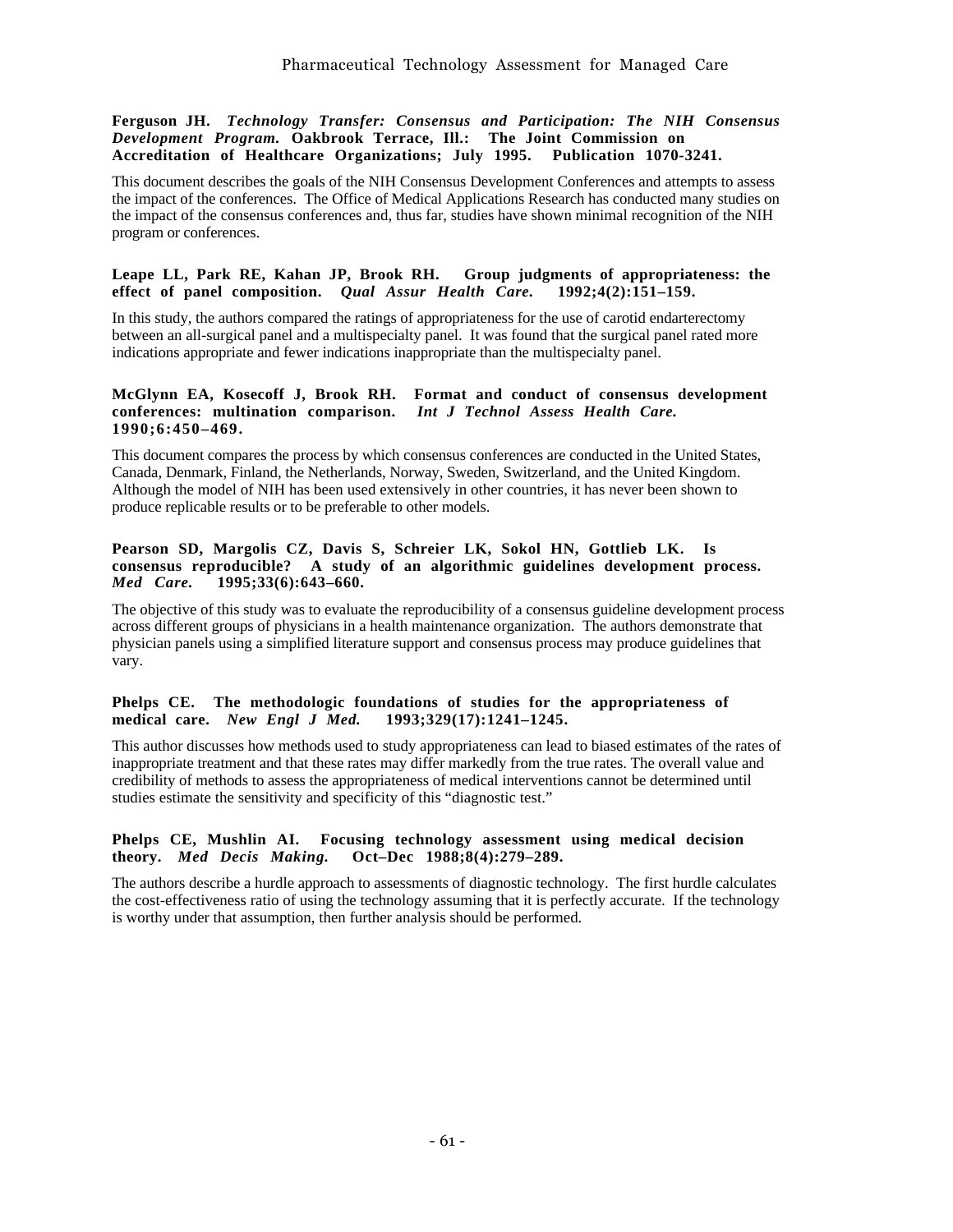#### **Shekelle PG, Kahan JP, Bernstein SJ, Leape LL, Kamberg CJ, Park RE. The reproducibility of a method to identify the overuse and underuse of medical procedures.** *New Engl J Med.* **1998;338:1888–1895.**

The authors conducted a scientifically rigorous test of the reproducibility of the RAND/UCLA Appropriateness Method and found that when the method is used to measure appropriateness rates in a single population, precise estimates are not possible. At best, in a single population, the Appropriateness Method can estimate whether the proportion of cases with overuse is small or large. By extension, in making decisions for individual patients, the Appropriateness Method does not have sufficient reproducibility to justify its use as a gold standard of appropriateness.

#### **Wortman PM, Smyth JM, Langenbrunner JC, Yeaton WH. Consensus among experts and research synthesis: a comparison of methods.** *Int J Technol Assess Health Care.* **1998;14(1):109–122.**

The authors find a positive correlation between consensus panels and systematic review and synthesis within the context of assessing carotid endarterectomy. The authors go on to state: "consensus methods" may be more appropriate during the early or 'emerging' phase of the intervention when there are few highquality research studies and a viable research synthesis cannot be conducted. As the intervention develops and sufficient research studies accumulate, research synthesis would seem more appropriate."

## **Mathematical Assessment**

#### **Hogarth RM, Makridakis S. Forecasting and planning: an evaluation.** *Manage Sci.* **1981;27(2):115–138.**

Reviews the psychological literature on human judgment abilities and the value of simple quantitative models in overcoming errors in judgment.

#### **Stokey E, Zeckhauser R.** *A Primer for Policy Analysis.* **New York: Norton; 1978.**

This classic book is intended primarily as guide for public-sector decisionmakers. However, this book contains chapters on modeling approaches that are relevant for health care decisionmakers, such as decision analysis, simulation, Markov models, discounting, and linear programming. This book is technical, although the authors claim that readers need training beyond college algebra. This book has many useful examples.

*Cost-Outcome Analysis*

#### **Brown M, Fintor L. Cost-effectiveness of breast cancer screening: preliminary results of a systematic review of the literature.** *Breast Cancer Res Treat.* **1993;25(2):113–118.**

The authors review 16 studies of breast cancer screening and find large differences in the reported costeffectiveness of screening. The authors identify the different assumptions leading to the disparate conclusions made in two of these studies.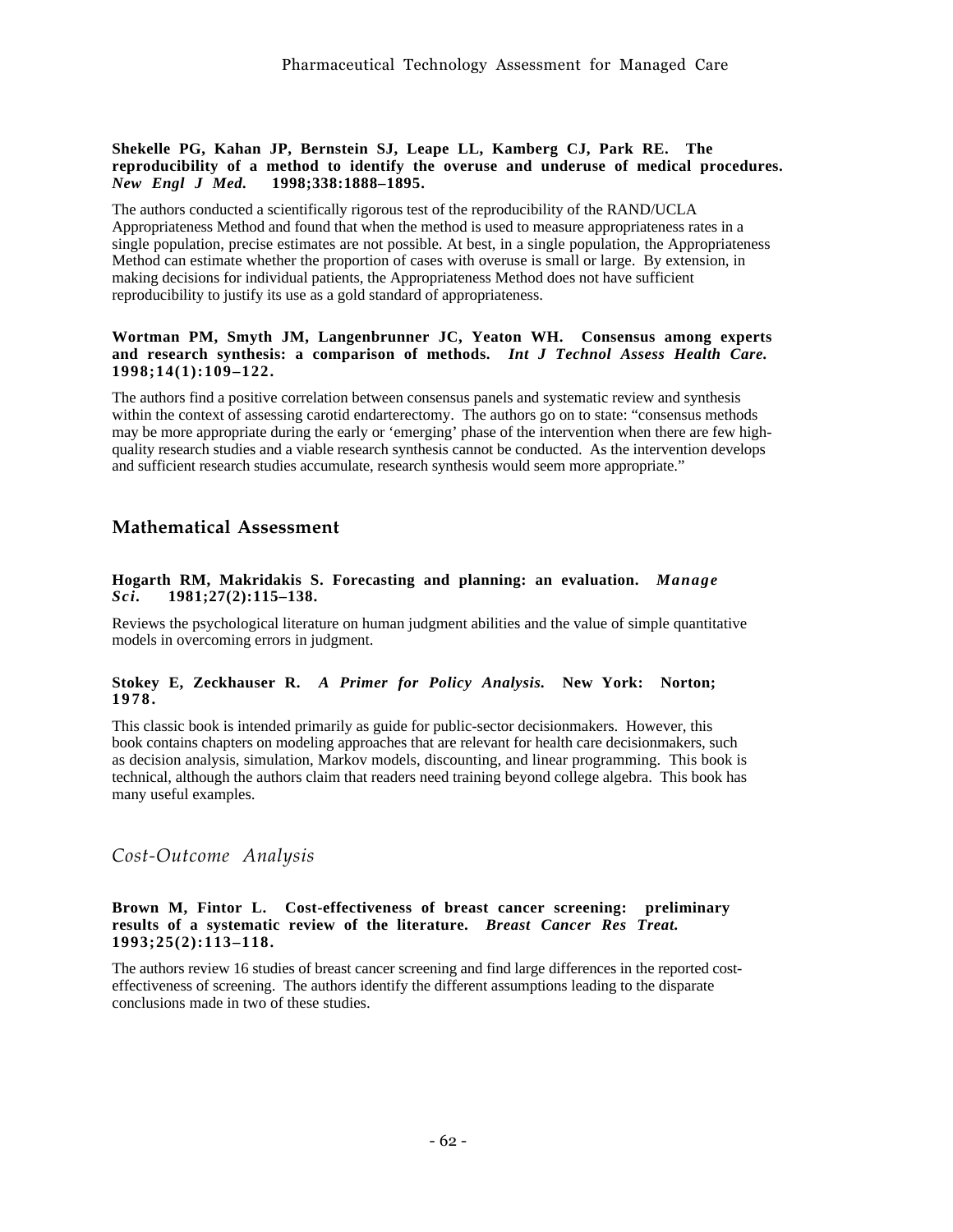**Drummond MF, Richardson WS, O'Brien JB, Levine M. User's guide to the medical literature: XIII. How to use an article on economic analysis of clinical practice, A. are the results of the study valid?** *JAMA.* **May 21, 1997;277(19):1552–1557.**

This is the first of two articles (see O'Brien et al., 1997) written for clinicians who turn to cost-outcome analysis to assess treatment for a specific patient. Although the perspective is not that of the medical director, the discussion is an excellent introduction, contains many references, and identifies the potential problems with cost-outcome analyses.

#### **Eddy D. Oregon's methods: did cost-effectiveness analysis fail?** *JAMA.* **1991;266:2135–2141.**

The author reviews Oregon's attempted practice of ranking health care interventions by their ratio of cost to effect. He discusses the political environment and its implications for the impact of cost-effectiveness studies.

#### **Gage BF, Carinalli AB, Albers GW, Owens DK. Cost-effectiveness of warfarin and aspirin for prophylaxis of stroke in patients with nonvalvular atrial fibrillation.** *JAMA.* **1995;274(23):1839–1845.**

This article provides an example of cost-effectiveness research using clinical trial data and decision analysis. The authors examine the cost-effectiveness of treatment with warfarin, aspirin, or no treatment for the prevention of stroke. The authors estimate the probability of stroke, hemorrhage, and death using published clinical trial evidence, and perform a decision analysis to evaluate the three treatment options.

#### **Gold MR, Siegel JE, Russell LB, Weinstein MC.** *Cost-Effectiveness in Health and Medicine: A Report of the US Public Health Service,* **New York: Oxford University Press; 1996.**

This book reports the findings of an expert panel convened by the U.S. Public Health service to study costoutcome analyses. It contains a review of the foundations, the current practices, and the current shortcomings/controversies of cost-outcome analyses. The book further suggests a standardized method that had been previously lacking. The findings of the panel are widely accepted as best practices for costoutcome analyses. One assumption of the book that will make strict application to a specific health plan difficult is that the panel recommends a societal perspective, as opposed to a payer perspective, in performing these analyses.

#### **Haddix AC, Teusch SM, Shaffer PA, Dunet DO.** *Prevention Effectiveness: A Guide to Decision Analysis and Economic Evaluation for the Prevention Effectiveness Activity Epidemiology Program Office, Centers for Disease Control and Prevention.* **New York: Oxford University Press; 1996.**

This book contains an easy-to-follow description of how to perform decision analysis and cost-effectiveness analysis as suggested by a Centers for Disease Control and Prevention course. It includes several useful examples and references.

#### **Laupacis A, Feeny D, Detsky A, Tugwell P. How attractive does a new technology have to be to warrant adoption and utilization? Tentative guidelines for using clinical and economical evaluations.** *Can Med Assn J.* **February 15,1992; 146(4):473–481.**

The authors suggest a grading scheme for economic evaluations of health care strategies. The authors grade the evidence and methods used in studies, as well as the ratio of cost to outcome. They recommend grading based on, among other criteria, the ratio of cost to quality adjusted life year.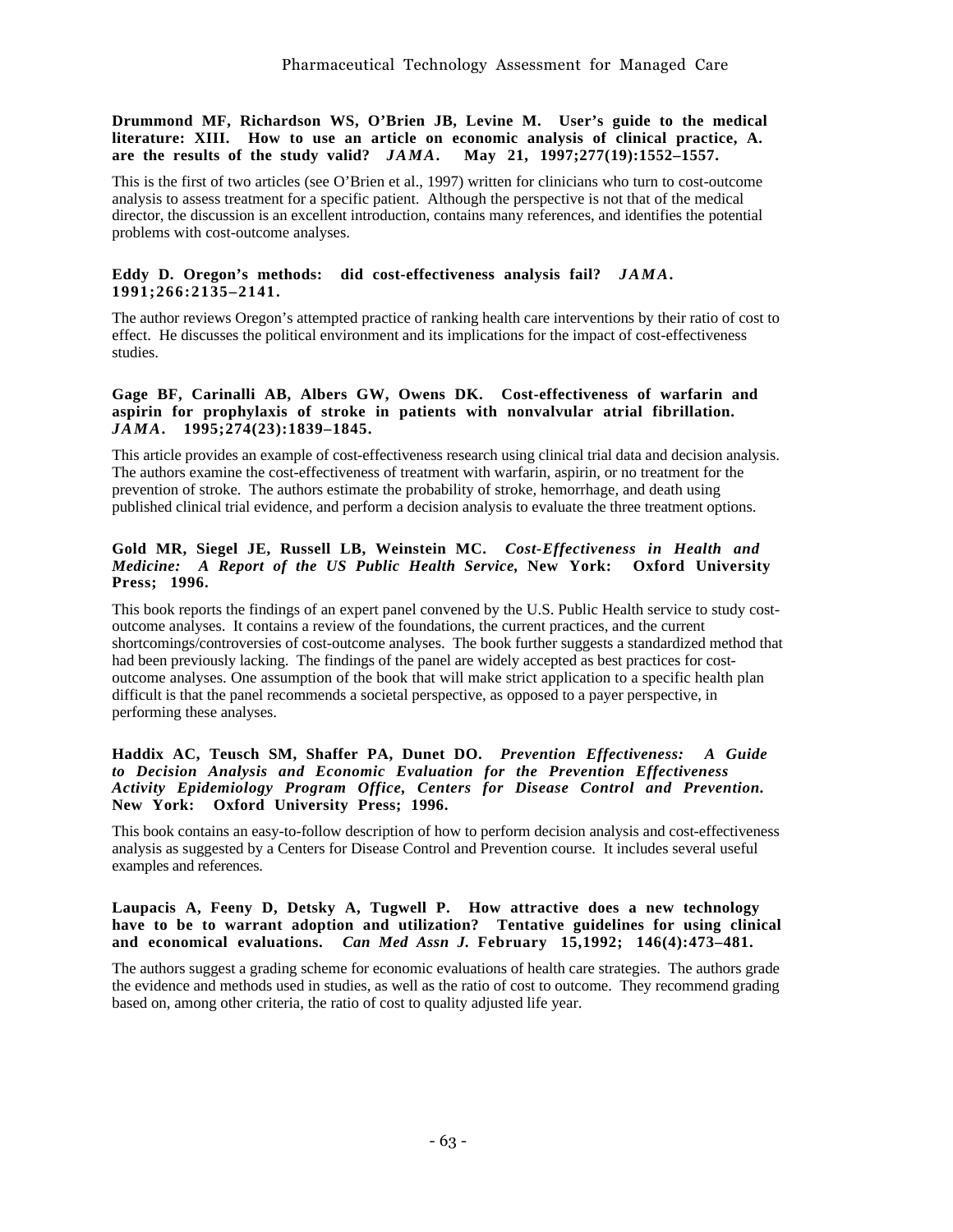**Luce B, Elixhauser A. Estimating costs in the economic evaluation of medical technologies.** *Int J Technol Assess Health Care.* **1990;6:57–75.**

The authors explain the foundations of cost estimation, list the common errors made, and provide a list of costs to consider.

**O'Brien BJ, Heyland D, Richardson WS, Levine M, Drummond MF. User's guide to the medical literature: XIII. How to use an article on economic analysis of clinical practice. B. What are the results and will they help me in caring for my patients?** *JAMA.* **June 11, 1997;277(22):1802–1806.**

This is the second of two articles (see Drummond, 1997) written for clinicians who turn to cost-outcome analysis to assess treatment for a specific patient. As with Drummond, the perspective is not that of the medical director, but the discussion is an excellent introduction, contains many references, and identifies the potential problems with cost-outcome analyses.

## **Russell LB, Gold MR, Seigel JE, Daniels N, Weinstein MC, for the Panel on Cost-Effectiveness in Health and Medicine. The role of cost-effectiveness analysis in health and medicine.** *JAMA.* **1996; 276(14):1172–1177.**

This article is the first in a three part series that summarizes the findings of the Panel on Cost-Effectiveness in Health and Medicine convened by the US Public Health Service. The findings of the panel are detailed in Gold, 1996.

### **Sloan F, ed.** *Valuing Health Care: Costs, Benefits, and Effectiveness of Pharmaceuticals and Other Medical Technologies.* **New York: Cambridge University Press; 1995.**

With contributions from several well-known economic analysts, the book reviews the foundations of costoutcome analysis, the current uses of cost-outcome analysis, and recommends best practices.

## **Tucker AW, Haddix AC, Bresee JS, Holman RC, Parashar UD, Glass RI. Costeffectiveness analysis of a rotavirus immunization program for the United States.** *JAMA.* **1998;279(17):1371–1376.**

An example of cost-effectiveness research using decision analysis. The authors examine the costeffectiveness of a US rotavirus immunization program. The authors used a decision tree to estimate the impact of the proposed program.

## *Decision Analysis*

#### **Beck J, Pauker S. The Markov process in medical prognosis. Med Decis Making. 1983;3:411–458.**

This article gives a nontechnical introduction to Markov processes and the assumptions of these models.

**Haddix AC, Teusch SM, Shaffer PA, Dunet DO.** *Prevention Effectiveness: A Guide to Decision Analysis and Economic Evaluation for the Prevention Effectiveness Activity Epidemiology Program Office, Centers for Disease Control and Prevention.* **New York: Oxford University Press; 1996.**

This book contains an easy-to-follow description of how to perform decision analysis and cost-effectiveness analysis as suggested by a Centers for Disease Control and Prevention course. It includes several useful examples and references.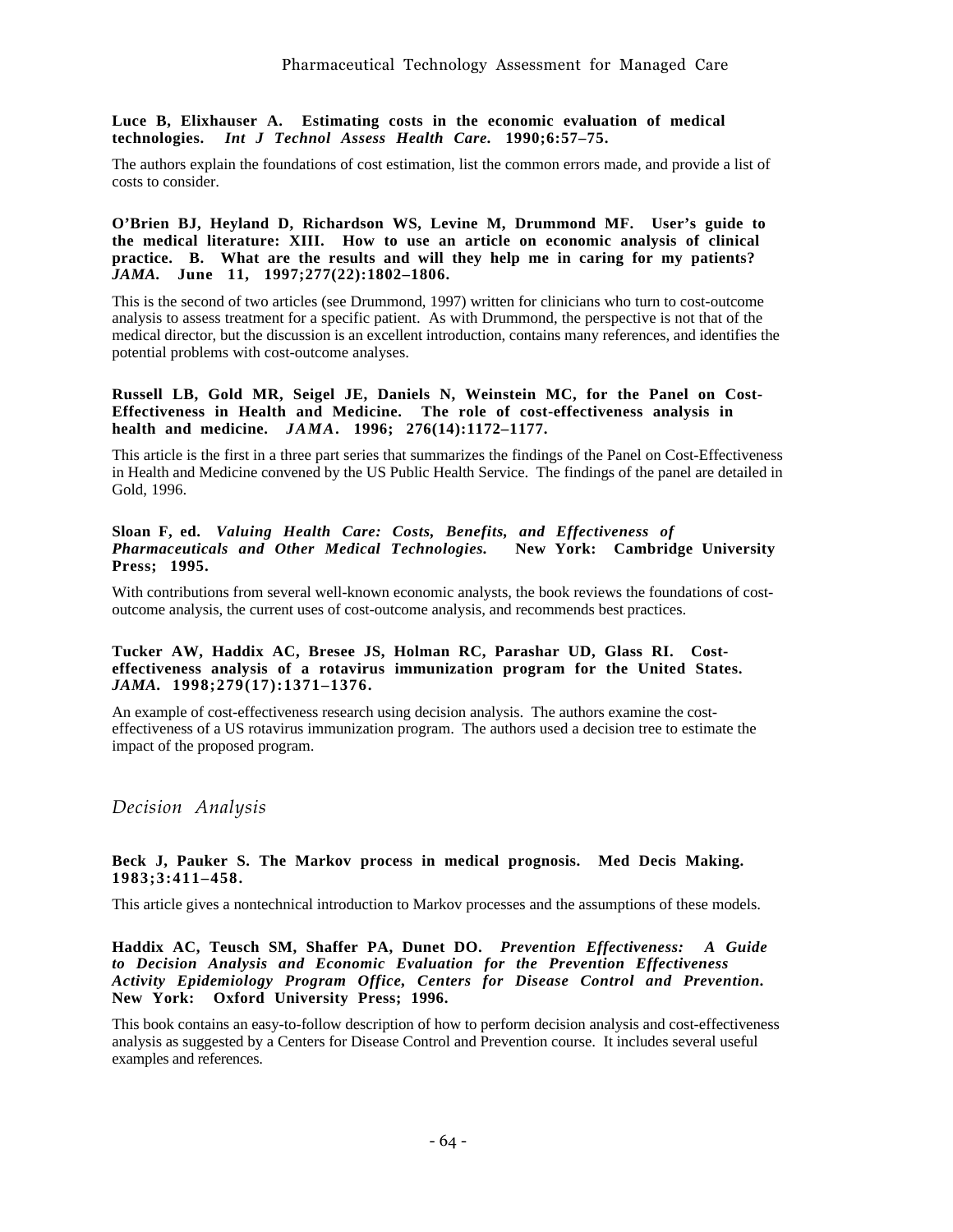## **Law A, Kelton W.** *Simulation Modeling and Analysis.* **2nd ed. New York: McGraw-Hill; 1991.**

This text serves as a reference for how to perform and analyze the results of simulation analyses. The book is written for persons with a basic familiarity with probability, statistics, and computer programming. Examples in the book are drawn from a wide range of managerial scenarios.

## **Pauker SG, Kassirer JP. Decision analysis.** *New Engl J Med.* **1987:316(5):250–258.**

The authors describe decision analysis to physicians. The focus is on clinical decisionmaking for the individual. The discussion is quite dated, but nicely introduces decision analysis and Markov processes.

### **Richardson SW, Detsky AS. User's guide to the medical literature: VII. how to use a clinical decision analysis, A. are the results of the study valid?** *JAMA.* **April 26, 1995;273(16):1292–1295.**

This is the first of two articles (see Richardson, May 1995) written for clinicians who turn to decision analytic studies to assess treatment for a specific patient. Although the perspective is not of the medical director, the discussion is an excellent introduction, contains many references, and identifies the potential problems with decision analysis.

#### **Richardson SW, Detsky AS. User's guide to the medical literature: VII. how to use a clinical decision analysis, B. what are the results and will they help me in caring for my patients?** *JAMA.* **May 24–31,1995;273(20):1610–1613.**

This is the second of two articles (see Richardson, April 1995) written for clinicians who turn to decision analytic studies to assess treatment for a specific patient. Although the perspective is not of the medical director, the discussion is an excellent introduction, contains many references, and identifies the potential problems with decision analysis.

## **Sox HC, Jr., Blatt MA, Higgins MC, Marton KL.** *Medical Decision Making.* **Boston, Mass: Butterworth-Heinemann; 1988.**

The book is written to introduce medical practitioners to decision analysis. The book also contains an introduction to cost-outcome analysis.

## **Weinstein M, Fineberg HV.** *Clinical Decision Analysis.* **Philadelphia, Penn.: WB Saunders Company; 1980.**

A classic text that walks the reader carefully through the logic and perspective of decision analysis.

*Demand Modeling*

## **Duan N, Manning WG, Morris CN, Newhouse JP. A comparison of alternative models for the demand for medical care.** *J Bus Econ Stat.* **1983;1(2):115–126.**

A classic but technical article about the use of econometric models to estimate demand for medical care. The framework presented in the model is useful for modeling behavior, such as initiation of pharmaceutical therapy and dosage decisions.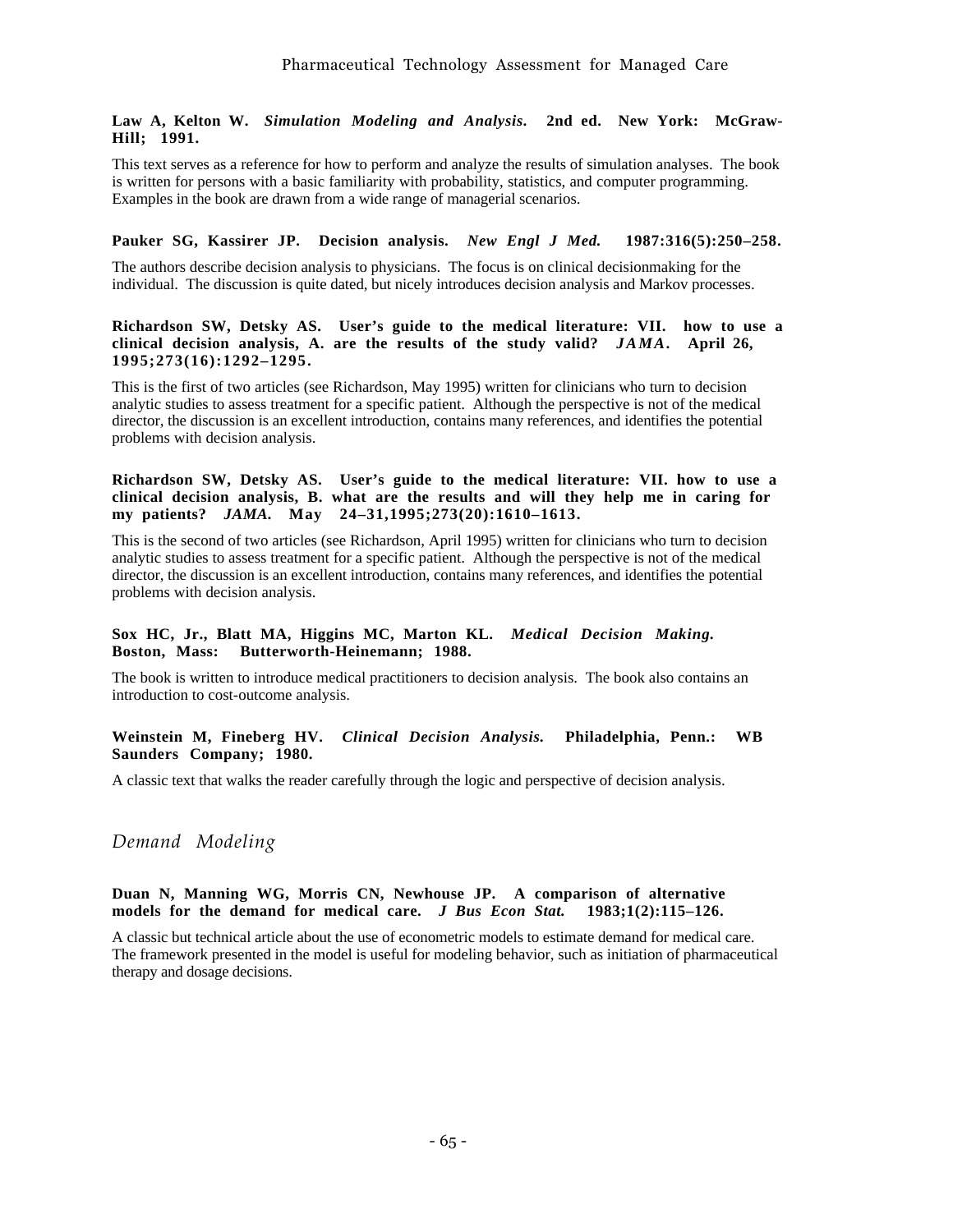**Green PE, Krieger AM. An application of a product positioning model to pharmaceutical products.** *Marketing Sci.* **1992;11(2):117–132.**

### **Kontzalis P. Identification of key attributes, gap analysis, and simulation techniques in forecasting market potential of ethical pharmaceutical products.** *Int J Forecasting.* **1992;8:243–249.**

These two articles lay out a process for forecasting demand for pharmaceuticals through a process of primary data collection, modeling, and simulation. The articles are from the perspective of drug manufacturers. However, the general approach is useful for the service delivery organizations as well. The decisionmakers considered in these studies are hospital dieticians and physicians, respectively.

## **Waldo D. Estimating the cost of the Medicare outpatient drug benefit.** *Health Care Financing Rev.* **1994;15(3):103–112.**

An example of a "back of the envelope" model used to produce cost estimates for the Clinton Administration's health reform initiative. The author draws parameters from a range of sources and performs sensitivity analysis under different demand scenarios.

# **Primary Data Collection for Demand Analysis**

### **McQuarrie EF.** *The Market Research Tool Box: A Concise Guide for Beginners.* **Thousand Oaks, Calif.: Sage Publications; 1996.**

This book introduces managers to a range of marketing research methods. The author discusses the value of marketing research data for informing business decisions. The book is intended as a background text rather than a "how-to" guide. The author includes suggested readings, and the examples are intended to be relevant to managers selling expensive, high-tech products but also inform decisions faced by medical directors and other health care managers.

## **Salant P, Dillman DA.** *How to Conduct Your Own Survey.* **New York: John Wiley and Sons; 1994.**

The authors present an applied approach to developing telephone and mail surveys. The book is intended for professionals with no training in survey research. This book offers systematic instructions on everything from question and questionnaire design to budgeting. A strength of this book is the many practical examples.

## **Templeton JF.** *The Focus Group.* **Chicago, Ill.: Probus Publishing; 1994.**

A practical guide to organizing and conducting focus groups and analyzing resulting data. This book contains sample schedules, interview guides, and final reports. This book offers advice on being an "ideal" client, dealing with common problems, and choosing panelists.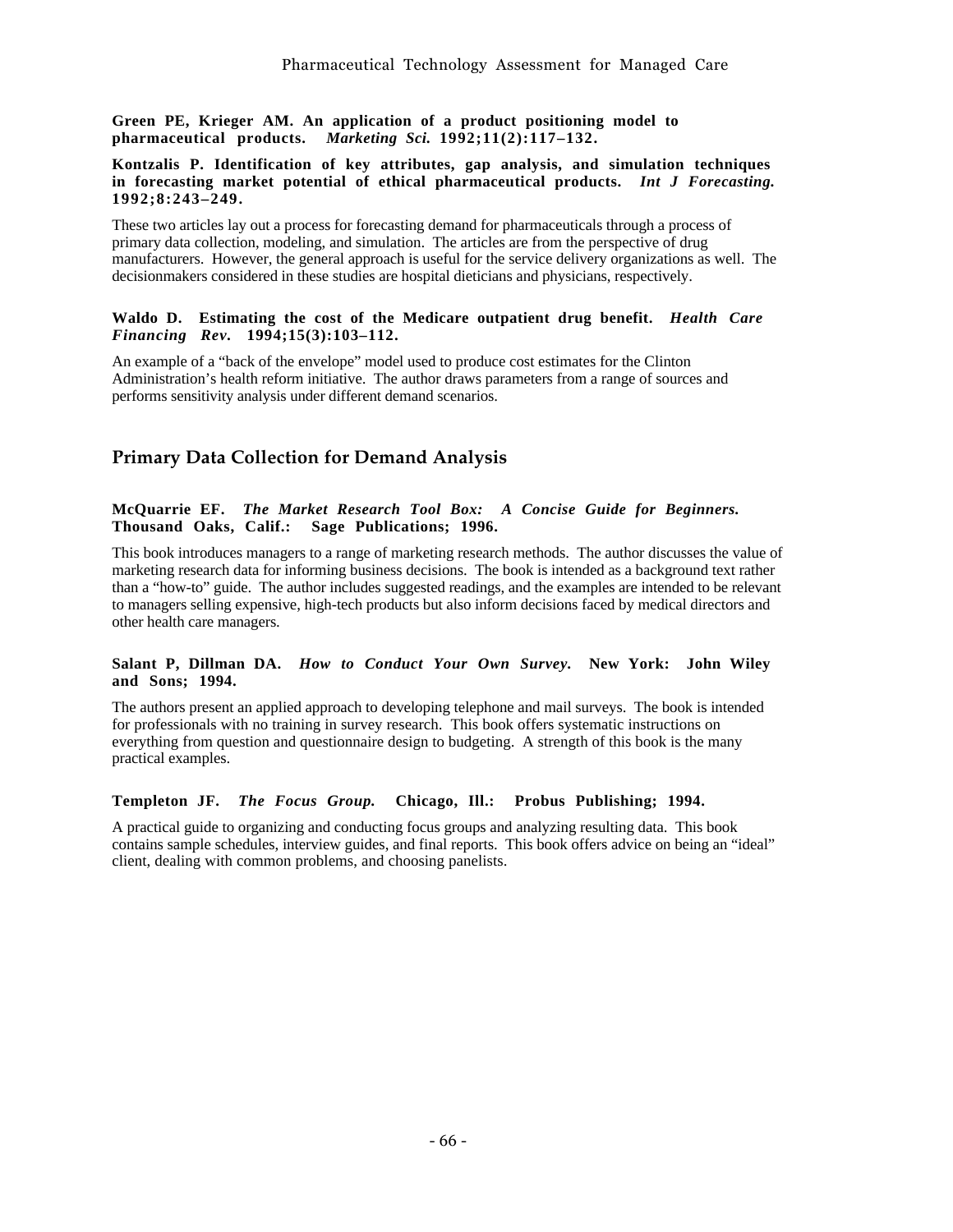# **Appendix B: Interview Questionnaire**

## **DEFINITION STATEMENTS:**

For this effort, we want to separate consideration of "routine" and "revolutionary" pharmacological advances.

- *Routine* is defined as an incremental improvement in diagnosis or management of a condition that is currently handled using similar approaches. Examples might be new formulation of an existing drug or a new drug with a profile similar to that of an existing drug.
- *Revolutionary* involves a change in the paradigm for diagnosis or management. It may include the development of medical treatment for a disease formerly managed surgically (and vice versa), a new drug which is substantially *different* in potency or mode of administration or action, and introduction or extension of drug therapy to persons who were formerly treated expectantly or by nonmedical means.

In addition, we want to separate consideration of "medical necessity" and "coverage" decisions.

- For this purpose, *medical necessity* involves decisions regarding/identified with a putative clinical need.
- *Coverage* will refer to decisions intended to apply to larger numbers of yet unidentified patients.

# **THE QUESTIONNAIRE**

## *A. WHATíS DONE NOW IN YOUR ORGANIZATION*

- In regard to emerging pharmaceuticals or new indications for existing drugs, does your organization make rules and/or decisions internally?( $Y/N$ ) ....probe for how they are made...
	- a. National vs. local
	- b. Plan vs. PBM
	- c. Plan vs. Medical Group
	- d. Coverage
	- e. Indications for use
	- f. Medical necessity
	- g. Level of coverage (co-payment) for drug
	- h. Formulary inclusion
- For those areas where you make rules and/or decisions, do you have policies and procedures in place and/or a structured process for considering and making decisions?

| a. Coverage            | (Y/N) |
|------------------------|-------|
| b. Indications for use | (Y/N) |
| c. Medical necessity   | (Y/N) |
| d. Formulary inclusion | (Y/N) |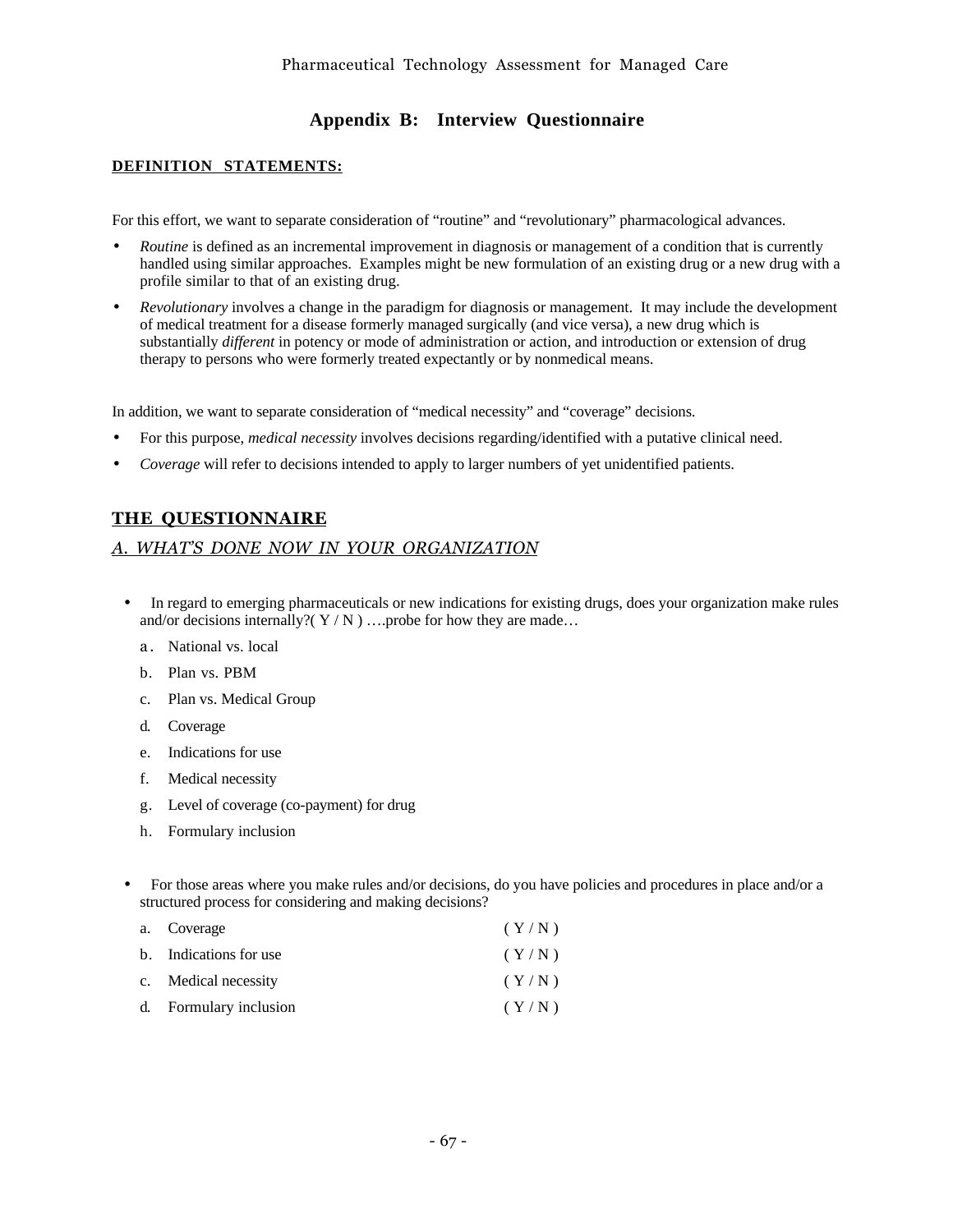## Pharmaceutical Technology Assessment for Managed Care

• Which of the following methods are employed by the agent who performs your technology assessment:

(Elicit distinctions in procedures for *Medical Necessity* vs. *Coverage* decisions and for *Routine* vs. *Revolutionary* innovations.)

a. Expert Judgment

• Formal (consensus or guideline panel, e.g., Delphi)

(*Yes No Don't know/Unfamiliar term*)

- Informal (individual or usual committee, e.g., P & T Or expert opinion)
	- (*Yes No Don't know/Unfamiliar term*)

b. Review of evidence

- Formal
	- Literature synthesis (*Yes No Don't know/Unfamiliar term*) • Meta-analysis (*Yes No Don't know/Unfamiliar term*) • Other (*Yes No Don't know/Unfamiliar term*) • Informal • Casual literature review (*Yes No Don't know/Unfamiliar term*) **Other** (*Yes No Don't know/Unfamiliar term*)
	- c. Modeling
- Formal
- Decision analysis (*Yes No Don't know/Unfamiliar term*) • Cost-effectiveness/Cost-benefit analysis (*Yes No Don't know/Unfamiliar term*)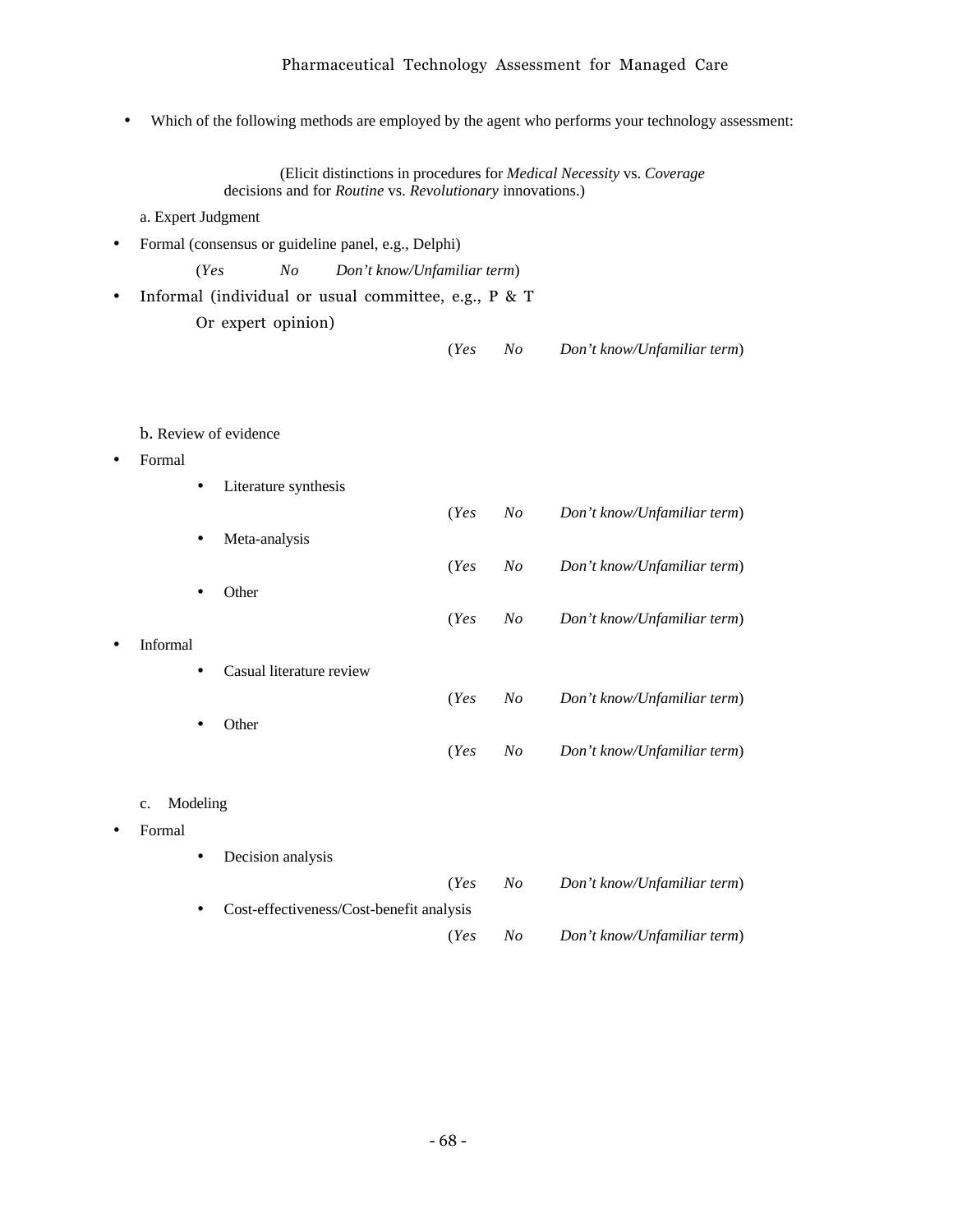## Pharmaceutical Technology Assessment for Managed Care

| $\bullet$       | Marketing models     |      |         |                             |
|-----------------|----------------------|------|---------|-----------------------------|
|                 |                      | (Yes | $N_{O}$ | Don't know/Unfamiliar term) |
| ٠               | Other                |      |         |                             |
|                 |                      | (Yes | $N_{O}$ | Don't know/Unfamiliar term) |
| <b>Informal</b> |                      |      |         |                             |
| $\bullet$       | Ad hoc               |      |         |                             |
|                 |                      | (Yes | $N_{O}$ | Don't know/Unfamiliar term) |
| $\bullet$       | Back of the envelope |      |         |                             |
|                 |                      | (Yes | $N_{O}$ | Don't know/Unfamiliar term) |
| ٠               | Other                |      |         |                             |
|                 |                      | (Yes | $N_{O}$ | Don't know/Unfamiliar term) |
|                 |                      |      |         |                             |

• Who performs the technology assessment for your organization?

If the assessment is performed by another agent, do you have a structured process to participate in those decisions?

- 5. How does your organization decide on when to review an emerging drug or new indications for use or to what drugs the rules should be applied? Solicit examples for illustration purposes.
	- a. Coverage
	- b. How and when it's covered (prior auth / indications for use when it's medically necessary/special benefit structure / formulary preference)
	- c. If drugs fall into certain categories, are they treated differently?
		- Drugs you have to have needed to treat illness and injury
		- Drugs you would like to have but there are existing / already approved less expensive alternatives
		- Drugs that are lifestyle focused
		- Preventive health care drugs with only long-term positive impact
- 6. How does your organization learn about emerging drugs, classes of drugs, or new indications for use?
	- a. What mechanism is there for learning about emerging drugs in the pipeline
		- Where from what sources do you learn about <u>emerging drugs</u>?
		- Is there a formal mechanism for surveillance.
	- b. What mechanism is there for learning about new indications for use?
		- Where from what sources do you learn about new indications for use?
		- Is there a formal mechanism for surveillance?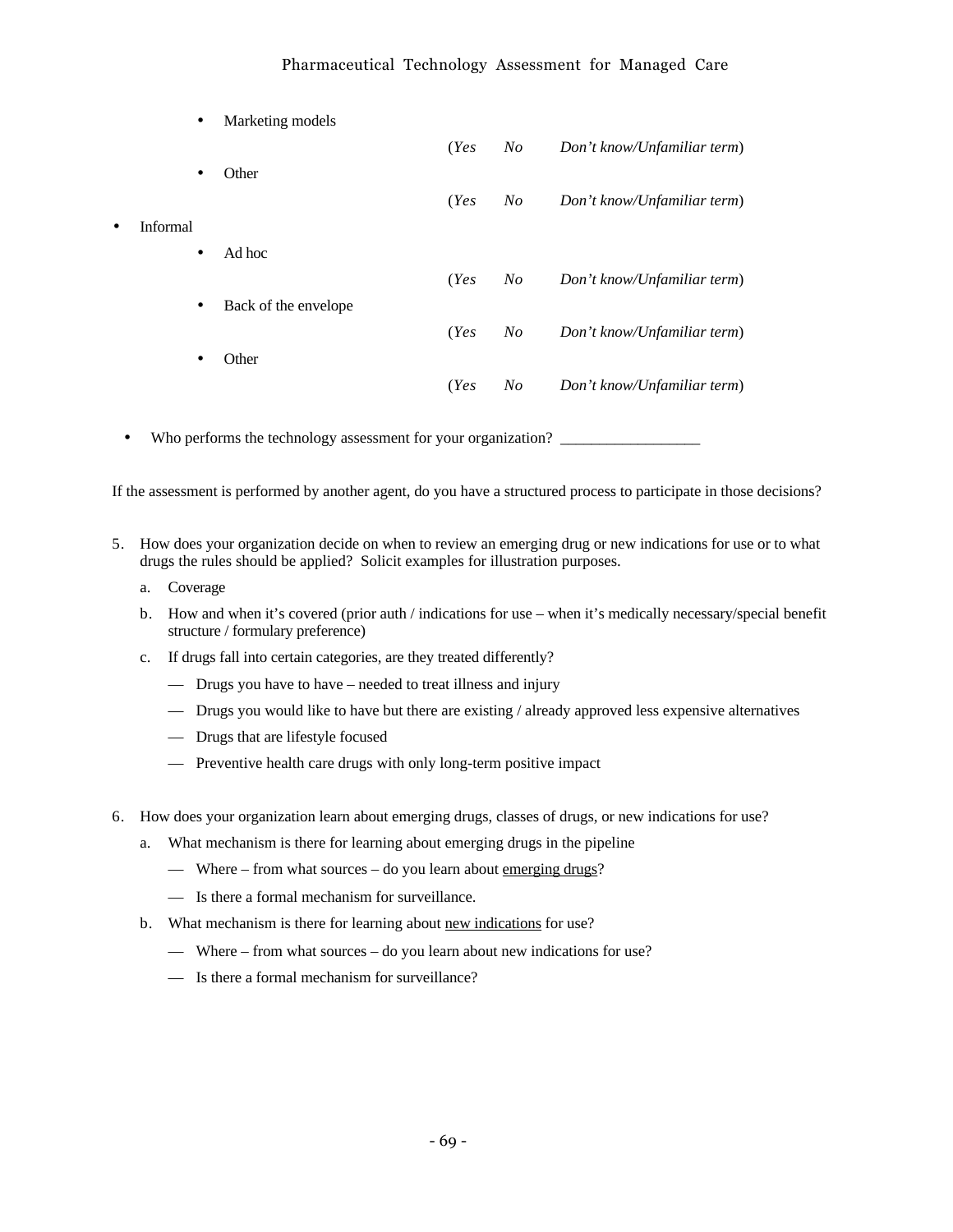7. What information do you use to generate your decision rules?

Ask if they are willing to share hard copies of the information, process flows, etc.

- a. What sources of information / guidance are useful in decisionmaking (including specific names of reference materials they recommend)
- b. Role of HCFA coverage / State Medicaid coverage
- c. Role of competitors approach / coverage
- d. Role of consumer request or direct-to-consumer advertising
- 8. How are the rules applied and monitored (e.g., indications for use)?
	- a. By whom are the rules applied
	- b. How is the effect of the rules measured

# *B. WHATíS MISSING TO IMPROVE THE PROCESS*

- 1. What would you like to have that you don't have to support the processes we just discussed?
	- a. Literature
	- b. Educational Programs
	- c. Processes
	- d. Models financial and clinical impact
	- e. Reference materials

Given that this project is to produce a reference document for medical directors or decisionmakers, what would you suggest would be useful to include in the document?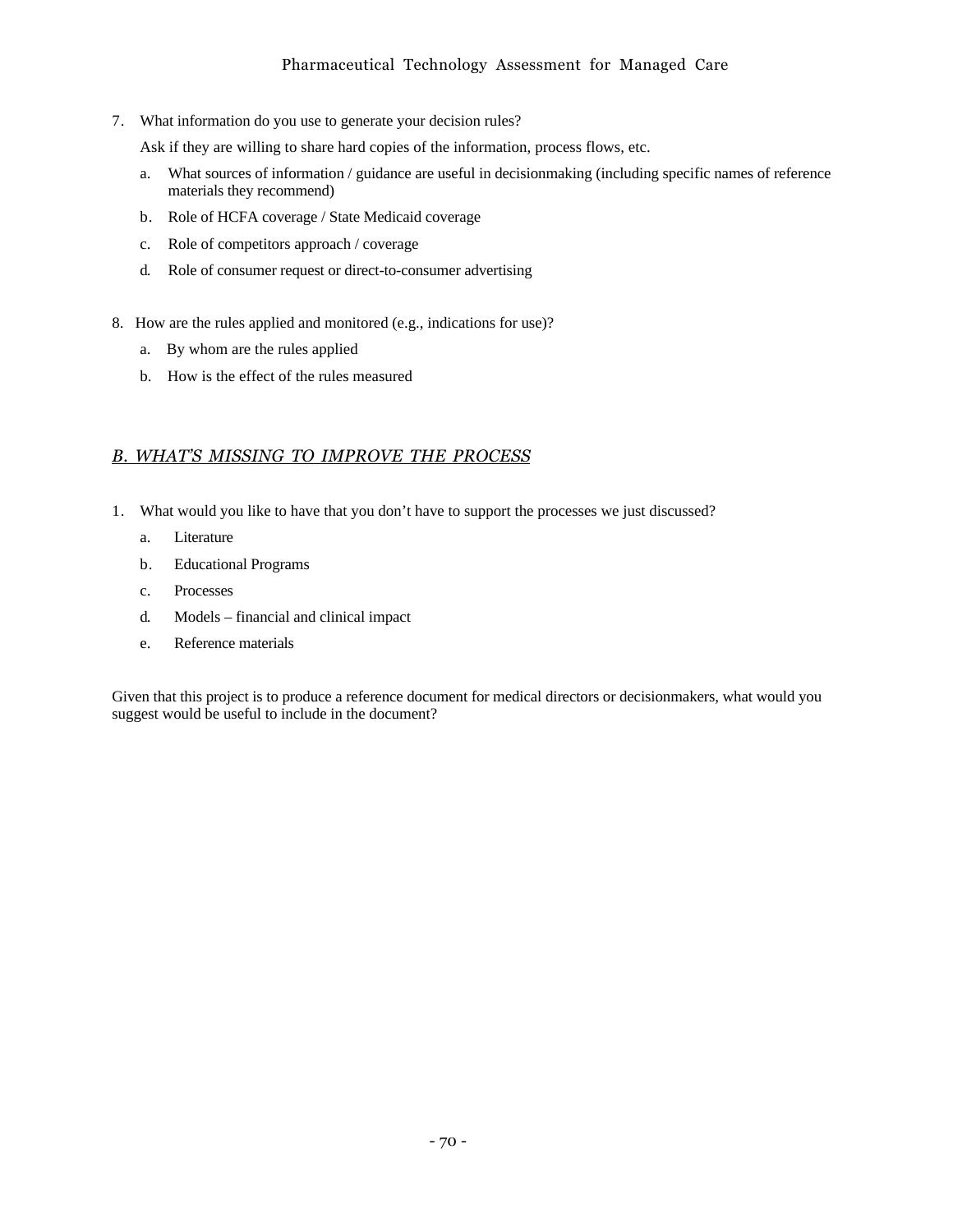# **References**

Agency for Health Care Policy Research. Evidence-based Practice Centers: Synthesizing scientific evidence to improve quality and effectiveness in clinical care; 1999. Web page: www.ahcpr.gov/clinic/epc.

Austin C J, Boxerman SB. *Quantitative Analysis for Health Services Administration.* Ann Arbor, Mich.: Health Administration Press; 1995.

Brook RH, *The RAND/UCLA Appropriateness Method.* Reprinted from McCormick KA, Moore SR, and Siegel RA. *Methodology Perspectives.* Rockville, Md.: Public Health Service, U.S. Department of Health and Human Services; 1994:59–70. AHCR publication 95-0009. (Also available as RAND reprint RP-395.)

Brook RH, Chassin MR, Fink A, Solomon DH, Kosecoff J, Park RE. A method for the detailed assessment of the appropriateness of medical technologies. *Int J Technol Assess Health Care.* 1986;2(1):53–63.

Canadian Task Force on the Periodzic Health Examination. The periodic health examination. *Can Med Assoc J.* 1979;121(9):1193–1254.

The Cochrane Library, *The Cochrane Methods Handbook.* 1999;Issue 1. Vista, Calif.: Update Software (www.cochrane.org).

Counsell C. Formulating questions and locating primary studies for inclusion in systematic reviews. *Ann Intern Med.* 1997;127(5):380–387.

Dickersin K, Scherer R, Lefebvre C. Identifying relevant studies for systematic reviews. *BMJ.* 1994;309:1286–1291.

*The Directory of Health Technology Assessment Organizations Worldwide;* 1999. http://www.mtppi.org/frameset.asp?Pg=/rep044l\_e.asp

Donaldson, MS, Sox HC, Jr., eds. *Setting Priorities for Health Technology Assessment: A Model Process.* Washington, D.C.: National Academy Press; 1992.

Drummond MF, Richardson WS, O'Brien BJ, Levine M, Heyland D. User's guide to the medical literature: XIII. how to use an article on economic analysis of clinical practice, A. are the results of the study valid? *JAMA.* May 21, 1997;277(19):1552–1557.

Eddy D. Selecting technologies for assessment. *Int J Technol Assess Health Care.* 1989;5:485–501.

Eddy D. Oregon's methods: did cost-effectiveness analysis fail? *JAMA.* 1991;266:2135–2141.

Egger M, Smith GD. Bias in location and selection of studies. *BMJ.* 1998;316:61–66.

Egger M, Zellweger-Zahner T, Schneider M, Junker C, Antes G. Language bias in randomized controlled trials published in English and German. *Lancet.* 1997;350:326–329.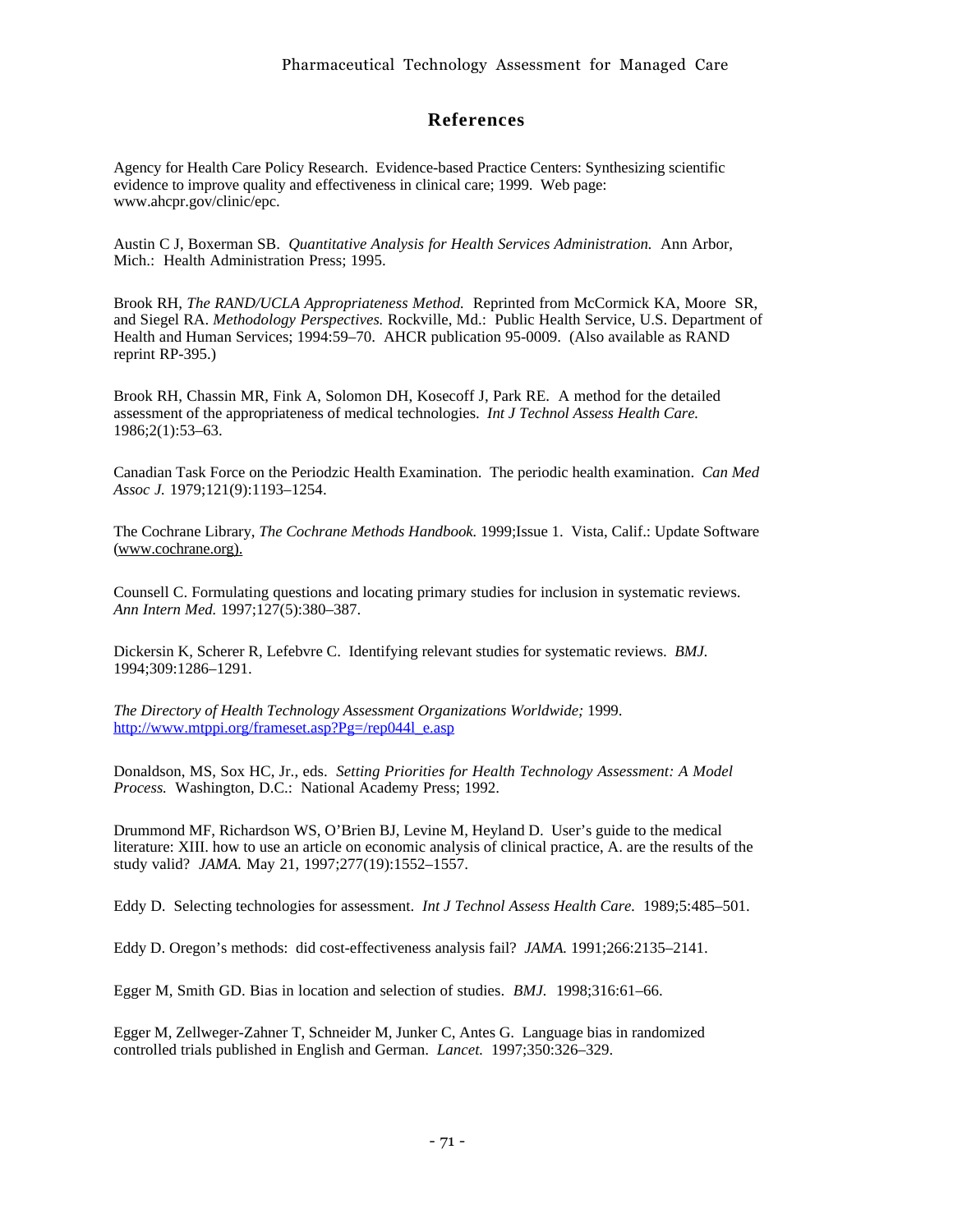Ellrodt G, Cook DJ, Lee J, Cho M, Hunt D, Weingarten S. Evidence-based disease management. *JAMA.* 1997;278(20):1686–1692.

Epstein RS, Sherwood LM. From outcomes research to disease management: a guide for the perplexed. *Ann Intern Med.* 1996;124:832–837.

Feldstein PJ. *Health Care Economics.* New York: John Wiley and Sons; 1988.

Fink A, Kosecoff J, Chassin M, and Brook R H. Consensus methods: characteristics and guidelines for use. *Am J Public Health.* 1984;74(9):979–983.

Fuchs VR, Garber AM. The new technology assessment. *New Engl J Med.* September 6, 1990:323(10):673–677.

Galewitz P. Some HMOs won't cover the most popular drugs. Associated Press, Business News; May 23, 1999.

Garber AM. Can technology assessment control health spending? *Health Aff.* Summer 1994:115–126.

Gold MR, Siegel JE, Russell LB, Weinstein MC. *Cost-Effectiveness in Health and Medicine: A Report of the US Public Health Service.* New York: Oxford University Press; 1996.

Goodman CS. *TA101: Introduction to Health Care Technology Assessment,* National Information Center on Health Services Research & Health Care Technology, National Library of Medicine; January 1998. Available at: http://www.nlm.nih.gov/nichsr/ta101/ta101\_c1.htm

Haddix AC, Teusch SM, Shaffer PA, Dunet DO. *Prevention Effectiveness: A Guide to Decision Analysis and Economic Evaluation for the Prevention Effectiveness Activity Epidemiology Program Office, Centers for Disease Control and Prevention.* New York: Oxford University Press; 1996.

Hagland M. Is there any solution to the drug problem? *Cal Med.* December 1998:51–55.

Harper G, Townsend J, Buxton M. The preliminary economic evaluation of health technologies for the prioritization of health technology assessments: a discussion. *Int J Technol Assess Health Care.* 1998;14(4):652–662.

Harris G. Prescription-drug spending will rise by 18% this year, group projects. *The Wall Street Journal;* August 30, 1999.

Joyce GF. The costs of treating HIV/AIDS since the introduction of protease inhibitors. Unpublished Presentation in Symposium "HIV Care in the United States: New Findings from the HCSUS Study." 16th Annual Meeting, Association for Health Services Research, June 27–29,1999; Chicago, Ill.

Kanouse DE, Brook RH, Winkler JD, et al. *Changing Medical Practice Through Technology Assessment: An Evaluation of the NIH Consensus Development Program.* Ann Arbor, Mich.: Health Administration Press; 1989.

Laupacis A, Feeny D, Detsky A, Tugwell P. How attractive does a new technology have to be to warrant adoption and utilization? Tentative guidelines for using clinical and economical evaluations. *Can Med Assoc J.* February 15,1992;146(4):473–481.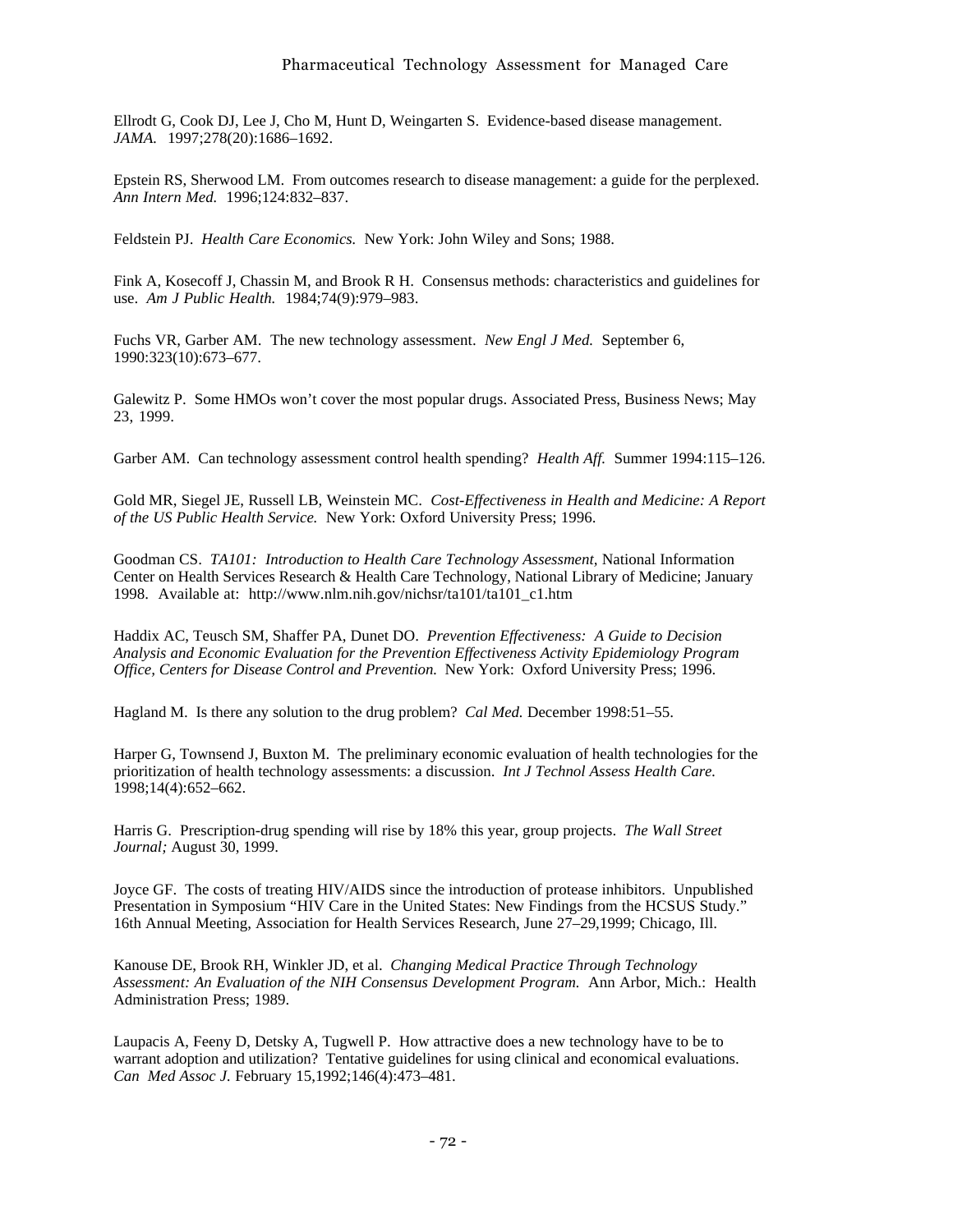Louis Harris and Associates. *Explosive Growth of a New Breed of "Cyberchondriacs."* February 17, 1999. Harris Poll #11.

Luce BR, Brown RE. The use of technology assessment by hospitals, health maintenance organizations, and third-party payers in the United States. *Int J Technol Assess Health Care.* 1995;11(1):79–92.

Luce B, Elixhauser A. Estimating costs in the economic evaluation of medical technologies. *Int J Technol Assess Health Care.* 1990;6:57–75.

Lyles A, Luce BR, Rentz AM. Managed care pharmacy, socioeconomic assessments and drug adoption decisions. *Soc Sci Med.* 1997;45(4):511–521.

Matuszewski KA. A primer on the assessment of medical technologies. *Pharm Pract Manage Q.* January 1997:53–65.

Mulrow C, Langhorne P, Grimshaw J. Integrating heterogeneous pieces of evidence in systematic reviews. *Ann Intern Med.* 1997;127:989–995.

Navarro, RP. The evolving pharmacy benefit market. *Med Interface.* 1994;7((5):65–67, 70.

Nordenberg T. Direct to you: TV drug ads that make sense. *FDA Consumer Magazine.* January–February 1998.

Novartis. *Novartis Pharmacy Benefit Report Facts and Figures.* East Hanover, N.J.; 1999.

O'Brien BJ, Heyland D, Richardson WS, Levine M, Drummond MF. User's guide to the medical literature: XIII. how to use an article on economic analysis of clinical practice. B. what are the results and will they help me in caring for my patients? *JAMA.* June 11, 1997;277(22):1802–1806.

Pauker, SG, Kassirer JP. Decision analysis. *New Engl J Med.* 1987;316(5):250–258.

Phelps CE. The methodologic foundations of studies for the appropriateness of medical care. *New Engl J Med.* 1993;329(17):1241–1245.

Phelps CE, Mushlin AI. Focusing technology assessment using medical decision theory. *Med Decis Making.* October–December 1988;8(4):279–289.

Richardson SW, Detsky AS. User's guide to the medical literature: VII. how to use a clinical decision analysis, A. are the results of the study valid? *JAMA.* April 26, 1995a; 273(16):1292–1295.

Richardson SW, Detsky AS. User's guide to the medical literature: VII. how to use a clinical decision analysis, B. What are the results and will they help me in caring for my patients? *JAMA.* May 24–31, 1995b;273(20):1610–1613.

Roberts SD, Klein RW. Simulation of medical decisions: applications of SLN. *Simulation*. November 1984:234–241.

Sackett DL, Richardson WS, Rosenberg W, Haynes RB. *Evidence-based Medicine.* New York: Churchill Livingstone Inc.; 1997.